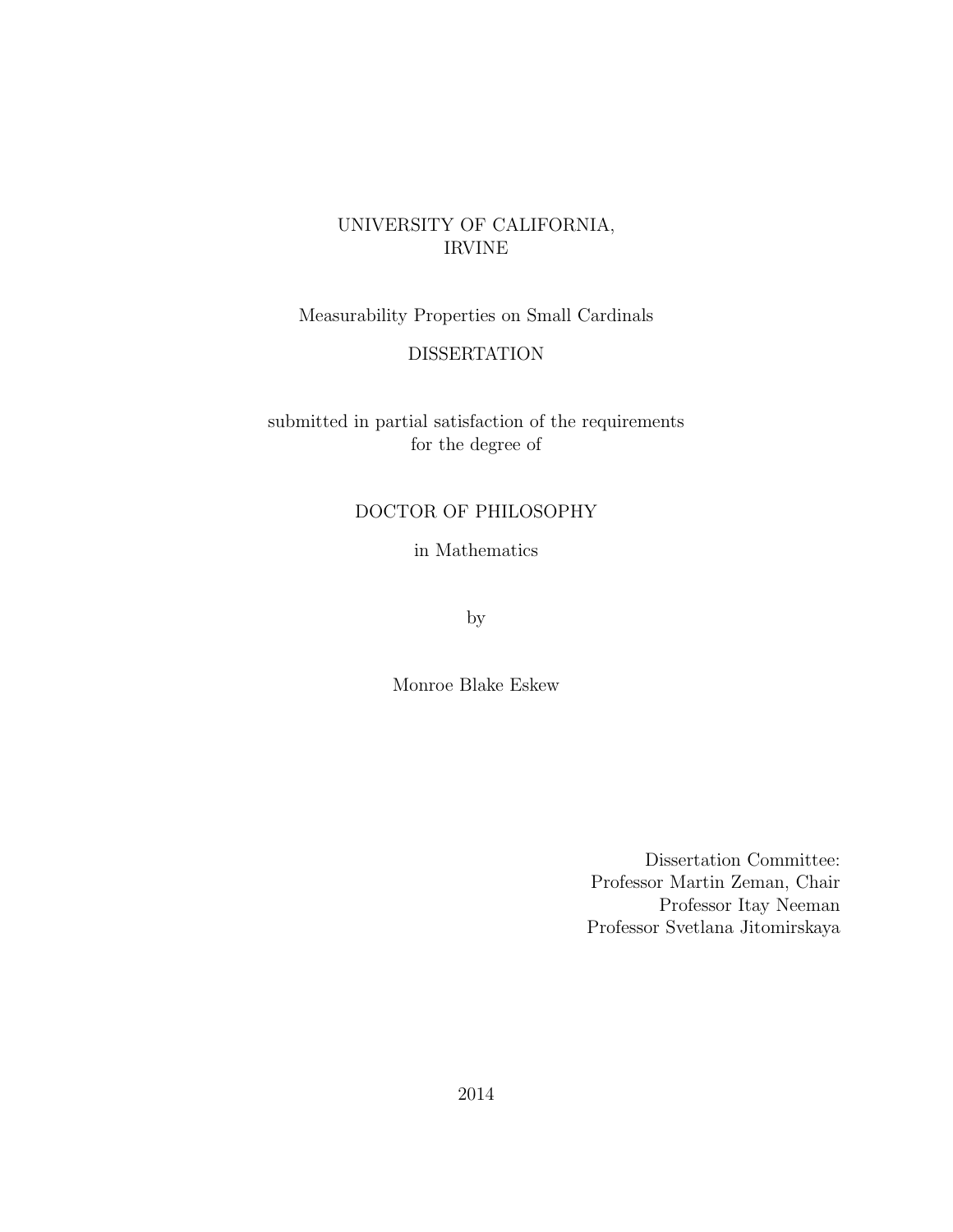$\odot$  2014 Monroe Blake Eskew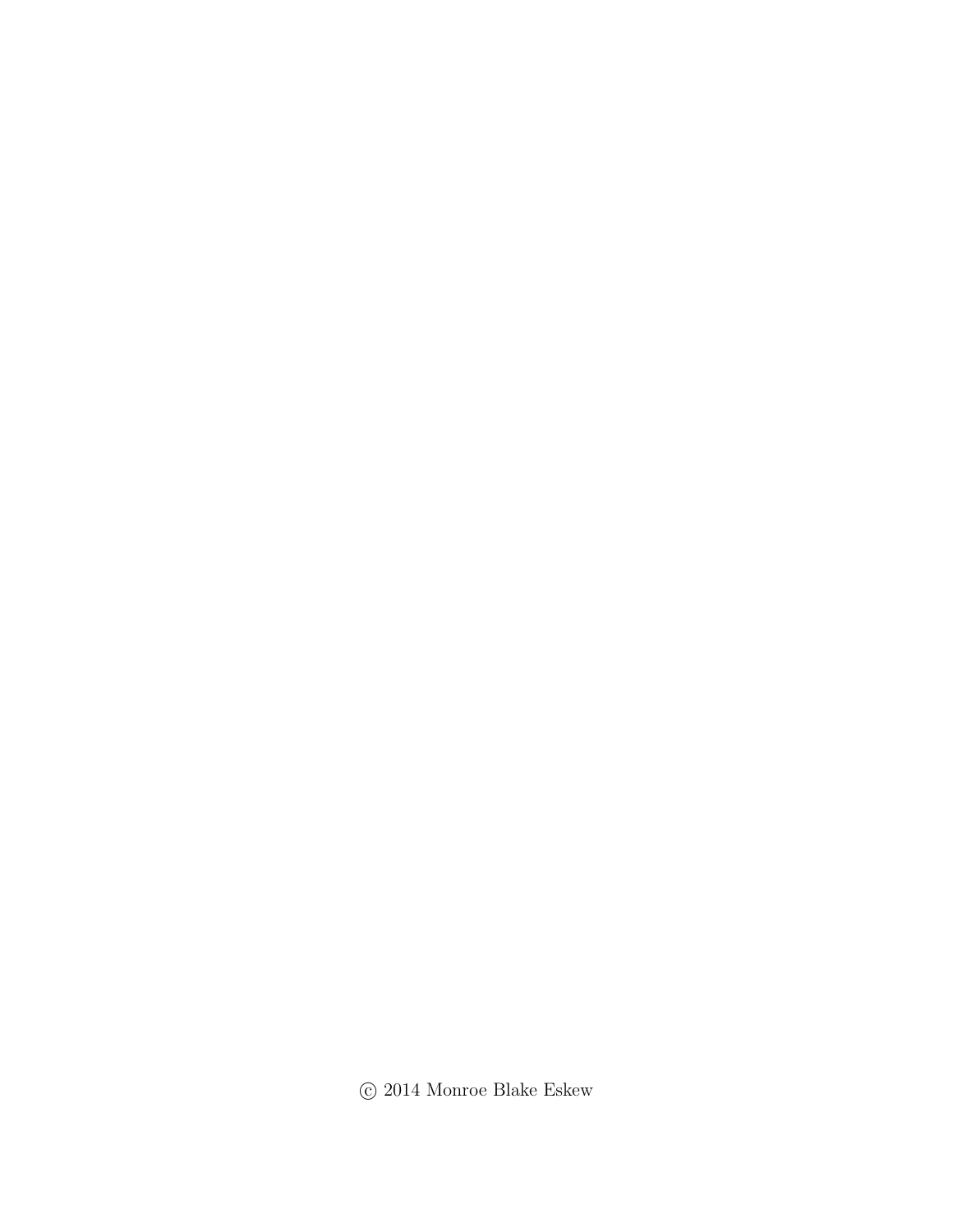## DEDICATION

To Courtney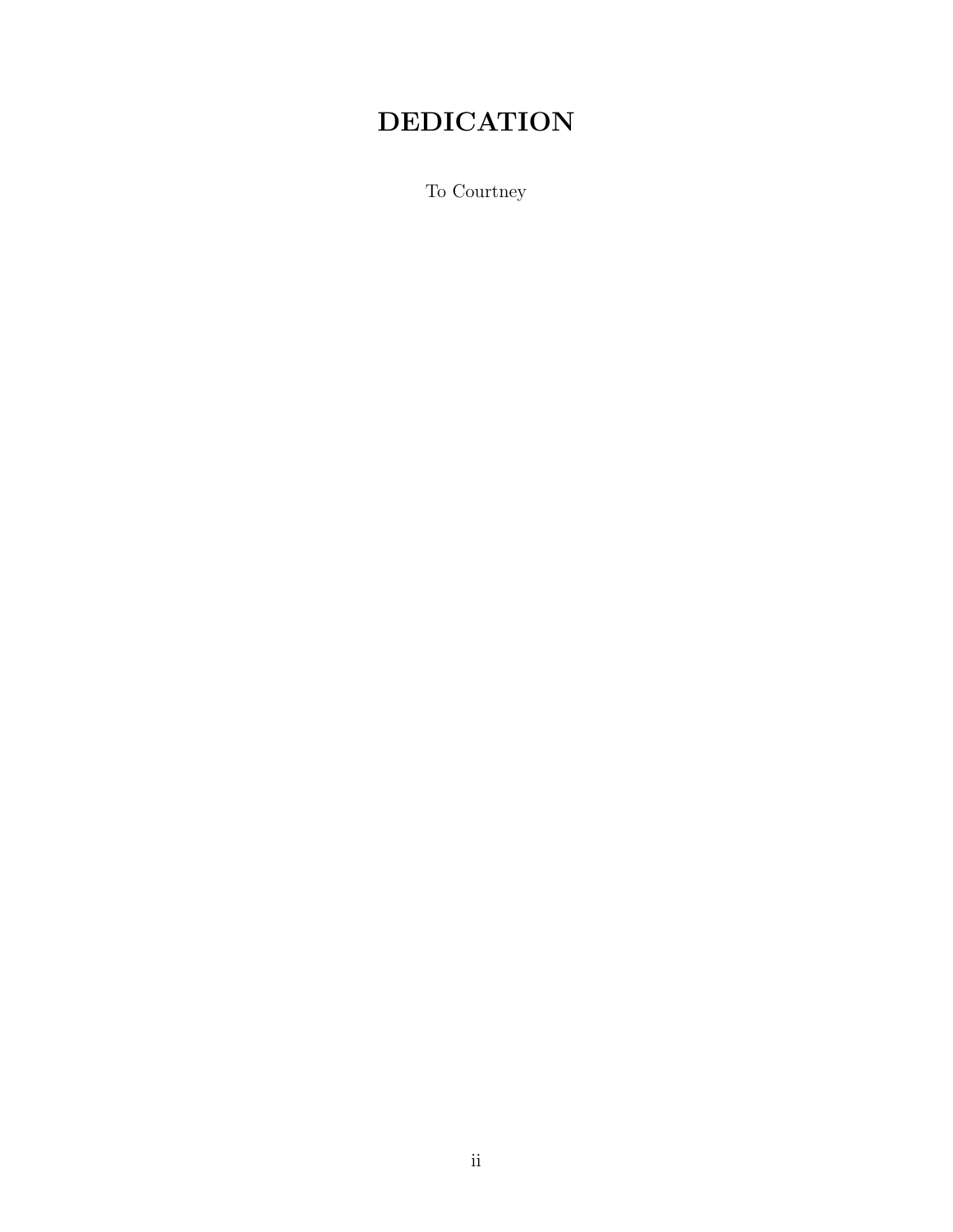## TABLE OF CONTENTS

|              |                          | Page                                                                                                                                                                                                        |                           |
|--------------|--------------------------|-------------------------------------------------------------------------------------------------------------------------------------------------------------------------------------------------------------|---------------------------|
|              |                          | <b>ACKNOWLEDGMENTS</b>                                                                                                                                                                                      | $\mathbf{V}$              |
|              |                          | <b>CURRICULUM VITAE</b><br>vi                                                                                                                                                                               |                           |
|              |                          | ABSTRACT OF THE DISSERTATION<br>viii                                                                                                                                                                        |                           |
|              |                          | Introduction                                                                                                                                                                                                | $\mathbf{1}$              |
| $\mathbf{1}$ | 1.1<br>1.2<br>1.3<br>1.4 | Preliminaries<br>14<br>15                                                                                                                                                                                   | 6<br>$6\phantom{.}6$<br>9 |
| $\bf{2}$     | 2.1<br>2.2               | Dense ideals from large cardinals<br>17<br>Layering and absorption $\ldots \ldots \ldots \ldots \ldots \ldots \ldots \ldots \ldots$<br>19<br>21<br>2.1.1<br>25<br>2.1.2<br>28<br>33<br>2.2.1<br>35<br>2.2.2 |                           |
| 3<br>4       | 3.1<br>3.2<br>3.3        | Structural constraints<br>37<br>39<br>41<br>42<br>Ulam's problem and regularity of ideals<br>48                                                                                                             |                           |
|              | 4.1<br>4.2               | 49<br>54<br>Reduction to normality and degrees of regularity $\dots \dots \dots \dots \dots \dots$                                                                                                          |                           |
| 5            | 5.1<br>5.2<br>5.3<br>5.4 | Consistency results from generic large cardinals<br>59<br>60<br>65<br>71<br>74                                                                                                                              |                           |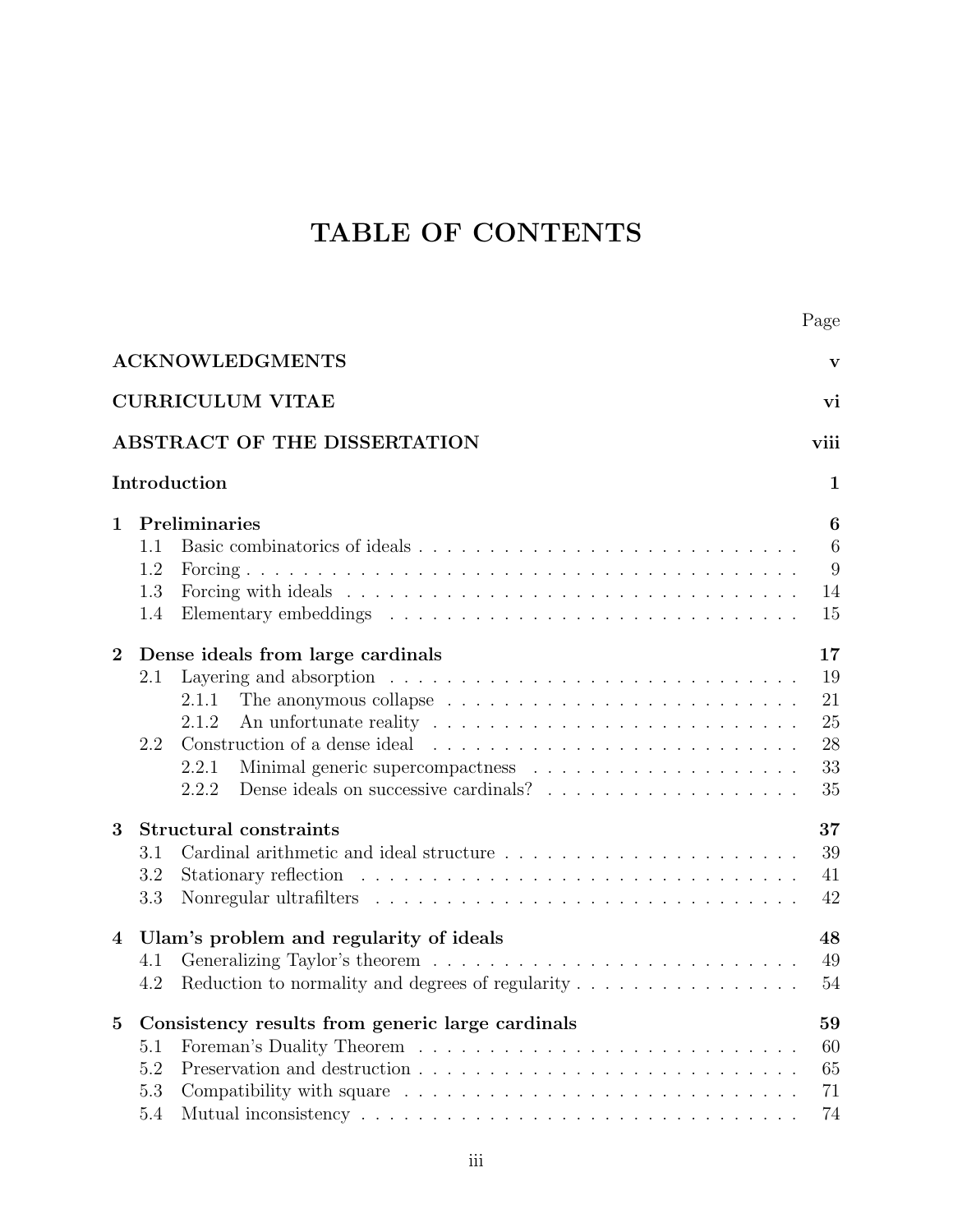|                     | 6 Coherent forests |  |  |  |  |
|---------------------|--------------------|--|--|--|--|
|                     |                    |  |  |  |  |
|                     |                    |  |  |  |  |
|                     |                    |  |  |  |  |
| <b>Bibliography</b> |                    |  |  |  |  |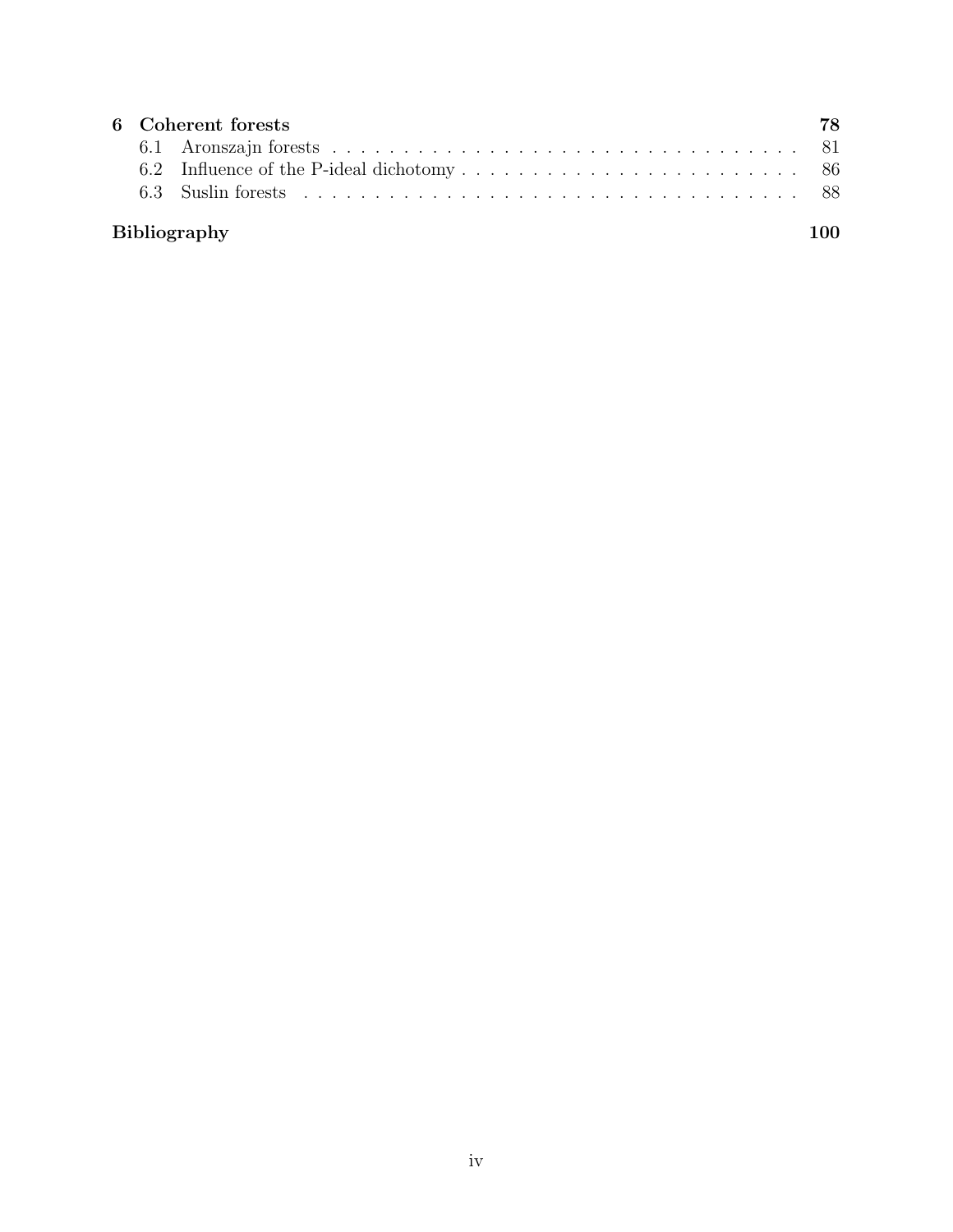## ACKNOWLEDGMENTS

<span id="page-5-0"></span>The completion of my PhD was aided in part by GAANN funding from the US Department of Education during the academic years 2008-2009 and 2009-2010. I am also grateful to the UCI Mathematics Department for financial support through several Teaching Assistantships and Departmental Fellowships.

I am indebted to Martin Zeman and Matthew Foreman, who taught me set theory.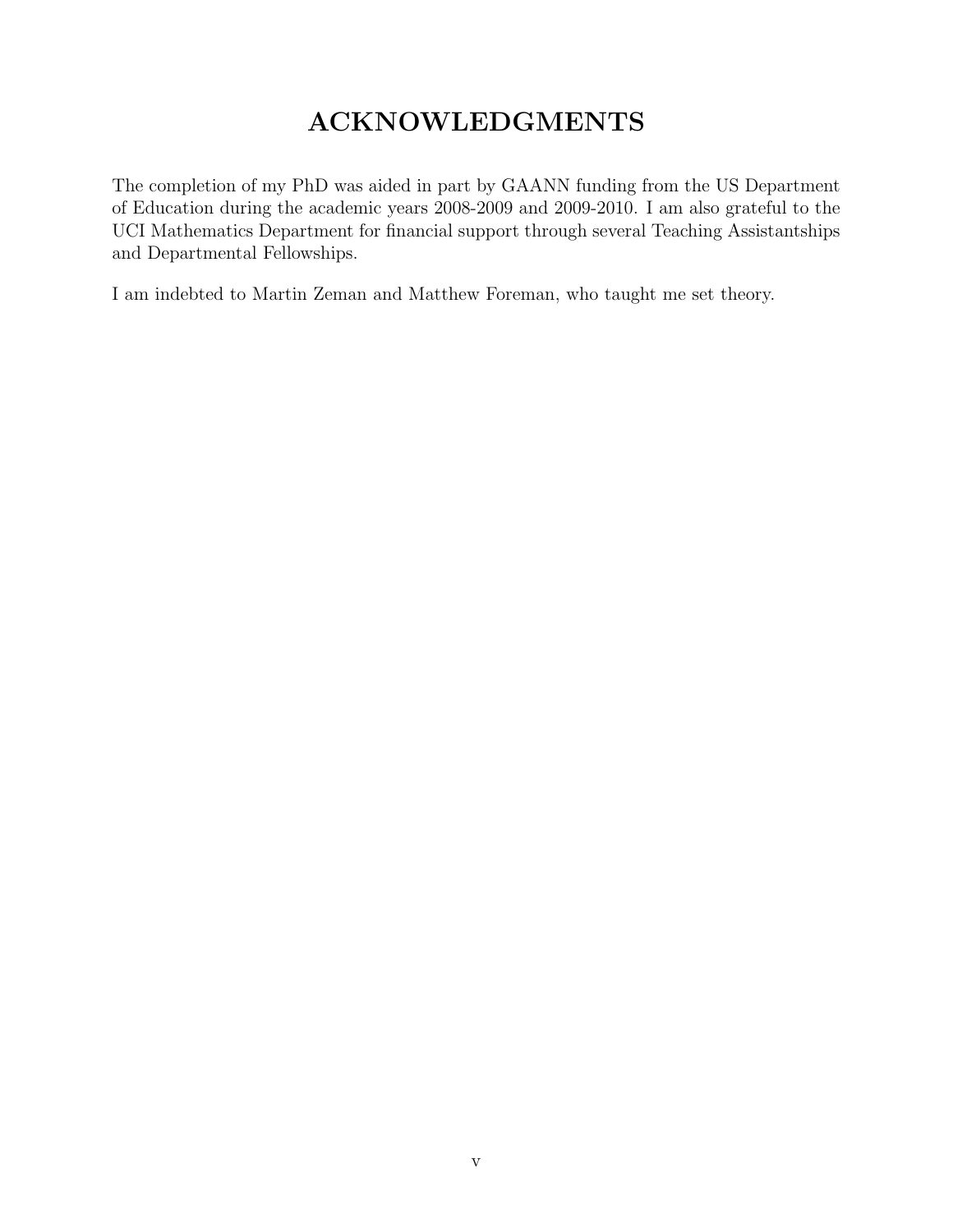## CURRICULUM VITAE

## Monroe Blake Eskew

### <span id="page-6-0"></span>EDUCATION

- University of California, Irvine
	- MS Mathematics, 2009.
	- PhD Mathematics, 2014.

### • Rice University

– BA Mathematics and Philosophy, May 2005. Cum Laude.

### HONORS AND AWARDS

- Recipient of JSPS Short-term Postdoctoral Fellowship to work with Masahiro Shioya at the University of Tsukuba, October 2014–September 2015.
- Invited Scientific Researcher at the Fields Institute, Toronto, October–November 2012.
- GAANN Fellowship, 2008–2010. \$60,000. (Graudate Assistantships for Areas of National Need, a competitive fellowship funded by the US Department of Education.)
- National Merit Scholar, 2001.

## PAPERS

- *Coherent forests* (submitted).
- Dense ideals and cardinal arithmetic (submitted).
- Ulam's measure problem and saturation properties of ideals (in preparation).

## CONFERENCE TALKS

- "Applications of the anonymous collapse." Logic in Southern California Meeting. UCI. May 10, 2014.
- "Applications of the anonymous collapse." 15th Annual Graduate Student Conference in Logic. University of Wisconsin, Madison. April 26, 2014.
- "Ulam's measure problem, saturated ideals, and cardinal arithmetic." Joint Mathematics Meeting. Baltimore, MD. January 16, 2014.
- "Measurability properties on small cardinals." Logic in Southern California Meeting. UCLA. June 1, 2013.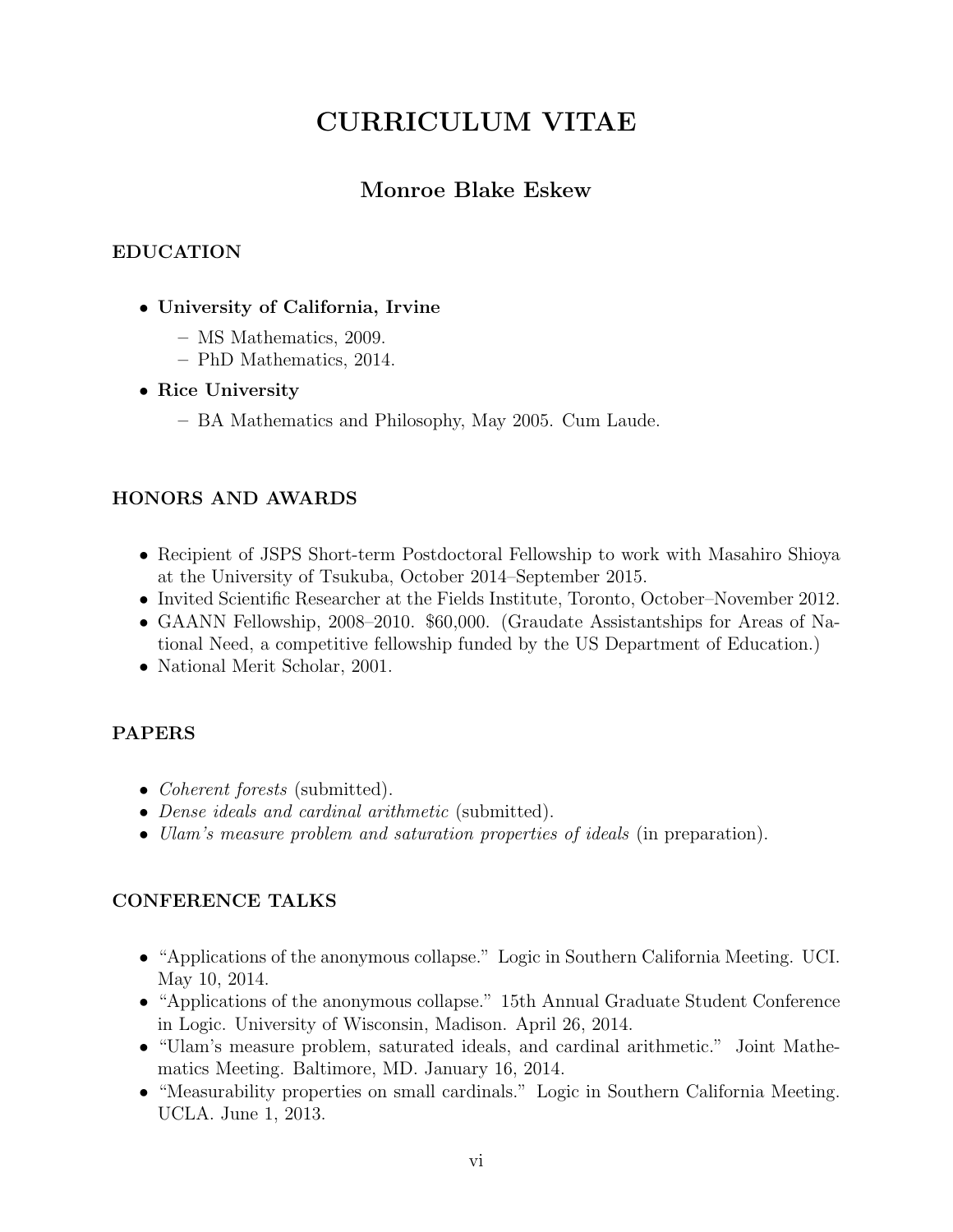- "Measurability properties on small cardinals." New York Graduate Student Conference in Logic. CUNY Graduate Center. April 19, 2013.
- "Dense ideals and small ultrapowers." 13th Annual Graduate Student Conference in Logic. University of Notre Dame. April 28, 2012.
- "Generalization by collapse." Association for Symbolic Logic 2012 North American Annual Meeting. University of Wisconsin, Madison. March 31, 2012.

### TEACHING EXPERIENCE

- Served as a Teaching Assistant for the following courses at UCI. Duties included leading discussion section, holding office hours, writing and administering examinations, and providing feedback to student work.
	- Calculus (x6)
	- Math for Economists
	- Linear Algebra (x4)
	- Introduction to Abstract Math
	- Rings and Fields
	- Elementary Analysis (x2)
	- Complex Analysis
	- Modern Geometry
	- History of Mathematics
	- Introduction to Logic (x2)
	- Introduction to Cryptology
	- Probability and Stochastic Processes
- Provided private tutoring services to several clients at both collegiate and secondary levels.

### SERVICE AND LEADERSHIP EXPERIENCE

- Volunteer for "Math Fair: at the square root of fun," hosted by the Mind Research Institute, August 2014.
- MathCounts volunteer, March 2014 at UC Irvine.
- Associated Graduate Students Council Member, 2011-2012.
- Verano Residents Council, 2012-2014. The five members of this council serve as liason between the Verano Place graduate housing community office and the approximately 1250 residents of the community. Duties include: making decisions on community improvements, organizing community events, advocating for residents and resolving their concerns.
- Gave introductory talk for undergraduates, "Definability and infinity," to the UCI Anteater Mathematics Club and the Chapman University MathCS Seminar. November, 2011.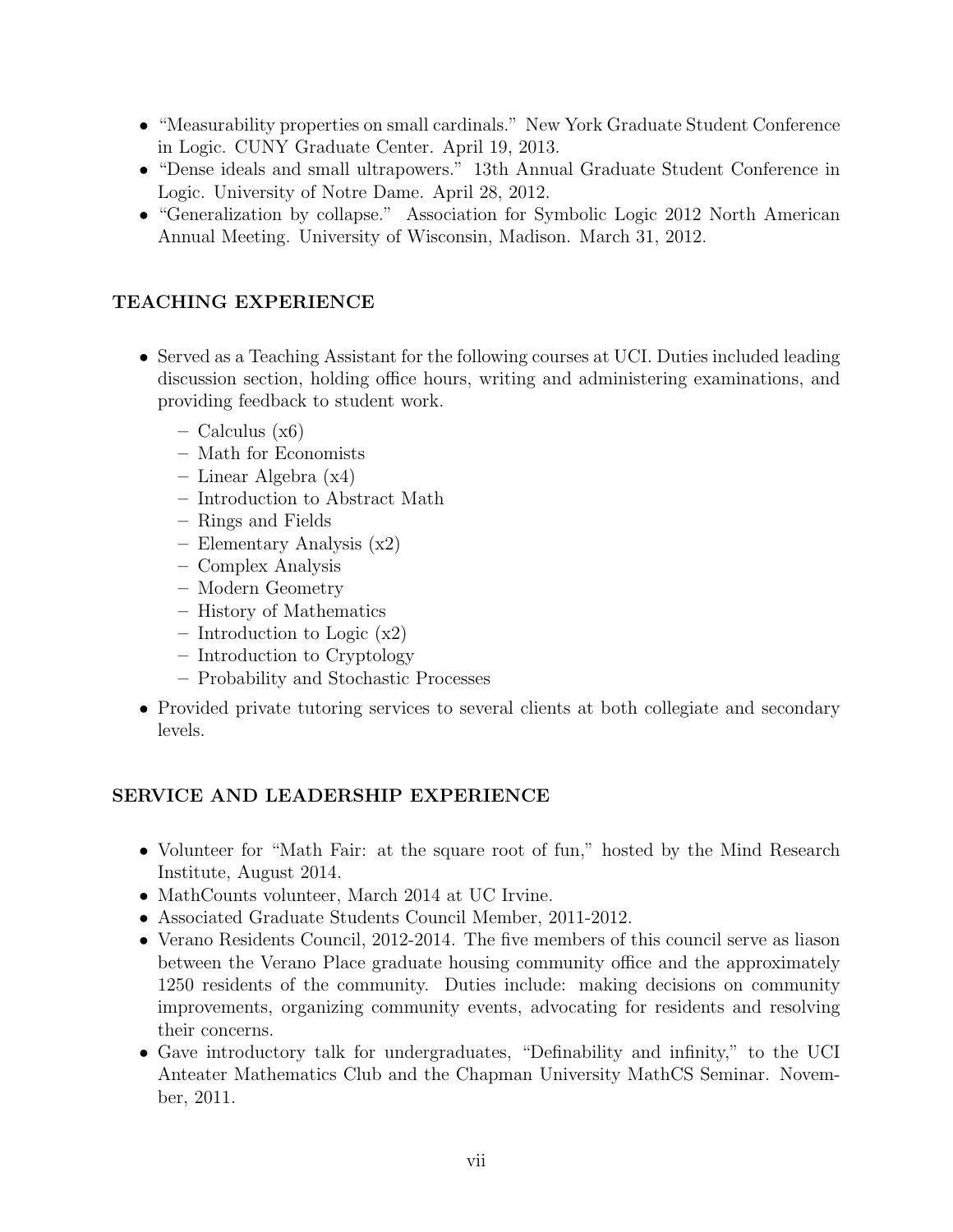## <span id="page-8-0"></span>ABSTRACT OF THE DISSERTATION

Measurability Properties on Small Cardinals

By

Monroe Blake Eskew

Doctor of Philosophy in Mathematics University of California, Irvine, 2014 Professor Martin Zeman, Chair

Ulam proved that there cannot exist a probability measure on the reals for which every set is measurable and gets either measure zero or one. He asked how large a collection of partial 0–1 valued measures is required so that every set of reals is measurable in one of them. Alaoglu and Erdős proved that if the continuum hypothesis holds, then countably many measures is not enough, and Ulam asked if  $\aleph_1$  many can suffice. This question was shown to be independent of ZFC by Prikry and Woodin. Here, we examine the analogous questions on successor cardinals above  $\aleph_1$  and on spaces of the form  $\mathcal{P}_{\kappa}(\lambda)$ . We generalize Woodin's consistency results to these contexts, producing models of ideals of minimal density on various spaces starting from models of almost-huge cardinals. We show some interactions between these ideals, cardinal arithmetic, and square principles. Then we show that certain characterizations of a positive answer to Ulam's question, namely the existence of dense ideals and nonregular ideals, are equivalent on  $\aleph_1$  but not for higher cardinals. Some tension appears in separating these properties while preserving the GCH, but we show this is possible using structures we call "coherent forests," about which we show several results of independent interest. The main result is that if almost-huge cardinals are consistent, then ZFC+GCH does not prove that the existence of dense and nonregular ideals is equivalent for successor cardinals above  $\aleph_1$ . Our methods also lead to a new result on the individual consistency but collective inconsistency of some types of generic large cardinals.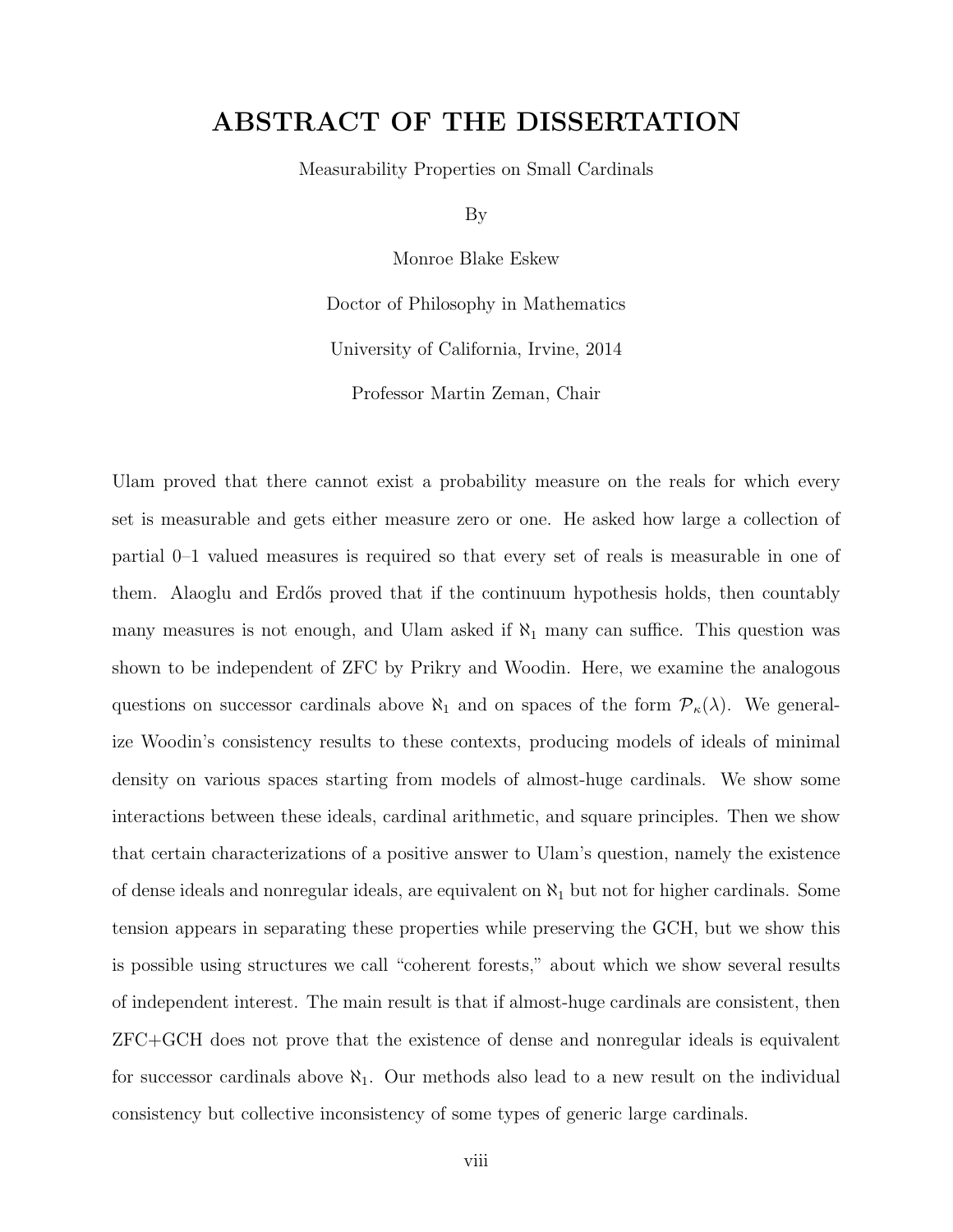# <span id="page-9-0"></span>Introduction

In his 1902 thesis [\[27\]](#page-109-0), Lebesgue considered the *measure problem*: Can every subset  $X$  of the real numbers be assigned a nonnegative measure  $\mu(X)$ , in a way conforming to geometric criteria, and also satisfying countable additivity? Towards a positive solution, he developed what we now call the Lebesgue measure. A few years later in 1905, Vitali showed that Lebesgue did not succeed in assigning a measure to *every* set of reals, and that a positive solution was not achievable. In light of this, Banach and Kuratowski in 1929 [\[2\]](#page-108-1) proposed loosening the geometric criteria, requiring only that the measure of an interval [a, b] is  $|a-b|$ . They proved that this was also impossible if Cantor's Continuum Hypothesis (CH) holds.

In the following year, the Banach-Kuratowski result was strengthened by Ulam [\[37\]](#page-110-0), who also considered a version of the question in which every subset is given measure zero or one. Ulam proved that, regardless of the cardinality of the continuum, a measure with such properties could only be defined on a space whose size is "inaccessible" compared to the real line. Ulam thus asked, for a set S of *accessible* cardinality such as  $\aleph_1$ ,  $\aleph_2$ ,  $\mathbb{R}$ ,  $2^{\mathbb{R}}$ , etc., what is the size of the smallest collection of countably additive two-valued partial measures, each of which gives measure zero to single points and measure one to S, such that every subset of S is measurable with respect to one of these measures? Strengthening his result that one is not enough, he proved that finitely many do not suffice either. Considering measures on  $\aleph_1$ , Alaoglu and Erdős proved that countably many is still too few [\[10\]](#page-108-2). So Ulam asked, is  $\aleph_1$  many measures enough [\[11\]](#page-108-3)?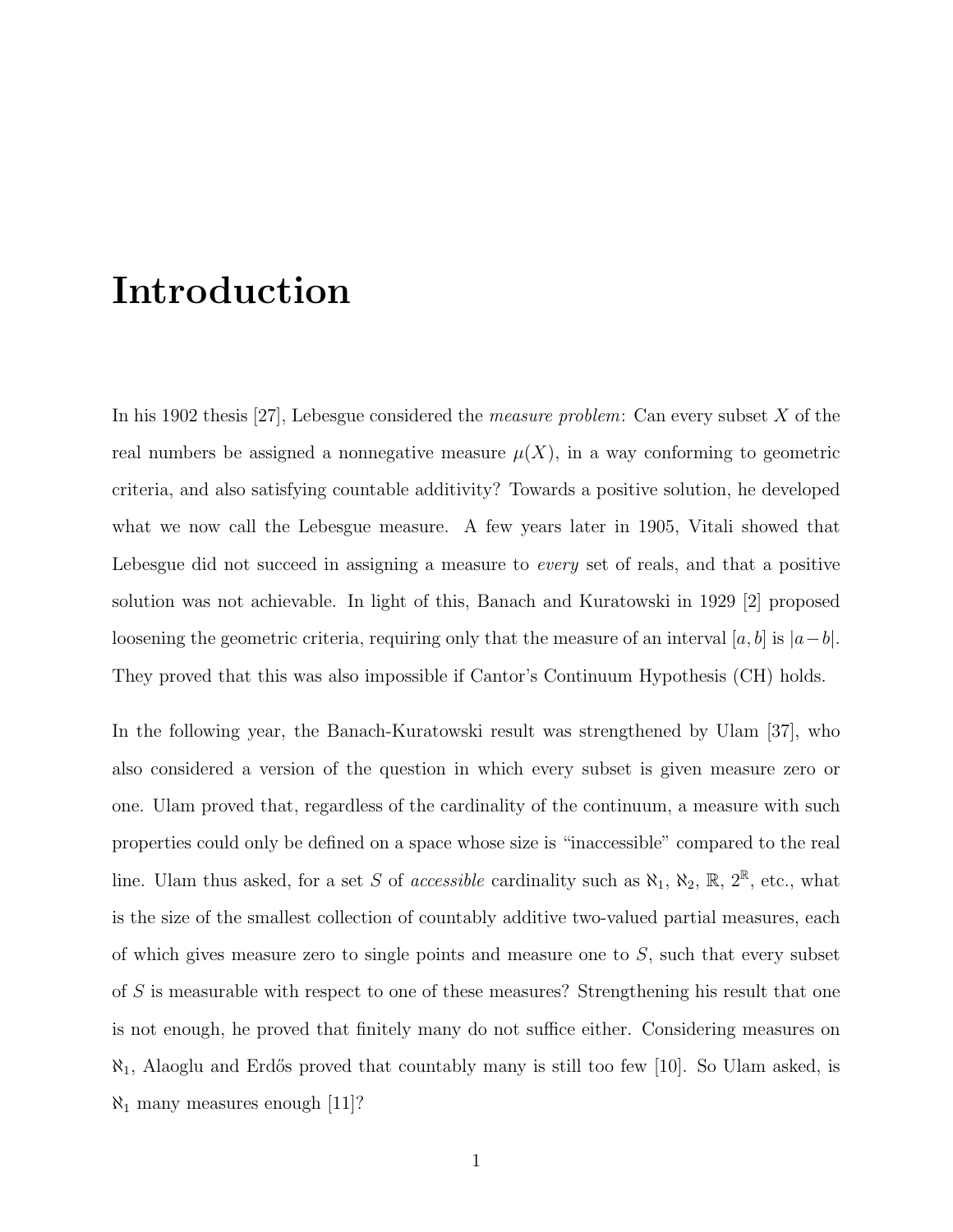As it turns out, all of these questions touched upon the logical independence phenomena discovered by Gödel [\[15\]](#page-109-1). Many of them could not be settled by the Zermelo-Fraenkel axioms with Choice (ZFC), but establishing this required the use of principles that substantially transcend ZFC. Following the groundwork laid by Gödel, set theory gradually established a linear hierarchy of principles known as Large Cardinal Axioms, that empirically seem to be able to gauge the strength of any axiomatic system. System  $A$  is said to be stronger than system B when the consistency of B can be derived from the assumption that A is consistent. Establishing the independence of Ulam's questions required traveling far up this hierarchy.

Many set theorists have viewed the large cardinal axioms as natural extensions of ZFC. Originally, Gödel and others had hoped that these axioms would be able to settle Hilbert's First Problem, whether CH is true [\[16\]](#page-109-2). After the development of the method *forcing* by Cohen [\[7\]](#page-108-4), and elaborations by Lévy, Solovay and others [\[28\]](#page-109-3), these hopes were dashed. It was found that while these axioms have much to say about the consistency of various theories, they have relatively little direct influence on propositions about ordinary mathematical objects like the real line. However, as advanced by Foreman [\[13\]](#page-108-5), there is a more general class of principles known as Generic Large Cardinals that fit under the same broad conceptual framework as the traditional large cardinals, and these more general principles have a much stronger influence on ordinary mathematical objects. Certain answers to Ulam's question about families of partial measures end up fitting into this category.

Ulam asked how many countably additive two-valued partial measures it takes to collectively measure all subsets of  $\aleph_1$ . A generalized version of this question is to take a set Z and ask how large a family of two-valued partial measures is required to collectively measure all subsets of Z with some additional requirements on the family, such as stipulating that they are all  $\kappa$ -additive for some cardinal  $\kappa$ , or that they satisfy other structural properties like normality and fineness. To any measure there is an associated *ideal* of measure zero sets,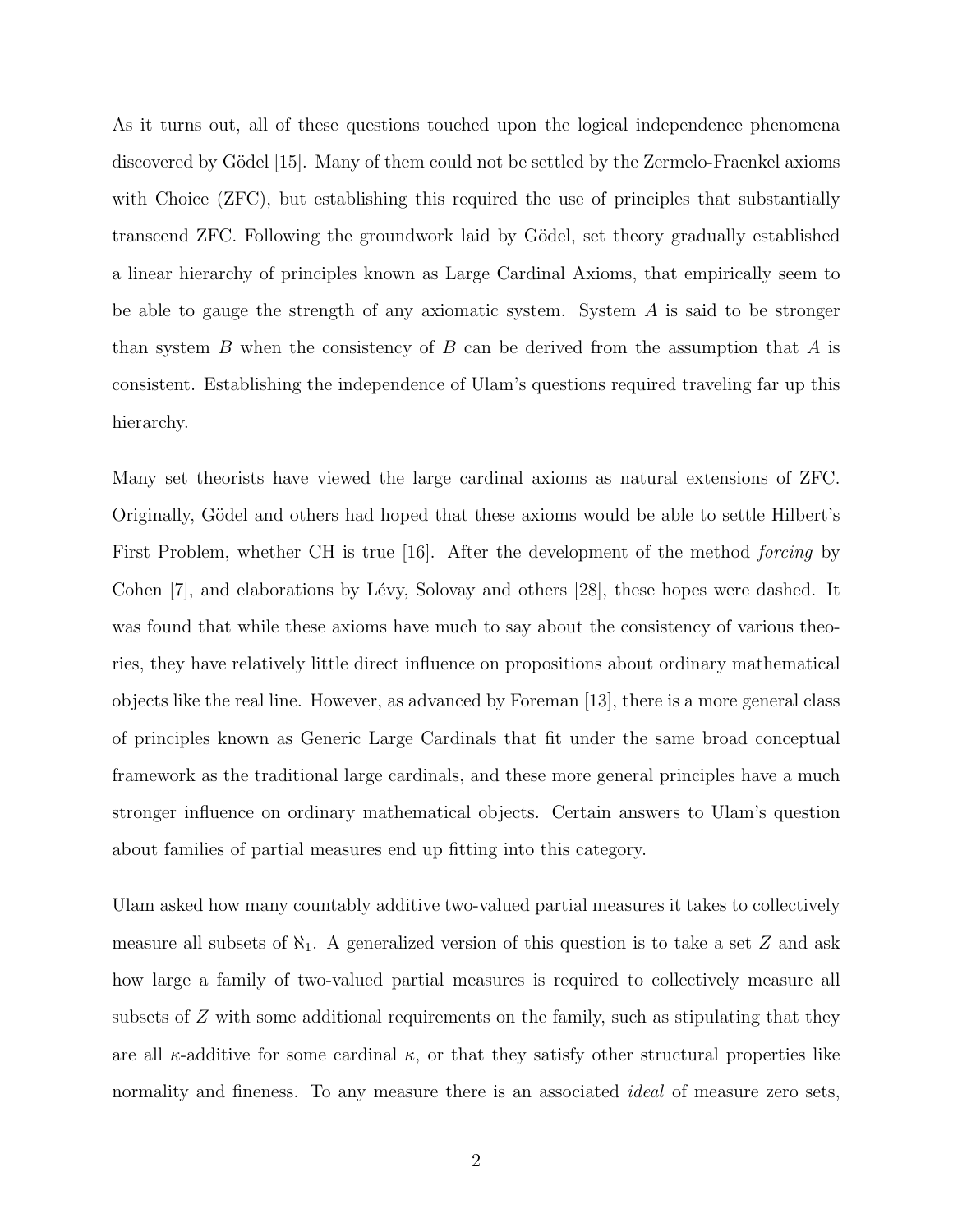and when the measure is  $\kappa$ -additive, we say the ideal is  $\kappa$ -complete. Sets not in a given ideal I are called I-positive. An ideal I on a set Z is called  $\kappa$ -dense when there is a collection  ${A_{\alpha} : \alpha < \kappa}$  of *I*-positive sets such that for every *I*-positive  $B \subseteq Z$ , there is some  $\alpha < \kappa$ such that  $A_{\alpha} \setminus B \in I$ ; in other words  $A_{\alpha}$  is contained in B except for a negligible part. It is not hard to see that the existence of a  $\kappa$ -complete,  $\kappa$ -dense ideal on Z is equivalent to the existence of a family of partial two-valued  $\kappa$ -additive measures  $\{\mu_\alpha : \alpha < \kappa\}$  such that every  $A \subseteq Z$  is either measure zero for all  $\mu_{\alpha}$  or measure one for some  $\mu_{\alpha}$ , a strengthening of Ulam's requirement. If an ideal is both  $\kappa$ -complete and  $\kappa$ -dense, then passing to a forcing extension reveals properties of  $\kappa$  closely resembling the definitional properties of the traditional large cardinals, hence the phrase "generic large cardinal."

In this work, we establish the consistency of small cardinals possessing various kinds of generic largeness properties and explore the interrelationships between these properties and some more standard propositions of infinitary combinatorics. Our consistency results start from traditional large cardinal assumptions that lie between almost-huge and huge.

Chapter 1 lays out the necessary preliminaries about ideals, forcing, and elementary embeddings. Many proofs are deferred to well-known textbooks.

Chapter 2 shows how to obtain models of normal and fine,  $\kappa$ -complete  $\lambda$ -dense ideals ideals on  $\mathcal{P}_{\kappa}(\lambda)$  where  $\kappa$  is a successor cardinal, giving positive answers to many generalizations of Ulam's problem. For  $\kappa = \aleph_1$ , these ideals have in some sense the maximal saturation property, but for higher successor cardinals, there are more structural possibilities. A key to this construction is a certain "universal" boolean algebra we dub "the anonymous collapse." Its flexibility enables saturated ideals on  $\mathcal{P}_{\kappa}(\lambda)$  for a fixed successor  $\kappa$  and many values of  $\lambda$  simultaneously. It also has several interesting applications without the use of hypotheses near the strength of almost-huge cardinals. For example, we can use it to produce many models with the same cardinals and same reals, but very different higher-order combinatorial properties of the continuum, a phenomenon belied by the phrase "cardinal invariants of the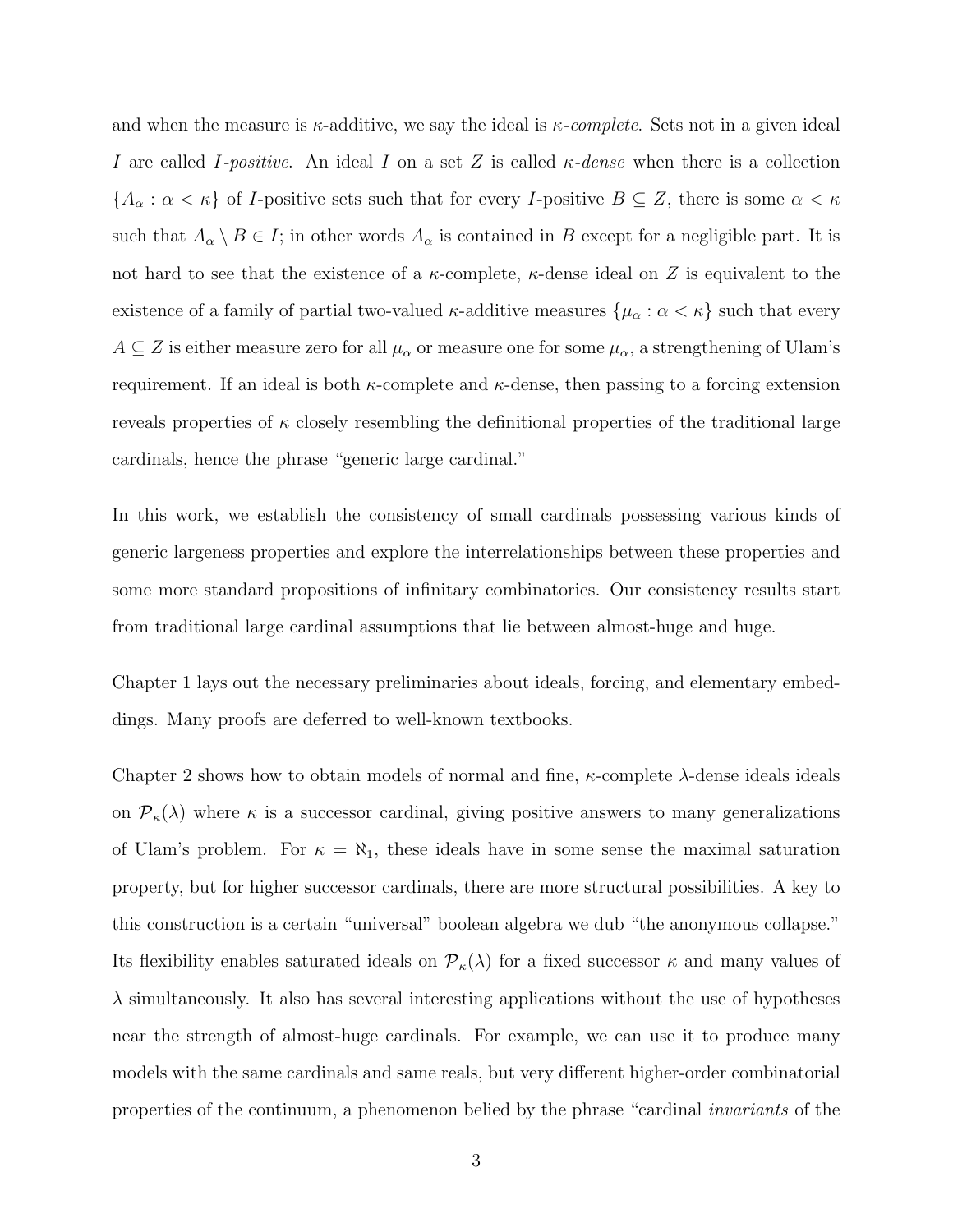continuum."

Chapter 3 explores some consequences of the existence of these generic large cardinals for cardinal arithmetic, square principles, and an old conjecture from model theory about the size of ultrapowers. We answer two open questions posed by Foreman in [\[13\]](#page-108-5). These explorations lead to an interesting limitation regarding successors of singular cardinals, showing the optimality of some aspects of the consistency results.

Chapter 4 focuses on several properties related to a positive solution to Ulam's question, which Taylor [\[33\]](#page-110-1) proved equivalent relative to  $\aleph_1$ . We explore the extent to which the arguments for Taylor's theorem generalize to higher cardinals. The key notion is that of "regularity" of an ideal, and we show that under the Generalized Continuum Hypothesis (GCH), most degrees of regularity are equivalent. We also show that under GCH, a positive solution to the generalized Ulam problem via normal ideals is equivalent to the existence of a dense ideal, implying that the generalized Ulam problem has a negative answer at successors of singular cardinals under GCH.

Chapter 5 gives consistency results relative to generic large cardinals that were proved consistent relative to almost-huge cardinals in Chapter 2. The modular nature of this chapter means that it can piggyback on possible future results that may reduce upper bounds on the consistency strength of dense ideals above  $\aleph_1$ . We start with a generalization of Foreman's Duality Theorem, fixing a minor error in [\[14\]](#page-109-4). Using this, we separate the existence of dense ideals from nonregular ideals above  $\aleph_1$ , showing that Taylor's theorem is indeed specific to  $\aleph_1$ . Although the equivalence of a positive answer to the generalized Ulam problem and dense ideals is open, we show they can never be separated via this technique. We also use the Duality Theorem to show that strong forms of generic supercompactness are compatible with square holding globally, in contrast to traditional supercompactness. Finally, we apply these techniques to show that some types of generic large cardinals cannot coexist in one model of set theory, strengthening a result of Woodin.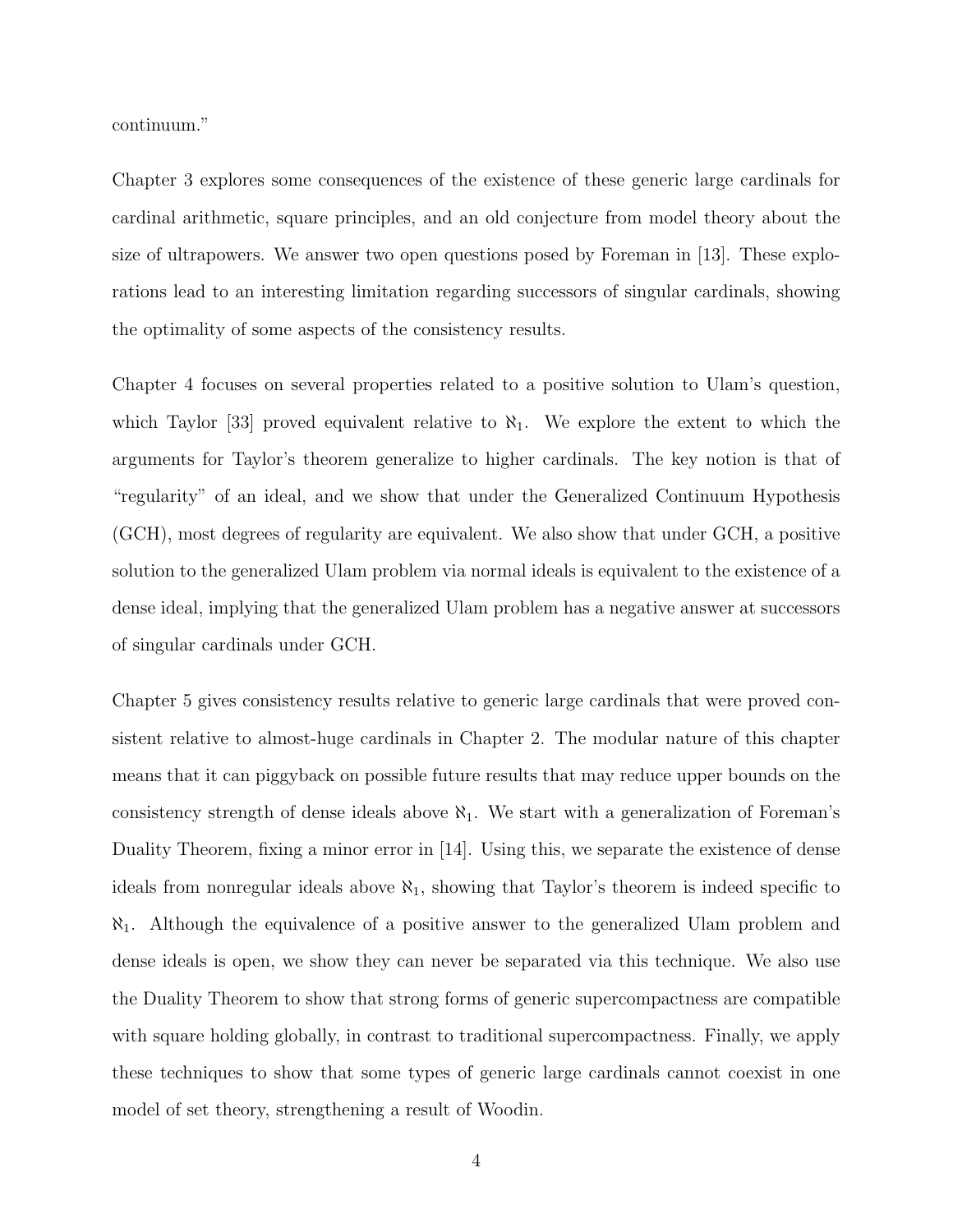There is an apparent tension between the technique used to separate density and nonregularity, and the preservation of GCH. Chapter 6 is aimed at resolving this problem, showing ultimately that if almost-huge cardinals are consistent, then ZFC+GCH does not prove a generalization of Taylor's theorem to cardinals above  $\aleph_1$ . We arrive at this through an investigation of structures dubbed "coherent forests," given their connection to the trees of infinitary combinatorics. The notions of being Aronszajn and Suslin carry over from trees to forests, and we explore several ways of obtaining large Aronszajn and Suslin forests. We show that large coherent Aronszajn forests can be constructed within ZFC and use the Pideal dichotomy to show the optimality of some of these results. Then we give three ways of forcing large coherent Suslin forests. The first is a modification of Jech's method of forcing by local approximations [\[19\]](#page-109-5), and the second generalizes the well-known argument of Todorčević that a Cohen real adds a Suslin tree [\[35\]](#page-110-2). The third method uses a guessing principle, which we show consistent from a Mahlo cardinal, that plays a similar role to diamond in the construction of Suslin trees. This allows a large Suslin forest to be created by a relatively small forcing. This feature leads to models with the right kind of dense ideals and large Suslin algebras existing simultaneously, allowing the techniques of Chapter 5 to be applied to achieve the main result.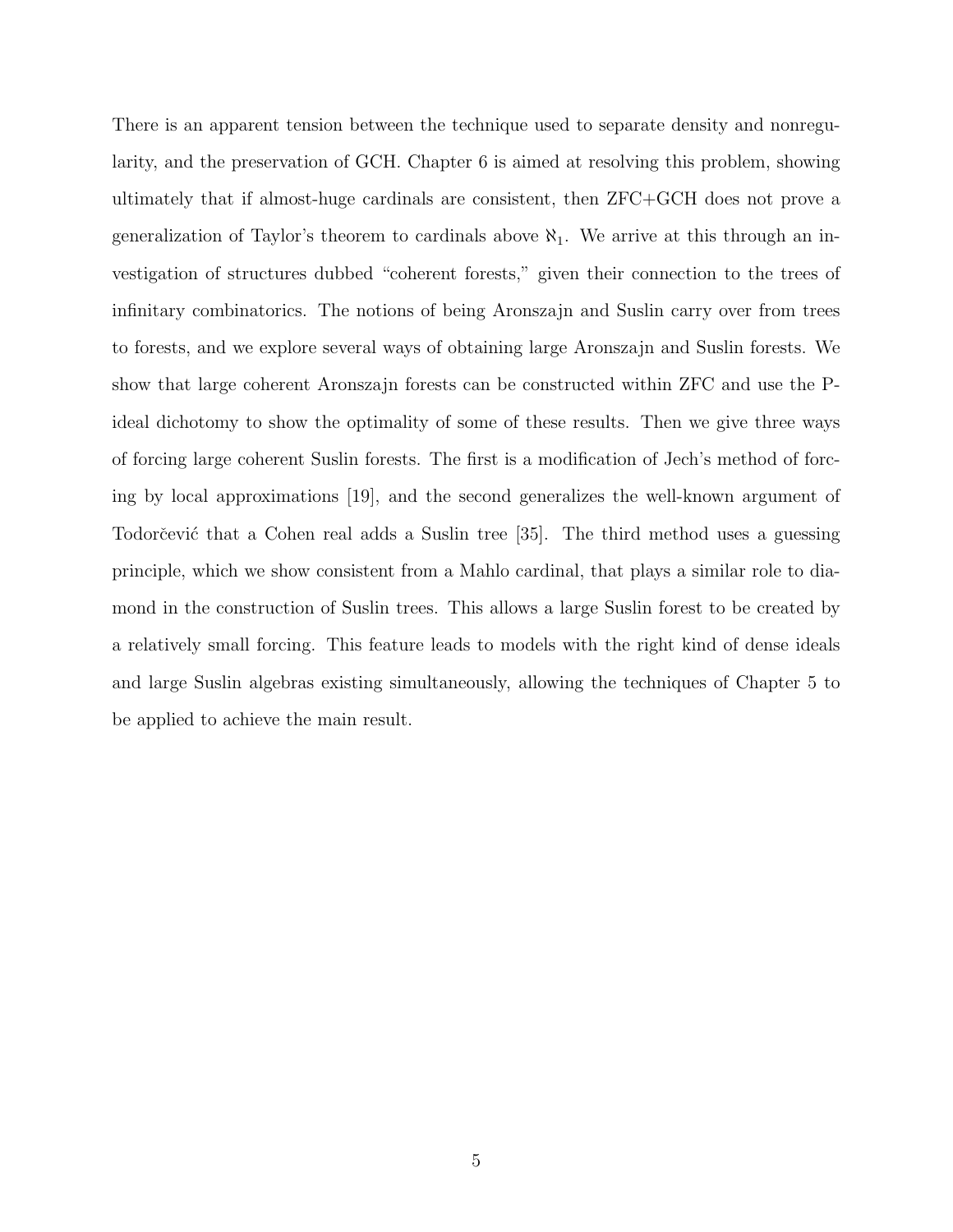# <span id="page-14-0"></span>Chapter 1

# Preliminaries

We start by reviewing some essential facts about ideals, forcing, and elementary embeddings. Many of these results are folklore, and when proofs are omitted, they may be found in [\[13\]](#page-108-5), [\[21\]](#page-109-6), [\[22\]](#page-109-7), or [\[25\]](#page-109-8).

## <span id="page-14-1"></span>1.1 Basic combinatorics of ideals

Let  $Z$  be any set. An ideal  $I$  on  $Z$  is a collection of subsets of  $Z$  closed under taking subsets and pairwise unions. If  $\kappa$  is a cardinal, I is called  $\kappa$ -complete if it is also closed under unions of size less than  $\kappa$ . "Countably complete" is taken as synonymous with " $\omega_1$ -complete." I is called nonprincipal if  $\{z\} \in I$  for all  $z \in Z$ , and proper if  $Z \notin I$ . Hereafter we will assume all our ideals are nonprincipal and proper.

Let  $X = \bigcup Z$ . I is called fine if for all  $x \in X$ ,  $\{z : x \notin z\} \in I$ . I is called normal if for any sequence  $\langle A_x : x \in X \rangle \subseteq I$ , the "diagonal union"  $\{z : \exists x (x \in z \in A_x)\}\$ is in I. It is well-known that I is normal iff for any  $A \in \mathcal{P}(Z) \setminus I$  and any function f on A such that  $f(z) \in z$  for all  $z \in A$ , there is an x such that  $f^{-1}(x) \notin I$ .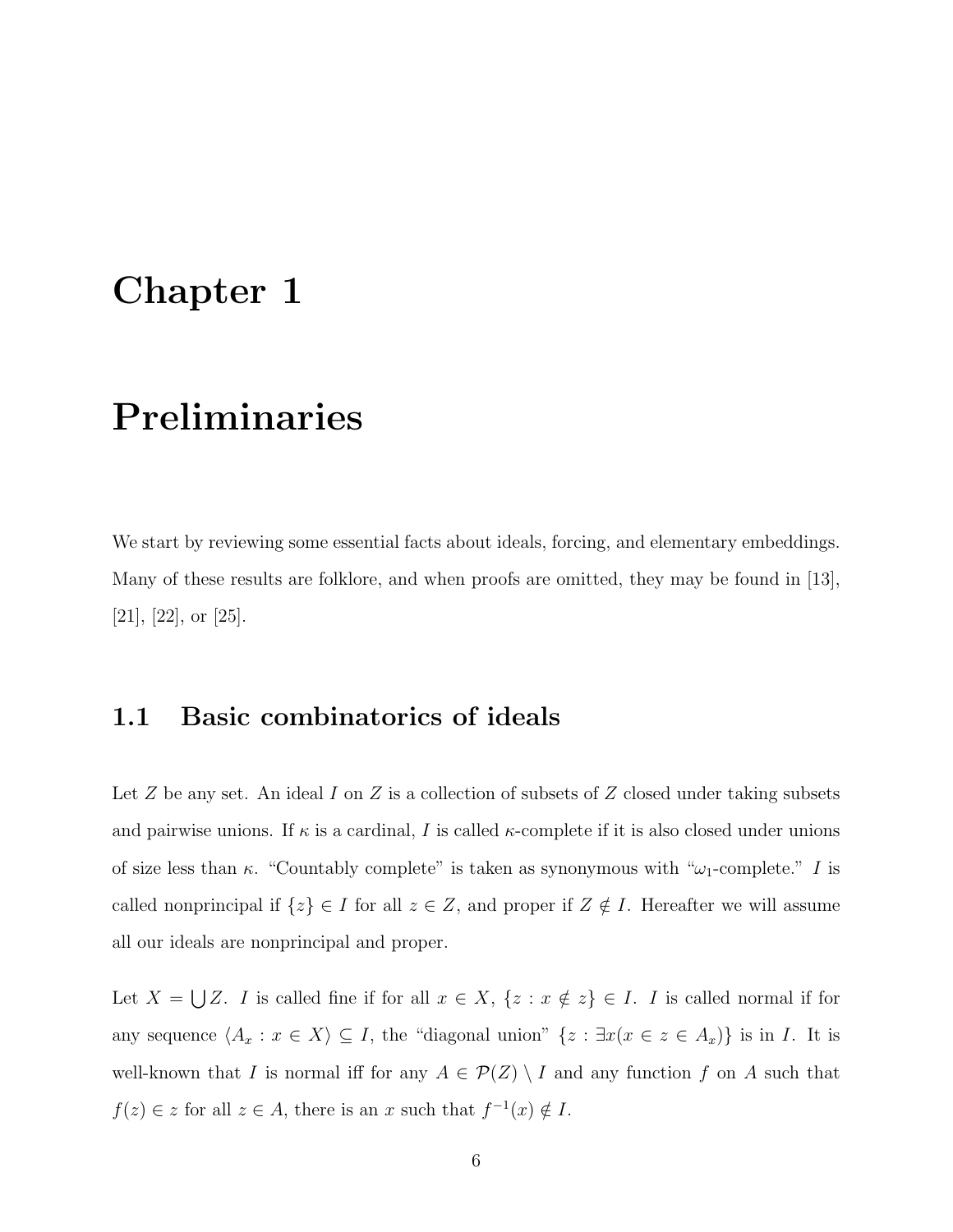To fix notation, let  $I^* = \{Z \setminus A : A \in I\}$  (the *I*-measure one sets),  $I^+ = \mathcal{P}(Z) \setminus I$  (the I-positive sets),  $\hat{x} = \{z : x \in z\}$ , and denote diagnoal unions by  $\nabla_{x \in X} A_x$ . Note that  $\nabla_{x\in X}A_x = \bigcup_{x\in X}\hat{x}\cap A_x.$ 

**Proposition 1.1.** Let I be a normal and fine ideal on  $Z \subseteq \mathcal{P}(X)$ . Let  $\kappa$  be a cardinal and let  $\{x_\alpha : \alpha < \kappa\}$  be distinct elements of X. Then I is  $\kappa$ -complete iff for all  $\beta < \kappa$ ,  $\bigcap_{\alpha<\beta}\hat{x}_{\alpha}\in I^*.$ 

*Proof.* If I is  $\kappa$ -complete, then by fineness  $\hat{x}_\alpha \in I^*$  for any  $\alpha$ , so  $\bigcap_{\alpha < \beta} \hat{x}_\alpha \in I^*$  for any  $\beta < \kappa$ . For the other direction, suppose that  $\{A_\alpha : \alpha < \beta < \kappa\} \subseteq I$ , but  $A = \bigcup_{\alpha < \beta} A_\alpha \in I^+$ . Then by hypothesis,  $B = A \cap (\bigcap_{\alpha < \beta} \hat{x}_\alpha) \in I^+$ . Let  $f : B \to X$  be defined by  $f(z) = x_\alpha$ , where  $\alpha$ is the least ordinal such that  $z \in A_{\alpha}$ . By normality, some  $A_{\alpha} \in I^+$ , a contradiction.  $\Box$ 

The following basic fact seems to have been previously overlooked–see, for example, the hypotheses of several theorems in [\[13\]](#page-108-5) and [\[14\]](#page-109-4).

Proposition 1.2. All normal and fine ideals are countably complete.

*Proof.* Let I be a normal and fine ideal on  $Z \subseteq \mathcal{P}(X)$ . By the above, it suffices to find an infinite set  $\{x_n : n < \omega\} \subseteq X$  such that  $\bigcap \hat{x}_n \in I^*$ . Since I is proper and nonprincipal, X is infinite. We show that any infinite set of distinct elements of X suffices.

Let  $\{x_n : n < \omega\}$  be distinct elements of X. Suppose the contrary, that  $B = \{z : \{x_n : n < \omega\}$  $\{\omega\} \nsubseteq z$   $\in I^+$ . By fineness,  $B \cap \hat{x}_0 \in I^+$ . For each  $z \in B \cap \hat{x}_0$ , let  $n_z$  be the largest integer such that  $\{x_0, ..., x_{n_z}\} \subseteq z$ . Let  $f : B \cap \hat{x}_0 \to X$  be defined by  $f(z) = x_{n_z}$ . By normality, there is an *n* such that  $C = f^{-1}(x_n) \in I^+$ . Then for all  $z \in C$ ,  $x_{n+1} \notin z$ . This contradicts fineness.  $\Box$ 

**Proposition 1.3.** If I is a normal, fine,  $\kappa$ -complete ideal on  $Z \subseteq \mathcal{P}_{\kappa}(\kappa)$ , then  $\kappa \in I^*$ .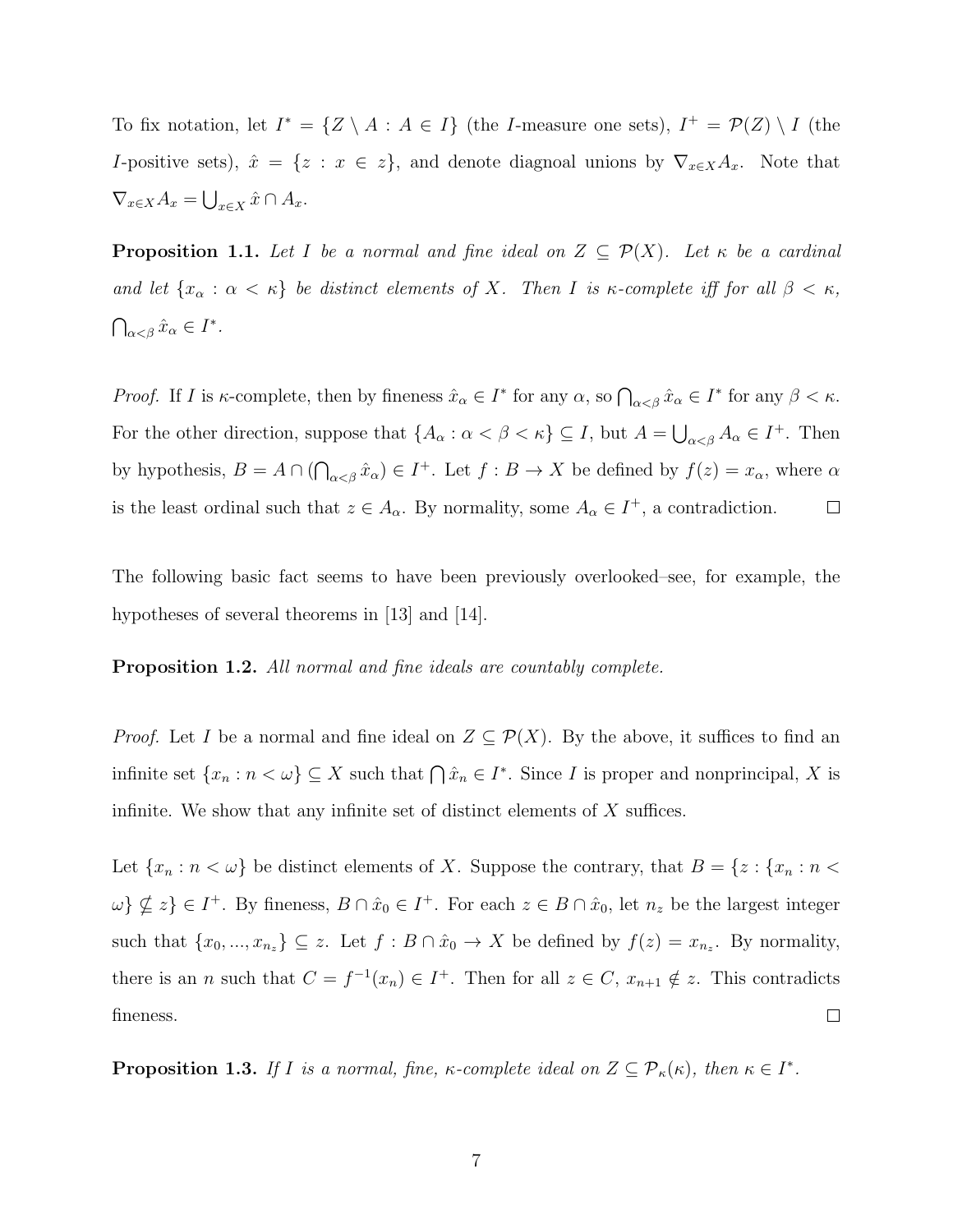*Proof.* Suppose  $A = \{z \in \mathbb{Z} : z \text{ is not an ordinal}\}\in I^+$ . Let  $f : A \to \kappa$  be such that  $f(z)$  is the least  $\alpha \in \mathbb{Z}$  such that  $\alpha \notin \mathbb{Z}$ . Then for some  $\alpha$ ,  $f^{-1}(\alpha) \in I^+$ . However,  $\{z : \alpha \subseteq z\} \in I^*$ by fineness and  $\kappa$ -completeness.  $\Box$ 

**Lemma 1.4.** If  $\kappa = \mu^+$  and I is a  $\kappa$ -complete, fine ideal on  $Z = \mathcal{P}_{\kappa}(X)$ , then every  $A \in I^+$ can be split into  $|X|$  many disjoint I-positive sets.

*Proof.* We use a generalization of Ulam matrices. For each  $z \in Z$ , let  $f_z : z \to \mu$  be an injection. For  $\alpha < \mu$ ,  $x \in X$ , let  $M_x^{\alpha} = \{z \in \hat{x} : f_z(x) = \alpha\}$ . For  $x \neq y$ ,  $M_x^{\alpha} \cap M_y^{\alpha} = \emptyset$ . For each  $x \in X$ ,  $\hat{x} = \bigcup_{\alpha < \mu} M_x^{\alpha}$ . If  $A \in I^+$ , then by  $\kappa$ -completeness,  $\forall x \exists \alpha (A \cap M_x^{\alpha} \in I^+)$ . If  $|X|$ is regular, then there is some  $\alpha < \mu$  such that  $A \cap M_x^{\alpha} \in I^+$  for  $|X|$  many  $x \in X$ .

Otherwise, for each  $\beta < |X|$ , there is some  $\alpha < \mu$  such that  $|\{x \in X : A \cap M_x^{\alpha} \in I^+\}| \geq \beta$ , since  $X = \bigcup_{\alpha < \mu} \{x : A \cap M_x^{\alpha} \in I^+\}$ . Pick some sequence  $\langle \beta_i : i < \text{cf}(|X|) \rangle$  converging to |X|, pick some  $\alpha < \mu$  such that  $|\{x \in X : A \cap M_x^{\alpha} \in I^+\}| \geq cf(|X|)$ , and enumerate the first cf(|X|) elements as  $\langle x_i : i < \text{cf}(|X|) \rangle$ . For each  $x_i$ , apply the above argument to pick some splitting of  $A \cap M_{x_i}^{\alpha}$  into  $\beta_i$  many disjoint I-positive sets. This gives a splitting of A into  $|X|$ many disjoint I-positive sets.  $\Box$ 

Alaoglu and Erdős set the stage for Ulam's question by providing an important limitation. Taylor [\[34\]](#page-110-3) generalized their result to show that for any collection  $\{I_{\alpha} : \alpha < \mu\}$  of  $\mu^+$ complete ideals on  $\mu^+$ , there is an  $A \subseteq \mu^+$  that is nonmeasurable for each  $I_\alpha$ . A similar result holds for normal and fine ideals on  $\mathcal{P}_{\kappa}(\lambda)$ :

**Theorem 1.5.** Suppose  $\{I_{\alpha} : \alpha < \eta < \lambda\}$  is a collection of normal and fine ideals on  $Z \subseteq \mathcal{P}(\lambda)$  such for each  $\alpha < \eta$  and each  $A \in I_{\alpha}^+$ , A can be split into  $\eta^+$  many disjoint  $I_{\alpha}$ positive sets. Then there is a sequence of disjoint sets  $\{A_\alpha:\alpha<\eta\}$  such that each  $A_\alpha\in I_\alpha^+$ and a set  $B \subseteq Z$  that is nonmeasurable for all  $I_{\alpha}$ .

*Proof.* For each  $\alpha < \eta$ , let  $\{A_{\beta}^{\alpha} : \beta < \eta^+\}$  be a collection of disjoint  $I_{\alpha}$ -positive sets. Define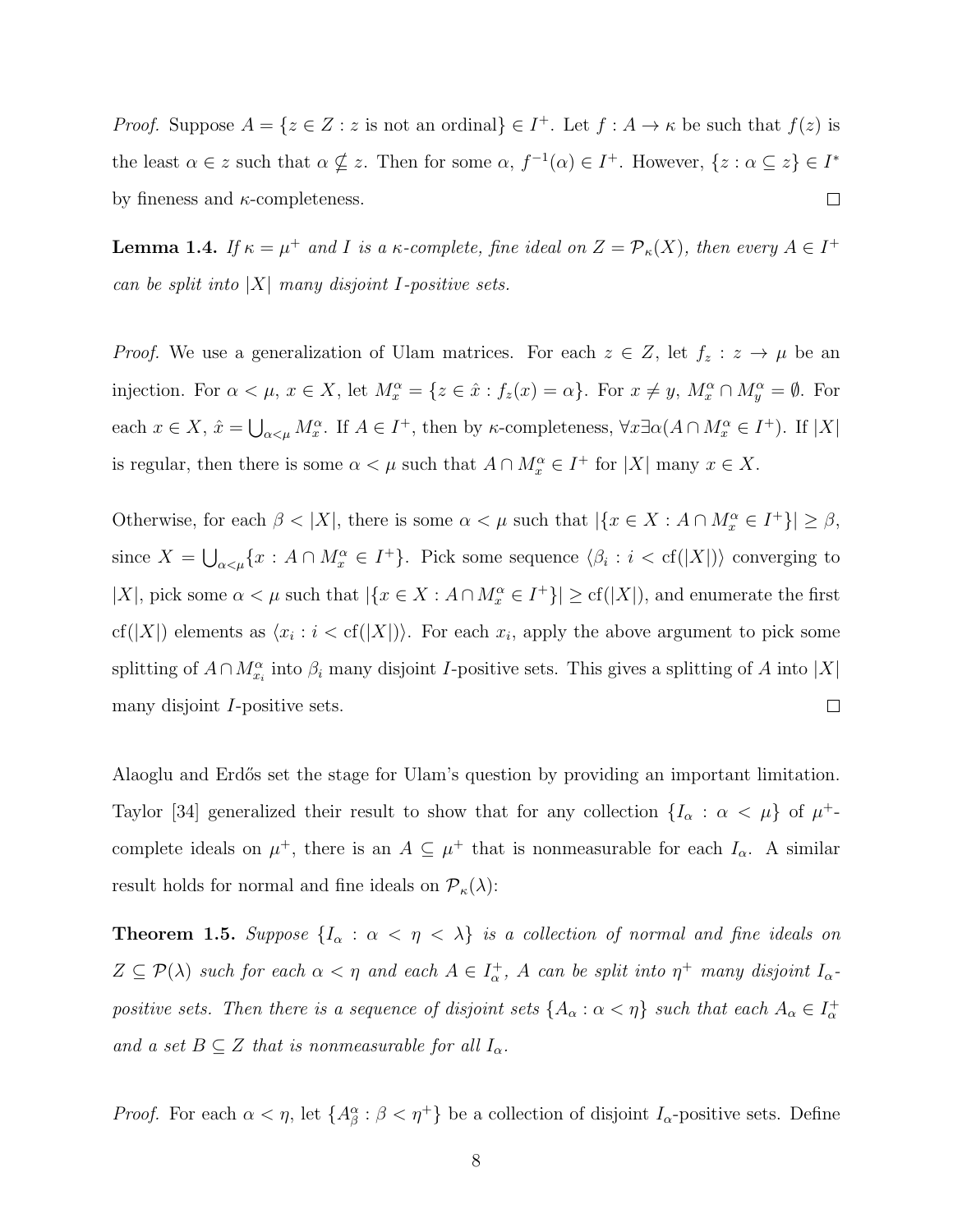$f(\alpha)$  to be the least  $\gamma \leq \alpha$  such that  $A_{\beta}^{\gamma} \in I_{\alpha}^{+}$  for  $\eta^{+}$  many  $\beta$ . Let  $\delta < \eta^{+}$  be such that  $(\forall \alpha < \eta)(\forall \gamma < f(\alpha))(\forall \beta \geq \delta)A_{\beta}^{\gamma} \in I_{\alpha}$ . Recursively construct a one-to-one sequence  $\langle B_\alpha : \alpha < \eta \rangle$  such that  $B_\alpha = A_\beta^{f(\alpha)} \in I_\alpha^+$  for some  $\beta \ge \delta$ . Then  $B_\beta \in I_\alpha$  when  $f(\beta) < f(\alpha)$ , and  $B_{\beta} \cap B_{\alpha} = \emptyset$  when  $f(\beta) = f(\alpha)$ . For each  $\alpha < \eta$ , let  $C_{\alpha} = B_{\alpha} \cap \hat{\alpha} \setminus \bigcup_{f(\beta) < f(\alpha)} (B_{\beta} \cap \hat{\beta})$ .  $C_{\alpha} \in I_{\alpha}^+$  by normality, and  $C_{\alpha} \cap C_{\beta} = \emptyset$  when  $\alpha \neq \beta$ . Now split each  $C_{\alpha}$  into two disjoint  $I_{\alpha}$ -positive sets,  $C_{\alpha}^0$  and  $C_{\alpha}^1$ . For  $i < 2$ , let  $D_i = \bigcup_{\alpha < \eta} C_{\alpha}^i$ .  $D_0$  and  $D_1$  are disjoint and  $I_{\alpha}$ -positive for all  $\alpha$ , hence nonmeasurable for all  $I_{\alpha}$ .  $\Box$ 

Therefore, if  $\kappa = \mu^+$  and  $\lambda \geq \kappa$ , the best we could hope for is to measure every subset of  $\mathcal{P}_{\kappa}(\lambda)$  with  $\lambda$  many  $\kappa$ -complete, normal and fine ideals. Using large cardinals, we will show that this is possible in many cases.

## <span id="page-17-0"></span>1.2 Forcing

A partial order  $\mathbb P$  is said to be *separative* when  $p \nleq q \Rightarrow (\exists r \leq p)r \perp q$ . Every partial order  $\mathbb P$  has a canonically associated equivalence relation  $s$  and a separative quotient  $\mathbb P_s$ , which is isomorphic to  $\mathbb P$  if  $\mathbb P$  is already separative. In most cases we will assume our partial orders are separative. For every separative partial order  $\mathbb{P}$ , there is a canonical complete boolean algebra  $\mathcal{B}(\mathbb{P})$  with a dense set isomorphic to  $\mathbb{P}$ .

A map  $e : \mathbb{P} \to \mathbb{Q}$  is an *embedding* when it preserves order and incompatibility. An embedding is said to be *regular* when it preserves the maximality of antichains. A order-preserving map  $\pi : \mathbb{Q} \to \mathbb{P}$  is called a projection when  $\pi(1_{\mathbb{Q}}) = 1_{\mathbb{P}}$ , and  $p \leq \pi(q) \Rightarrow (\exists q' \leq q) \pi(q') \leq p$ .

**Lemma 1.6.** Suppose  $\mathbb P$  and  $\mathbb Q$  are partial orders.

(1) G is a generic filter for  $\mathbb{P}$  iff  $\{[p]_s : p \in G\}$  is a generic filter for  $\mathbb{P}_s$ .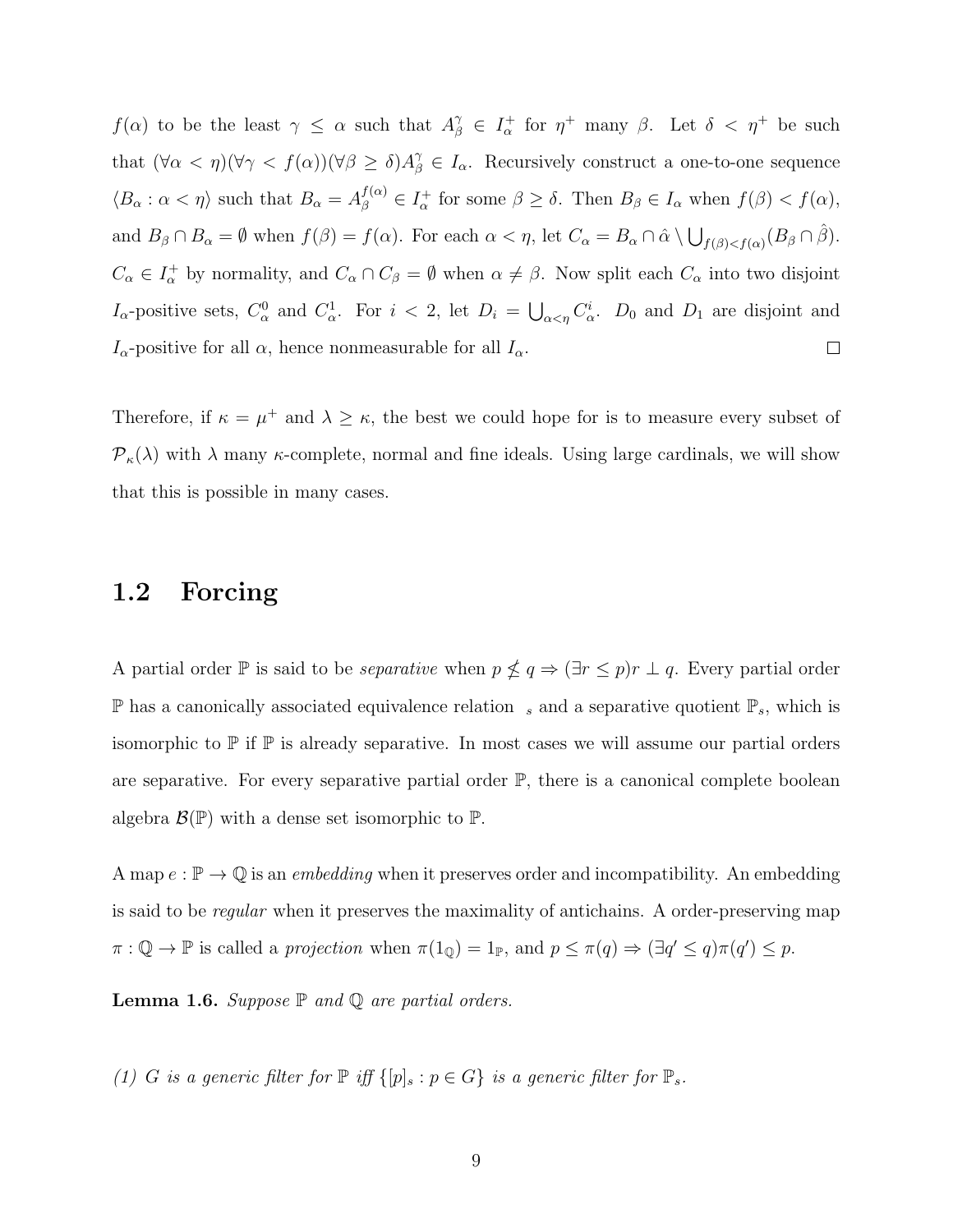- (2)  $e : \mathbb{P} \to \mathbb{Q}$  is a regular embedding iff for all  $q \in \mathbb{Q}$ , there is  $p \in \mathbb{Q}$  such that for all  $r \leq p$ ,  $e(r)$  is compatible with q.
- (3) The following are equivalent:
	- (a) There is a regular embedding  $e : \mathbb{P}_s \to \mathcal{B}(\mathbb{Q}_s)$ .
	- (b) There is a projection  $\pi : \mathbb{Q}_s \to \mathcal{B}(\mathbb{P}_s)$ .
	- (c) There is a Q-name g for a P-generic filter such that for all  $p \in \mathbb{P}$ , there is  $q \in \mathbb{Q}$ such that  $q \Vdash p \in \dot{g}$ .
- (4) Suppose  $e : \mathbb{P} \to \mathbb{Q}$  is a regular embedding. If G is a filter on  $\mathbb{P}$  let  $\mathbb{Q}/G = \{q : \neg \exists p \in \mathbb{Q} \mid \exists p \in \mathbb{Q} \mid \exists q \in \mathbb{Q} \mid \exists q \in \mathbb{Q} \mid \exists q \in \mathbb{Q} \mid \exists q \in \mathbb{Q} \mid \exists q \in \mathbb{Q} \mid \exists q \in \mathbb{Q} \mid \exists q \in \mathbb{Q} \mid \$  $G(e(p) \perp q)$ . The following are equivalent:
	- (a) H is  $\mathbb{O}$ -generic over V.
	- (b)  $G = e^{-1}[H]$  is P-generic over V, and H is Q/G-generic over  $V[G]$ .

**Lemma 1.7.** Suppose  $\mathbb P$  and  $\mathbb Q$  are partial orders.  $\mathcal B(\mathbb P_s) \cong \mathcal B(\mathbb Q_s)$  iff the following holds. Letting  $\dot{G}, \dot{H}$  be the canonical names for the generic filters for  $\mathbb{P}, \mathbb{Q}$  respectively, there is a P-name for a function  $\dot{f}_0$  and a Q-name for a function  $\dot{f}_1$  such that:

- (1)  $\Vdash_{\mathbb{P}} \dot{f}_0(\dot{G})$  is a Q-generic filter,
- (2)  $\Vdash_{\mathbb{Q}} \dot{f}_1(\dot{H})$  is a  $\mathbb{P}\text{-}generic filter$ ,
- (3)  $\Vdash_{\mathbb{P}} \dot{G} = \dot{f}_1^{f_0(G)}$  $i_1^{f_0(G)}(f_0(G))$ , and  $\Vdash_{\mathbb{Q}} \dot{H} = \dot{f}_0^{f_1(\dot{H})}$  $\delta_0^{f_1(\hat{H})}(\dot{f}_1(\dot{H})).$

*Proof.* If  $\iota : \mathcal{B}(\mathbb{P}_s) \cong \mathcal{B}(\mathbb{Q}_s)$  is an isomorphism, then we can let  $f_0$  be a P-name for  $\iota[G]$ , and  $f_1$  be a Q-name for  $\iota^{-1}[H]$ .

Suppose  $\mathbb P$  and  $\mathbb Q$  are complete boolean algebras and  $\dot{f}_0, \dot{f}_1$  are as hypothesized. Let  $\iota : \mathbb P \to \mathbb Q$ be given by  $p \mapsto ||\check{p} \in \dot{f}_1(\dot{H})||$ . First note that  $\iota$  clearly preserves order and incompatibility.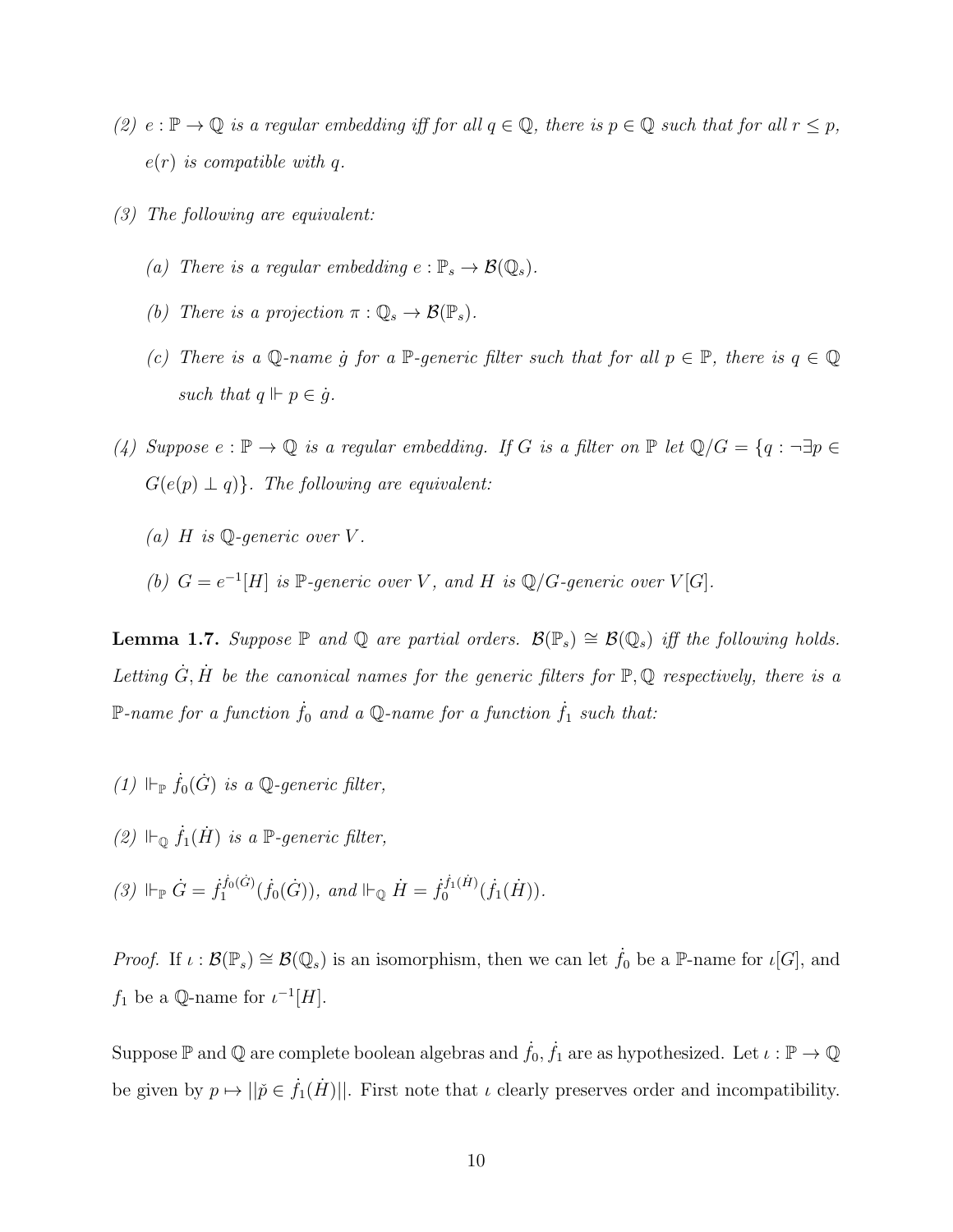The kernel of  $\iota$  is trivial, since for any nonzero  $p \in \mathbb{P}$ , if we take G generic with  $p \in G$ , then  $H = f_0(G)$  is Q-generic, and  $p \in G = f_1(H)$ .

It suffices to show that the range of  $\iota$  is dense. Let  $q \in \mathbb{Q}$  be arbitrary. First we claim there is  $p \in \mathbb{P}$  that forces  $q \in f_0(G)$ . If H is generic with  $q \in H$ , then let  $G = f_1(H)$  and let  $p \in G$  force  $q \in f_0(G) = H$ . Now we claim for such  $p$ ,  $\iota(p) \leq q$ . For whenever H is generic with  $\iota(p) \in H$ ,  $p \in f_1(H) = G$  by the definition of  $\iota$ , and so by the property of p,  $q \in f_0(G) = H.$  $\Box$ 

For a broader notion of "forcing equivalence," the best that can be said in general is the following:

**Lemma 1.8.** Suppose  $\mathbb P$  and  $\mathbb Q$  are partial orders.

- (1) If  $e : \mathbb{P} \to \mathbb{Q}$  is a regular embedding, and any  $\mathbb{Q}$ -generic H yields  $V[H] = V[e^{-1}[H]]$ , then there is a predense set  $A \subseteq \mathcal{B}(\mathbb{Q}_s)$  such that  $\mathcal{B}(\mathbb{P}_s) \cong \mathcal{B}(\mathbb{Q}_s) \restriction a$  for all  $a \in A$ .
- (2)  $\mathbb P$  and  $\mathbb Q$  yield the same generic extensions iff for a dense set of  $p \in \mathbb P$ , there is  $q \in \mathbb Q$ such that  $\mathcal{B}(\mathbb{P}_s) \restriction p \cong \mathcal{B}(\mathbb{Q}_s) \restriction q$  and vice versa.

*Proof.* For both claims, we will assume  $\mathbb P$  and  $\mathbb Q$  are complete boolean algebras.

For (1), if  $V[H] = V[e^{-1}[H]]$  for any Q-generic H, then  $\mathbb P$  must force that the quotient  $\mathbb{Q}/e[G]$  is atomic. Hence there is an isomorphism  $\iota : \mathbb{P} * \mathbb{A} \to \mathbb{Q}$  extending e, where  $\mathbb{A}$  is a P-name for an atomic boolean algebra. The set of elements  $(1, \dot{a})$  for  $\dot{a}$  a name for an atom is predense, and  $\mathbb{Q} \restriction \iota(1, \dot{a})$  is isomorphic to  $\mathbb P$  for any name for an atom  $\dot{a}$ .

For (2), suppose  $\mathbb P$  and  $\mathbb Q$  yield the same extensions, and let  $p_0 \in \mathbb P$  be arbitrary. Let  $G \subseteq \mathbb P$ be generic with  $p_0 \in G$ . Since every P-generic extension is a Q-generic extension, there is a P-name  $\dot{h}$  for a Q-generic filter such that  $1 \Vdash \dot{G} \in V[\dot{h}]$ . There must be some  $q_0 \in \mathbb{Q}$  such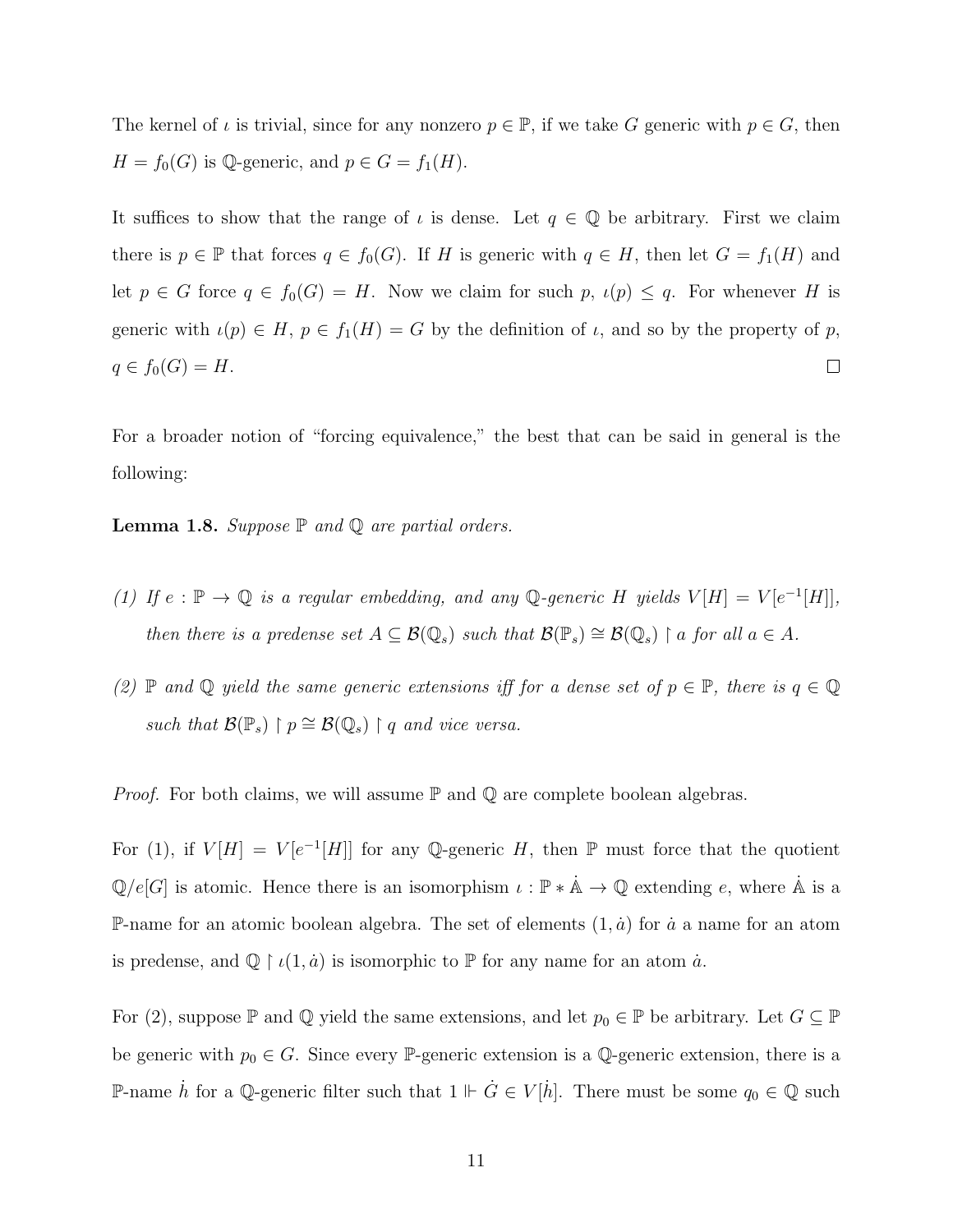that  $||q \n\t\in \dot{h}|| \wedge p_0 \neq 0$  for all  $q \leq q_0$ ; otherwise the set of q which  $p_0$  forces cannot be in h is dense, contradicting the genericity of h. The map  $e: q \mapsto ||q \in \dot{h}|| \wedge p_0$  is a regular embedding of  $\mathbb{Q} \restriction q_0$  into  $\mathbb{P} \restriction ||q_0 \in \dot{h}|| \land p_0$ , since for any maximal antichain  $A \subseteq \mathbb{Q} \restriction q_0$  and any generic  $G \subseteq \mathbb{P}$  with  $||q_0 \in \dot{h}|| \wedge p_0 \in G$ , there is some  $q \in A$  such that  $q \in \dot{h}^G$ . Thus the hypotheses of (1) are satisfied, and  $\mathbb{Q} \restriction q_0 \cong \mathbb{P} \restriction p_1$  for some  $p_1 \leq p_0$ . Switching the roles of  $\mathbb P$  and  $\mathbb Q$  gives the "vice versa" conclusion. The converse is trivial.  $\Box$ 

A partial order  $\mathbb P$  is said to be *κ*-distributive if for any collection of maximal antichains in  $\mathbb{P}, \{A_{\alpha} : \alpha < \beta < \kappa\},\$  there is a maximal antichain A such that A refines  $A_{\alpha}$  for all  $\alpha < \beta$ . P is called  $(\kappa, \lambda)$ -distributive if the same holds restricted to antichains of size  $\leq \lambda$ . Forcing with P adds adds no new functions from any  $\alpha < \kappa$  to  $\lambda$  iff  $\mathcal{B}(\mathbb{P})$  is  $(\kappa, \lambda)$ -distributive.

A strictly stronger property than distributivity is strategic closure. For a partial order P and an ordinal  $\alpha$ , we define a game  $G_{\alpha}(\mathbb{P})$  with two players Even and Odd. Even starts by playing some element  $p_0 \in \mathbb{P}$ . At successor stages  $\beta + 1$ , the next player must play some element  $p_{\beta+1} \leq p_{\beta}$ . Even plays at limit stages  $\beta$  if possible, by playing a  $p_{\beta}$  that is  $\leq p_{\gamma}$ for all  $\gamma < \beta$ . If Even cannot play at some stage below  $\alpha$ , the game is over and Odd wins; otherwise Even wins. We say that  $\mathbb P$  is  $\alpha$ -strategically closed if for every  $p \in \mathbb P$ , Even has a winning strategy with first move p. Note that under this definition, every partial order is trivially  $\omega$ -strategically closed.

A stronger property that  $\kappa$ -strategic closure is  $\kappa$ -closure. P is  $\kappa$ -closed when any descending chain of length less than  $\kappa$  has a lower bound.  $\mathbb P$  is  $\kappa$ -directed closed when any directed set of size  $\lt \kappa$  has a lower bound.

For any partial order  $\mathbb{P}$ , the saturation of  $\mathbb{P}$ , sat $(\mathbb{P})$ , is the least cardinal  $\kappa$  such that every antichain in  $\mathbb P$  has size less than  $\kappa$ . Erdős and Tarski [\[12\]](#page-108-6) proved that sat $(\mathbb P)$  is always regular. The density of  $\mathbb{P}, d(\mathbb{P})$ , is the least cardinality of a dense subset of  $\mathbb{P}$ . Clearly sat $(\mathbb{P}) \leq d(\mathbb{P})^+$ for any P. We say P is  $\kappa$ -saturated if sat $(\mathbb{P}) \leq \kappa$ , and P is  $\kappa$ -dense if  $d(\mathbb{P}) \leq \kappa$ . A synonym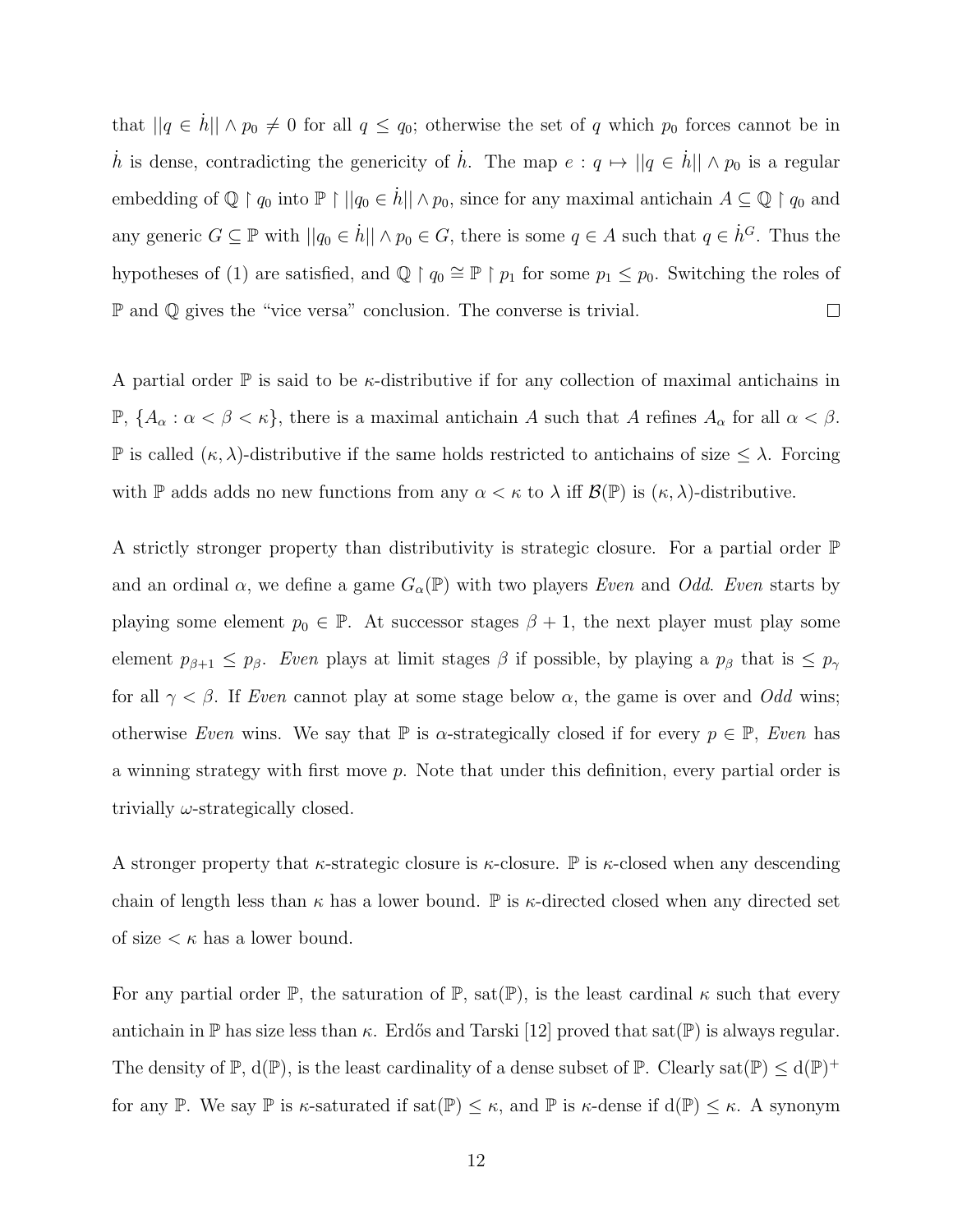for  $\kappa$ -saturation is the  $\kappa$  chain condition ( $\kappa$ -c.c.).

The properties of distributivity, strategic closure, saturation, and density are robust in the sense that they are absolute between  $\mathbb P$  and  $\mathcal{B}(\mathbb P)$  for any separative partial order  $\mathbb P$ , and often inherited by intermediate forcings:

**Lemma 1.9.** Suppose  $e : \mathbb{P} \to \mathbb{Q}$  is a regular embedding and  $\kappa$  is a cardinal.

- (1) If  $\mathbb Q$  is  $\kappa$ -strategically closed, then so is  $\mathbb P$ .
- (2)  $\mathbb Q$  is  $\kappa$ -distributive iff  $\mathbb P$  is  $\kappa$ -distributive and  $\Vdash_{\mathbb P} \mathbb Q/\dot{G}$  is  $\kappa$ -distributive.
- (3)  $\mathbb Q$  is  $\kappa$ -saturated iff  $\mathbb P$  is  $\kappa$ -saturated and  $\Vdash_{\mathbb P} \mathbb Q/\dot{G}$  is  $\kappa$ -saturated.
- (4)  $\mathbb Q$  is  $\kappa$ -dense iff  $\mathbb P$  is  $\kappa$ -dense and  $\Vdash_{\mathbb P} \mathbb Q/\dot{G}$  is  $\kappa$ -dense.

*Proof.* We prove only (4). Suppose first that  $\mathbb{Q}$  is  $\kappa$ -dense, and let  $\{q_\alpha : \alpha < \kappa\}$  witness. Since  $\mathcal{B}(\mathbb{Q}) \cong \mathcal{B}(\mathbb{P} * \mathbb{Q}/\dot{G})$ , we can pick for each  $q_\alpha$  some  $(p_\alpha, \dot{r}_\alpha) \leq q_\alpha$ . Then  $\{p_\alpha : \alpha < \kappa\}$ is dense in P. If  $G \subseteq \mathbb{P}$  is generic, let  $r \in \mathbb{Q}/\dot{G}$  be arbitrary. For any  $p \in \mathbb{P}$ , there is  $(p_\alpha, \dot{r}_\alpha) \leq (p, \dot{r})$ , so for some  $p_\alpha \in G$ ,  $p_\alpha \Vdash \dot{r}_\alpha \leq \dot{r}$ . Now suppose  $\{p_\alpha : \alpha < \kappa\}$  is dense in  $\mathbb{P}$ , and  $\Vdash \{\dot{r}_{\beta} : \beta < \kappa\}$  is dense in  $\mathbb{Q}/\dot{G}$ . For any  $q \in \mathbb{Q}$ , let  $(p, \dot{r}) \leq q$ . By density, there is some  $p_{\alpha} < p$  and some  $\beta < \kappa$  such that  $p_{\alpha} \Vdash \dot{r}_{\beta} \leq \dot{r}.$  $\Box$ 

For any forcing  $\mathbb P$  and any  $\mathbb P$ -name  $\dot{X}$  for a set of ordinals, there is a canonically associated complete subalgebra  $A_{\dot{X}} \subseteq \mathcal{B}(\mathbb{P})$  that captures  $\dot{X}$ . It is the smallest complete subalgebra containing all elements of the form  $\|\check{\alpha} \in \dot{X}\|$  for  $\alpha$  an ordinal.  $\mathcal{A}_{\dot{X}}$  has the property that whenever  $G \subseteq \mathbb{P}$  is generic,  $\dot{X}^G$  and  $G \cap A_{\dot{X}}$  are definable from each other using the parameters  $\mathcal{B}(\mathbb{P})$  and its powerset, as computed in the ground model. In this case, we have  $V[\dot{X}^G] = V[G \cap \mathcal{A}_{\dot{X}}].$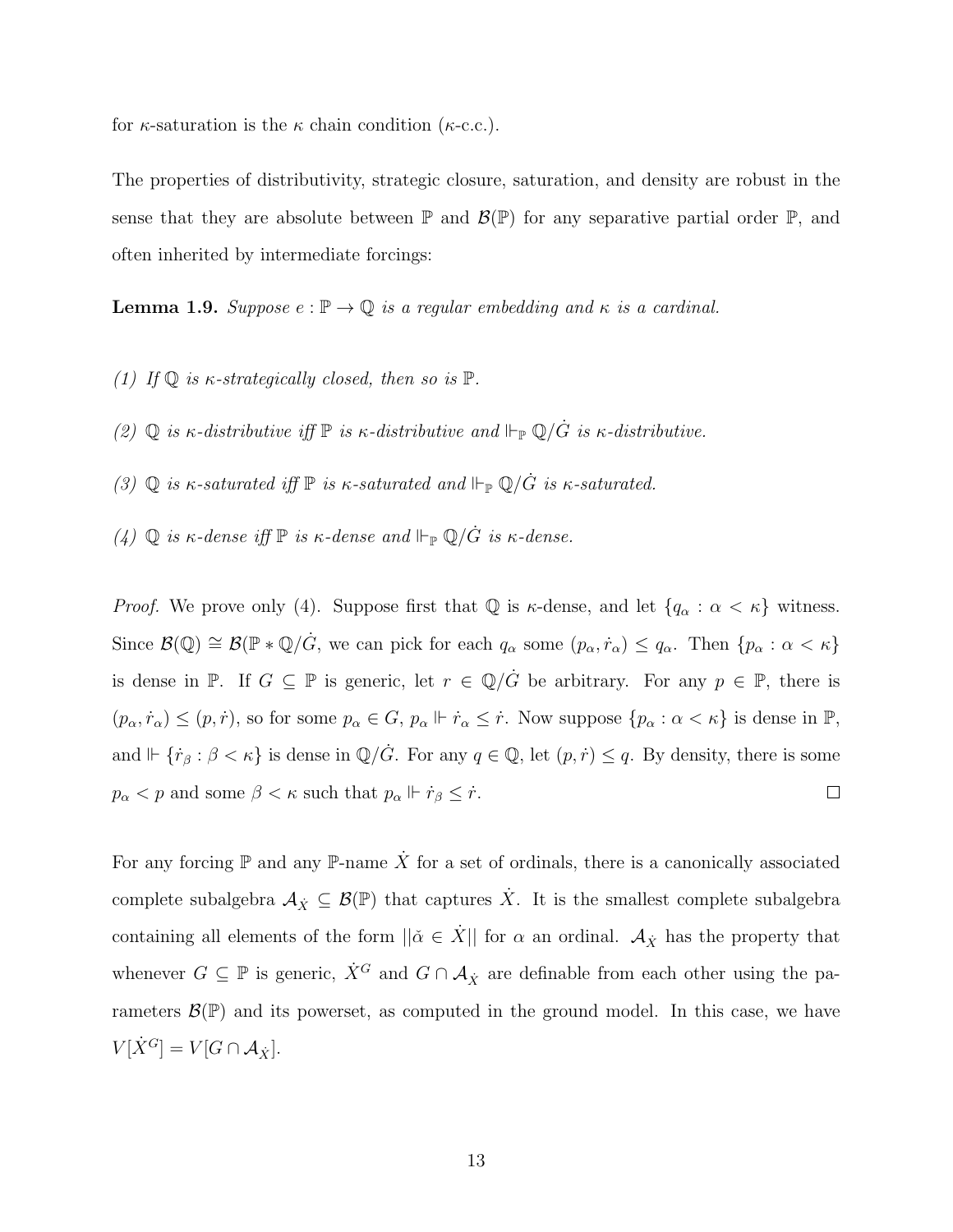## <span id="page-22-0"></span>1.3 Forcing with ideals

Proofs of the following facts can be found in [\[13\]](#page-108-5). If I is an ideal on Z, say  $A \sim_I B$  if the symmetric difference  $A\Delta B$  is in I. Let  $[A]_I$  denote the equivalence class of A mod  $\sim_I$ . The equivalence classes form a boolean algebra under the obvious operations, which we denote by  $\mathcal{P}(Z)/I$ . Normality ensures a certain amount of completeness of the algebra:

**Proposition 1.10.** Suppose I is a normal and fine ideal on  $Z \subseteq \mathcal{P}(X)$ . If  $\{A_x : x \in X\} \subseteq$  $\mathcal{P}(Z)$ , then  $\nabla A_x$  is the least upper bound of  $\{[A_x]_I : x \in X\}$  in  $\mathcal{P}(Z)/I$ .

If we force with this algebra, we get a generic ultrafilter  $G$  on  $Z$  extending  $I^*$ . We can form the ultrapower  $V^Z/G$ . If this ultrapower is well-founded for every generic G, then I is called precipitous. A combinatorial characterization of precipitousness is given by the following:

<span id="page-22-1"></span>**Theorem 1.11** (Jech-Prikry). I is a precipitous ideal on Z iff the following holds: For any sequence  $\langle A_n : n \langle \omega \rangle \subseteq \mathcal{P}(I^+),$  such that for each n,

- (1)  $B_n = \{ [a]_I : a \in A_n \}$  is a maximal antichain in  $\mathcal{P}(Z)/I$ ,
- (2)  $B_{n+1}$  refines  $B_n$ ,

there is a function f with domain  $\omega$  such that for all  $n, f(n) \in A_n$ , and  $\bigcap_{n<\omega} f(n) \neq \emptyset$ .

For an ideal I, the saturation, density, distributivity, and strategic closure of I refers to that of the corresponding boolean algebra. The next proposition is immediate from Theorem [1.11:](#page-22-1)

**Proposition 1.12.** If I is an  $\omega_1$ -complete,  $\omega_1$ -distributive ideal, then I is precipitous.

**Proposition 1.13.** Suppose I is a  $\kappa$ -complete precipitous ideal on Z, and I is nowhere  $\kappa^+$ -complete. Let G be  $\mathcal{P}(Z)/I$ -generic, and let  $j: V \to M$  be the associated elementary embedding, where M is the transitive collapse of  $V^Z/G$ . Then the critical point of j is  $\kappa$ .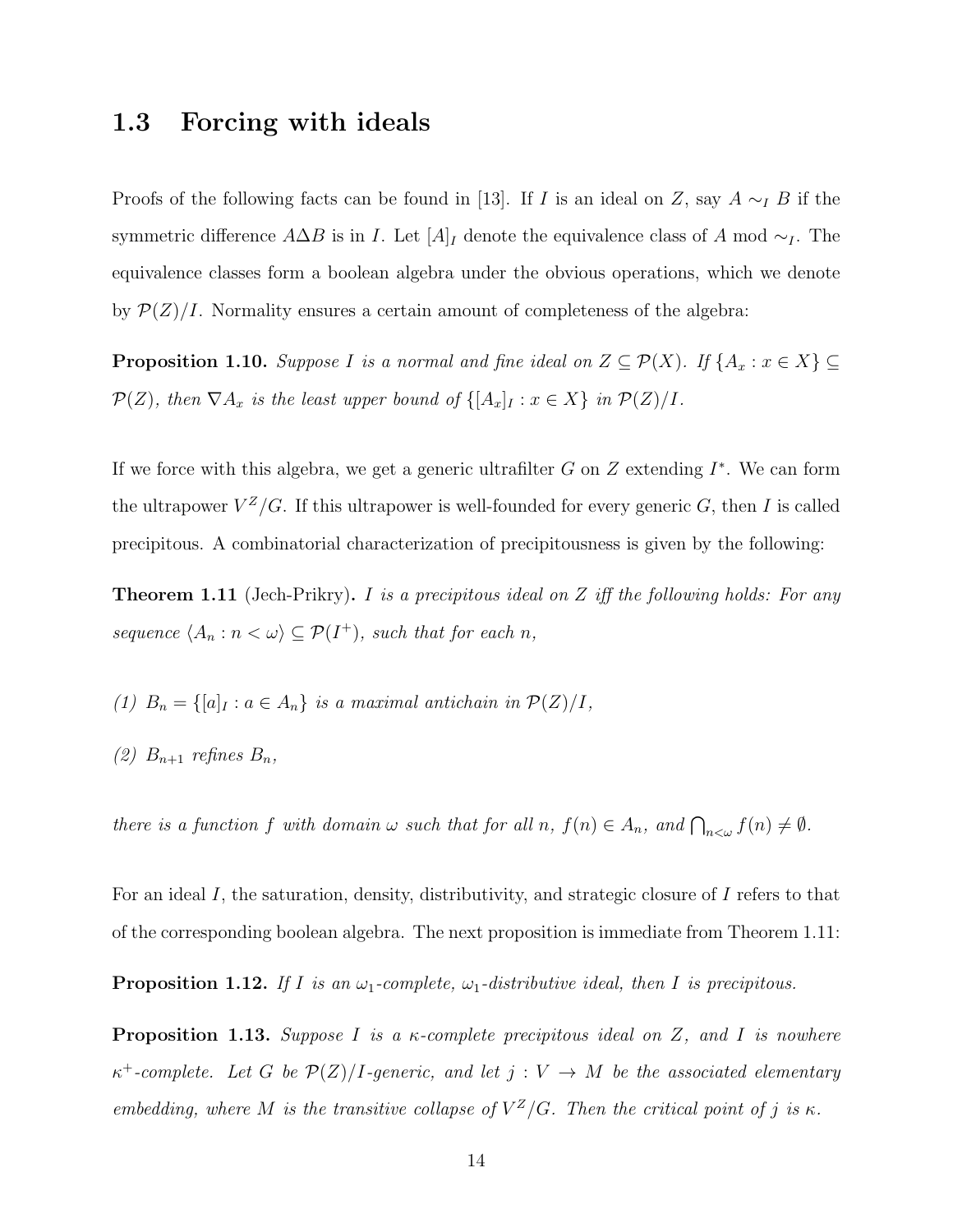**Proposition 1.14.** Let I be an ideal  $Z \subseteq \mathcal{P}(X)$ . Then I is normal and fine iff  $1 \Vdash_{\mathcal{P}(Z)/I}$  $[id] = j[X].$ 

**Proposition 1.15.** Suppose I is an ideal on  $Z \subseteq \mathcal{P}(X)$ . If I is  $\kappa$ -complete and  $\kappa^+$ -saturated, or if I is normal, fine, and  $|X|$ <sup>+</sup>-saturated, then every antichain in  $\mathcal{P}(Z)/I$  has a system of pairwise disjoint representatives.

*Proof.* If I is  $\kappa$ -complete, and  $\{A_\alpha : \alpha < \kappa\}$  is an antichain, replace each  $A_\alpha$  with  $A_\alpha \setminus$  $\bigcup_{\beta<\alpha}A_{\beta}$ . If I is normal and fine, and  $\{A_x : x \in X\}$  is an antichain, replace  $A_x$  by  $A_x \cap \hat{x} \setminus \emptyset$  $\bigcup_{y\neq x} A_y \cap \hat{y}.$  $\Box$ 

**Theorem 1.16.** Suppose  $I$  is a countably complete ideal on  $Z$ , and every antichain in  $P(Z)/I$  has a system of pairwise disjoint representatives. Then:

- (1) I is precipitous.
- (2)  $\mathcal{P}(Z)/I$  is a complete boolean algebra.
- (3) If G is generic over  $\mathcal{P}(Z)/I$ ,  $j: V \to M$  is the associated embedding, and  $j[\lambda] \in M$ , then M is closed under  $\lambda$ -sequences from  $V[G]$ .

## <span id="page-23-0"></span>1.4 Elementary embeddings

**Lemma 1.17.** Suppose M and N are models of  $ZF^-$ ,  $j : M \to N$  is an elementary embedding,  $\mathbb{P} \in M$  is a partial order, G is  $\mathbb{P}$ -generic over M, and H is  $j(\mathbb{P})$ -generic over N. Then j has a unique extension  $\hat{j}: M[G] \to N[H]$  with  $\hat{j}(G) = H$  iff  $j[G] \subseteq H$ .

Proof. If  $j[G] \subseteq H$ , the only possible choice is to let  $\hat{j}(\tau^G) = j(\tau)^H$  for all P-names  $\tau$ . If  $M[G] \models \varphi(\tau_1^G, ..., \tau_n^G)$ , then for some  $p \in G$ ,  $p \Vdash \varphi(\tau_1, ..., \tau_n)$ . We have  $j(p) \in H$  and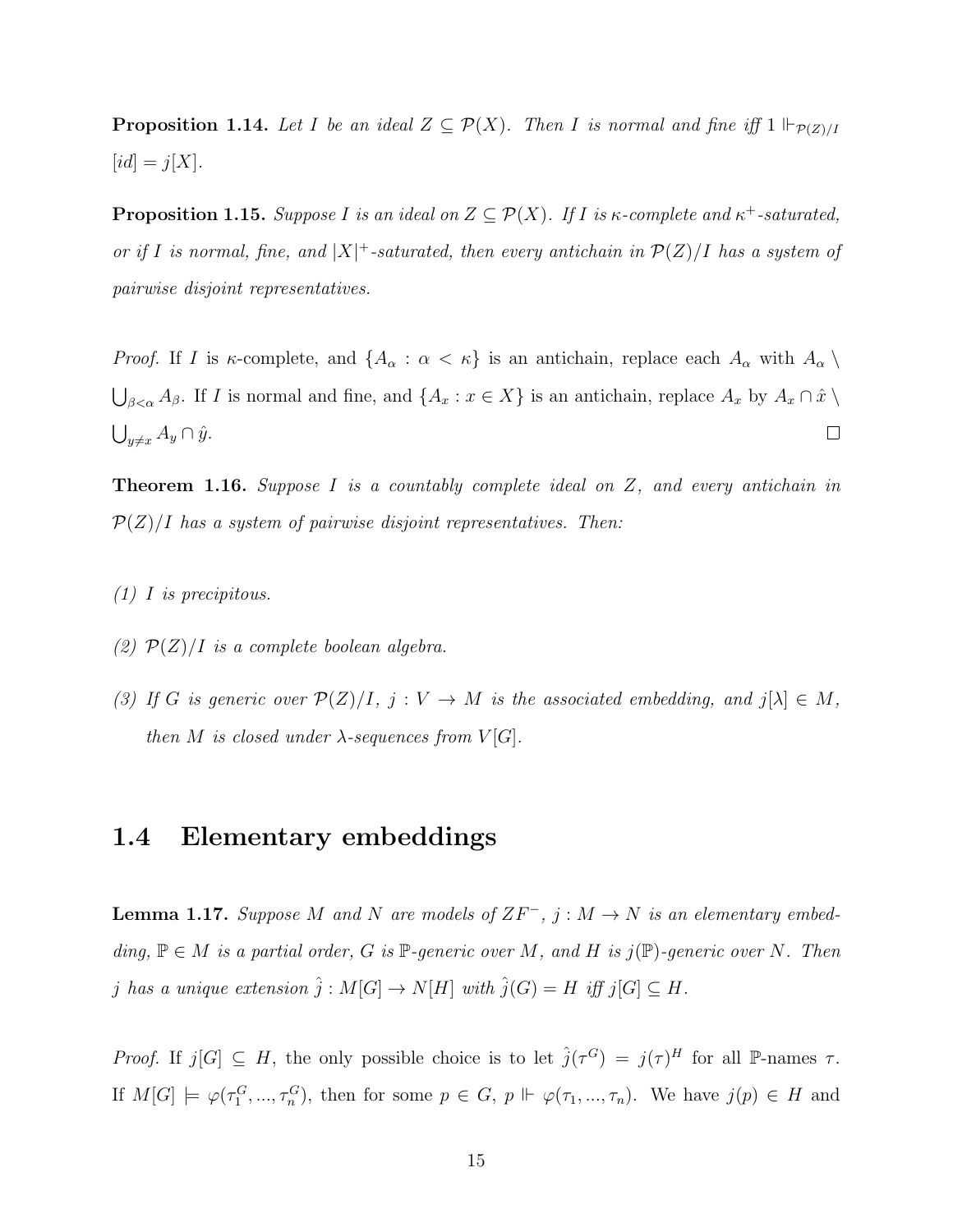$j(p) \Vdash \varphi(j(\tau_1),...,j(\tau_n)),$  so  $N[H] \models \varphi(j(\tau_1)^H,...,j(\tau_n)^H)$ . Conversely, if  $\hat{j}: M[G] \to N[H]$ is elementary, extends j, and has  $\hat{j}(G) = H$ , then for all  $p \in G$ ,  $j(p) \in H$  by elementarity.  $\Box$ 

Lemma 1.18. Suppose M, N are transitive models of ZFC with the same ordinals, and  $j : M \rightarrow N$  is an elementary embedding. Then either j has a critical point, or j is the *identity* and  $M = N$ .

*Proof.* Suppose j is the identity map on ordinals. Let x be a set of minimal rank in  $M$ such that  $j(x) \neq x$ . There is some ordinal  $\kappa \in M$  such that  $x = \{x_\alpha : \alpha < \kappa\}$ . Then  $j(x) = \{j(x_\alpha) : \alpha < \kappa\} = x$  by the minimality of x, so j is the identity. To show  $M = N$ , note that for all ordinals  $\alpha \in M$ ,  $j(V_{\alpha}^{M}) = V_{\alpha}^{N} = V_{\alpha}^{M}$ .  $\Box$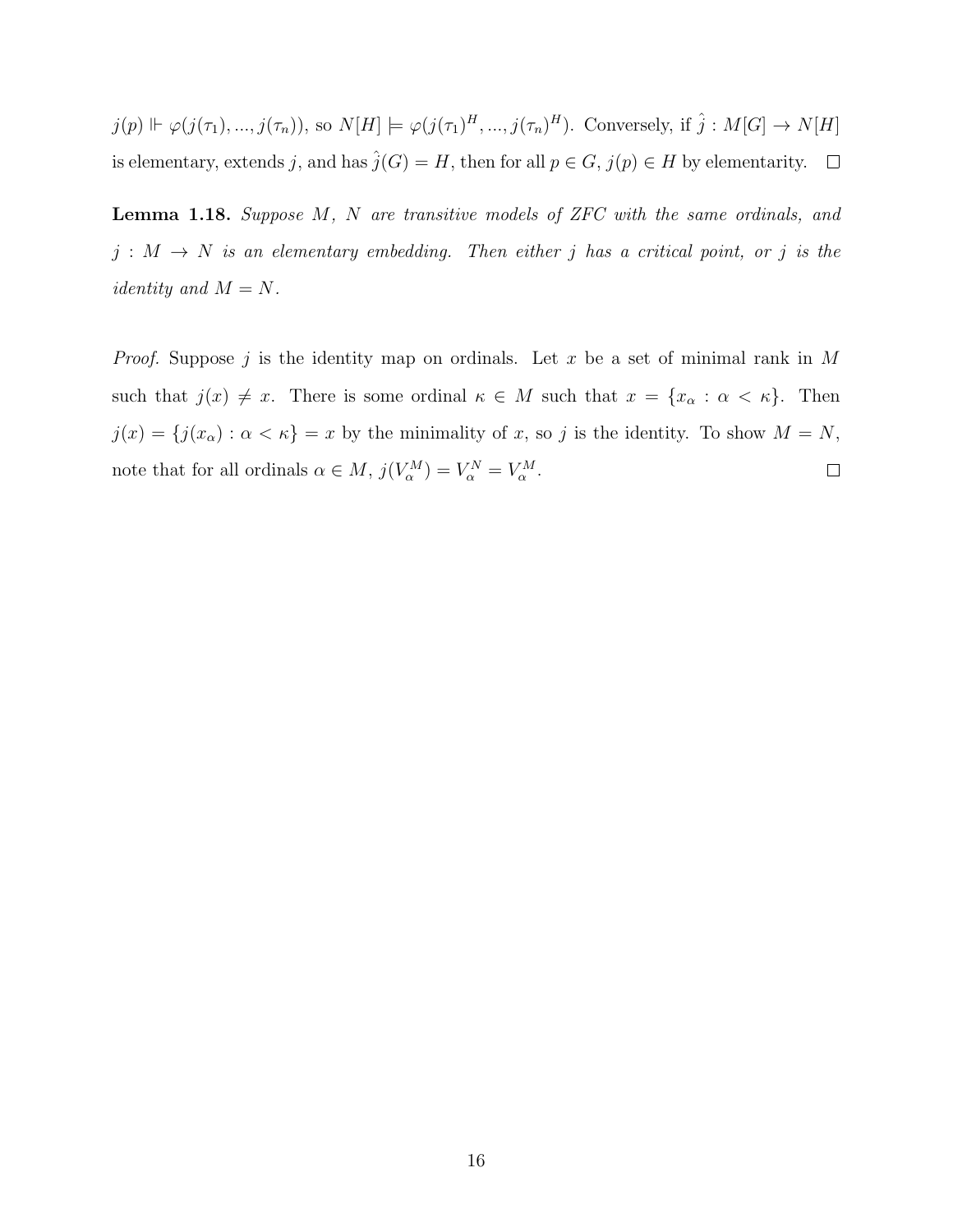# <span id="page-25-0"></span>Chapter 2

# Dense ideals from large cardinals

Here we show that it is consistent relative to an almost-huge cardinal that there is a normal, κ-complete, λ-dense ideal on  $\mathcal{P}_{\kappa}(\lambda)$ , where κ is the successor of a regular cardinal  $\mu$ , and  $\lambda \geq \kappa$  is regular, for many particular choices for  $\mu$ ,  $\lambda$ . We also show that relative to a super-almost-huge cardinal, there can exist a successor cardinal  $\kappa$  such that for every regular  $\lambda \geq \kappa$ , there is a normal,  $\kappa$ -complete,  $\lambda$ -dense ideal on  $\mathcal{P}_{\kappa}(\lambda)$ . This generalizes a theorem of Woodin about the relative consistency of an  $\aleph_1$ -dense ideal on  $\aleph_1$ , and has the following additional advantages: (1) An explicit forcing extension is taken, rather than an inner model of an extension. (2) Careful constructions within a model where the axiom of choice fails, as presented in [\[13\]](#page-108-5), are avoided.

Let us first recall the essential facts about almost-huge cardinals (see [\[22\]](#page-109-7), Theorem 24.11). A cardinal  $\kappa$  is almost-huge if there is an elementary embedding  $j: V \to M$  with critical point  $\kappa$ , such that  $M^{*(\kappa)} \subseteq M*$ .

Theorem 2.1. The following are equivalent:

(1) κ carries an almost-huge embedding j such that  $j(\kappa) = \delta$ .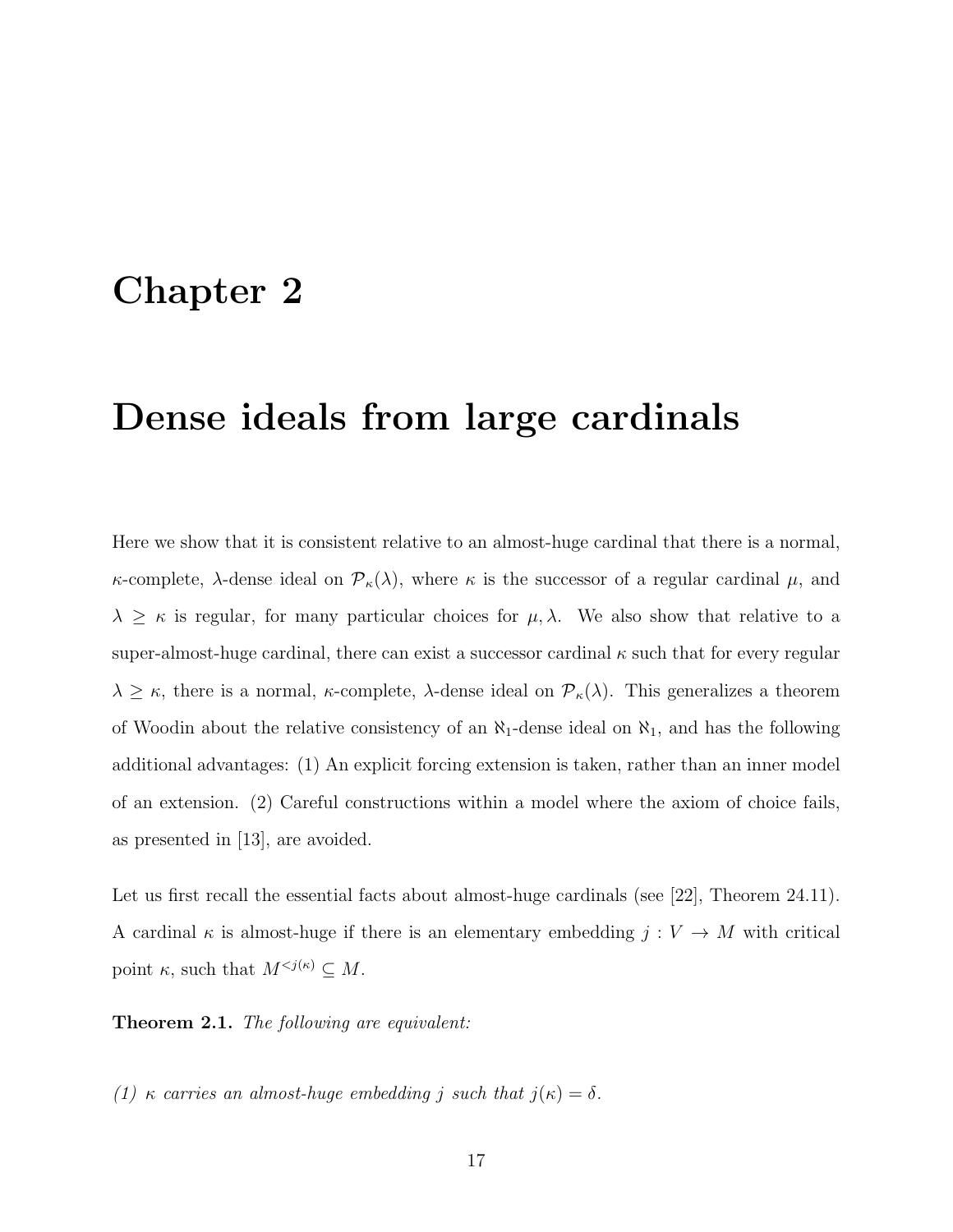- (2)  $\delta$  is inaccessible, and there is a sequence  $\langle U_{\alpha} : \kappa \leq \alpha < \delta \rangle$  such that:
	- (a) each  $U_{\alpha}$  is a normal, κ-complete ultrafilter on  $\mathcal{P}_{\kappa}(\alpha)$ ,
	- (b) for  $\alpha < \beta$ ,  $U_{\alpha} = \{A \subseteq \mathcal{P}_{\kappa}(\alpha) : \{z \in \mathcal{P}_{\kappa}(\beta) : z \cap \alpha \in A\} \in U_{\beta}\}\)$ , and
	- (c) for all  $\alpha < \delta$  and all  $f : \mathcal{P}_{\kappa}(\alpha) \to \kappa$  such that  $\{z : f(z) \geq \text{ot}(z)\} \in U_{\alpha}$ , there is  $\beta$ such that  $\alpha \leq \beta < \delta$  and  $\{z : f(z \cap \alpha) = \text{ot}(z)\} \in U_{\beta}$ .

Furthermore, if a system as in  $(2)$  is given, the direct limit model and embedding witness the almost-hugeness of  $\kappa$  with target  $\delta$ .

A system as in (2) will be called an almost-huge tower. Almost-huge towers capture almosthugeness in a minimal way:

Corollary 2.2. If  $\kappa$  has an almost-huge tower of height  $\delta$ , and  $j: V \to M$  is the embedding derived from the tower, then we have  $\delta < j(\delta) < \delta^+$ , and  $j[\delta]$  is cofinal in  $j(\delta)$ .

*Proof.* For each  $\alpha < \delta$ , let  $M_{\alpha}$  be the transitive collapse of  $V^{p_{\kappa}(\alpha)}/U_{\alpha}$ , and let  $j_{\alpha}: V \to M_{\alpha}$ and  $k_{\alpha}: M_{\alpha} \to M$  be the canonical embeddings, with  $j = k_{\alpha} \circ j_{\alpha}$ . Since  $\delta$  is inaccessible,  $j_{\alpha}(\kappa) < \delta$  and  $j_{\alpha}(\delta) = \delta$  for each  $\alpha < \delta$ .

If  $\gamma < j(\delta)$ , then there are some  $\alpha, \beta < \delta$  such that  $k_{\alpha}(\beta) = \gamma$ . Thus there are only  $\delta$  ordinals below  $j(\delta)$ . Also, there is  $\eta < \delta$  such that  $j_{\alpha}(\eta) > \beta$ , so  $j(\eta) > \gamma$ , and thus  $j[\delta]$  is cofinal in  $j(\delta)$ .  $\Box$ 

A super-almost-huge cardinal is a cardinal  $\kappa$  such that for all  $\lambda \geq \kappa$ , there is an almost huge tower of height  $\geq \lambda$ . The next result follows from considering the set of closure points under witnesses to property (c) in the tower characterization.

Corollary 2.3. If  $\kappa$  has an almost-huge tower of height  $\delta$ , and  $\delta$  is Mahlo, then  $V_{\delta}$   $\models$  $ZFC + \kappa$  is super-almost-huge, and for stationary many  $\alpha < \delta$ ,  $V_{\alpha} \models ZFC + \kappa$  is superalmost-huge.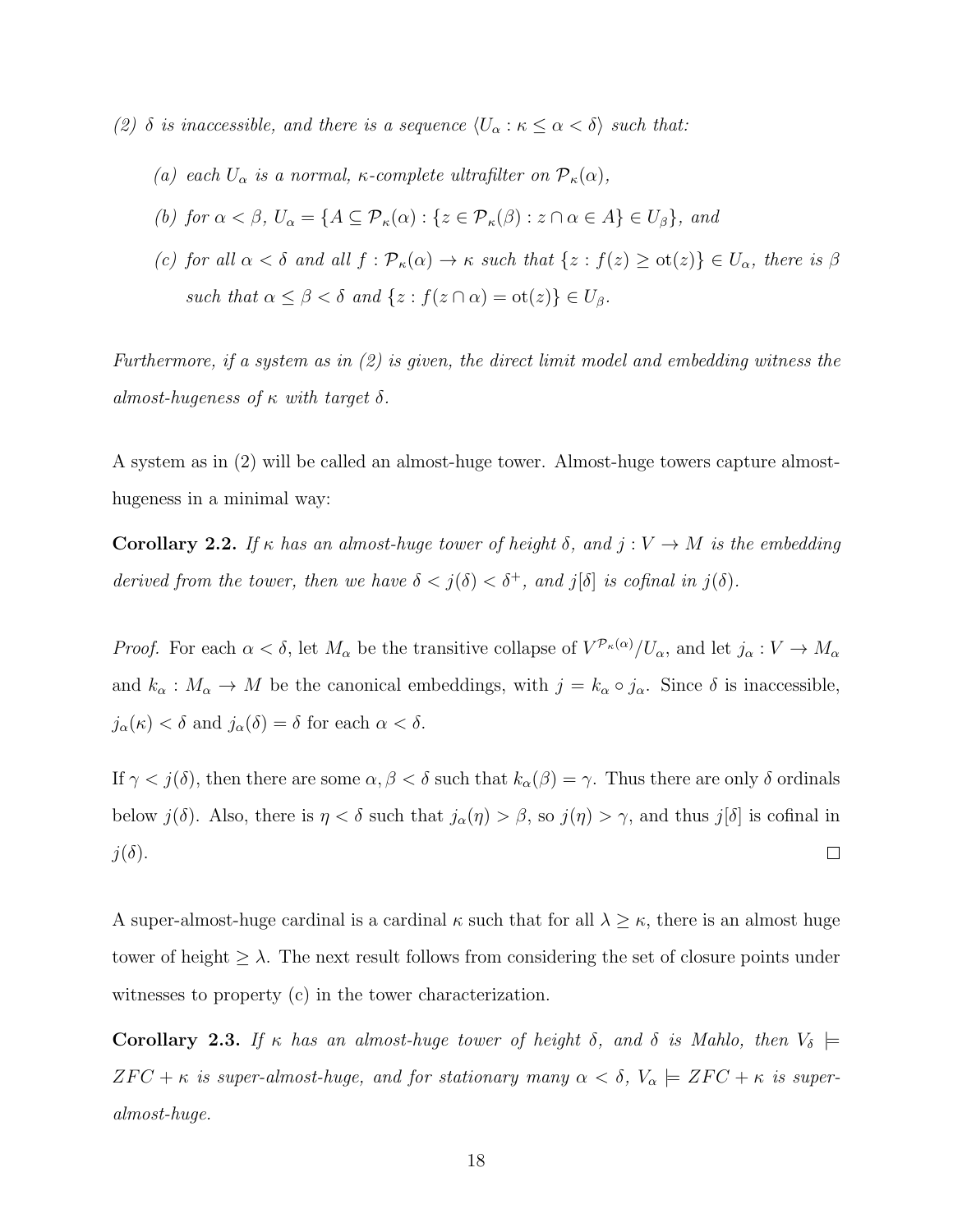There is a vast gap in strength between almost-huge and huge:

**Theorem 2.4.** If  $\kappa$  is a huge cardinal, then there is a stationary set  $S \subseteq \kappa$  such that for all  $\alpha < \beta$  in S,  $\alpha$  has an almost-huge tower of height  $\beta$ .

Proof. Suppose  $j: V \to M$  is an elementary embedding with critical point  $\kappa, j(\kappa) = \delta$ , and  $M^{\delta} \subseteq M$ . Then  $\kappa$  carries an almost-huge tower  $\vec{U}$  of length  $\delta$ , and  $\vec{U} \in M$ . Let F be the ultrafilter on  $\kappa$  defined by  $F = \{X \subseteq \kappa : \kappa \in j(X)\}$ . Let  $A = \{\alpha < \kappa : \alpha$  carries an almost-huge tower of height  $\kappa$ . Since  $\kappa \in j(A)$ ,  $A \in F$ . Now let  $c : \kappa^2 \to 2$  be defined by  $c(\alpha, \beta) = 1$  if  $\alpha$  carries and almost-huge tower of height  $\beta$ , and  $c(\alpha, \beta) = 0$  otherwise. By Rowbottom's theorem, let  $H \in F$  be homogeneous for c. We claim c takes constant value 1 on H. For if  $\alpha \in A \cap H$ , then  $\{\alpha, \kappa\} \in [j(A \cap H)]^2$ , and  $j(c)(\alpha, \kappa) = 1$ .  $\Box$ 

## <span id="page-27-0"></span>2.1 Layering and absorption

**Definition.** We will call a partial order  $\mathbb{P}(\mu,\kappa)$ -nicely layered when there is a collection  $\mathcal{L}$ of regular suborders of  $\mathbb P$  such that:

- (1) for all  $\mathbb{Q} \in \mathcal{L}$ ,  $\mathbb{Q}$  is  $\mu$ -closed and has size  $\lt \kappa$ ,
- (2) for all  $\mathbb{Q}_0, \mathbb{Q}_1 \in \mathcal{L}$ , if  $\mathbb{Q}_0 \subseteq \mathbb{Q}_1$ , then  $\Vdash_{\mathbb{Q}_0} \mathbb{Q}_1/\dot{G}$  is  $\mu$ -closed, and
- (3) for all P-names  $\dot{f}$  for a function from  $\mu$  to the ordinals, and all  $\mathbb{Q}_0 \in \mathcal{L}$ , there is an  $\mathbb{Q}_1 \in \mathcal{L}$  and an  $\mathbb{Q}_1$ -name  $\dot{g}$  such that  $\mathbb{Q}_0 \subseteq \mathbb{Q}_1$ , and  $\Vdash_{\mathbb{P}} \dot{f} = \dot{g}$ .

We will say  $\mathbb P$  is  $(\mu, \kappa)$ -nicely layered with collapses,  $(\mu, \kappa)$ -NLC, when additionally for all  $\alpha \leq \kappa$  and all  $\mathbb{Q}_0 \in \mathcal{L}$ , there is  $\mathbb{Q}_1 \in \mathcal{L}$  such that  $\mathbb{Q}_0 \subseteq \mathbb{Q}_1$ ,  $\mathbb{H}_{\mathbb{Q}_0}$   $|\mathbb{Q}_1/\dot{G}| \geq |\alpha|$ , and  $\mathbb{H}_{\mathbb{Q}_1} |\mathbb{Q}_1| = \mu.$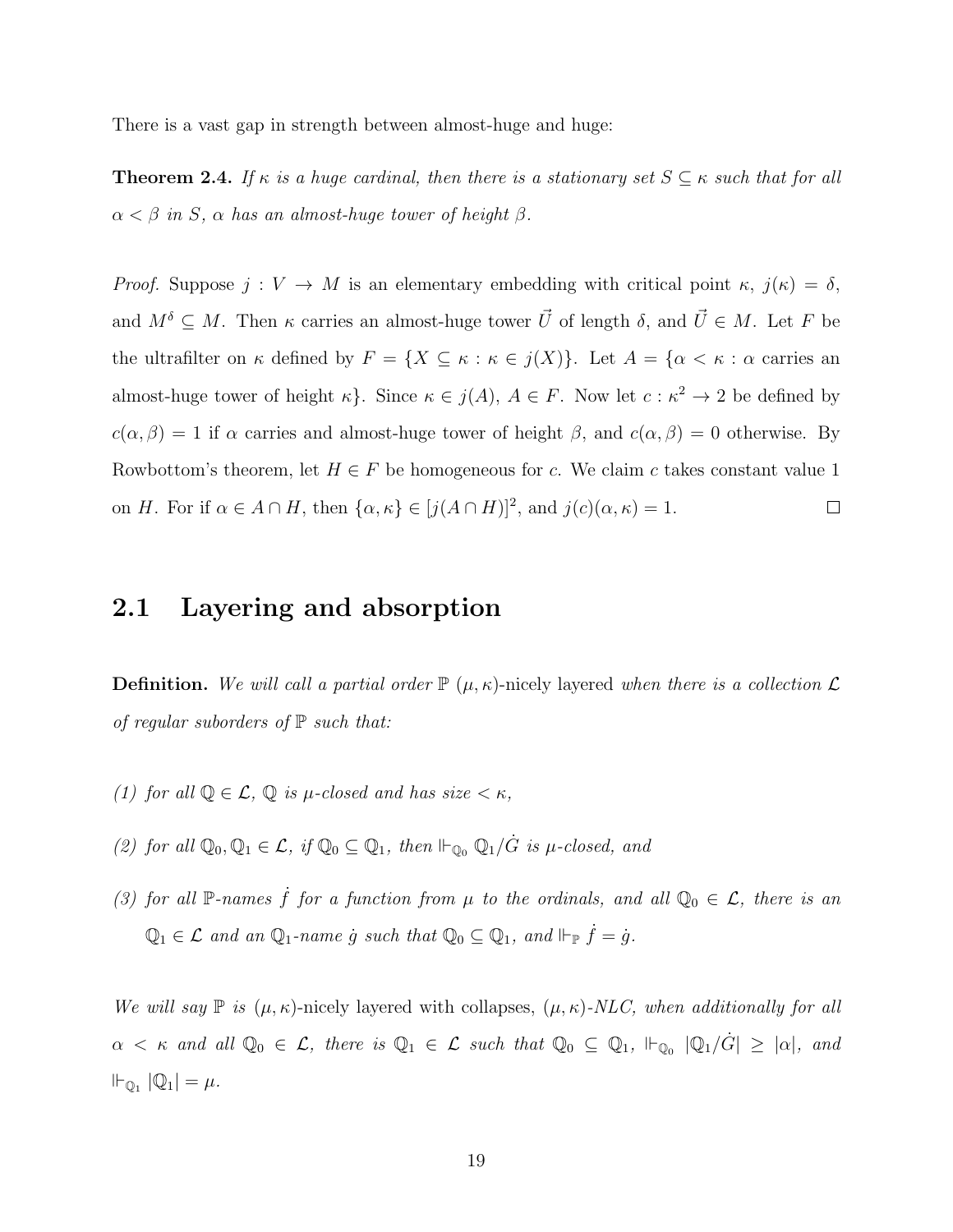**Proposition 2.5.** If  $\mathcal L$  witnesses that  $\mathbb P$  is  $(\mu, \kappa)$ -nicely layered, then  $\mathbb P$  is  $\kappa$ -c.c. and  $\bigcup \mathcal L$  is dense in P.

*Proof.* Suppose that  $\{p_{\alpha} : \alpha < \kappa\} \subseteq \mathbb{P}$  is a maximal antichain. Let  $\dot{f}$  be a name of a function with domain  $\{0\}$  such that  $f(0) = \alpha$  iff  $p_{\alpha} \in G$ . There cannot be a regular suborder  $\mathbb Q$  of size  $\lt \kappa$  and a Q-name *g* that is forced to be equal to *f*, since such a *g* would have  $\lt \kappa$ possible values for its range.

Similarly, let  $p \in \mathbb{P}$  be arbitrary, and let  $\{p_{\alpha} : \alpha < \delta\}$  be a maximal antichain with  $p = p_0$ . Let  $\dot{f}$  be a name of a function with domain  $\{0\}$  such that  $f(0) = \alpha$  iff  $p_{\alpha} \in G$ . If  $\mathbb Q$  is a regular suborder and  $\dot{g}$  is a Q-name such that  $\Vdash_{\mathbb{P}} \dot{f} = \dot{g}$ , then there is some  $q \in \mathbb{Q}$  forcing  $\Box$  $\dot{g}(0) = 0$ , so  $q \leq p$ .

<span id="page-28-0"></span>**Lemma 2.6** (Folklore). If  $\mathbb{P}$  is a  $\mu$ -closed partial order such that  $\Vdash_{\mathbb{P}} |\mathbb{P}| = \mu$ , then  $\mathcal{B}(\mathbb{P}) \cong$  $\mathcal{B}(\mathrm{Col}(\mu, |\mathbb{P}|)).$ 

*Proof.* Pick a P-name  $\dot{f}$  for a bijection from  $\mu$  to  $\dot{G}$ . We build a tree  $T \subseteq \mathbb{P}$  that is isomorphic to a dense subset of  $Col(\mu, |\mathbb{P}|)$ , and show that it is dense in  $\mathbb{P}$ . Each level will be a maximal antichain in P. Let the first level  $T_0 = \{1_{\mathbb{P}}\}$ . If levels  $\{T_\beta : \beta < \alpha + 1\}$  are defined, below each  $p \in T_\alpha$ , pick a |P|-sized maximal antichain of conditions deciding  $\dot{f}(\alpha)$ , and let  $T_{\alpha+1}$  be the union of these antichains. If  $\{T_\beta : \beta < \lambda\}$  is defined up to a limit  $\lambda$ , pick for each descending chain b through the previous levels, a  $|\mathbb{P}|$ -sized maximal antichain of lower bounds to b, and set  $T_{\lambda}$  equal to the union of these anithchains. It is easy to check that  $T_{\lambda}$  is a maximal antichain. Let  $T = \bigcup_{\alpha < \mu} T_\alpha$ . To show T is dense, let  $p \in \mathbb{P}$ . Let  $q \leq p$  be such that for some  $\alpha < \mu$ ,  $q \Vdash \dot{f}(\alpha) = p$ . q is compatible with some  $r \in T_{\alpha+1}$ . Since r decides  $\dot{f}(\alpha)$  and forces it in  $\dot{G}$ ,  $r \leq p$ .  $\Box$ 

<span id="page-28-1"></span>**Lemma 2.7.** Suppose  $\mu < \kappa$  are regular, and  $\mathbb{P}$  is  $(\mu, \kappa)$ -NLC. If G is  $\mathbb{P}$ -generic over V, then there is a forcing  $\mathbb{R} \in V[G]$  such that  $\mathbb{R}$  adds a filter  $H \subseteq \text{Col}(\mu, < \kappa)$  which is generic over V and such that  $(\text{Ord}^{\mu})^{V[G]} = (\text{Ord}^{\mu})^{V[H]}$ .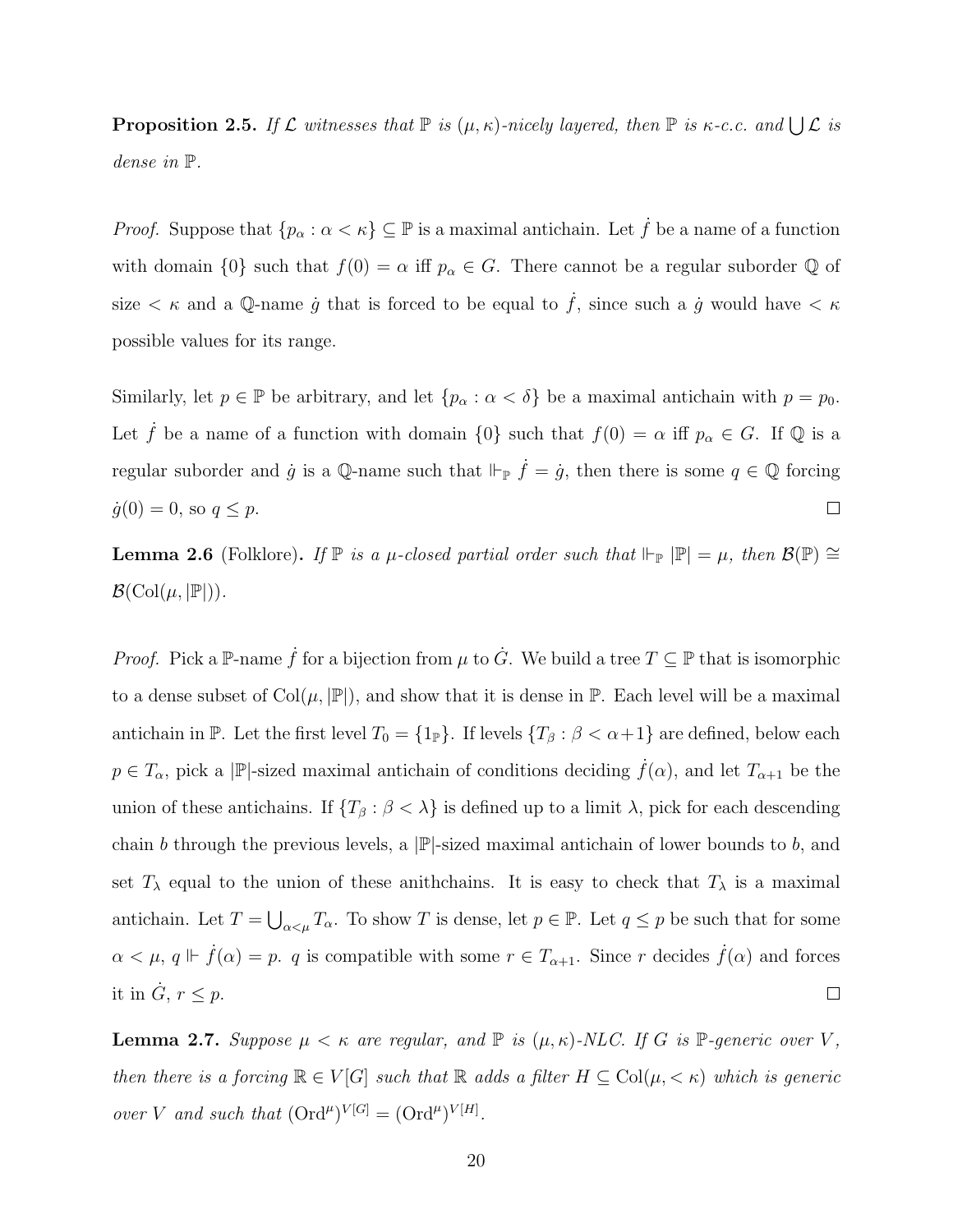*Proof.* Let  $\mathcal L$  witness the  $(\mu, \kappa)$ -NLC property. First note that this implies  $\alpha^{\leq \mu} < \kappa$  for all  $\alpha < \kappa$ . In  $V[G]$ , let R be the collection of filters  $h \subseteq \text{Col}(\mu, < \alpha)$  for  $\alpha < \kappa$  which are generic over V, such that for some  $\mathbb{Q} \in \mathcal{L}$ ,  $V[h] = V[G \cap \mathbb{Q}]$ . The ordering is end-extension.

Let  $h \in \mathbb{R}$  with  $\mathbb{Q}_0 \in \mathcal{L}$  a witness, and let and  $\alpha < \kappa$  be arbitrary. Let  $\alpha < \beta < \kappa$  and  $\mathbb{Q}_1 \supseteq \mathbb{Q}_0$  in  $\mathcal L$  be such that in  $V[h], |\mathbb{Q}_1/(G \cap \mathbb{Q}_0)| = |\beta|$ , and  $\mathbb{Q}_1$  collapses  $\beta$  to  $\mu$ . By the definition and Lemma [2.6,](#page-28-0)  $\mathbb{Q}_1/(G\cap\mathbb{Q}_0)$  is equivalent in  $V[h]$  to  $Col(\mu,\beta)$ , which is equivalent to the  $\lt \mu$ -support product of  $Col(\mu, \gamma)$  for  $\alpha \leq \gamma \leq \beta$ . The filter  $G \cap \mathbb{Q}_1$  therefore gives a filter  $h' \supseteq h$  on  $Col(\mu, < \beta + 1)$  that is generic over V, with  $V[h'] = V[\mathbb{Q}_1 \cap G]$ .

Let  $h \in \mathbb{R}$  with  $\mathbb{Q}_0 \in \mathcal{L}$  a witness, and let  $f : \mu \to \text{Ord}$  in  $V[G]$  be arbitrary. By the definition of  $(\mu, \kappa)$ -NLC, we can find some  $\mathbb{Q}_1 \supseteq \mathbb{Q}_0$  in  $\mathcal{L}$  such that  $f \in V[G \cap \mathbb{Q}_1]$ . By the previous paragraph, we may find  $\mathbb{Q}_2 \supseteq \mathbb{Q}_1$  in  $\mathcal L$  equivalent to some Col $(\mu, < \alpha)$ , and some filter  $h' \subseteq \text{Col}(\mu, < \alpha)$  generic over V, extending h, and such that  $V[G \cap \mathbb{Q}_2] = V[h']$ .

So if F is generic over  $\mathbb{R}$ , let  $H = \bigcup_{h \in F} h$ . By the above arguments, the rank of H is  $\kappa$ . Since Col $(\mu, < \kappa)$  is  $\kappa$ -c.c., H is generic, since any maximal antichain from V intersects some  $h \in F$ . Also by the above arguments, any  $f : \mu \to \text{Ord}$  in  $V[G]$  is in  $V[H]$ . Conversely, any  $f: \mu \to \text{Ord}$  in  $V[H]$  lives in some  $V[h]$  with  $h \in \mathbb{R}$ , so is in  $V[G]$ .  $\Box$ 

#### <span id="page-29-0"></span>2.1.1 The anonymous collapse

Let  $\kappa$  be a regular cardinal whose regularity is preserved by a forcing  $\mathbb P$ . Let  $A(\mathbb P)$  be the complete subalgebra of  $\mathcal{B}(\mathbb{P} * \text{Add}(\kappa))$  generated by the canonical name for the Add( $\kappa$ )-generic set. More precisely, if  $e : \mathbb{P} * \text{Add}(\kappa) \to \mathcal{B}(\mathbb{P} * \text{Add}(\kappa))$  is the canonical dense embedding,  $A(\mathbb{P})$  is completely generated by the elements of the form  $e(\langle 1, {\{\langle \alpha, 1 \rangle\}} \rangle)$ .

In the case that  $\alpha^{<\mu} < \kappa$  for all  $\alpha < \kappa$  and  $\mathbb{P} = \text{Col}(\mu, < \kappa)$ , denote  $A(\mathbb{P})$  by  $A(\mu, \kappa)$ , and write  $B(\mu, \kappa)$  for  $\mathcal{B}(\text{Col}(\mu, < \kappa) * \text{Add}(\kappa)).$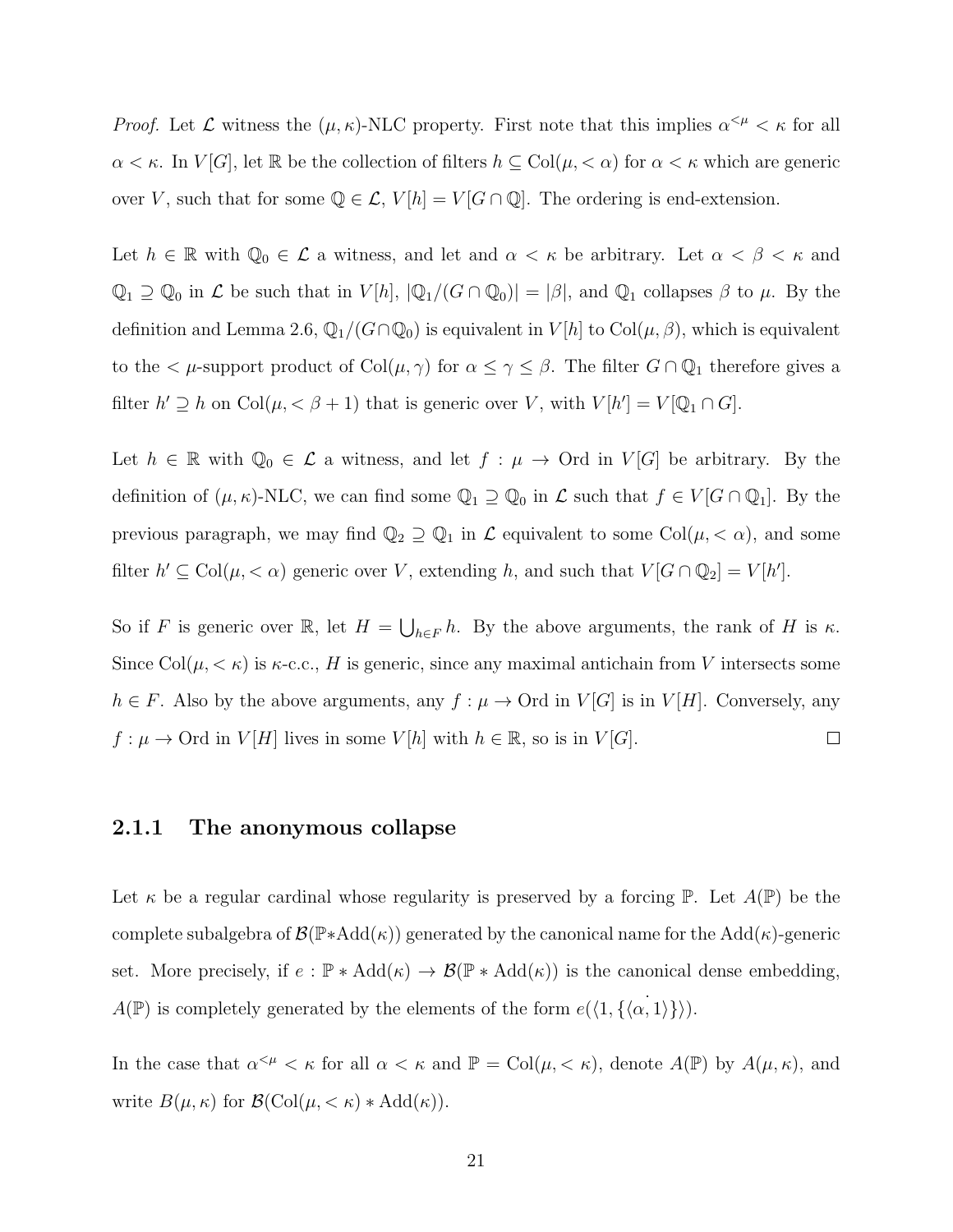**Lemma 2.8.** If  $\mathbb{P}$  is  $(\mu, \kappa)$ -NLC, and  $H \subseteq A(\mathbb{P})$  is generic over V, then  $\mathcal{B}(\mathbb{P} * \text{Add}(\kappa))/H$ is  $\kappa$ -distributive in  $V[H]$ .

*Proof.*  $V[H] = V[X_H]$  for some canonically associated  $X \subseteq \kappa$ , and by forcing with  $\mathcal{B}(\mathbb{P} *$  $Add(\kappa)/H$  over  $V[H]$ , we recover a filter  $G*X_H$  for  $\mathbb{P} * Add(\kappa)$ , generic over V.

If  $G * X$  is  $\mathbb{P} * \text{Add}(\kappa)$ -generic over V, then X codes all subsets of  $\mu$  that live in  $V[G]$ . By the definition of  $(\mu, \kappa)$ -NLC, every  $z \in (\text{Ord}^{\mu})^{V[G]}$  occurs in some submodel of the form  $V[G \cap \mathbb{Q}]$ , where  $\mathbb Q$  is isomorphic to  $Col(\mu, \alpha)$  for some  $\alpha < \kappa$ . Thus  $z \in V[y]$  for some  $y \subseteq \mu$  in  $V[G]$ , so  $(\text{Ord}^{\mu})^{V[X]} \supseteq (\text{Ord}^{\mu})^{V[G]}$ . Since  $\text{Add}(\kappa)$  adds no  $\mu$ -sized sets of ordinals,  $(\text{Ord}^{\mu})^{V[G]} = (\text{Ord}^{\mu})^{V[G*X]} \supseteq (\text{Ord}^{\mu})^{V[X]}$ . Thus  $\mathcal{B}(\mathbb{P} * \text{Add}(\kappa))/H$  is  $\kappa$ -distributive.  $\Box$ 

<span id="page-30-0"></span>**Lemma 2.9.** Let V be a countable transitive model of ZFC (or just assume generic extensions are always available), and assume  $\Vdash_{\mathbb{P}}^V \kappa$  is regular. If  $X \subseteq \kappa$ , the following are equivalent:

- (1) X is  $A(\mathbb{P})$ -generic over V.
- (2) There is  $G \subseteq \mathbb{P}$  such that G is generic over V, and X is  $Add(\kappa)$ -generic over  $V(P_0)$ , where  $P_0 = \mathcal{P}_{\kappa}(\kappa)^{V[G]}.$

*Proof.* If X is  $A(\mathbb{P})$ -generic then force with  $\mathcal{B}(\mathbb{P} * \text{Add}(\kappa))/H_X$  over  $V[X]$ , obtaining G such that  $G * X$  is  $\mathbb{P} * \text{Add}(\kappa)$ -generic over V. Then X is  $\text{Add}(\kappa)$ -generic over  $V[G]$ , and since  $\text{Add}(\kappa)^{V[G]} = \text{Add}(\kappa)^{V(P_0)}, X$  is  $\text{Add}(\kappa)$ -generic over  $V(P_0)$ .

Suppose  $G \subseteq \mathbb{P}$  is generic over V, and X is  $Add(\kappa)$ -generic over  $V(P_0)$ , but not  $A(\mathbb{P})$ -generic over V. Then some  $p \in \text{Add}(\kappa)^{V(P_0)}$  forces this with  $\text{dom}(p) = \alpha < \kappa$ , and  $X \restriction \alpha = p$ . Take  $Y \subseteq \kappa$  such that  $Y \upharpoonright \alpha = p$  that is  $Add(\kappa)$ -generic over the larger model  $V[G]$ . Then Y is  $A(\mathbb{P})$ -generic over V, and  $V(P_0)[Y]$  can see this, but this contradicts the property of p. So X was  $A(\mathbb{P})$ -generic over V.  $\Box$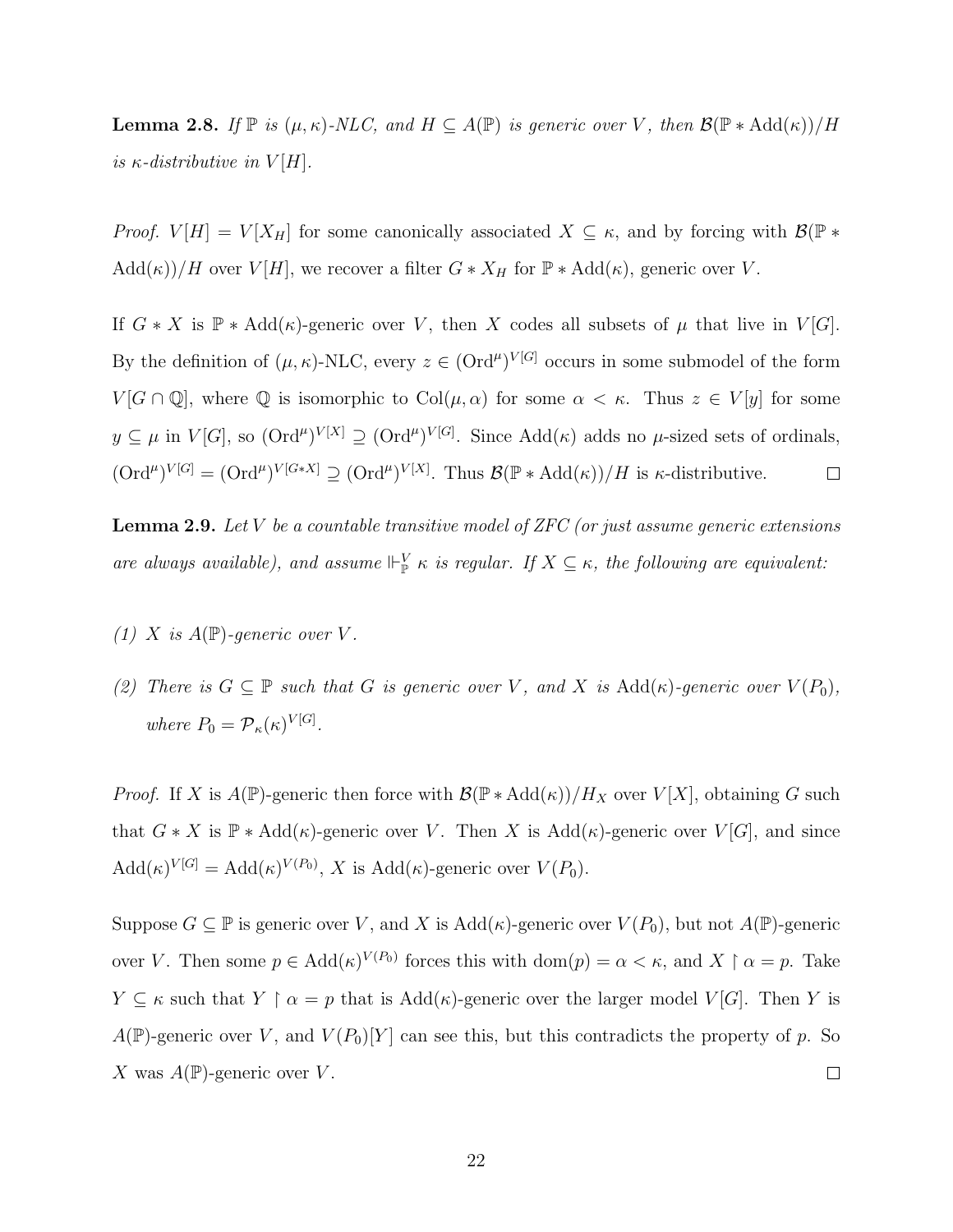**Theorem 2.10.** For any  $\mathbb P$  that is is  $(\mu, \kappa)$ -NLC, there is an isomorphism  $\iota : A(\mathbb P) \to A(\mu, \kappa)$ such that  $\iota(||\alpha \in \dot{X}||_{A(\mathbb{P})}) = ||\alpha \in \dot{X}||_{A(\mu,\kappa)}$  for all  $\alpha < \kappa$ .

*Proof.* Let X be  $A(\mathbb{P})$ -generic over V. There is a  $\kappa$ -distributive forcing over  $V[X]$  to get G such that  $G * X$  is  $\mathbb{P} * \text{Add}(\kappa)$ -generic over V. By Lemma [2.7,](#page-28-1) we can do further forcing to obtain  $H \subseteq \text{Col}(\mu, < \kappa)$  generic over V such that  $(\text{Ord}^{\mu})^{V[H]} = (\text{Ord}^{\mu})^{V[G]}$ . By Lemma [2.9,](#page-30-0) X is also  $A(\mu, \kappa)$ -generic over V.

Conversely, every  $A(\mu, \kappa)$ -generic X is  $A(\mathbb{P})$ -generic. For suppose X is a counterexample. Then there is some  $(p, \dot{q}) \in Col(\mu, \langle \kappa \rangle) * Add(\kappa)$  such that  $(p, \dot{q}) \Vdash \dot{X}$  is not  $A(\mathbb{P})$ -generic over V. Let Y be any  $A(\mathbb{P})$ -generic set, and let  $P_0 = \mathcal{P}(\mu)^{V[Y]}$ . By the above, Y is  $A(\mu, \kappa)$ -generic over V. Thus we can force over  $V[Y]$  to get  $H \subseteq \text{Col}(\mu, \langle \kappa \rangle)$  such that  $H * Y$  is generic over V. By the homogeneity of the Levy collapse, there is some automorphism  $\pi \in V$  such that  $p \in \pi[H] = H'$ . By the homogeneity of Cohen forcing, there is some automorphism  $\sigma$  in  $V(P_0)$  such that  $\sigma[Y]$  is a generic Y' such that  $Y' \restriction \text{dom}(\dot{q}^{H'}) = \dot{q}^{H'}$ . Y' is also  $A(\mathbb{P})$ -generic over V. However,  $(p, \dot{q}) \in H' * Y'$ , so we have a contradiction.

This implies that we have a canonical correspondence between  $A(\mathbb{P})$ - and  $A(\mu, \kappa)$ -generic filters, i.e. definable functions f, g such that for any generic H for  $A(\mathbb{P})$ ,  $f(H)$  is the generic for  $A(\mu, \kappa)$  computed from  $X_H$ , and vice versa, and  $g(f(H)) = H$ . For  $p \in A(\mathbb{P})$ , put  $\iota(p) = ||p \in g(\dot{H})||_{A(\mu,\kappa)}$ . It is easy to see that  $\iota$  is a complete embedding. For any  $q \in A(\mu,\kappa)$ , there is  $p \in A(\mathbb{P})$  forces that  $q \in f(H)$ . Thus if H is generic for  $A(\mu, \kappa)$  and  $\iota(p) \in H$ , then  $p \in g(H)$ , so  $q \in f(g(H)) = H$ , hence  $\iota(p) \leq q$ . The range of  $\iota$  is dense, so it is an isomorphism. By the way we construct f and g,  $\iota(||\alpha \in \dot{X}||_{A(\mathbb{P})}) = ||\alpha \in \dot{X}||_{A(\mu,\kappa)}$ .  $\Box$ 

This machinery has some interesting applications to the absoluteness of some properties of a given powerset. First, it is easy to see for regular  $\mu < \kappa$  such that  $\alpha^{<\mu} < \kappa$  for all  $\alpha < \kappa$ ,  $Col(\mu, \langle \kappa \rangle \times Add(\mu, \lambda))$  is  $(\mu, \kappa)$ -NLC for every  $\lambda$ . Thus if X is  $A(\mu, \kappa)$ -generic, then for any  $\lambda$ , we may further force to obtain a model which is a  $(\text{Col}(\mu, <\kappa) \times \text{Add}(\mu, \lambda)) * \text{Add}(\kappa)$ -generic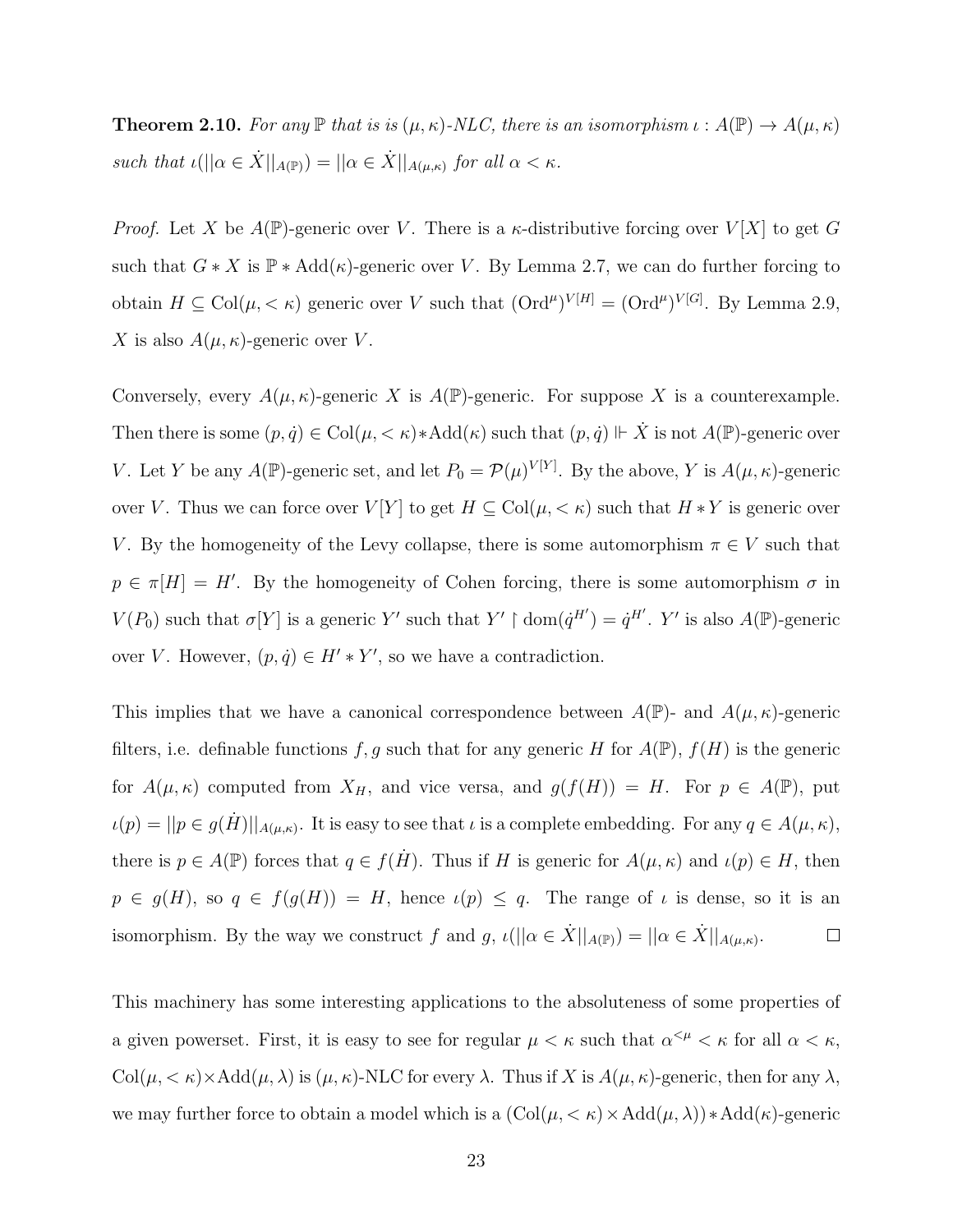extension with the same Ord<sup> $\mu$ </sup>. Taking inner models given by such  $Col(\mu, < \kappa) \times Add(\mu, \lambda)$ generic sets, we produce many models with the same cardinals and same  $\mathcal{P}(\mu)$ , each assigning a different cardinal value for  $2^{\mu}$ . For example, if we add  $\omega_1$  Cohen reals to any model of M of ZFC, this is the same as forcing with  $Col(\omega, < \omega_1)$ . There is for each uncountable ordinal  $\alpha \in M$ , a generic extension with the same reals and same cardinals, in which it appears we have added  $\alpha$  many Cohen reals.

By using weakly compact cardinals, we can get even more dramatic examples. If  $\kappa$  is weakly compact, every  $\kappa$ -c.c. partial order captures small sets in small factors. To show this, first consider a partial order  $\mathbb P$  of size  $\kappa$ . We can code  $\mathbb P$  as  $A \subseteq \kappa$ , and by weak compactness, there is some transitive elementary extension  $(V_{\kappa}, \in, A) \prec (M, \in, B)$ . If  $\mu < \kappa$ , then any P-name for function  $f : \mu \to \text{Ord}$  has an equivalent name  $\tau \in V_{\kappa}$  by the  $\kappa$ -c.c. Since  $A \in M$ and M sees A as a regular suborder of B, M thinks that  $\tau$  is a Q-name for some regular suborder Q of B. By elementarity,  $V_{\kappa}$  thinks that  $\tau$  is a Q-name for some regular Q of A. For P of arbitrary size, let  $\tau$  be a P-name of size  $\lt \kappa$ , take some regular  $\theta$  such that  $\mathbb{P}, \tau \in H_{\theta}$ , and take an elementary  $M \prec H_{\theta}$  with  $\mathbb{P}, \tau \in M$  such that  $|M| = \kappa$  and  $M^{\leq \kappa} \subseteq M$ . It is easy to see that  $M \cap \mathbb{P}$  is a regular suborder of  $\mathbb{P}$ , and so the above considerations apply to show that there is some regular  $\mathbb{Q} \subseteq \mathbb{P} \cap M \subseteq \mathbb{P}$  of size  $\lt \kappa$  such that  $\tau$  is a  $\mathbb{Q}$ -name.

Therefore, if  $\kappa$  is weakly compact and  $\mathbb P$  is  $\kappa$ -c.c., the collection  $\mathcal L$  of all regular suborders of  $\mathbb P$  of size  $\lt \kappa$  witnesses that  $\mathbb P$  is  $(\omega,\kappa)$ -nicely layered. If  $\mathbb P$  also forces  $\kappa = \aleph_1$ , then this collection also witnesses that  $\mathbb P$  is  $(\omega, \kappa)$ -NLC. To check this, take any  $\mathbb Q_0 \in \mathcal L$ , any  $\mathbb P$ -name  $\tau$  of size  $\lt \kappa$ , and  $\alpha \lt \kappa$ . Let  $H \subseteq \mathbb{Q}_0$  be generic. Since  $\kappa$  is still weakly compact in  $V[H]$ , there is some regular  $\mathbb{Q}_1 \subseteq \mathbb{P}/H$  of size  $\lt \kappa$  in  $V[H]$  such that the  $(\mathbb{P}/H)$ -name associated to  $\tau$  is a  $\mathbb{Q}_1$ -name. Let  $\beta \ge \max\{\alpha, |\mathbb{Q}_0 * \dot{\mathbb{Q}}_1|\}$ . Since  $\mathbb{P}/(\mathbb{Q}_0 * \dot{\mathbb{Q}}_1)$  adds a generic for  $Col(\omega, \beta)$ , we have  $\mathbb{Q}_2 \in \mathcal{L}$  extending  $\mathbb{Q}_0 * \dot{\mathbb{Q}}_1$  such that  $\mathbb{Q}_2 \sim \text{Col}(\omega, \beta)$ .

In particular, if  $\kappa$  is weakly compact, then  $Col(\omega, \langle \kappa \rangle * \dot{\mathbb{Q}},$  where  $\dot{\mathbb{Q}}$  is forced to be c.c.c., is  $(\omega, \kappa)$ -NLC. Thus an extremely wide variety of forcing extensions with very different theories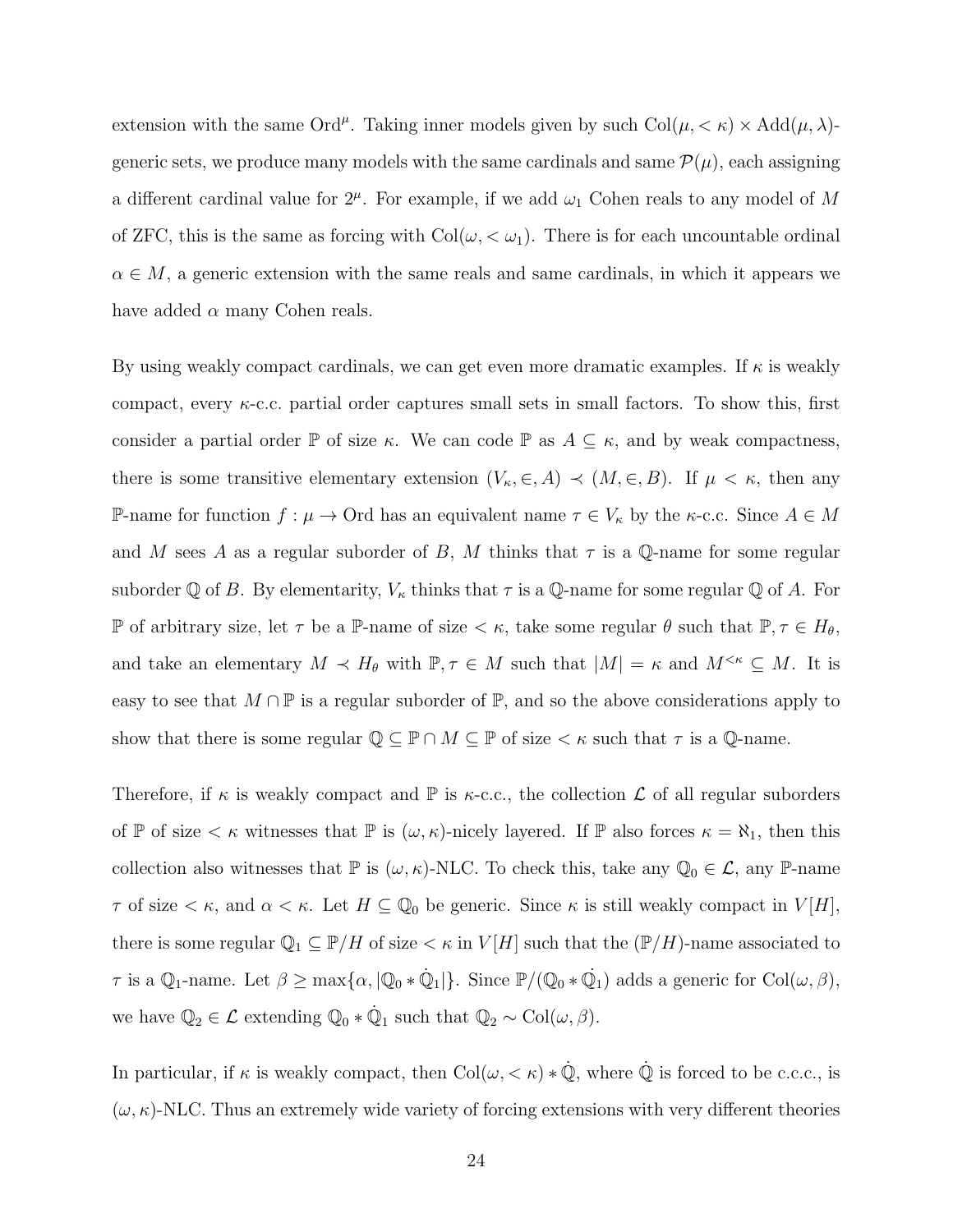<span id="page-33-0"></span>can be obtained, each sharing the same reals and same cardinals.

#### 2.1.2 An unfortunate reality

Despite the universality of  $A(\mu, \kappa)$ , it is difficult to characterize its combinatorial structure. While it absorbs all of the small sets added by a  $(\mu, \kappa)$ -NLC forcing, no such forcing completely embeds into it. The reader may opt to skip this section, as later results will not depend on it.

To show this, we first isolate two properties of a forcing extension that depend on two regular cardinals  $\mu < \kappa$ . The author is grateful to Mohammad Golshani for bringing these properties to his attention.

(1)  $Levy(\mu, \kappa)$ :  $(\exists A \in [\kappa]^{\kappa})(\forall y \in [\kappa]^{\mu} \cap V)y \nsubseteq A$ .

(2) 
$$
Sliver(\mu, \kappa)
$$
:  $(\exists A \in [\kappa]^{\kappa})(\forall X \in [\kappa]^{\kappa} \cap V)(\exists y \in [X]^{\mu} \cap V)y \cap A = \emptyset$ .

Note that these are both  $\Sigma_1$  properties of the parameters  $([\kappa]^\mu)^V$  and  $([\kappa]^\kappa)^V$ . For any partial order P, and collection of dense subsets  $\mathcal{D} \subseteq \mathcal{P}(\mathbb{P})$  the statement, "There is a filter  $G \subseteq \mathbb{P}$ that is D-generic," is also a  $\Sigma_1$  property of  $\mathbb P$  and  $\mathcal D$ . Now the following proposition either holds or fails for a given partial order  $\mathbb P$  and cardinals  $\mu < \kappa$ :

 $(*)_{\mu,\kappa} : (\forall X \in [\mathbb{P}]^{\kappa})(\exists y \in [X]^{\mu})y$  has a lower bound in  $\mathbb{P}$ .

**Lemma 2.11.** If  $\mathbb{P}$  is a separative partial order that satisfies  $(*)_{\mu,\kappa}$ , preserves the regularity of  $\kappa$ , and such that  $d(\mathbb{P} \restriction p) = \kappa$  for all  $p \in \mathbb{P}$ , then  $\mathbb P$  forces Silver $(\mu, \kappa)$ .

*Proof.* Let  $\{p_{\alpha} : \alpha < \kappa\}$  be a dense subset of  $\mathbb{P}$ . Inductively build a dense  $D \subseteq \{p_{\alpha} : \alpha < \kappa\}$ , putting  $p_{\alpha} \in D$  just in case there is no  $\beta < \alpha$  such that  $p_{\beta} \in D$  and  $p_{\beta} \leq p_{\alpha}$ . D has the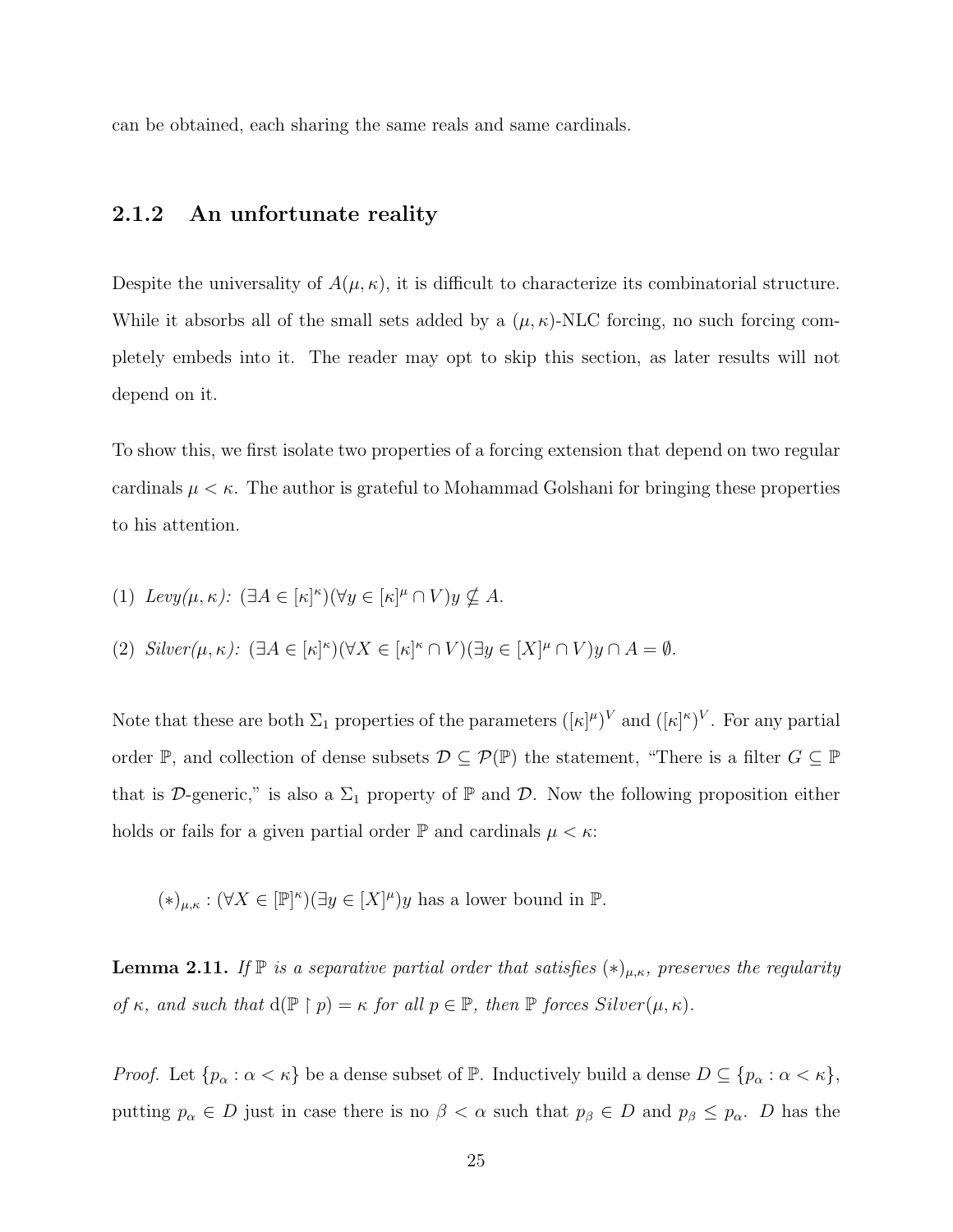property that for all  $p \in D$ ,  $|\{q \in D : p \leq q\}| < \kappa$ . Fixing a bijection  $f : D \to \kappa$ , we claim that if  $G \subseteq \mathbb{P}$  is generic,  $A = f[G]$  witnesses  $Silver(\mu, \kappa)$ . Note that since  $\mathbb{P}$  is nowhere  $\lt$   $\kappa$ -dense, A is an unbounded subset of  $\kappa$ . Now let  $p \in D$  and  $X = \{q_\alpha : \alpha < \kappa\} \in [D]^\kappa$  be arbitrary. There is some  $B \in [\kappa]^{\kappa}$  such that for all  $\alpha \in B$ ,  $p \nleq q_{\alpha}$ . For each  $\alpha \in B$ , choose  $r_{\alpha} \leq p$  such that  $r_{\alpha} \perp q_{\alpha}$ . By (\*), there is some  $y \in [B]^{\mu}$  such that  $\{r_{\alpha} : \alpha \in y\}$  has a lower bound r. We have  $r \Vdash \{q_\alpha : \alpha \in \check{y}\} \cap \dot{G} = \emptyset$ . As p and X were arbitrary,  $Silver(\mu, \kappa)$  is forced.  $\Box$ 

**Lemma 2.12.** If  $\mathbb{P}$  is a  $\kappa$ -c.c. separative partial order of size  $\kappa$  satisfying  $\neg(\ast)_{\mu,\kappa}$ , then some  $p \in \mathbb{P}$  forces  $Levy(\mu, \kappa)$ .

*Proof.* Suppose  $X \in [\mathbb{P}]^{\kappa}$  witnesses  $\neg(\ast)_{\mu,\kappa}$ . By the  $\kappa$ -c.c., there is some p such that p  $\Vdash$  $|\check{X} \cap \dot{G}| = \kappa$ . If  $y \in [X]^{\mu}$ , then  $1 \Vdash \check{y} \nsubseteq \dot{G}$ , since otherwise some q is a lower bound to y. Hence p forces that  $X \cap G$  witnesses  $Levy(\mu, \kappa)$ .  $\Box$ 

**Lemma 2.13.** Suppose  $\mu < \kappa$ ,  $\mu$  is regular for all  $\alpha < \kappa$ ,  $\alpha^{\mu} < \kappa$ . There are two  $(\mu, \kappa)$ -NLC partial orders  $\mathbb{P}_0$  and  $\mathbb{P}_1$  such that  $\mathbb{P}_0$  forces Levy  $\wedge \neg Silver$ , and  $\mathbb{P}_1$  forces  $\neg Levy \wedge Silver$ .

*Proof.* Let  $\mathbb{P}_0$  be the Levy collapse  $Col(\mu, \langle \kappa \rangle) = \prod_{\alpha \prec \kappa}^{\langle \mu - \text{supp} \space Col(\mu, \alpha), \text{ and let } \mathbb{P}_1$  $\prod_{\alpha<\kappa}^{\mu-supp} \text{Col}(\mu,\alpha)$ . It is easy to see that  $\mathbb{P}_1$  satisfies  $(*)_{\mu,\kappa}$ , while  $\mathbb{P}_0$  fails this property, as witnessed by  $X = \mathbb{P}_0$ . Hence by the previous lemmas,  $\mathbb{P}_0$  forces  $Levy(\mu, \kappa)$ , and  $\mathbb{P}_1$  forces  $Silver(\mu, \kappa)$ . We must show that the respective negations are also forced.

Let  $\dot{A}$  be a  $\mathbb{P}_0$ -name such that  $1 \Vdash \dot{A} \in [\kappa]^\kappa$ . Let  $p \in \mathbb{P}$  be arbitrary, and let  $\gamma < \kappa$ be such that  $\text{supp}(p) \subseteq \gamma$ . Let  $X_0 = \{ \alpha < \kappa : p \nVdash \alpha \notin \hat{A} \}$ . For each  $\alpha \in X_0$ , pick some  $q_{\alpha} \leq p$  such that  $q_{\alpha} \Vdash \alpha \in \dot{A}$ . By a delta-system argument, let  $X_1 \in [X_0]^{\kappa}$  be such that there is  $r \leq p$  such that for all  $\alpha \in X_1$ ,  $q_\alpha \restriction \gamma = r$ , and for  $\alpha \neq \beta$  in  $X_1$ ,  $(\text{supp}(q_{\alpha}) \setminus \gamma) \cap (\text{supp}(q_{\beta}) \setminus \gamma) = \emptyset$ . For any  $q \leq r$  and  $y \in [X_1]^{\mu}$ ,  $q \not\vdash \check{y} \cap \check{A} = \emptyset$ . This is because for such q, there is some  $\alpha \in y$  such that  $(\text{supp}(q_{\alpha}) \setminus \gamma) \cap \text{supp}(q) = \emptyset$ , so q is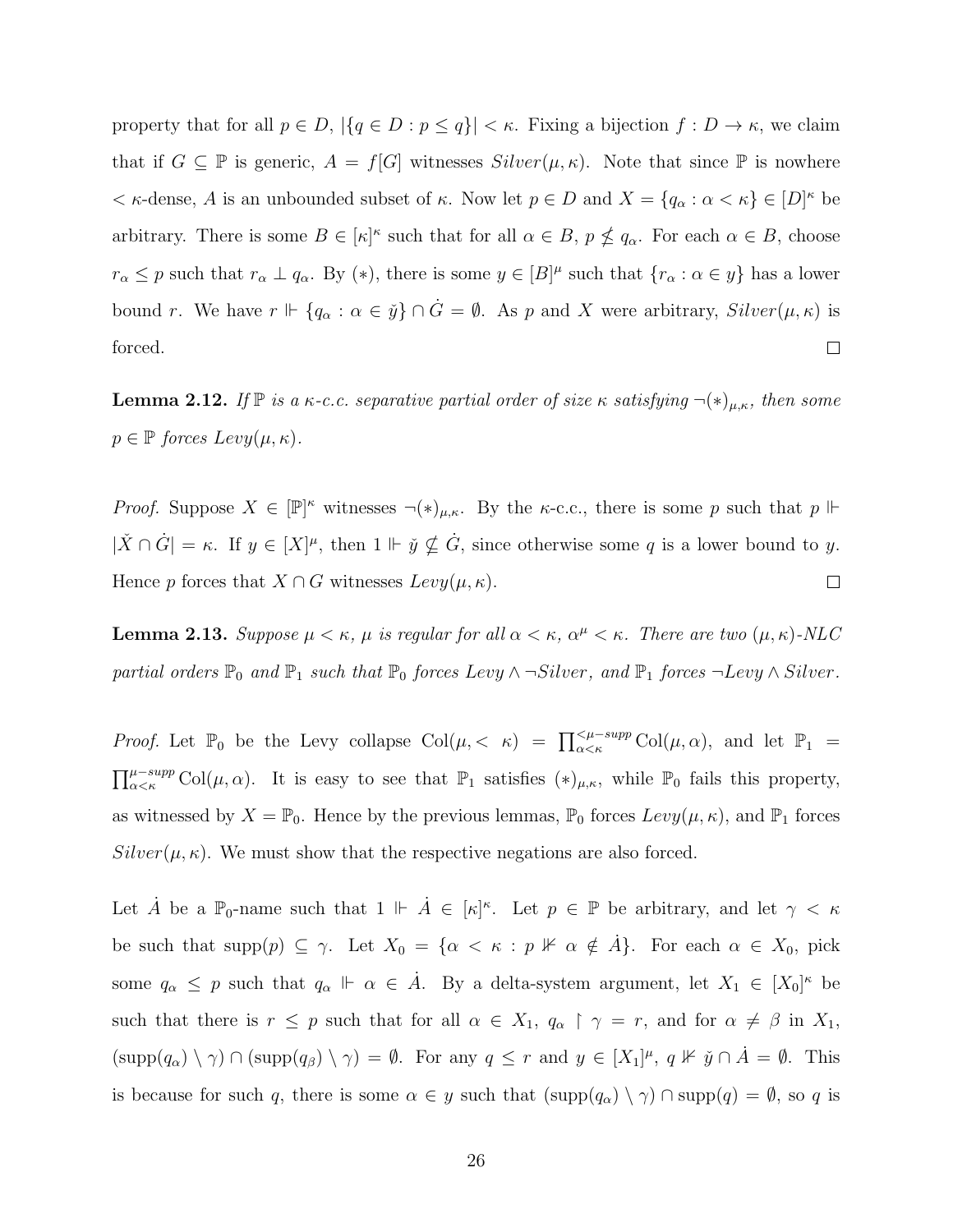compatible with  $q_\alpha$ . Hence  $r \Vdash (\exists X \in [\kappa]^{\kappa} \cap V)(\forall y \in [X]^{\mu} \cap V)y \cap \dot{A} \neq \emptyset$ . As  $\dot{A}$  and  $p$  were arbitrary,  $\neg Silver(\mu, \kappa)$  is forced.

Now let  $\dot{A}$  be a  $\mathbb{P}_{1}$ -name such that  $1 \Vdash \dot{A} \in [\kappa]^{\kappa}$ , and let  $p \in \mathbb{P}_{1}$  be arbitrary. Form  $X_{0}$ ,  ${q_\alpha : \alpha \in X_0},$  and  $X_1$  like above. We can take a  $y \in [X_1]^\mu$  such that  $\bigcup_{\alpha \in y} q_\alpha = q \in \mathbb{P}_1$ . Then  $q \Vdash \check{y} \subseteq \dot{A}$ , so q forces  $\neg Levy(\mu, \kappa)$ .  $\Box$ 

Corollary 2.14. Suppose  $\mu$ ,  $\kappa$ ,  $\mathbb{P}_0$ , and  $\mathbb{P}_1$  are as above. Let G be  $\mathbb{P}_0$ -generic and H be  $\mathbb{P}_1$ -generic over V. Let  $\mathbb{Q} \in V$  be partial order. If  $\mathbb{Q}$  forces Levy $(\mu, \kappa)$ , then  $V[H]$  has no Q-generic, and if Q forces  $Silver(\mu, \kappa)$ , then  $V[G]$  has no Q-generic. If Q is  $\kappa$ -c.c. and of size κ, then no κ-closed forcing extension of  $V[G]$  or  $V[H]$  can introduce a generic for  $\mathbb Q$ .

*Proof.* Since  $V[H]$  satisfies  $\neg Levy$ , and Levy is a  $\Sigma_1$  property with parameters in V, no inner model of  $V[H]$  containing V can satisfy Levy. Likewise, no inner model of  $V[G]$  containing V can satisfy Silver. To see that the non-existence of Q-generics is preserved by  $\kappa$ -closed forcing, suppose that for some such forcing  $\mathbb{R} \in V[G], r \Vdash_{\mathbb{R}}^{|V[G]} \dot{K}$  is Q-generic over V. Since Q has size  $\kappa$ , we can build a descending sequence  $\{r_\alpha : \alpha < \kappa\}$  below r such that for all  $q \in \mathbb{Q}$ , there is  $r_{\alpha}$  deciding whether  $q \in K$ . Let  $K' = \{q : (\exists \alpha < \kappa)r_{\alpha} \Vdash q \in K\}$ . Any maximal antichain  $A \in V$  contained in  $\mathbb Q$  has size  $\lt \kappa$ , thus some  $r_\alpha$  completely decides  $A \cap K$ . Since  $r_{\alpha} \Vdash \check{A} \cap \dot{K} \neq \emptyset$ , we must have  $K' \cap A \neq \emptyset$ , so  $K'$  is Q-generic over V. The argument for  $\kappa$ -closed forcing over  $V[H]$  is the same.  $\Box$ 

**Theorem 2.15.** Suppose  $\mu < \kappa$  are regular and  $\alpha^{\mu} < \kappa$  for all  $\alpha < \kappa$ . No  $(\mu, \kappa)$ -NLC forcing regularly embeds into  $A(\mu, \kappa)$ . Further, a generic extension by  $A(\mu, \kappa)$  has no generic filters for any  $\kappa$ -c.c. forcing  $\mathbb Q$  such that  $d(\mathbb Q \restriction q) \geq \kappa$  for all  $q \in \mathbb Q$ .

*Proof.* First note that we only need to consider Q such that  $d(Q \mid q) = \kappa$  for all  $q \in Q$ . For if  $p \in A(\mu, \kappa)$  is such that  $p \Vdash \dot{K}$  is Q-generic, then there would be some  $q \in \mathcal{B}(\mathbb{Q})$  and some  $p' \leq p$  such that  $\mathcal{B}(\mathbb{Q}) \restriction q$  completely embeds into  $A(\mu, \kappa) \restriction p'$ . Since  $d(A(\mu, \kappa) = \kappa$ , this implies  $\mathcal{B}(\mathbb{Q}) \restriction q \leq \kappa$ .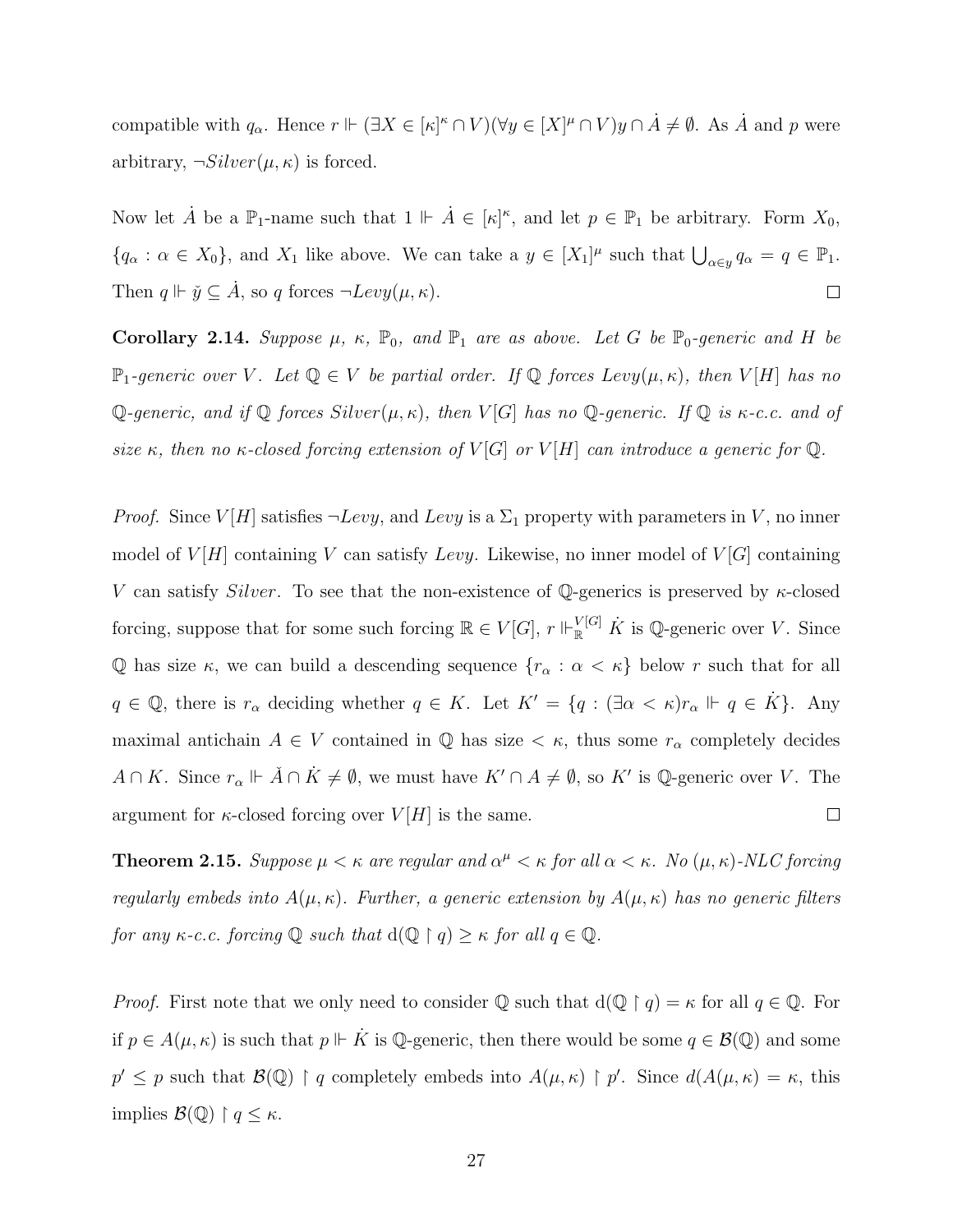Let Q be any  $\kappa$ -c.c. forcing such that  $d(\mathbb{Q} \restriction q) = \kappa$  for all  $q \in \mathbb{Q}$ . For any  $p \in \mathbb{Q}$ , if  $(*)$  holds for  $\mathbb{Q} \restriction p$ , then  $p \Vdash Silver$ , and otherwise for some  $q \leq p$ ,  $q \Vdash Levy$ . Thus  $\Vdash_{\mathbb{Q}} Levy \lor Silver$ . Suppose K is Q-generic over V, and X is  $A(\mu, \kappa)$ -generic over V. There are two further forcings  $\mathbb{R}_0$ ,  $\mathbb{R}_1$  over  $V[X]$  that respectively get filters  $G, H$  such that  $V[G][X]$  is  $\mathbb{P}_0 * \text{Add}(\kappa)$ generic, and  $V[H][X]$  is  $\mathbb{P}_1 * \text{Add}(\kappa)$ -generic. If  $V[K] \models \text{Levy}$ , then  $K \notin V[H][X]$ , and if  $V[K] \models Silver$ , then  $K \notin V[G][X]$ . Thus  $V[X]$  has no Q-generics.  $\Box$ 

#### 2.2 Construction of a dense ideal

First we will define a useful strengthening of "nicely layered."

**Definition.** P is  $(\mu, \kappa)$ -very nicely layered (with collapses) when there is a sequence  $\langle \mathbb{Q}_{\alpha}$ :  $\alpha < \kappa$ ) =  $\mathcal{L}$  such that:

- (1)  $\mathcal L$  witnesses that  $\mathbb P$  is  $(\mu, \kappa)$ -nicely layered (with collapses),
- (2)  $\mathcal{L}$  is  $\subseteq$ -increasing,
- (3) every subset of  $\mathbb P$  of size  $\lt \mu$  with a lower bound has an infimum, and
- (4) there is a system of continuous projection maps  $\pi_{\alpha} : \mathbb{P} \to \mathbb{Q}_{\alpha}$  such that for each  $\alpha$ ,  $\pi_{\alpha} \restriction \mathbb{Q}_{\alpha} = id$ , and for  $\beta < \alpha < \kappa$ ,  $\pi_{\beta} = \pi_{\beta} \circ \pi_{\alpha}$ .

A typical example is the Levy collapse  $Col(\mu, < \kappa)$ . In the general case, we will usually abbreviate the action of the projection maps  $\pi_{\alpha}(q)$  by  $q \restriction \alpha$ . In applying clause (3), we will use the next proposition, proof of which is left to the reader.

**Proposition 2.16.** If  $\mathbb{P}$  is a partial order such that every descending chain of length  $\lt \mu$ has an infimum, then every directed subset of size  $\lt \mu$  has an infimum.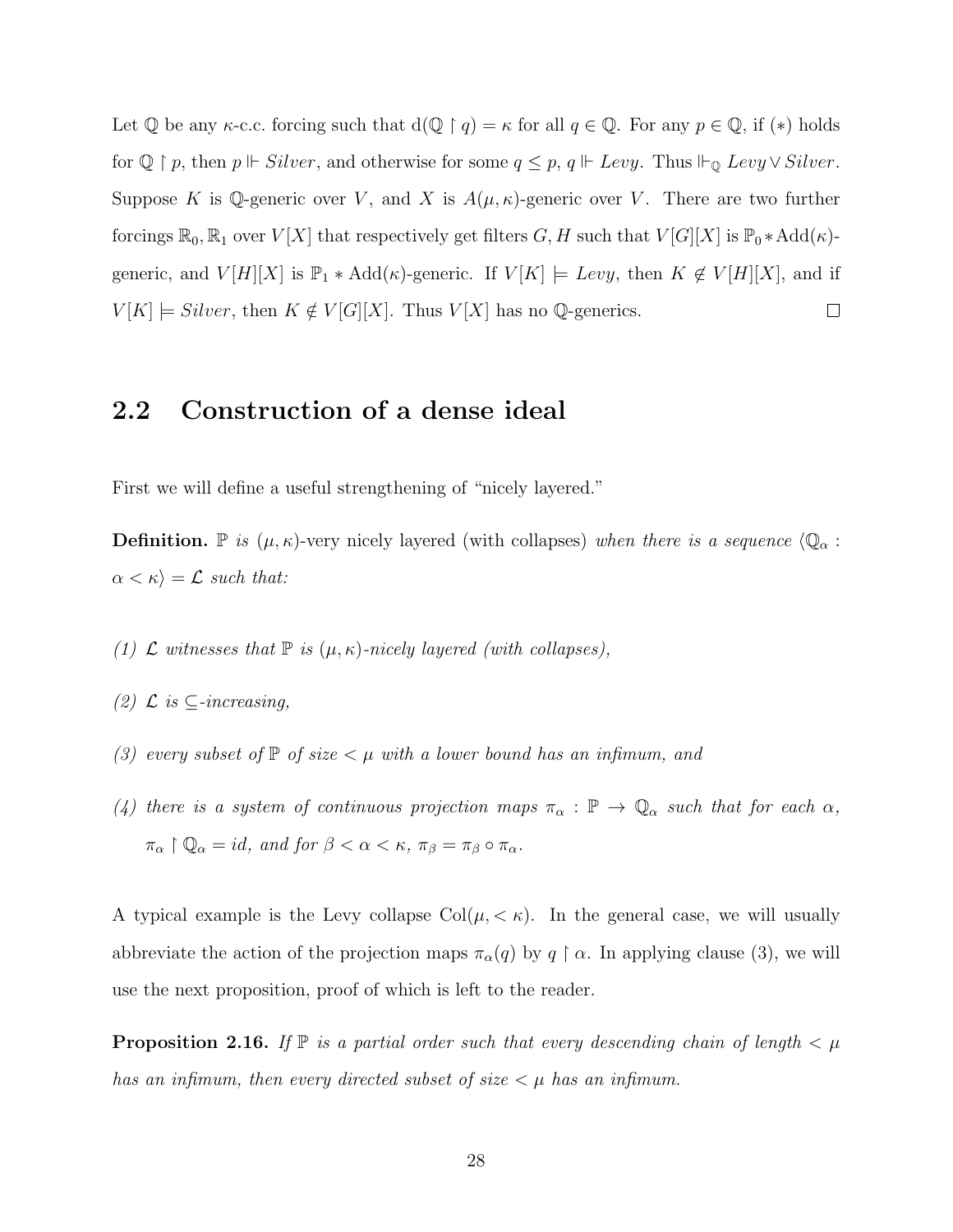<span id="page-37-0"></span>**Theorem 2.17.** Assume  $\kappa$  carries an almost-huge tower of height  $\delta$ , and let  $j: V \to M$  be given by the tower. Let  $\mu < \kappa$  be regular, and let  $\kappa \leq \lambda < \delta$ . Let X be  $A(\mu, \kappa)$ -generic, and suppose  $\mathbb{P} \in V[X]$  is a partial order such that:

(1)  $\langle \mathbb{Q}_{\alpha} : \alpha < \delta \rangle$  witnesses that  $\mathbb{P}$  is  $(\kappa, \delta)$ -very nicely layered, and

(2) for unboundedly many  $\alpha < \delta$ ,  $|\mathbb{Q}_{\alpha}| \geq |\alpha|$  and  $\mathbb{H}_{\mathbb{Q}_{\alpha}} |\mathbb{Q}_{\alpha}| = \lambda$ .

If H is P-generic over  $V[X]$ , then in  $V[X][H]$ , there is a normal,  $\kappa$ -complete,  $\lambda$ -dense ideal on  $\mathcal{P}_{\kappa}(\lambda)$ .

*Proof.* Let  $H_X$  be the  $A(\mu, \kappa)$ -generic filter computed from X. Let  $K \times C$  be  $B(\mu, \kappa) / H_X \times$ Col $(\mu, \lambda)$ -generic over  $V[X][H]$ , and for brevity let  $W = V[X][H][K][C]$ . Note that  $V[X][K] =$  $V[G][X]$ , where  $G*X$  is some  $Col(\mu, <\kappa)*Add(\kappa)$ -generic filter over V. By the distributivity of  $B(\mu,\kappa)/H_X$  in  $V[X]$ ,  $\mathbb P$  and its layers  $\mathbb Q_\alpha$  are still  $\kappa$ -closed in  $V[G][X]$ . For  $\alpha < \beta$ , the relation  $\Vdash_{\mathbb{Q}_\alpha}$  " $\mathbb{Q}_\beta/\mathbb{Q}_\alpha$  is  $\kappa$ -closed" holds in  $V[G][X]$  because in  $V[X]$ ,  $B(\mu,\kappa)/H_X \times \mathbb{Q}_\alpha$  is  $\kappa$ -distributive. Furthermore, since no sequences of length  $\lt \mu$  are added, the forcing given by the definition of  $Col(\mu, \lambda)$  is the same between V, W, and intermediate models.

The forcing to get from  $V[G]$  to W is equivalent to  $(Add(\kappa) \times Col(\mu, \lambda)) * \mathbb{P}$ . Let  $\mathcal L$  be the collection of subforcings of the form  $(Add(\kappa) \times Col(\mu, \lambda)) * \mathbb{Q}_{\alpha}$  for  $\alpha < \delta$ . This sequence then witnesses the  $(\mu, \delta)$ -NLC property in  $V[G]$ . The closure properties are evident, and since the whole forcing has the  $\delta$ -c.c., functions from  $\mu$  to ordinals are indeed captured by these factors. The "with collapses" part of the definition holds because of clause (2) of the hypothesis.

Let  $P_0 = \mathcal{P}(\mu)^W$ , and consider the submodel  $M(P_0)$ . In  $W, Q_0 = \mathcal{P}(\text{Add}(\delta))^{M(P_0)}$  has cardinality  $\delta$ . To show this, let  $Y \subseteq \delta$  be  $Add(\delta)$ -generic over W. By Theorem [2.10,](#page-31-0) Y is  $A(\mu, \delta)$ -generic over V, and hence over M since  $(\text{Col}(\mu, < \delta) * \text{Add}(\delta))^M = (\text{Col}(\mu, < \delta) *$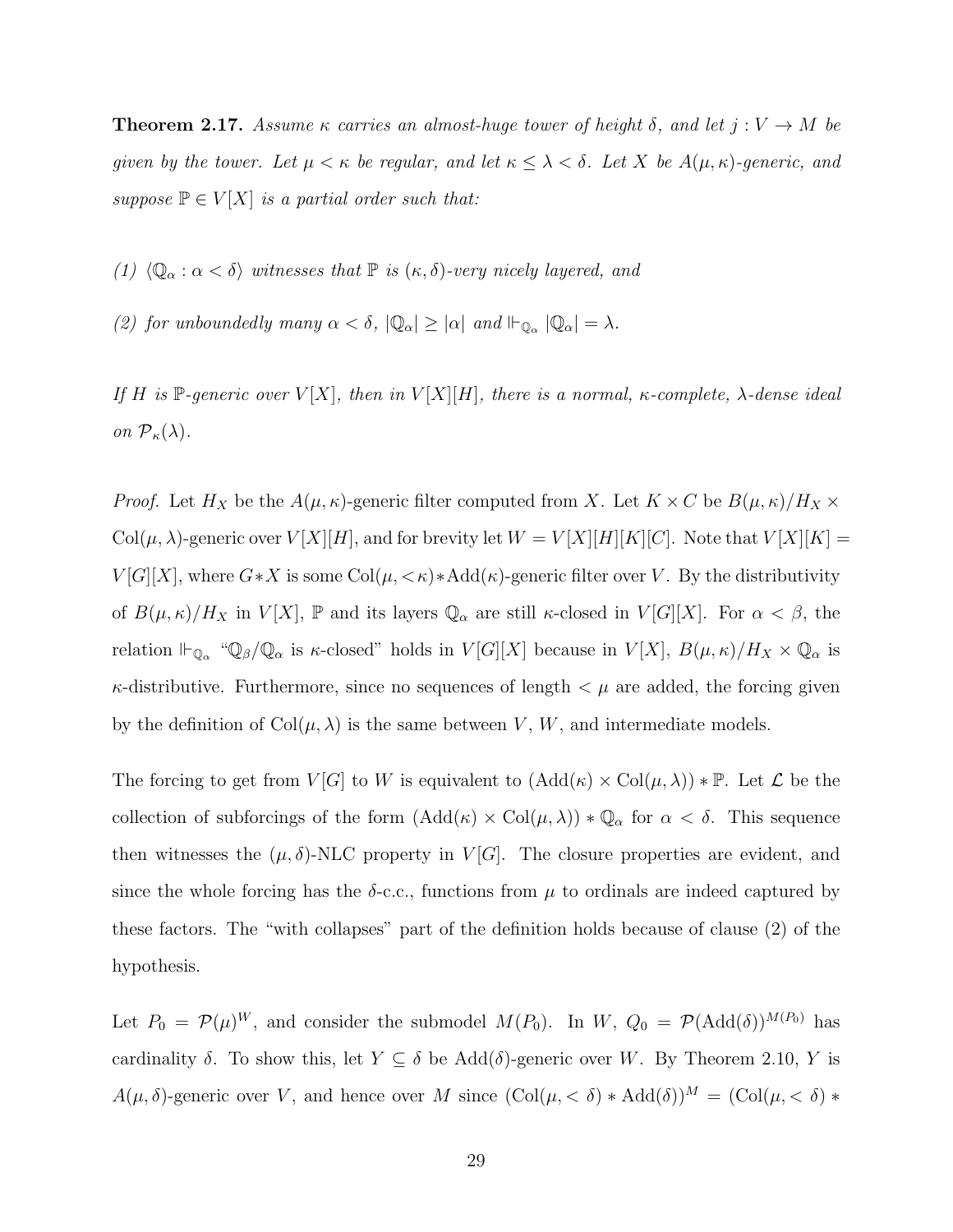Add $(\delta)^V$  by the closure of M. Since  $M[Y]$  thinks  $j(\delta)$  is inaccessible,  $M[Y] \models |Q_0| < j(\delta)$ , so  $W[Y] \models |Q_0| = \delta$  since  $j(\delta) < (\delta^+)^V$ . Since  $W \models 2^{\mu} = \delta$ , W and  $W[Y]$  have the same cardinals, so  $W \models |Q_0| = \delta$ . Therefore, working in W, we can inductively build a set  $\hat{X} \subseteq \delta$ that is Add( $\delta$ )-generic over  $M(P_0)$  with  $\hat{X} \cap \kappa = X$ . By Lemma [2.9,](#page-30-0)  $\hat{X}$  is  $A(\mu, \delta)$ -generic over M[G]. A further forcing produces  $G' \supseteq G$ , such that  $G' * \hat{X}$  is  $Col(\mu, < \delta) * Add(\delta)$ -generic over M, so have an elementary  $\hat{j}: V[G][X] \to M[G'][\hat{X}]$  extending j. By elementarity, for the corresponding filters  $H_X$  and  $H_{\hat{X}}$  on the respective algebras  $A(\mu, \kappa)^V$  and  $A(\mu, \delta)^M$ , we have  $j[H_X] \subseteq H_{\hat{X}}$ . Hence we can define in W the restricted elementary embedding  $\hat{j}: V[X] \to M[\hat{X}].$ 

Now we wish to extend  $\hat{j}$  to have domain  $V[X][H]$ . As in the argument for Lemma [2.8,](#page-30-1) every element of  $(\text{Ord}^{\mu})^W$  is coded by some element of M and some  $y \subseteq \mu$  coded in  $\hat{X}$ , so  $M[\hat{X}]$  is closed under  $\lt \delta$  sequences from W. Consequently,  $H \cap \mathbb{Q}_\alpha$  and  $\hat{j}[H \cap \mathbb{Q}_\alpha]$  are in  $M[\hat{X}]$  for all  $\alpha < \delta$ . Also,  $M[\hat{X}] \models \text{``}\hat{j}(\mathbb{P})$  is  $(\delta, j(\delta))$ -very nicely layered." Each  $\hat{j}[H \cap \mathbb{Q}_\alpha]$  is a directed set of size  $\mu$  in  $M[\hat{X}]$ , so it has an infimum  $m_{\alpha} \in \hat{j}(\mathbb{Q}_{\alpha})$ .

Let  $\langle A_{\alpha} : \alpha < \delta \rangle \in W$  enumerate the maximal antichains of  $\hat{j}(\mathbb{P})$  from  $M[\hat{X}]$ . (There are only  $\delta$  many because  $M[\hat{X}]$  thinks this partial order has inaccessible size  $j(\delta)$  and is  $j(\delta)$ c.c.) Inductively define an increasing sequence of ordinals  $\langle \alpha_i \rangle_{i < \delta} \subseteq \delta$ , and a corresponding decreasing sequence of conditions  $\langle p_i \rangle_{i < \delta} \subseteq \hat{j}(\mathbb{P})$  as follows.

Assume as the induction hypothesis that we have defined the sequences up to i, and for all  $\xi < i$  and all  $\alpha < \delta$ ,  $p_{\xi}$  is compatible with  $m_{\alpha}$ , and for all  $\xi < i$ , there is some  $a \in A_{\xi}$  such that  $p_{\xi} \leq a$ . Let  $q_i = \inf_{\xi \leq i} p_{\xi}$ . This is compatible with all  $m_{\alpha}$  because for all  $\alpha$ ,  $\langle q_{\xi} \wedge m_{\alpha} : \xi < i \rangle$ is a descending chain in  $\hat{j}(\mathbb{P})$ . Let  $\alpha_i \ge \sup_{\xi < i} \alpha_{\xi}$  be such that  $A_i \subseteq \hat{j}(\mathbb{Q}_{\alpha_i})$  and  $q_i \in \hat{j}(\mathbb{Q}_{\alpha_i})$ . This is possible by the chain condition and because  $j[\delta]$  is cofinal in  $j(\delta)$ . Choose  $p_i \in \hat{j}(\mathbb{Q}_{\alpha_i})$ below  $q_i \wedge m_{\alpha_i}$  and some  $a \in A_i$ .  $p_i$  is compatible with all  $m_\alpha$ , because for any  $\alpha > \alpha_i$ ,  $m_{\alpha} \restriction j(\alpha_i) = m_{\alpha_i}$ . This is because for any  $\beta < \alpha < \delta$ ,  $H \cap \mathbb{Q}_{\beta} = \{p \restriction \beta : p \in H \cap \mathbb{Q}_{\alpha}\}\)$ , and the projections are continuous.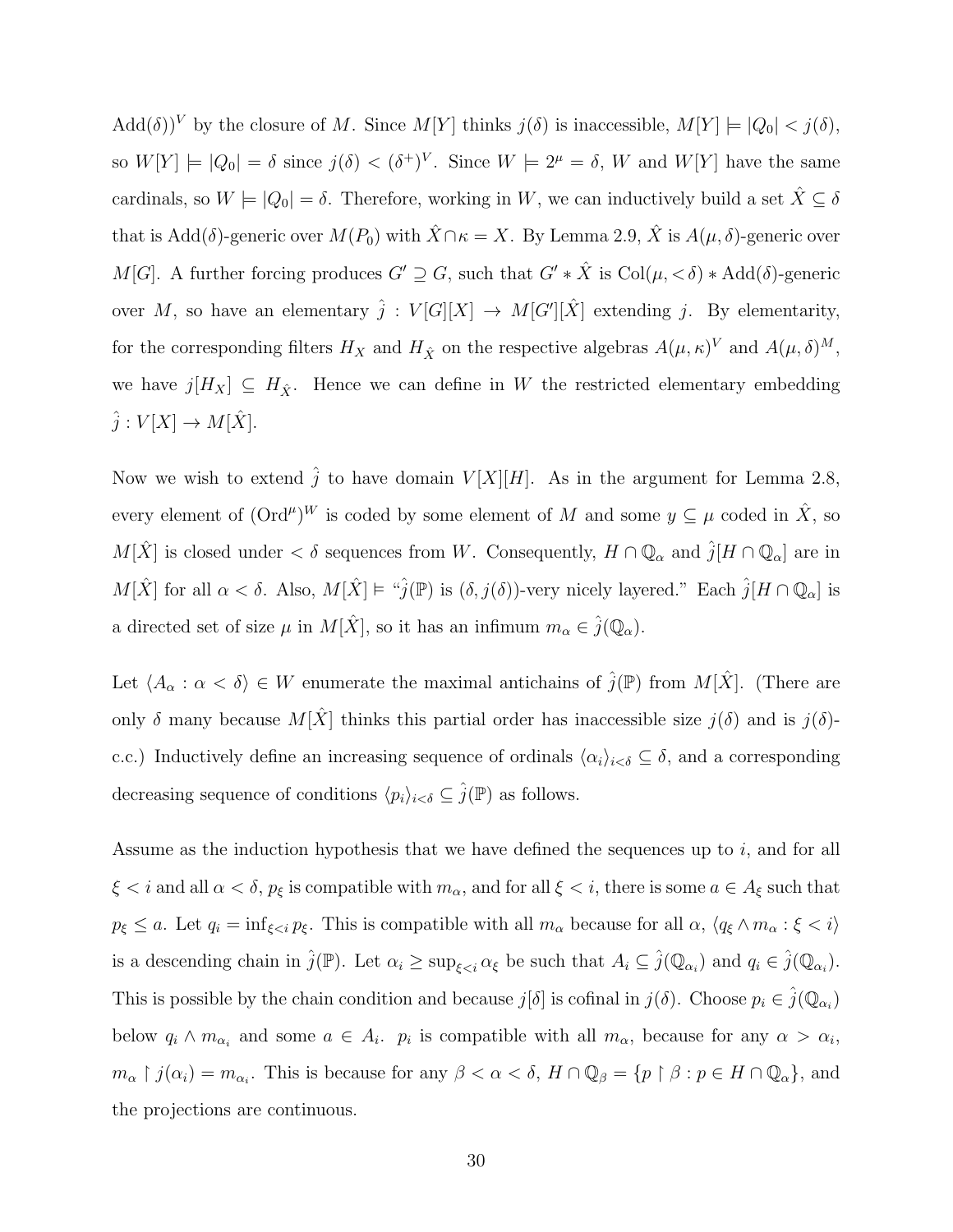The upward closure of the sequence  $\langle p_i \rangle_{i < \delta}$  is a filter  $\hat{H}$  which is  $\hat{j}(\mathbb{P})$ -generic over  $M[\hat{X}]$ . For all  $p \in H$ ,  $\hat{j}(p) \in \hat{H}$  since there is some  $m_{\alpha} \leq \hat{j}(p)$ . Thus we get an extended elementary embedding  $\hat{j}: V[X][H] \to M[\hat{X}][\hat{H}]$ . In W, we define an ultrafilter U over  $(\mathcal{P}(\mathcal{P}_{\kappa}\lambda))^{V[X][H]}$ : let  $A \in U$  iff  $j[\lambda] \in \hat{j}(A)$ . Note that  $j[\lambda] \in \mathcal{P}_{j(\kappa)}(j(\lambda))^{M[\hat{X}][\hat{H}]}$ . U is  $\kappa$ -complete and normal with respect to functions in  $V[X][H]$ . If  $f : \mathcal{P}_{\kappa}(\lambda) \to \lambda$  is a regressive function in  $V[X][H]$ on a set  $A \in U$ , then  $\hat{j}(f)(j[\lambda]) = j(\alpha)$  for some  $\alpha < \lambda$ , so  $\{z \in A : f(z) = \alpha\} \in U$ .

Now the forcing to obtain U was  $\mathbb{Q} = B(\mu, \kappa)/H_X \times \text{Col}(\mu, \lambda)$ , the product of a  $\kappa$ -dense and a  $\lambda$ -dense partial order. In  $V[X][H]$ , let  $e: \mathcal{P}(\mathcal{P}_\kappa \lambda) \to \mathcal{B}(\mathbb{Q})$  be defined by  $e(A) = ||\check{A} \in \dot{U}||$ . Let I be the kernel of e. I is clearly a normal,  $\kappa$ -complete ideal. e lifts to a boolean embedding of  $\mathcal{P}(\mathcal{P}_\kappa \lambda)/I$  into  $\mathcal{B}(\mathbb{Q})$ . Since  $\mathbb{Q}$  is  $\lambda^+$ -c.c., I is  $\lambda^+$ -saturated. If  $\langle [A_\alpha] : \alpha < \lambda \rangle$  is a maximal antichain in  $\mathcal{P}_{\kappa}(\lambda)/I$ , then  $\nabla A_{\alpha}$  is the least upper bound and is in the dual filter to I.  $e(\nabla A_{\alpha}) = ||\nabla A_{\alpha} \in \dot{U}|| = 1$ , and this is the least upper bound in  $\mathcal{B}(\mathbb{Q})$  to  $\{e(A_{\alpha}) : \alpha < \lambda\}.$ This is because if there were a generic extension in which all  $A_{\alpha} \notin U$ , then  $\nabla A_{\alpha} \notin U$  as well since U is normal with respect to sequences from  $V[X][H]$ . Therefore e is a complete  $\Box$ embedding, and thus I is  $\lambda$ -dense.

When  $\lambda$  is regular, it is easy to find a forcing  $\mathbb{P} \in V[X]$  satisfying the hypotheses–for example Col( $\lambda, <\delta$ ). Though we do not explicitly assume  $\lambda$  is regular, it is actually required for the argument. Applying the theorem to the case of singular  $\lambda$  would require, at minimum, turning an inaccessible into the successor of a singular cardinal with a countably closed forcing. This was recently observed to be impossible by Asaf Karagila and Yair Hayut, who communicated their argument to the author in private correspondence.

**Theorem 2.18** (Karagila-Hayut). If  $\delta > \kappa = \lambda^+$  and  $\mathbb P$  is a forcing preserving all stationary subsets of  $\kappa \cap \text{cof}(\omega)$ , then  $\mathbb P$  cannot force that  $\lambda$  is singular and  $\delta = \lambda^+$ .

*Proof.* Let  $G \subseteq \mathbb{P}$  be generic. If  $\lambda$  is singular and  $\delta$  is its successor in  $V[G]$ , then for some  $\mu < \lambda$ , cf( $\kappa$ ) =  $\mu$ . In V, choose a collection  $\{S_{\alpha} : \alpha < \lambda^{+}\}\$  of disjoint stationary subsets of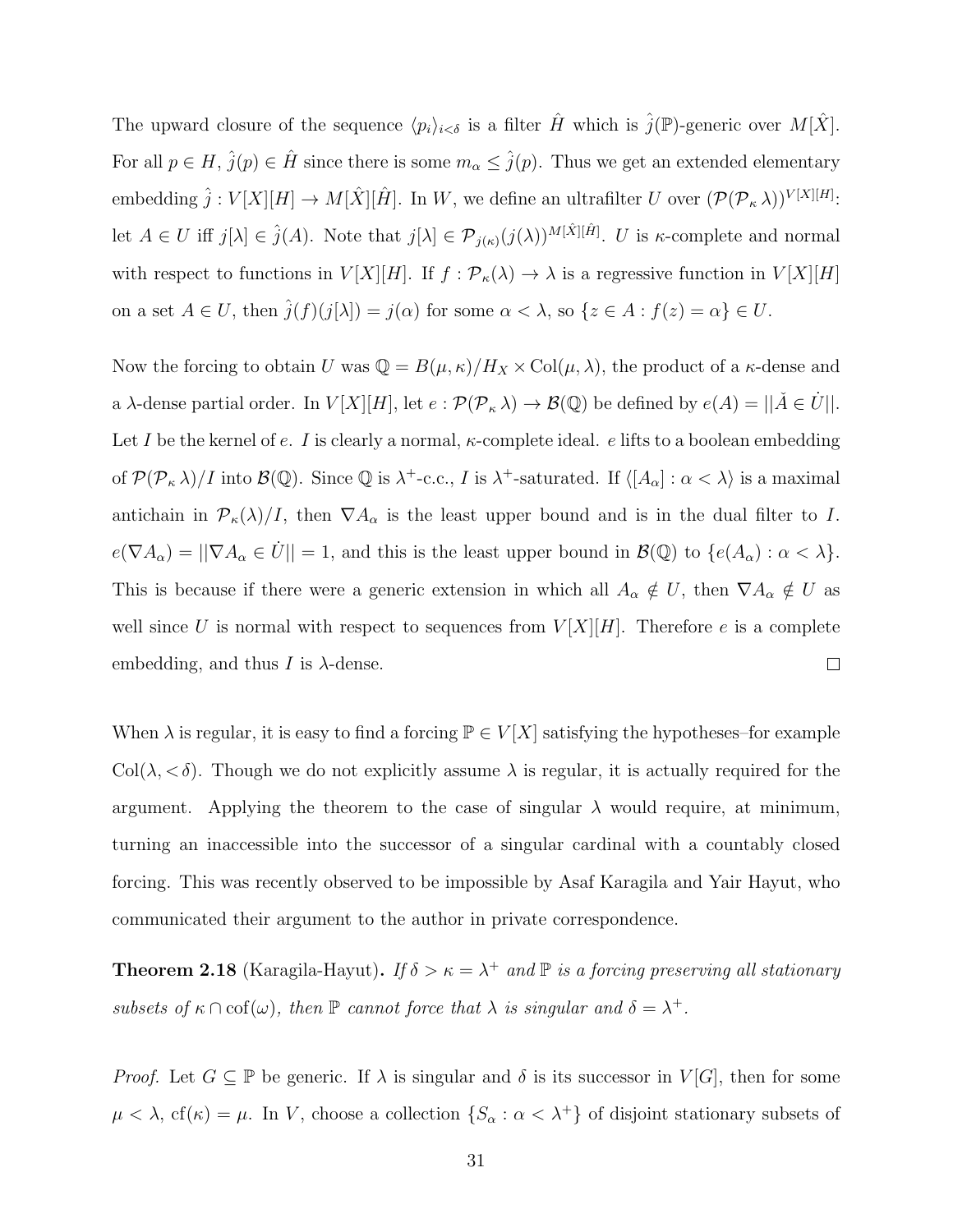$\kappa \cap \mathrm{cof}(\omega)$ . In  $V[G]$  choose a club  $\{\beta_i : i < \mu\} \subseteq \kappa$ . For each  $i < \mu$ , there is at most one  $\alpha < \kappa$  such that  $\beta_i \in S_\alpha$ , and for each  $\alpha < \kappa$ , there is an  $i < \mu$  such that  $\beta_i \in S_\alpha$ . Thus there is a surjection  $f : \mu \to \kappa$  in  $V[G]$ , and  $\lambda$  is not a cardinal in  $V[G]$ , a contradiction.  $\Box$ 

We can also characterize the exact structure of  $\mathcal{P}(\mathcal{P}_{\kappa}\lambda)/I$ , for the ideals produced via Theorem [2.17.](#page-37-0) First note the following about the ground model embedding  $j: V \to M$ . M is the direct limit of the coherent system of  $\alpha$ -supercompactness embeddings  $j_{\alpha}: V \to M_{\alpha}$ for  $\alpha < \delta$ . Every member of  $M_{\alpha}$  is represented as  $j_{\alpha}(f)(j_{\alpha}[\alpha])$  for some function  $f \in V$  with domain  $\mathcal{P}_{\kappa}(\alpha)$ . If  $k_{\alpha}: M_{\alpha} \to M$  is the factor map such that  $j = k_{\alpha} \circ j_{\alpha}$ , then the critical point of  $k_{\alpha}$  is above  $\alpha$ , so  $k_{\alpha}(x) = k_{\alpha}[x]$  when  $M_{\alpha} \models |x| \leq |\alpha|$ . Since M is the direct limit, for any  $x \in M$ , there is some  $\alpha < \delta$  and some  $f \in V$  such that

$$
x = k_{\alpha}([f]) = k_{\alpha}(j_{\alpha}(f)(j_{\alpha}[\alpha])) = j(f)(k_{\alpha}(j_{\alpha}[\alpha])) = j(f)(j[\alpha])).
$$

Let  $U \subseteq \mathcal{P}(\mathcal{P}_{\kappa} \lambda)/I$  be generic over  $V[X][H]$ , and let  $j_U : V \to N$  be the generic ultrapower embedding. Since  $e : \mathcal{P}(\mathcal{P}_\kappa \lambda)/I \to \mathcal{B}(\mathbb{Q})$  is a complete embedding, forcing with  $\mathcal{B}(\mathbb{Q})/e[U]$ over  $V[X][H][U]$  produces a model W as above. Notice that the definition of e and U makes  $A \in U$  iff  $j[\lambda] \in \hat{j}(A)$ . Hence we can define an elementary embedding  $k : N \to M[\hat{X}][\hat{H}]$  by  $k([f]) = \hat{j}(f)(j[\lambda]),$  and we have  $\hat{j} = k \circ j_U$ .

What is the critical point of k? Since  $N \vDash \mu^+ = \delta$ , certainly it must be at least  $\delta$ . Let β be any ordinal. There is some  $\alpha$  such that  $\lambda \leq \alpha < \delta$  and some  $f \in V$  such that  $\beta = j(f)(j[\alpha])$ . Let  $b : \lambda \to \alpha$  be a bijection in  $V[X][H]$ . Then  $\beta = j(f)(\hat{j}(b)[j[\lambda]])$ . Furthermore,  $j[\lambda] = k(j_U[\lambda])$ . Therefore,  $\beta = k(j_U(f)(j_U(b)[j_U[\lambda]]))$ . Thus  $\beta \in \text{ran}(k)$ , and so k does not have a critical point. Therefore,  $N = M[\hat{X}][\hat{H}]$ . By the closure of  $M[\hat{X}][\hat{H}]$ , the generic  $K \times C$  for  $\mathbb{Q}$  is in  $M[\hat{X}][\hat{H}] = N \subseteq V[X][H][U]$ . So the quotient  $\mathcal{B}(\mathbb{Q})/e[U]$  is trivial and  $\mathcal{P}(\mathcal{P}_{\kappa} \lambda)/I \cong \mathcal{B}(\mathbb{Q}) \restriction q$  for some q.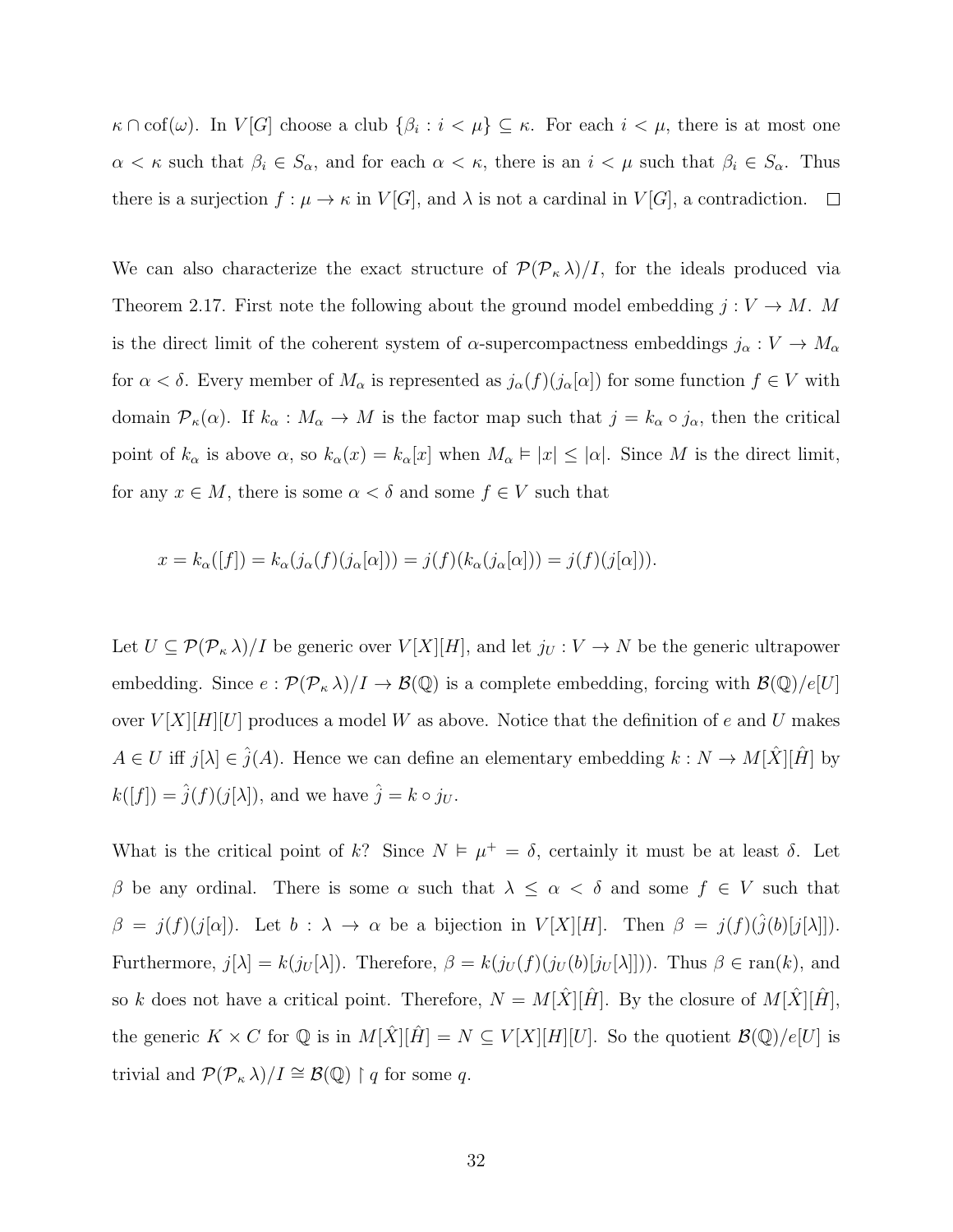#### 2.2.1 Minimal generic supercompactness

Generalizing supercompactness, we will say cardinal  $\kappa$  is generically supercompact when for every  $\lambda \geq \kappa$ , there is a forcing  $\mathbb P$  such that whenever  $G \subseteq \mathbb P$  is generic, there is an elementary embedding  $j: V \to M$ , where M is a transitive class in  $V[G]$ , crit $(j) = \kappa$ ,  $j(\kappa) > \lambda$ , and  $M^{\lambda} \cap V[G] \subseteq M$ . We note that unlike in the case of non-generic supercompactness, the condition that  $j[\lambda] \in M$  does not imply that M is closed under  $\lambda$ -sequences from  $V[G]$ . Whenever a supercompact  $\kappa$  is turned into a successor cardinal by a  $\kappa$ -c.c. forcing, we'll have that for all  $\lambda \geq \kappa$ , there is a normal, fine, precipitous ideal on  $\mathcal{P}_{\kappa}(\lambda)$  whose generic embeddings always extend the original supercompactness embedding. But if  $j: V \to M$  is an embedding coming from a normal ultrafilter on  $\mathcal{P}_{\kappa}(\lambda)$ , then  $2^{\lambda^{<\kappa}} < j(\kappa) < (2^{\lambda^{<\kappa}})^+$ . If  $\kappa = \mu^+$ in a generic extension  $V[H]$ , and a further extension gives  $\hat{j}: V[H] \to M[\hat{H}] \subseteq V[H][G]$ extending j, then  $M[\hat{H}]$  is not closed under  $\lambda$ -sequences from  $V[H][G]$ . This is because  $|\lambda| = |j(\kappa)| = \mu$  in  $V[H][G]$ , while  $M[\hat{H}]$  thinks  $j(\kappa)$  is a cardinal.

Stronger properties of ideals on  $\mathcal{P}_{\kappa}(\lambda)$  are needed to give genuine generic supercompactness. One such property is  $\lambda^+$ -saturation, which is implied by  $\lambda$ -density. We now sketch how to get a model in which there is a successor cardinal  $\kappa$  such that for all regular  $\lambda \geq \kappa$ , there is a normal, κ-complete, λ-dense ideal on  $\mathcal{P}_{\kappa}(\lambda)$ . Start with a super-almost-huge cardinal κ and a regular  $\mu < \kappa$ . The first part of the forcing is  $A(\mu, \kappa)$ . Then we do a proper class iteration, which we prefer to describe instead as an iteration up to an inaccessible  $\delta > \kappa$  such that  $V_{\delta} \models \kappa$  is super-almost-huge.

Let  $T = \{\alpha < \delta : \kappa \text{ carries an almost-huge tower of height } \alpha\}.$  Let C be the closure of T, and let  $\langle \alpha_\beta \rangle_{\beta < \delta}$  be its continuous increasing enumeration. Over  $V^{A(\mu,\kappa)}$ , let  $\mathbb{P}_\delta$  be the Easton-support limit of the following:

• Let  $\mathbb{P}_0 = \text{Col}(\kappa, < \alpha_0).$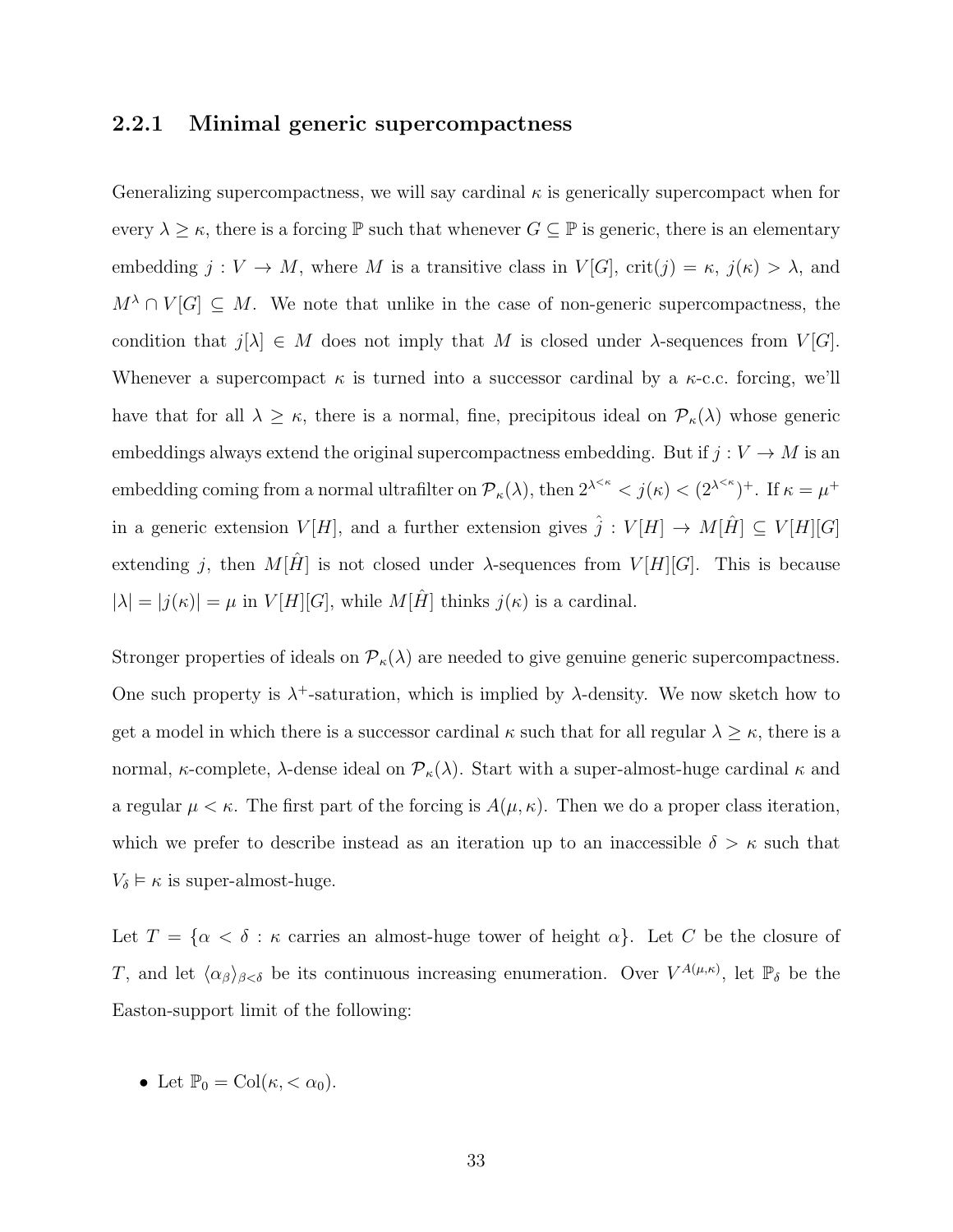- If  $\beta$  is zero or a successor ordinal, let  $\mathbb{P}_{\beta+1} = \mathbb{P}_{\beta} * \text{Col}(\alpha_{\beta}, < \alpha_{\beta+1}).$
- If  $\beta$  is a limit ordinal such that  $\alpha_{\beta}$  is singular, let  $\mathbb{P}_{\beta+1} = \text{Col}(\alpha_{\beta}^+)$  $_{\beta}^{+}$ , <  $\alpha_{\beta+1}$ ).
- If  $\beta$  is a limit ordinal such that  $\alpha_{\beta}$  is regular, let  $\mathbb{P}_{\beta+1} = \text{Col}(\alpha_{\beta}, \alpha_{\beta+1})$ .

It is routine to verify that this iteration preserves the regularity of the members of  $T$ , the successors of the singular limit points of  $T$ , and the regular limit points of  $T$ . Further, the set of non-limit-points of T becomes the set of successors of regular cardinals between  $\kappa$  and δ.

Let  $X \subseteq \kappa$  be  $A(\mu, \kappa)$ -generic over V, and let  $H \subseteq \mathbb{P}_{\delta}$  be generic over  $V[X]$ . Suppose  $\kappa \leq \lambda < \delta$ , and  $\lambda$  is regular in  $V[X][H]$ . Then there is some successor ordinal  $\beta < \delta$  such that  $\alpha_{\beta} \in T$  and  $\alpha_{\beta} = \lambda^{+}$ . Consider the subforcing  $A(\mu, \kappa) * \mathbb{P}_{\beta} = (A(\mu, \kappa) * \mathbb{P}_{\beta-1}) * \text{Col}(\lambda, < \alpha_{\beta})$ . The forcing  $\mathbb{P}_{\beta}$  is  $(\kappa, \alpha_{\beta})$ -very nicely layered in  $V[X]$ .

If  $j: V \to M_\beta$  is an almost-huge embedding with critical point  $\kappa$  and  $j(\kappa) = \alpha_\beta$ , then by Theorem [2.17,](#page-37-0) there is a normal,  $\kappa$ -complete,  $\lambda$ -dense ideal on  $\mathcal{P}_{\kappa}(\lambda)$  in  $V[X][H_{\beta}]$ . Now note that the tail-end forcing  $\mathbb{P}_{\beta,\delta}$  is  $\alpha_{\beta}$ -closed. Since  $\lambda^{<\kappa} = \lambda$  in  $V[X][H_{\beta}]$ , no new subsets of  $\mathcal{P}_{\kappa}(\lambda)$  are added by the tail. The collection  $\{A_{\alpha} : \alpha < \lambda\}$  witnessing the  $\lambda$ -density of I retains this property, as this is a local property of the boolean algebra  $\mathcal{P}_{\kappa}(\lambda)/I$  and  $\{A_{\alpha} : \alpha < \lambda\}$ . Normality and completeness of I are likewise preserved.

Because of the generality of the hypotheses of Theorem [2.17,](#page-37-0) this method is quite flexible. It can done by iterating collapsing posets other than the Levy collapse, or by using products rather than iterations.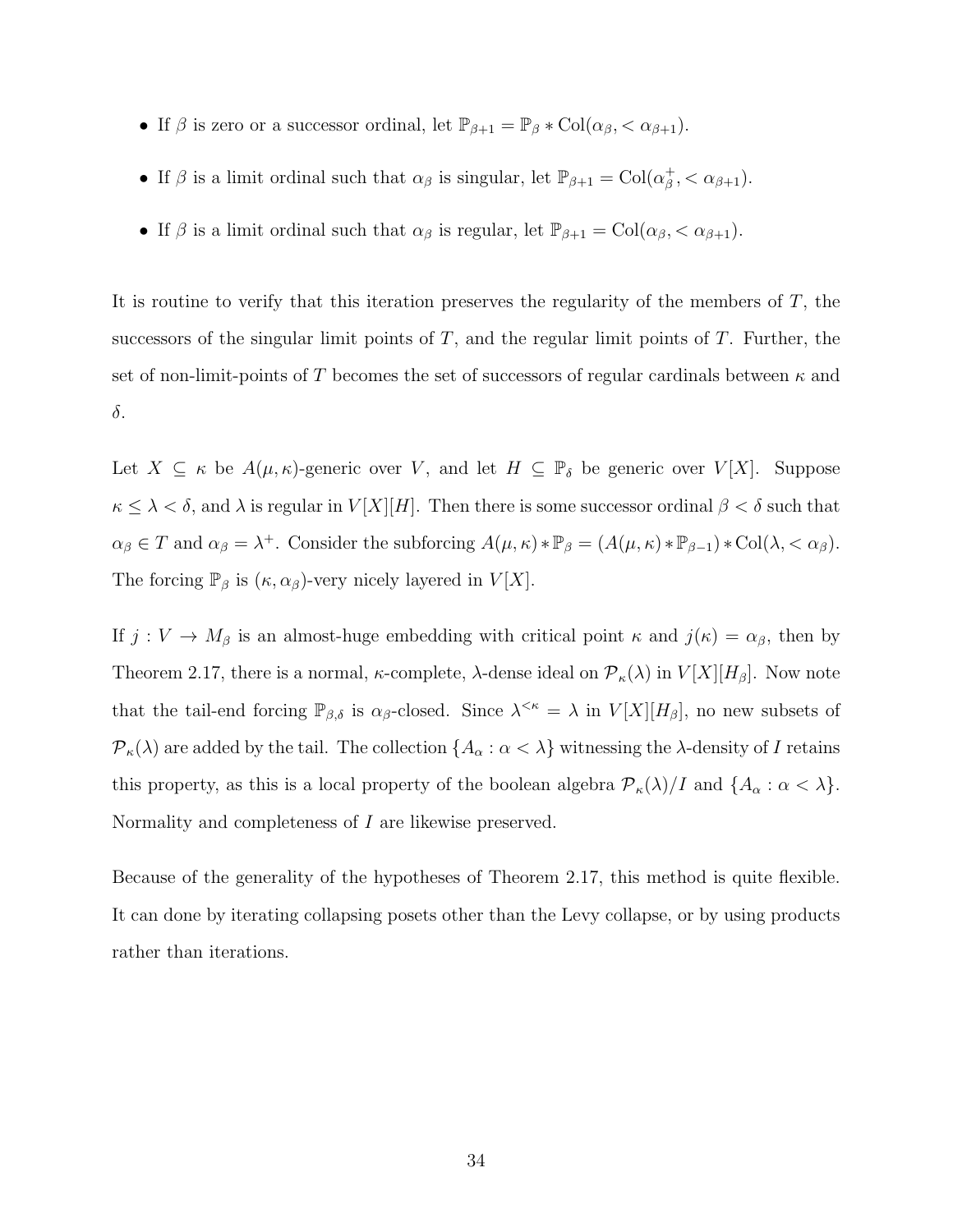#### 2.2.2 Dense ideals on successive cardinals?

At the time of this writing, it is unknown whether there can exist simultaneously a normal  $\kappa$ -dense ideal on  $\kappa$  and a normal  $\kappa^+$ -dense ideal on  $\kappa^+$ . The following is the current best approximation.

Suppose  $\langle \kappa_n : n < \omega \rangle$  is a sequence of cardinals such that for all n,  $\kappa_n$  carries an almosthuge tower of height  $\kappa_{n+1}$ . Such a sequence will be called an *almost-huge chain*. Obviously, extending this to sequences of length longer than  $\omega$  requires an extra idea; perhaps we just stack one  $\omega$ -chain above another, or may be postulate some relationship between the  $\omega$ -chains. By Theorem [2.4,](#page-27-0) such chains occur quite often below a huge cardinal.

Suppose  $\langle \kappa_n : 0 \langle \kappa_n \rangle \times \mathbb{R} \rangle$  is an almost-huge chain, and  $\mu \langle \kappa_1 \rangle$  is regular. Consider the full-support iteration  $\mathbb P$  of  $\langle \mathbb P_n : n < \omega \rangle$ , where  $\mathbb P_0 = A(\mu, \kappa_1)$ , and for all  $n < \omega$ ,  $\mathbb{P}_{n+1} = \mathbb{P}_n * A(\kappa_n, \kappa_{n+1})$ . The stage  $\mathbb{P}_1 = A(\mu, \kappa_1) * A(\kappa_1, \kappa_2)$  regularly embeds into  $A(\mu, \kappa_1) *$  $(Col(\kappa_1, < \kappa_2) * Add(\kappa_2))$ . The first two stages here add a normal  $\kappa_1$ -dense ideal on  $\kappa_1$  and make  $\kappa_1 = \mu^+, \ \kappa_2 = \mu^{++}$ . The third stage preserves this since it adds no subsets of  $\kappa_1$ . By Lemma [2.8,](#page-30-1) the quotient forcing  $\mathbb Q$  to get from  $V^{\mathbb{P}_1}$  to this three-stage extension is  $\kappa_2$ distributive. Now the tail-end forcing  $\mathbb{P}/\mathbb{P}_1$  is  $\kappa_2$ -strategically closed. Since Q does not add any plays of the relevant game of length  $\langle \kappa_2, \mathbb{P}/\mathbb{P}_1$  remains  $\kappa_2$ -strategically closed in  $V^{\mathbb{P}_1 * \mathbb{Q}}$ , so forcing with it preserves the  $\kappa_1$ -dense ideal on  $\kappa_1$ . Also, Q remains  $\kappa_2$ -distributive in  $V^{\mathbb{P}}$ , since  $\mathbb{Q} \times (\mathbb{P}/\mathbb{P}_1)$  is  $\kappa_2$ -distributive in  $V^{\mathbb{P}_1}$ . It thus remains the case in  $V^{\mathbb{P}}$  that there is a  $\kappa_2$ -distributive forcing adding a normal  $\kappa_1$ -dense ideal on  $\kappa_1$ .

Similarly, consider  $V^{\mathbb{P}_n}$  for  $n > 1$ .  $\mathbb{P}_n = \mathbb{P}_{n-2} * (A(\kappa_{n-1}, \kappa_n) * A(\kappa_n, \kappa_{n+1}))$ . Since  $|\mathbb{P}_{n-2}|$  $\kappa_{n-1}$  (or  $\mu$  for  $n = 2$ ),  $\kappa_n$  retains an almost-huge tower of height  $\kappa_{n+1}$  in  $V^{\mathbb{P}_{n-2}}$ . Thus the same argument applies: In  $V^{\mathbb{P}_n}$ , there is a  $\kappa_{n+1}$ -distributive forcing adding a normal  $\kappa_n$ -dense ideal on  $\kappa_n$ , and this remains true in  $V^{\mathbb{P}}$ . Therefore, we obtain a model in which for all  $n > 0$ , there is a  $\mu^{+n+1}$ -distributive forcing adding a normal  $\mu^{+n}$ -dense ideal on  $\mu^{+n}$ .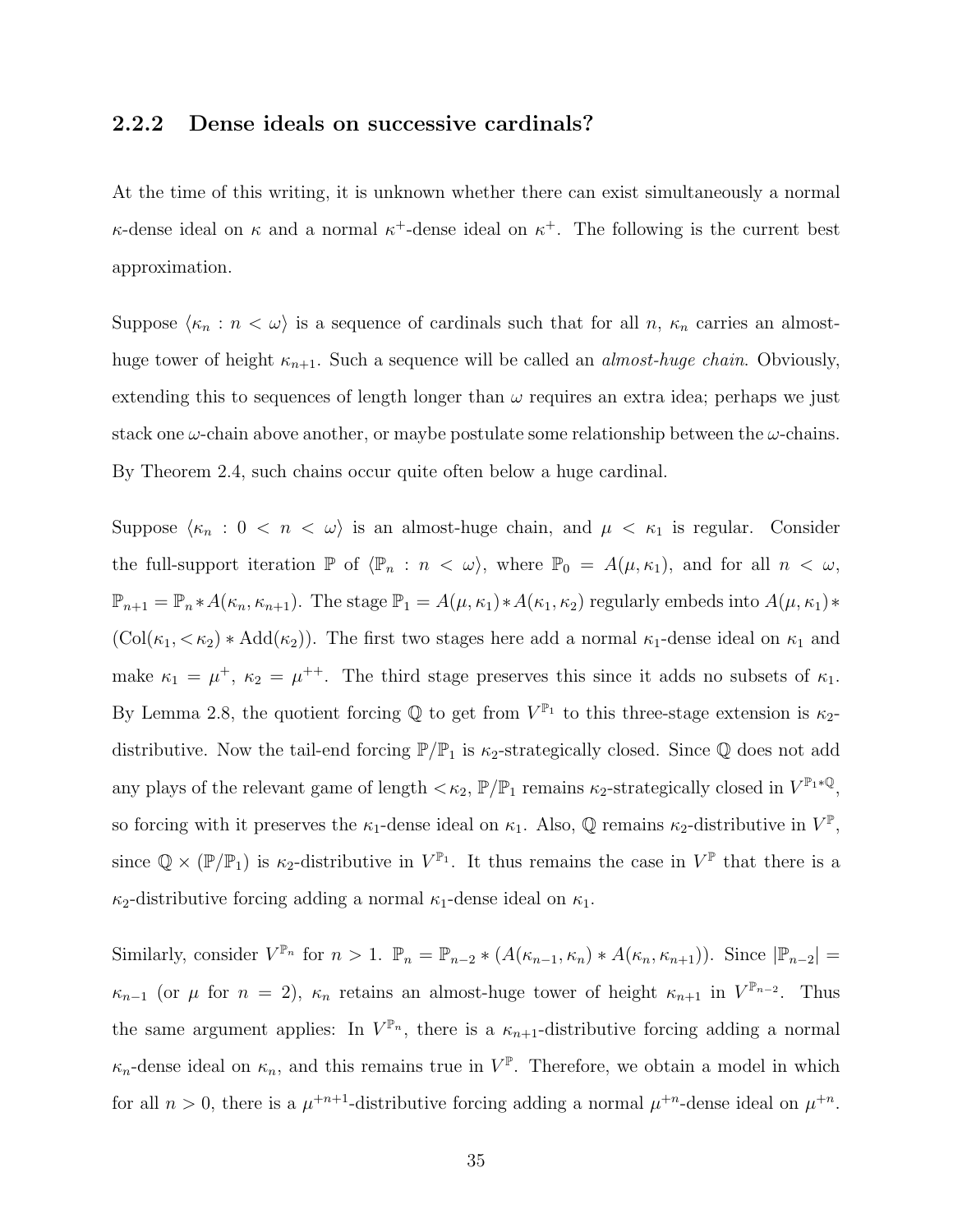By repeating this with a tall enough stack of almost-huge chains, we obtain the consistency of ZFC with the statement, "For all regular cardinals  $\kappa$ , there is a  $\kappa^{++}$ -distributive forcing adding a normal  $\kappa^+$ -dense ideal on  $\kappa^+$ ."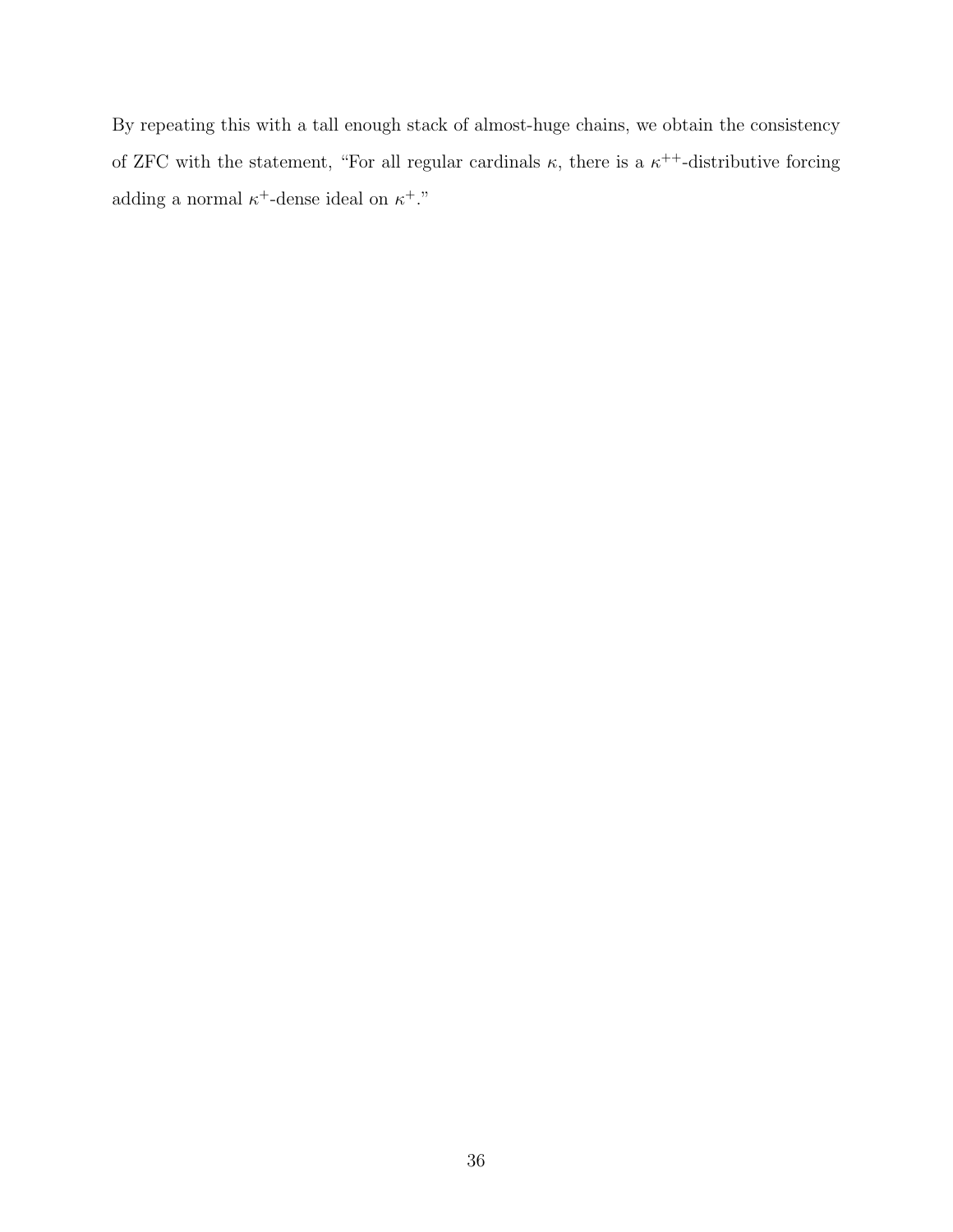### Chapter 3

### Structural constraints

Saturated ideals have a strong influence over the combinatorial structure of the universe in their vicinity. Phenomena of this type may also be viewed as the universe imposing constraints on the structural properties of ideals. Below are some of the most interesting known results to this effect. Proofs can be found in [\[13\]](#page-108-0).

- (1) (Tarski) If I is a nowhere-prime ideal which is  $\kappa$ -complete and  $\mu$ -saturated for some  $\mu < \kappa$ , then  $2^{<\mu} \geq \kappa$ .
- (2) (Jech-Prikry) If  $\kappa = \mu^+, 2^{\mu} = \kappa$ , and there is a  $\kappa$ -complete,  $\kappa^+$ -saturated ideal on  $\kappa$ , then  $2^{\kappa} = \kappa^+$ .
- (3) (Jech-Prikry) If  $\kappa = \mu^+$ , and there is a  $\kappa$ -complete,  $\kappa^+$ -saturated ideal on  $\kappa$ , then there are no  $\kappa$ -Kurepa trees.
- (4) (Woodin) If there is a countably complete,  $\omega_1$ -dense ideal on  $\omega_1$ , then there is a Suslin tree.
- (5) (Woodin) If there is a countably complete, uniform,  $\omega_1$ -dense ideal on  $\omega_2$ , then  $2^{\omega} = \omega_1$ . (Uniform means that all sets of size  $\langle \omega_2 \rangle$  are in the ideal–equivalent to fineness.)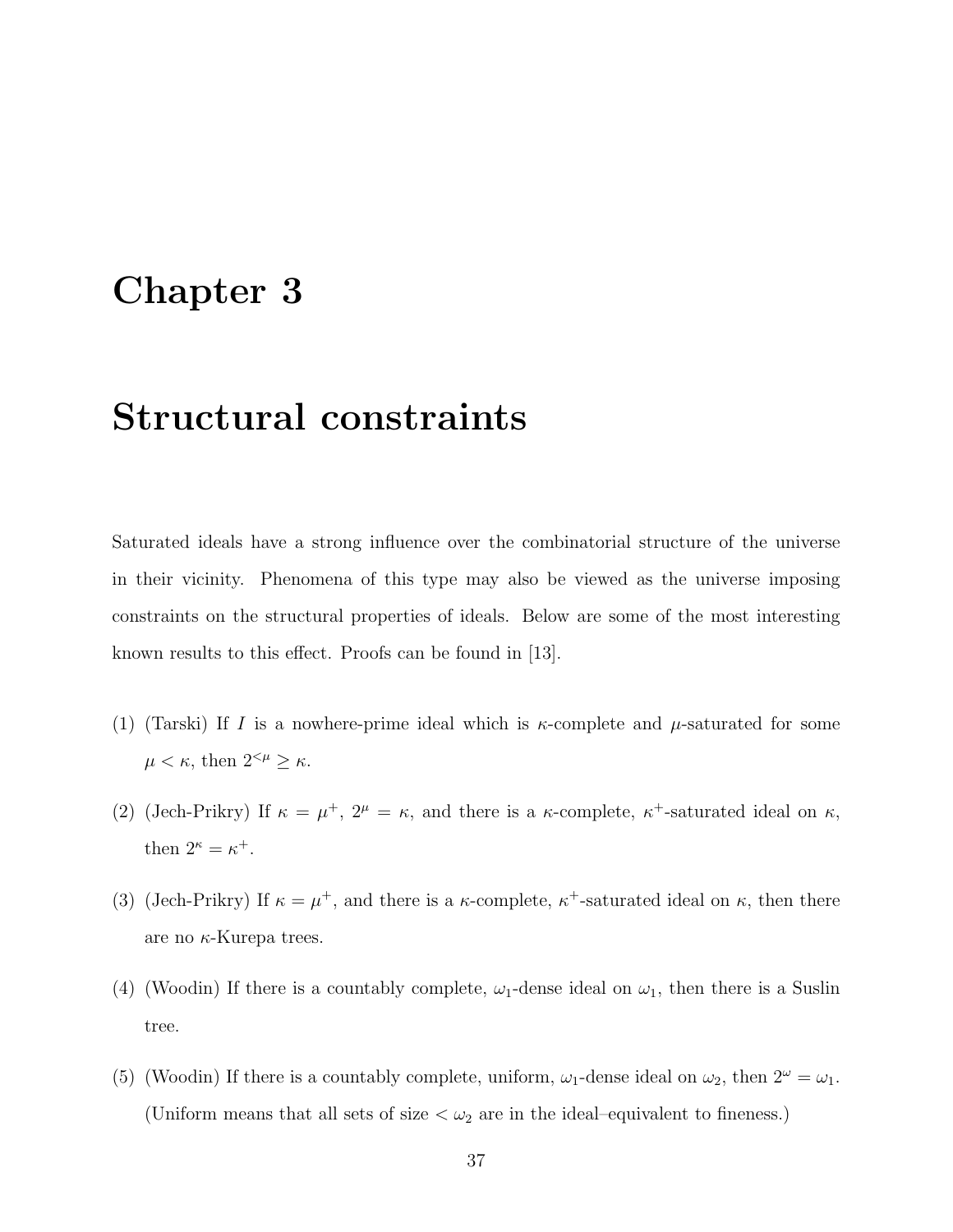- (6) (Shelah) If  $2^{\omega} < 2^{\omega_1}$ , then  $NS_{\omega_1}$  is not  $\omega_1$ -dense.
- (7) (Gitik-Shelah) If I is a  $\kappa$ -complete, nowhere-prime ideal, then  $d(I) \geq \kappa$ .

We note that result (2) easily generalizes to the following: If  $\kappa = \mu^+, 2^{\mu} = \kappa$ , and there is a normal, fine,  $\kappa$ -complete,  $\lambda^+$ -saturated ideal on  $\mathcal{P}_{\kappa}(\lambda)$ , then  $2^{\lambda} = \lambda^+$ .

If no requirements are made for the ideal  $I$  and the set  $Z$  on which it lives, almost no structural constraints on quotient algebras remain. The following strengthens a folklore result, probably known to Sikorski. The argument was supplied by Don Monk in personal correspondence.

**Proposition 3.1.** Let  $\mathbb{B}$  be a complete boolean algebra, and let  $\kappa$  be a cardinal such that  $2^{\kappa} \geq |\mathbb{B}|$ . There is a uniform ideal I on  $\kappa$  such that  $\mathcal{B} \cong \mathcal{P}(\kappa)/I$ .

*Proof.* Let  $\kappa$ ,  $\mathbb B$  be as hypothesized. By the theorem of Fichtenholz-Kantorovich and Haus-dorff (see [\[21\]](#page-109-0), Lemma 7.7), there exists a family F of  $2^{\kappa}$  many subsets of  $\kappa$  such that for any  $x_1, ..., x_n, y_1, ..., y_m \in F$ ,  $x_1 \cap ... \cap x_n \cap (\kappa \setminus y_1) \cap ... \cap (\kappa \setminus y_m)$  has size  $\kappa$ . F generates a free algebra: closing  $F$  under finitary set operations gives a family of sets  $G$  such that any equation holding between elements of G expressed as boolean combinations of elements of F holds in all boolean algebras. If we pick any surjection  $h_0 : F \to \mathbb{B}$  and extend it to  $h_1 : G \to \mathbb{B}$  in the obvious way, then  $h_1$  will be a well-defined homomorphism.

Let  $I_{bd}$  be the ideal of bounded subsets of  $\kappa$ . Since all elements of G are either empty or have cardinality  $\kappa$ ,  $G \cong G/I_{bd}$ , so  $h_1$  has an extension  $h_2$  from the algebra generated by  $G \cup I_{bd}$ to B, where  $h_2(x) = 0$  for all  $x \in I_{bd}$ . Finally, by Sikorski's extension theorem, there is a further extension to a homomorphism  $h_3 : \mathcal{P}(\kappa) \to \mathbb{B}$ . The kernel of  $h_3$  is an ideal I such that  $\mathcal{P}(\kappa)/I \cong \mathbb{B}$ .  $\Box$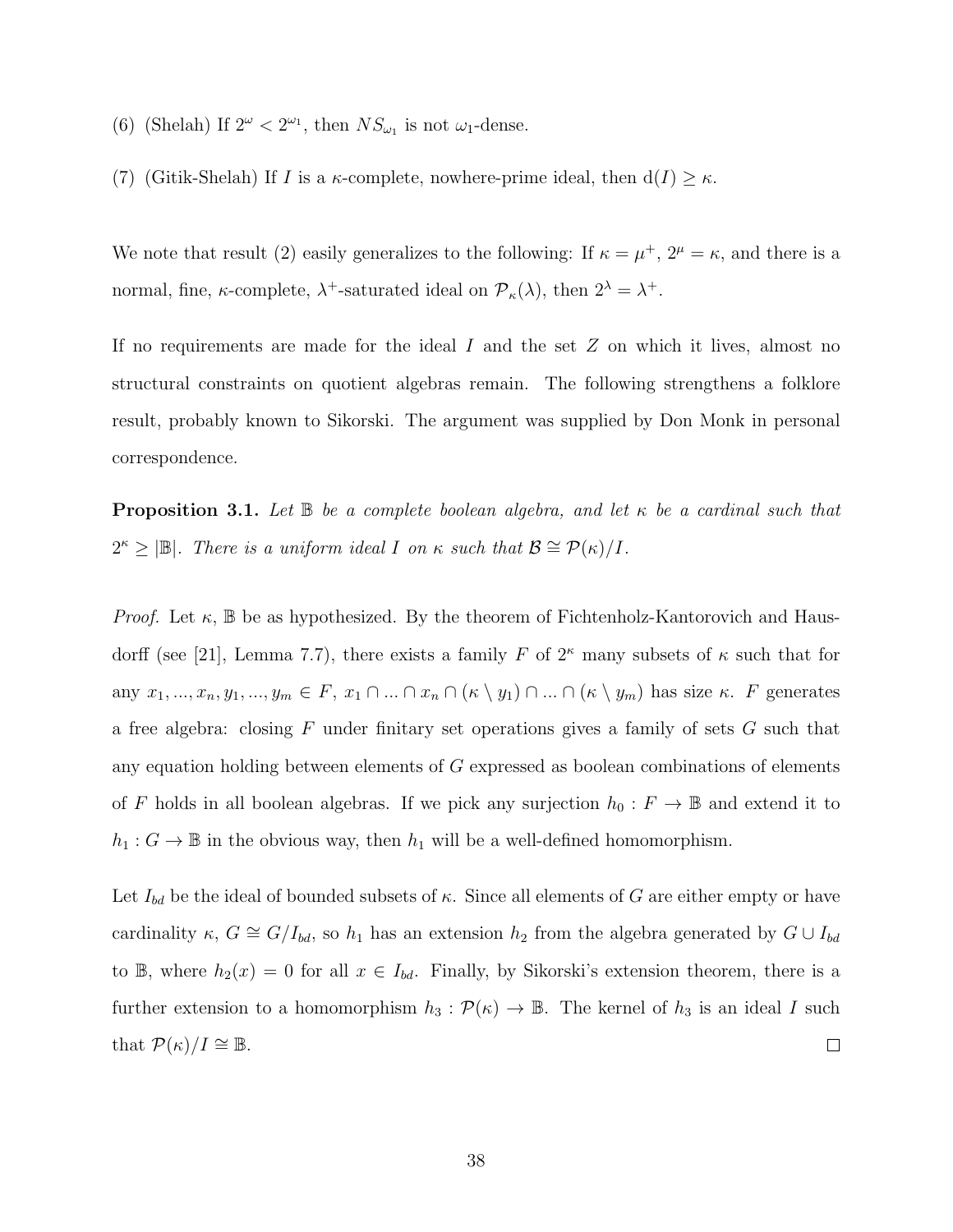### 3.1 Cardinal arithmetic and ideal structure

A careful examination of the proof of Woodin's theorem (5) shows that  $\omega_2$  can be replaced by any  $\omega_n$ ,  $2 \leq n < \omega$ . Aside from that, Woodin's argument is rather specific to the cardinals involved. In [\[13\]](#page-108-0), Foreman asked (Open Question 27) whether the analogous statement holds one level up:

**Question** (Foreman). Does the existence of an  $\omega_2$ -complete,  $\omega_2$ -dense, uniform ideal on  $\omega_3$ imply that  $2^{\omega_1} = \omega_2$ ?

To answer this, we invoke an easy preservation lemma about ideals under small forcing. If I is an ideal,  $\mathbb P$  is a partial order, and  $G \subseteq \mathbb P$  is generic, then  $\overline{I}$  denotes the ideal generated by *I* in  $V[G]$ , i.e.  $\{X : (\exists Y \in I)X \subseteq Y\}$ .

<span id="page-47-0"></span>**Lemma 3.2.** Suppose I is a  $\kappa$ -complete ideal on  $Z \subseteq \mathcal{P}(X)$ ,  $\mathbb{P}$  is partial order, and G is P-generic.

- (1) If sat $(\mathbb{P}) \leq \kappa$ , then  $\overline{I}$  is  $\kappa$ -complete in  $V[G]$ .
- (2) If  $d(\mathbb{P}) < \kappa$ , then  $d(\overline{I})^{V[G]} \leq d(I)^V$ .

*Proof.* For (1), let *s* be a P-name for a sequence of elements of  $\overline{I}$  of length less than  $\kappa$ . By  $κ$ -saturation, let  $β < κ$  be such that  $1 \Vdash dom(s) ≤ β$ . For each  $α < β$ , let  $A<sub>α</sub>$  be a maximal antichain such that for  $p \in A_{\alpha}$ ,  $p \Vdash \dot{s}(\alpha) \subseteq \check{b}_{\alpha}^p$ , where  $b_{\alpha}^p \in I$ . Then  $B = \bigcup_{p,\alpha} b_{\alpha}^p \in I$ , and  $1 \Vdash \bigcup \dot{s} \subseteq \check{B}.$ 

For (2), let  $D \subseteq \mathbb{P}$  be a dense set of size less than  $\kappa$ , and let  $A \in \overline{I}^+$ . Then  $A = \bigcup_{d \in D \cap G} \{z :$  $d \Vdash z \in \dot{A}$ . By (1), there is some  $d \in D$  such that  $\{z : d \Vdash z \in \dot{A}\} \notin I$ . This shows that  $(\mathcal{P}(Z)/I)^V$  is dense in  $(\mathcal{P}(Z)/\overline{I})^{V[G]}$ , and the conclusion follows.  $\Box$ 

<span id="page-47-1"></span>Corollary 3.3. If there is a  $\kappa^+$ -complete,  $\kappa^+$ -dense, uniform ideal on  $\kappa^{++}$ , then  $2^{\kappa} = \kappa^+$ .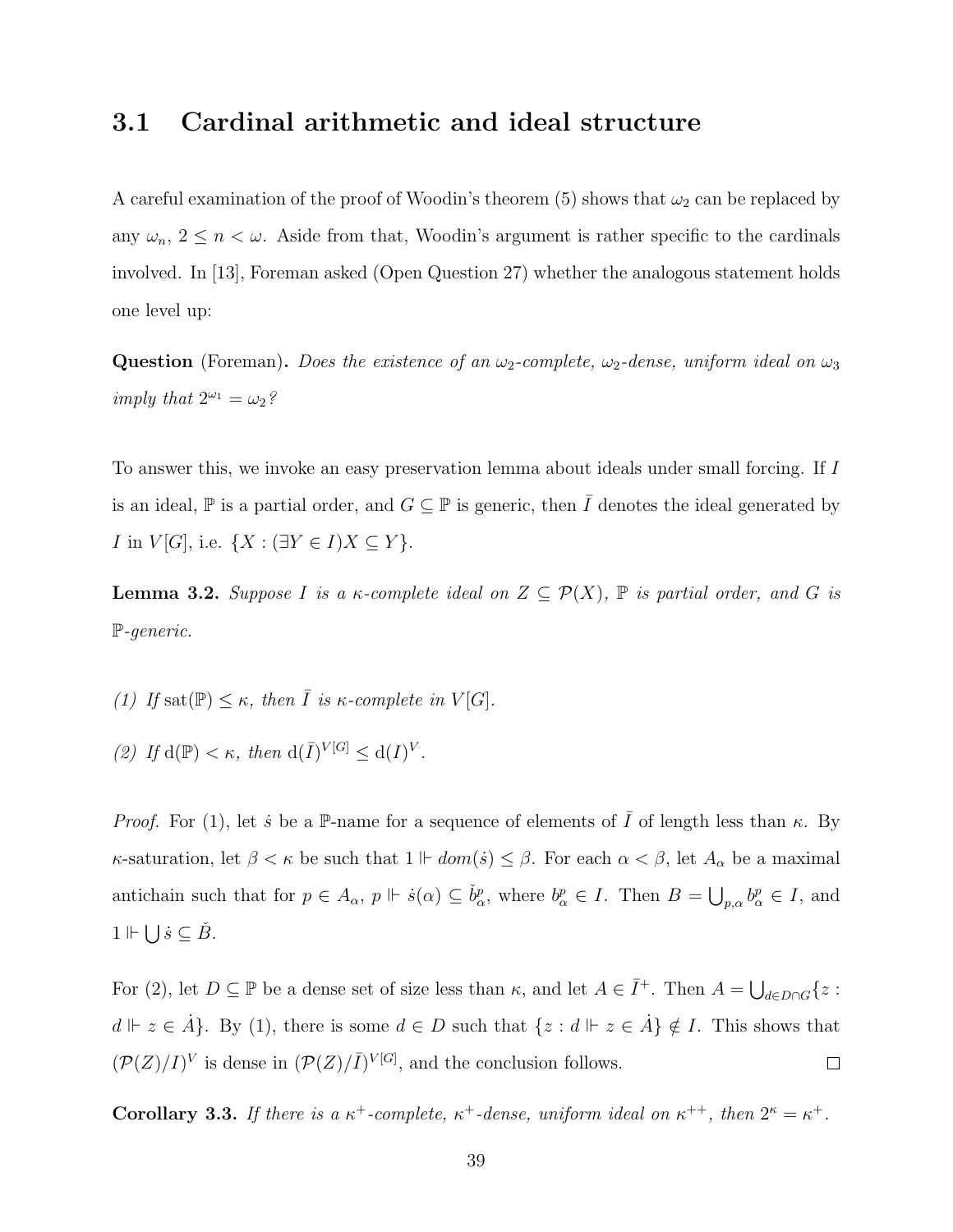*Proof.* Suppose for a contradiction that  $f : \mathcal{P}(\kappa) \to \kappa^{++}$  is a surjection. Let  $\mathbb{P} = Col(\omega, \kappa)$ , and let G be P-generic. Since  $d(P) = \kappa$ , Lemma [3.2](#page-47-0) implies that  $\overline{I}$  is  $\kappa^+$ -complete and  $\kappa^+$ -dense in  $V[G]$ . Furthermore, in  $V[G]$ ,  $\kappa^+ = \omega_1$  and  $\kappa^{++} = \omega_2$ . Thus Woodin's theorem implies that  $V[G] \models \text{CH. However, } f$  witnesses the failure of CH, a contradiction.  $\Box$ 

Another interesting constraint can be derived from the following:

**Theorem 3.4** (Shelah [\[30\]](#page-109-1)). Suppose  $V \subseteq W$  are models of ZFC. If  $\kappa$  is a regular cardinal in V, and  $cf(\kappa) \neq cf(|\kappa|)$  in W, then  $(\kappa^+)^V$  is not a cardinal in W.

<span id="page-48-0"></span>Corollary 3.5. If  $\kappa = \mu^+, \lambda \geq \kappa$  is regular, and I is a normal, fine,  $\kappa$ -complete,  $\lambda^+$ saturated ideal on  $\mathcal{P}_{\kappa}(\lambda)$ , then  $\{z : cf(z) = cf(\mu)\} \in I^*$ .

*Proof.* Let G be a generic ultrafilter extending  $I^*$ . Since crit $(j) = \kappa$  and  $\lambda^+$  is preserved,  $j(\kappa) = \lambda^+$ , and  $|\lambda| = \mu$  in  $V[G]$ . By Shelah's theorem,  $cf(\lambda) = cf(\mu)$  in  $V[G]$  and in the ultrapower M since  $M^{\mu} \cap V[G] \subseteq M$ . Since  $1 \Vdash [id] = j[\lambda]$ , Los's theorem gives  $\{z : cf(z) = cf(\mu)\} \in I^*$ .  $\Box$ 

<span id="page-48-1"></span>**Theorem 3.6.** Suppose  $\kappa = \mu^+$ , and I is a normal, fine,  $\kappa^+$ -saturated ideal on  $\kappa$ . Then  $\mathcal{P}(\kappa)/I$  is cf( $\mu$ )-distributive iff  $\mu^{\leq cf(\mu)} = \mu$ .

*Proof.* Suppose  $\mathcal{P}(\kappa)/I$  is cf( $\mu$ )-distributive, and let  $\{f_{\alpha} : \alpha < \delta\}$  be an enumeration of  $[\mu]^{<\text{cf}(\mu)}$ , where  $\delta$  is a cardinal. If  $\mu < \delta$ , then for any  $\mathcal{P}(\kappa)/I$ -generic G,  $([\mu]^{<\text{cf}(\mu)})^V$  is a proper subset of  $([\mu]^{, since  $j[\delta] \neq j(\delta)$ . This contradicts the distributivity of$  $\mathcal{P}(\kappa)/I$ .

Since  $\mathcal{P}(\kappa)/I$  is  $\kappa^+$ -saturated, it is cf( $\mu$ )-distributive iff it is  $(cf(\mu), \kappa)$ distributive. Let G be  $\mathcal{P}(\kappa)/I$ -generic and let M be the generic ultrapower. Let  $\beta < \text{cf}(\mu)$ , and suppose  $f \in V[G]$  is a function from  $\beta$  to  $\kappa$ . By Theorem [1.16,](#page-23-0)  $f \in M$ . By Corollary [3.5,](#page-48-0)  $M \models cf(\kappa) = cf([id]) = cf(\mu)$ . Thus there is a  $\gamma < \kappa$  such that ran(f)  $\subseteq \gamma$ . Observe that  $j({}^{\beta}\gamma) = ({}^{\beta}\gamma)^M = ({}^{\beta}\gamma)^V$ , since  $\mu^{\beta} < \kappa$ . Hence  $f \in V$ .  $\Box$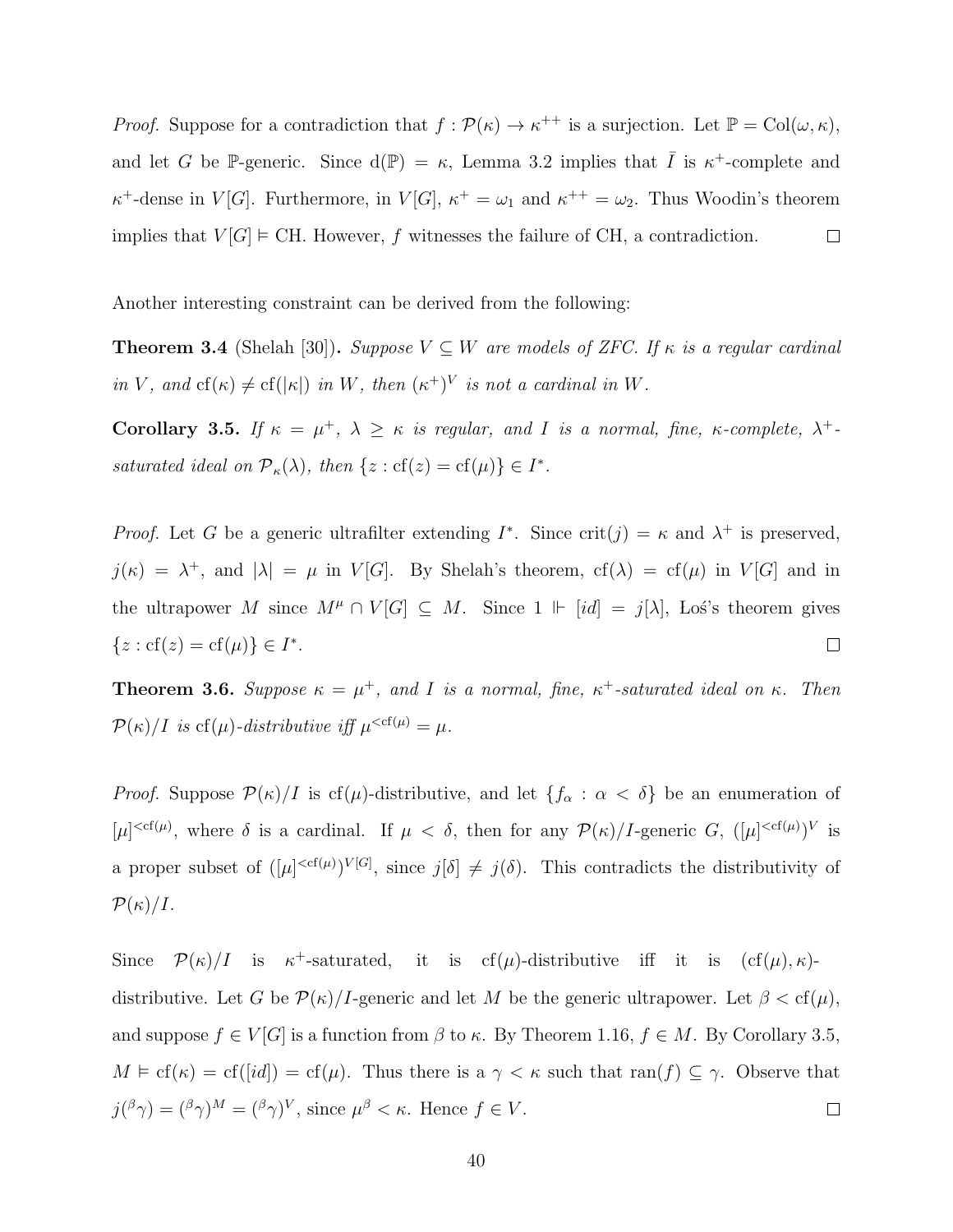### 3.2 Stationary reflection

A stationary subset S of a regular cardinal  $\kappa$  is said to reflect if there is some  $\alpha < \kappa$  such that  $S \cap \alpha$  is stationary in  $\alpha$ . A collection of stationary subsets  $\{S_i : i < \delta\}$  of  $\kappa$  is said to reflect simultaneously if there is some  $\alpha < \kappa$  if  $S_i \cap \alpha$  is stationary for all  $i < \delta$ . It is well known that if  $\kappa = \mu^+$  and X is a set of regular cardinals below  $\mu$ , then the statement that every stationary subset of  $\{\alpha < \kappa : cf(\alpha) \in X\}$  reflects contradicts  $\Box_{\mu}$ , and the statement that every pair of stationary subsets of  $\{\alpha < \kappa : cf(\alpha) \in X\}$  reflect simultaneously contradicts the weaker principle  $\square(\kappa)$ .

**Theorem 3.7.** Suppose there is a  $\kappa^+$ -complete,  $\kappa^{++}$ -saturated, uniform ideal on  $\kappa^{+n}$  for some  $n \geq 2$ . Then for  $2 \leq m \leq n$ , every collection of  $\kappa$  many stationary subsets of  $\kappa^{+m}$ contained in  $\text{cof}(\leq \kappa)$  reflects simultaneously.

*Proof.* Suppose I is such an ideal and  $j: V \to M \subseteq V[G]$  is a generic embedding arising from the ideal. The critical point of j is  $\kappa^+$ , and all cardinals above  $\kappa^+$  are preserved. Since I is uniform, and there is a family of  $\kappa^{+n+1}$  many almost-disjoint functions from  $\kappa^{+n}$  to  $\kappa^{+n}, j(\kappa^{+n}) \geq (\kappa^{+n+1})^V$ . The first  $n-1$  cardinals in V above  $\kappa$  must map onto the first  $n-1$  cardinals in M above  $\kappa$ . But in M, there are at least  $n-1$  cardinals in the interval  $(\kappa, (\kappa^{+n+1})^V)$  since all cardinals above  $\kappa^+$  are preserved. Thus if  $j(\kappa^{+n}) > (\kappa^{+n+1})^V$ , then  $\kappa^{+n+1}$  would be collapsed. So for  $1 \leq m \leq n$ ,  $j(\kappa^{+m}) = (\kappa^{+m+1})^V$ .

Let  $\{S_\alpha : \alpha < \kappa\}$  be stationary subsets of  $\kappa^{+m}$  concentrating on cof( $\leq \kappa$ ), where  $2 \leq m \leq n$ . By the  $\kappa^{++}$ -chain condition, these sets remain stationary in  $V[G]$ . By the above remarks,  $\gamma = \sup(j[\kappa^{+m}]) < j(\kappa^{+m})$ . For each  $\alpha, j \restriction S_\alpha$  is continuous since  $\kappa < \text{crit}(j)$ . For each  $\alpha$ , let  $C_{\alpha}$  be the closure of  $S_{\alpha}$ . In  $V[G]$ , we can define a continuous increasing function  $f: C_{\alpha} \to \gamma$ extending  $j \restriction S_\alpha$  by sending  $\sup(S_\alpha \cap \beta)$  to  $\sup(j[S_\alpha \cap \beta])$  when  $\beta$  is a limit point of  $S_\alpha$ . This shows that  $j[S_\alpha]$  is stationary in  $\gamma$ . Now M may not have  $j[S_\alpha]$  as an element, but it satisfies that  $j(S_\alpha) \cap \gamma$  is stationary in  $\gamma$ . Furthermore,  $j(\{S_\alpha : \alpha < \kappa\}) = \{j(S_\alpha) : \alpha < \kappa\},\$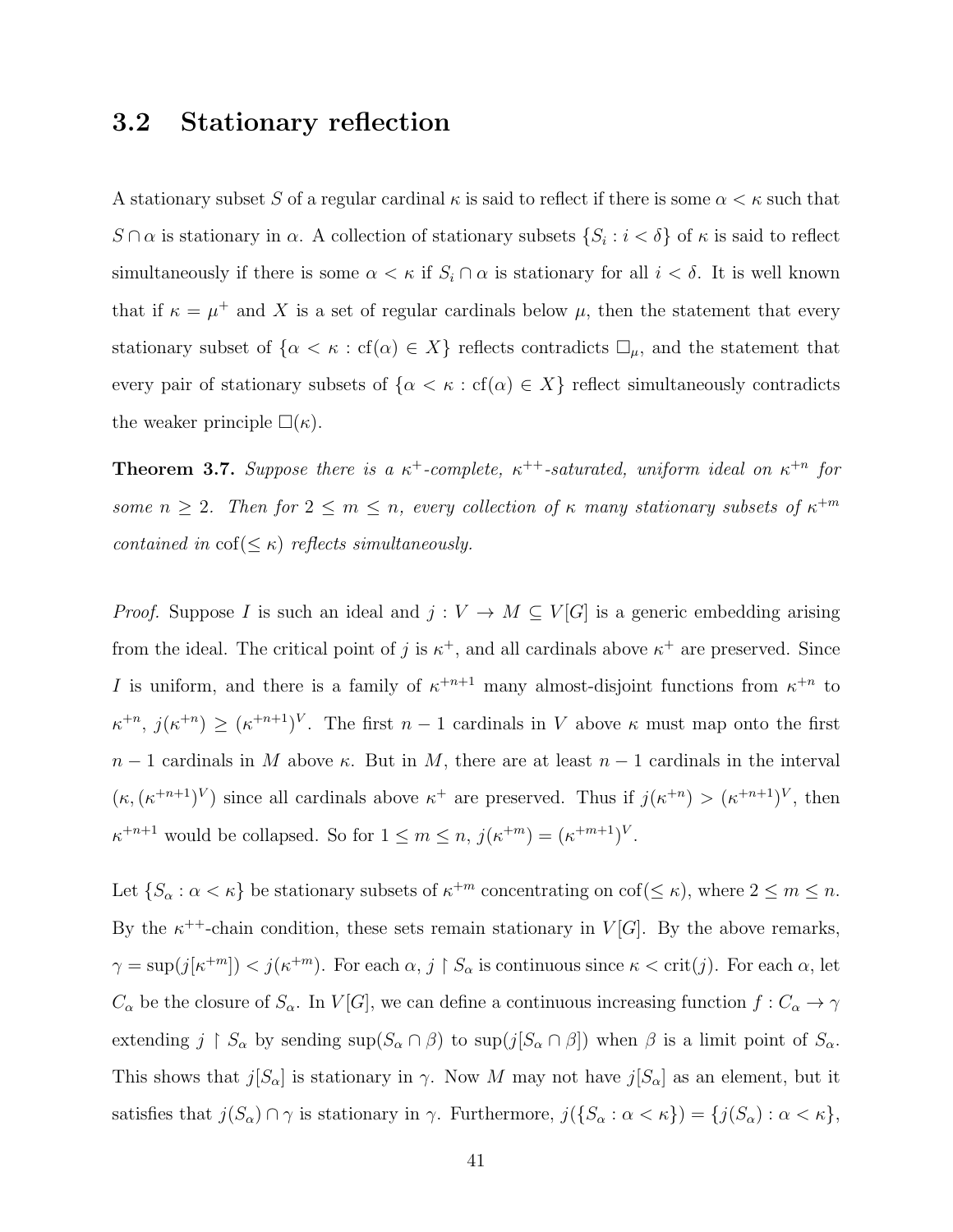and M sees that these all reflect at  $\gamma$ . By elementarity, the  $S_{\alpha}$  have a common reflection  $\Box$ point.

**Proposition 3.8.** Suppose  $\mu, \kappa, \lambda$  are regular cardinals such that  $\omega < \mu < \kappa = \mu^+ < \lambda$ , and I is an ideal on  $\mathcal{P}_{\kappa}(\lambda)$  as in Theorem [2.17.](#page-37-0) Then every collection  $\{S_i : i < \mu\}$  of stationary subsets of  $\lambda \cap \text{cof}(\omega)$  reflects simultaneously.

*Proof.* The algebra  $\mathcal{P}(\mathcal{P}_{\kappa}(\lambda))/I$  is isomorphic  $\mathcal{B}(\mathbb{P} \times \mathbb{Q})$ , where  $\mathbb P$  is  $\kappa$ -dense and  $\Vdash_{\mathbb{P}}$  "Q is countably closed." Forcing with  $\mathbb{P} \times \mathbb{Q}$  thus preserves the stationarity of any subset of  $\lambda \cap \mathrm{cof}(\omega)$ . If  $j: V \to M \subseteq V[G]$  is a generic embedding arising from the ideal, then since  $j[\lambda] \in M$  and M thinks  $j(\lambda)$  is regular,  $\gamma = \sup(j[\lambda]) < j(\lambda)$ . The restriction of j to each  $S_i$ is continuous, and as above we may define in  $V[G]$  a continuous increasing function from the closure of  $S_i$  into  $\gamma$ , showing  $j[S_i]$  is stationary in  $\gamma$  for each i. Thus  $M \models (\forall i \lt \mu) j(S_i) \cap \gamma$ is stationary, so by elementarity, the collection reflects simultaneously.  $\Box$ 

### 3.3 Nonregular ultrafilters

The computation of the cardinality of ultrapowers is an old problem of model theory. Originally, it was conjectured that if  $\mu$ ,  $\kappa$  are infinite cardinals, and U is a countably incomplete uniform ultrafilter on  $\kappa$ , then  $|\mu^{\kappa}/U| = \mu^{\kappa}$  [\[6\]](#page-108-1). It was shown by Donder [\[9\]](#page-108-2) that this conjecture holds in the core model below a measurable cardinal. A key tool in such computing the size of ultrapowers is the notion of regularity:

**Definition.** An ultrafilter U on Z is called  $(\mu, \kappa)$ -regular if there is a sequence  $\langle A_{\alpha} : \alpha <$  $\kappa \rangle \subseteq U$  such that for any  $Y \subseteq \kappa$  of order type  $\mu$ ,  $\bigcap_{\alpha \in Y} A_{\alpha} = \emptyset$ .

<span id="page-50-0"></span>**Theorem 3.9** (Keisler [\[23\]](#page-109-2)). Suppose U is a  $(\mu, \kappa)$ -regular ultrafilter on Z, witnessed by  $\langle A_{\alpha} : \alpha < \kappa \rangle$ . For each  $z \in Z$ , let  $\beta_z = \text{ot}(\{\alpha : z \in A_{\alpha}\}) < \mu$ . Then for any sequence of ordinals  $\langle \gamma_z : z \in Z \rangle$ , we have  $|\prod_{z} \gamma_z^{\beta_z} / U| \geq |\prod_{z} \gamma_z / U|^{\kappa}$ .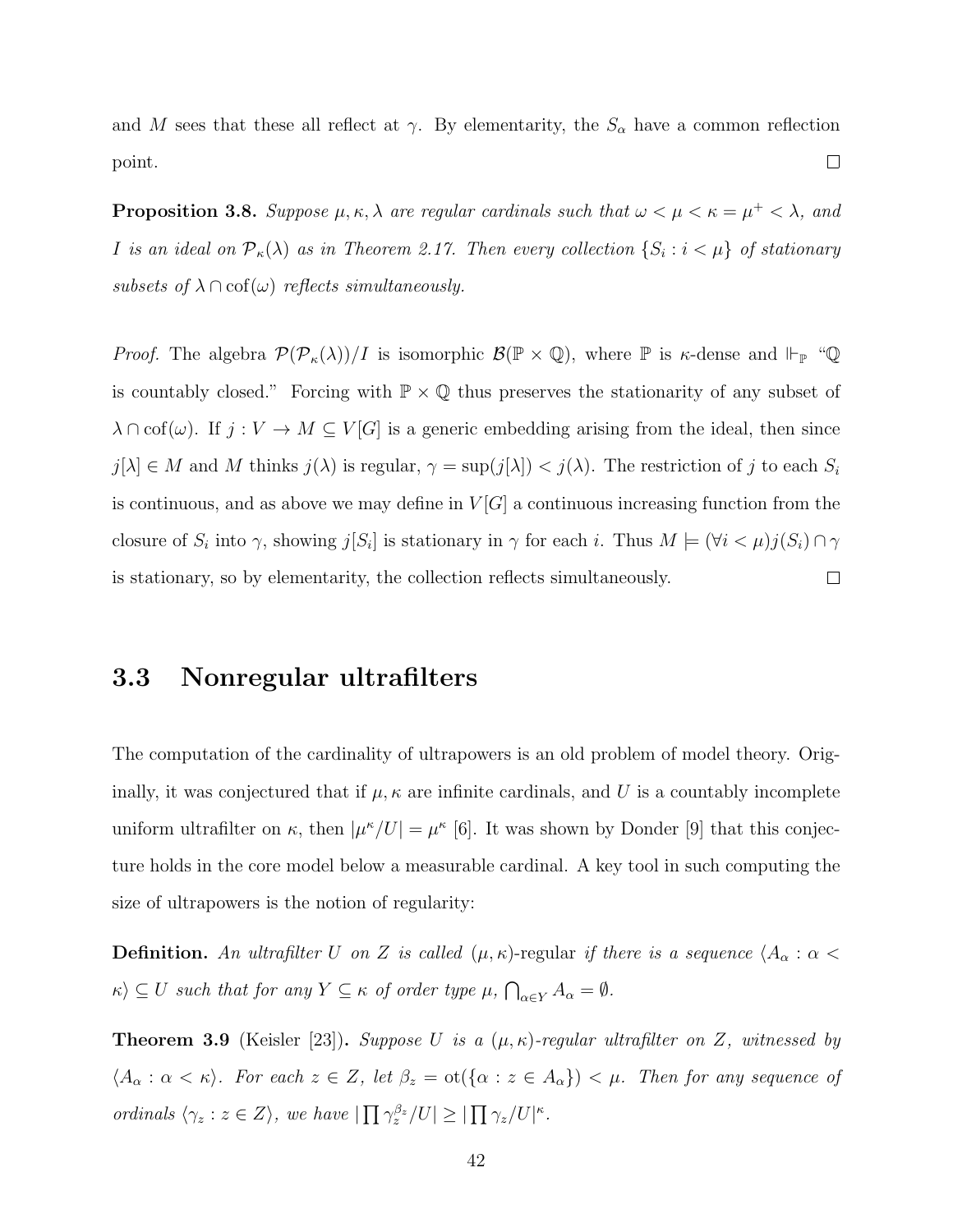Obviously any uniform ultrafilter on a cardinal  $\kappa$  is  $(\kappa, \kappa)$ -regular. Also, any fine ultrafilter on  $\mathcal{P}_{\kappa}(\lambda)$  is  $(\kappa, \lambda)$ -regular, as witnessed by  $\langle \hat{\alpha} : \alpha < \lambda \rangle$ . Much can be seen by exploiting a connection between dense ideals and nonregular ultrafilters.

<span id="page-51-0"></span>**Lemma 3.10** (Huberich [\[18\]](#page-109-3)). Suppose  $\mathbb B$  is a complete boolean algebra of density  $\kappa$ , where  $\kappa$  is regular. Then there is an ultrafilter U on B such that whenever  $X \subseteq B$  and  $\sum X \in U$ , then there is  $Y \subseteq X$  such that  $|Y| < \kappa$  and  $\sum Y \in U$ .

*Proof.* Let  $D = \{d_{\alpha} : \alpha < \kappa\}$  be dense in B. For any maximal antichain  $A \subseteq B$ , let  $\gamma_A > 0$ be least such that for all  $\alpha < \gamma_A$ , there are  $\beta < \gamma_A$  and  $a \in A$  such that  $d_{\beta} \leq d_{\alpha} \wedge a$ . Let  $C_A = \{d \in D \restriction \gamma_A : (\exists a \in A) d \leq a\}.$  Let  $F = \{\sum C_A : A \text{ is a maximal antichain}\}.$ 

We claim F has the finite intersection property. Let  $A_1, ..., A_n$  be maximal antichains. We may assume  $\gamma_{A_1} \leq ... \leq \gamma_{A_n}$ . Let  $d_{\alpha_1} \leq d_0 \wedge a_1$  for some  $a_1 \in A_1$ , where  $\alpha_1 < \gamma_{A_1}$ . Let  $d_{\alpha_2} \leq d_{\alpha_1} \wedge a_2$  for some  $a_2 \in A_2$ , where  $\alpha_2 < \gamma_{A_2}$ . Proceeding inductively, we get a descending chain  $d_{\alpha_1} \leq \ldots \leq d_{\alpha_n}$ , where each  $d_{\alpha_i} \leq a_i$  for some  $a_i \in A_i$ . Thus  $d_{\alpha_n} \leq \sum C_{A_1} \wedge \ldots \wedge \sum C_{A_n}$ .

Let  $U \supseteq F$  be any ultrafilter. If  $\sum X \in U$ , then we can find an antichain A that is maximal below  $\sum X$  such that  $(\forall a \in A)(\exists x \in X)a \leq x$ . Extending A it to a maximal antichain A', we have  $\sum C_{A'} \in F$ . Since  $|C_{A'}| < \kappa$ , the conclusion follows.  $\Box$ 

<span id="page-51-1"></span>**Lemma 3.11.** Suppose  $\kappa = \mu^+$ ,  $\lambda$  is regular, and I is a normal and fine,  $\kappa$ -complete,  $\lambda$ -dense ideal on  $Z \subseteq \mathcal{P}_{\kappa}(\lambda)$ . Then any ultrafilter  $U \supseteq I^*$  given by Lemma [3.10](#page-51-0) is  $(\text{cf}(\mu) + 1, \lambda)$ regular.

*Proof.* By Corollary [3.5,](#page-48-0)  $\{z : cf(z) = cf(\mu)\}\in I^*$ . For such z, choose  $A_z \subseteq z$  of order type  $cf(\mu)$  that is cofinal in z. Let U be given by Lemma [3.10.](#page-51-0) We will inductively build a sequence of intervals  $\{(x_{\alpha}, y_{\alpha}) : \alpha < \lambda\}$ , each contained in  $\lambda$ , such that  $y_{\alpha} < x_{\beta}$  when  $\alpha < \beta$ , and such that for all  $\alpha$ ,  $\{z : A_z \cap (x_\alpha, y_\alpha) \neq \emptyset\} \in U$ .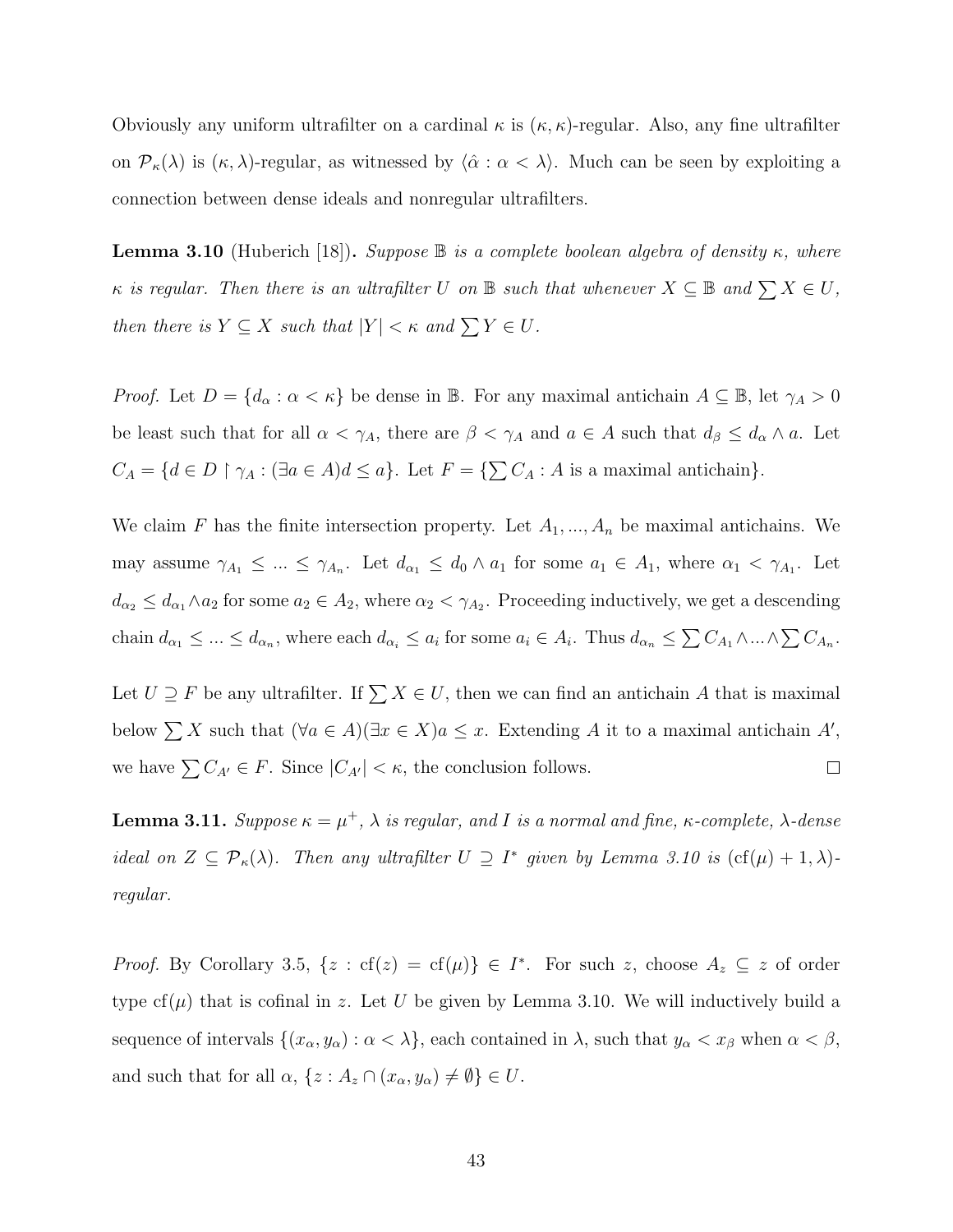Suppose we have constructed the intervals up to  $\beta$ . Let  $\lambda > x_{\beta} > \sup\{y_{\alpha} : \alpha < \beta\}$ . For  $z \in \hat{x}_{\beta}$ , let  $y_{\beta}(z) \in z$  be such that  $A_z \cap (x_{\beta}, y_{\beta}(z)) \neq \emptyset$ . Since *I* is normal, there is a maximal antichain A of I-positive sets such that for all  $a \in A$ ,  $y_z(\beta)$  is the same for all  $z \in a$ . There is some  $A' \subseteq A$  of size  $\langle \lambda \rangle$  such that  $\sum A' \in U$ . Let  $y_{\beta} > x_{\beta}$  be such that for  $z \in a \in A'$ ,  $y_{\beta}(z) < y_{\beta}.$ 

Now for  $\alpha < \lambda$ , let  $X_{\alpha} = \{z : A_z \cap (x_{\alpha}, y_{\alpha}) \neq \emptyset\}$ . Since each  $A_z$  has ordertype cf( $\mu$ ) and the intervals  $(x_{\alpha}, y_{\alpha})$  are disjoint and increasing, each  $A_z$  cannot have nonempty intersection with all intervals in some sequence of length greater than cf( $\mu$ ). Thus if  $s \subseteq \lambda$  and  $z \in \bigcap_{\alpha \in s} X_{\alpha}$ , then  $\mathrm{ot}(s) \leq \mathrm{cf}(\mu)$ .  $\Box$ 

<span id="page-52-0"></span>**Lemma 3.12.** Suppose  $\kappa < \lambda$  are regular, and I is a  $\kappa$ -complete,  $\lambda$ -dense ideal on Z such that  $\mathcal{P}(Z)/I$  is complete. Then there is an ultrafilter  $U \supseteq I^*$  such that for all  $\alpha < \kappa$ ,  $|\alpha^Z/U| \leq 2^{<\lambda}$ .

*Proof.* Suppose  $\alpha < \kappa$ , and let D witness the  $\lambda$ -density of I, and let  $U \supseteq I^*$  be given by Lemma [3.10.](#page-51-0) First we count certain special members of  $\alpha^Z/U$ . Choose an antichain  $A \subseteq D$ of size  $\langle \lambda \rangle$ , and choose  $f : A \to \alpha$ . There are  $\sum_{\gamma \leq \lambda} \lambda^{\gamma} \cdot \alpha^{\gamma} = 2^{<\lambda}$  many choices. Using κ-completeness, let  ${B_\beta : \beta < \alpha}$  be pairwise disjoint and such that each  $[B_\beta]_I = \sum f^{-1}(\beta)$ . Let  $g_f: Z \to \alpha$  be defined by  $g_f(z) = \beta$  if  $z \in B_\beta$  and  $g_f(z) = 0$  if  $z \notin \bigcup_{\beta < \alpha} B_\beta$ .

Now let  $g: Z \to \alpha$  be arbitrary. By  $\kappa$ -completeness,  $A = \{g^{-1}(\beta) : \beta < \alpha \text{ and } g^{-1}(\beta) \in I^+\}$ forms a maximal antichain. Let  $A' \subseteq D$  be a maximal antichain refining A. There is some  $A'' \subseteq A'$  of size  $\langle \lambda \rangle$  such that  $\sum A'' \in U$ . Let  $f : A'' \to \alpha$  be defined by  $f(a) = \beta$  iff  $a \leq_I g^{-1}(\beta)$ . If  $[B]_I = \sum A''$ , then  $\{z \in B : g(z) \neq g_f(z)\} \in I$ , so  $g =_U g_f$ .  $\Box$ 

The following contrasts with the consistency results of Chapter 2:

**Theorem 3.13.** Suppose  $\mu$  is a singular cardinal such that  $2^{cf(\mu)} < \mu$ ,  $\lambda$  is regular, and  $2^{<\lambda} < 2^{\lambda}$ . Then there is no normal and fine,  $\lambda$ -dense ideal on  $\mathcal{P}_{\mu^+}(\lambda)$ .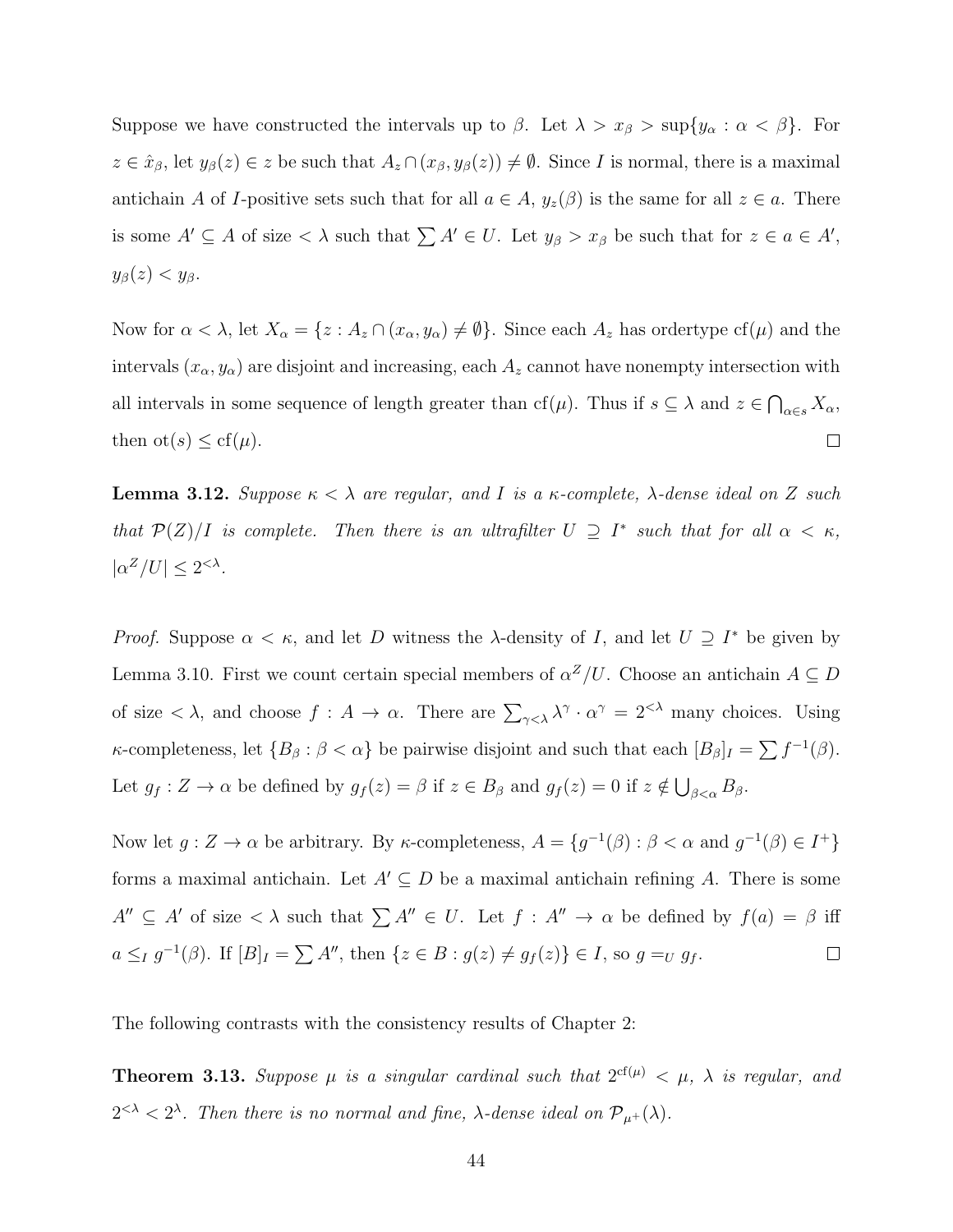*Proof.* Suppose such an ideal exists, and let U be given by Lemma [3.10.](#page-51-0) By Lemma [3.12,](#page-52-0)  $|\prod \mu/U| \leq 2^{<\lambda}$ . But by Lemma [3.11,](#page-51-1) U is  $(cf(\mu)+1, \lambda)$ -regular. Hence, Theorem [3.9](#page-50-0) implies that  $|\prod 2^{cf(\mu)}/U| \geq 2^{\lambda}$ , a contradiction.  $\Box$ 

**Corollary 3.14.** Suppose  $\mu$  is a singular cardinal such that  $2^{cf(\mu)} < \mu$ . Then for all  $\alpha$  there is a regular  $\lambda > \alpha$  such that there is no normal and fine,  $\lambda$ -dense ideal on  $\mathcal{P}_{\mu^+}(\lambda)$ .

*Proof.* We will show that there is a proper class of regular cardinals  $\lambda$  such that  $2^{<\lambda} < 2^{\lambda}$ . Assume for a contradiction that this fails. Let  $\alpha$  be arbitrary, and let  $\kappa = 2^{\alpha}$ . We will show by induction the impossible conclusion that  $2^{\beta} = \kappa$  for all  $\beta \geq \alpha$ . Suppose that this holds for all  $\gamma < \beta$ . If  $\beta$  is regular, then by a general equation shown in [\[21\]](#page-109-0),  $2^{< \beta} = 2^{\beta}$  by assumption, so  $2^{\beta} = \kappa$ . If  $\beta$  is singular, then  $2^{\beta} = (2^{<\beta})^{\text{cf}(\beta)} = \kappa^{\text{cf}(\beta)}$ . For regular  $\gamma < \beta$  above  $\text{cf}(\beta)$ ,  $(2^{\gamma})^{\mathrm{cf}(\beta)} = \kappa^{\mathrm{cf}(\beta)} = 2^{\gamma} = \kappa.$  $\Box$ 

**Corollary 3.15.** If  $\kappa$  is singular such that  $2^{\text{cf}(\kappa)} < \kappa$ , then there is no uniform,  $\kappa^+$ -complete,  $\kappa^+$ -dense ideal on  $\kappa^{+n}$  for  $n \geq 2$ .

*Proof.* Assume I is a uniform,  $\kappa^+$ -complete,  $\kappa^+$ -dense ideal on  $\kappa^{+n}$  for some  $n \geq 2$ . Define  $\phi: \mathcal{P}(\kappa^+) \to \mathcal{P}(\kappa^{+n})/I$  by  $X \mapsto ||\kappa^+ \in j(X)||_{\mathcal{P}(\kappa^{+n})/I}$ . Let  $J = \text{ker }\phi$ .  $\phi$  lifts to an embedding of  $\mathcal{P}(\kappa^+)/J$  into  $\mathcal{P}(\kappa^{+n})/I$ . Since J is clearly normal and  $\kappa^{++}$ -saturated, the embedding is regular, since for a maximal antichain  $\{A_{\alpha} : \alpha < \kappa^{+}\}\,$ ,  $\|\kappa^{+} \in j(\nabla_{\alpha < \kappa^{+}} A_{\alpha})$ , so it is forced that for some  $\alpha < \kappa^+$ ,  $\phi(A_\alpha)$  is in the generic filter. Thus J is a normal  $\kappa^+$ -dense ideal on  $\kappa^+$ . We have  $2^{<\kappa^+} < 2^{\kappa^+}$  by Corollary [3.3,](#page-47-1) so  $\kappa$  cannot be singular such that  $2^{\text{cf}(\kappa)} < \kappa$ .  $\Box$ 

These methods can also be used to deduce more cardinal arithmetic consequences of dense ideals. First we need a few more lemmas:

<span id="page-53-0"></span>**Theorem 3.16** (Kunen-Prikry [\[26\]](#page-109-4)). If  $\kappa$  is regular and U is a  $(\kappa^+, \kappa^+)$ -regular ultrafilter, then U is  $(\kappa, \kappa)$ -regular.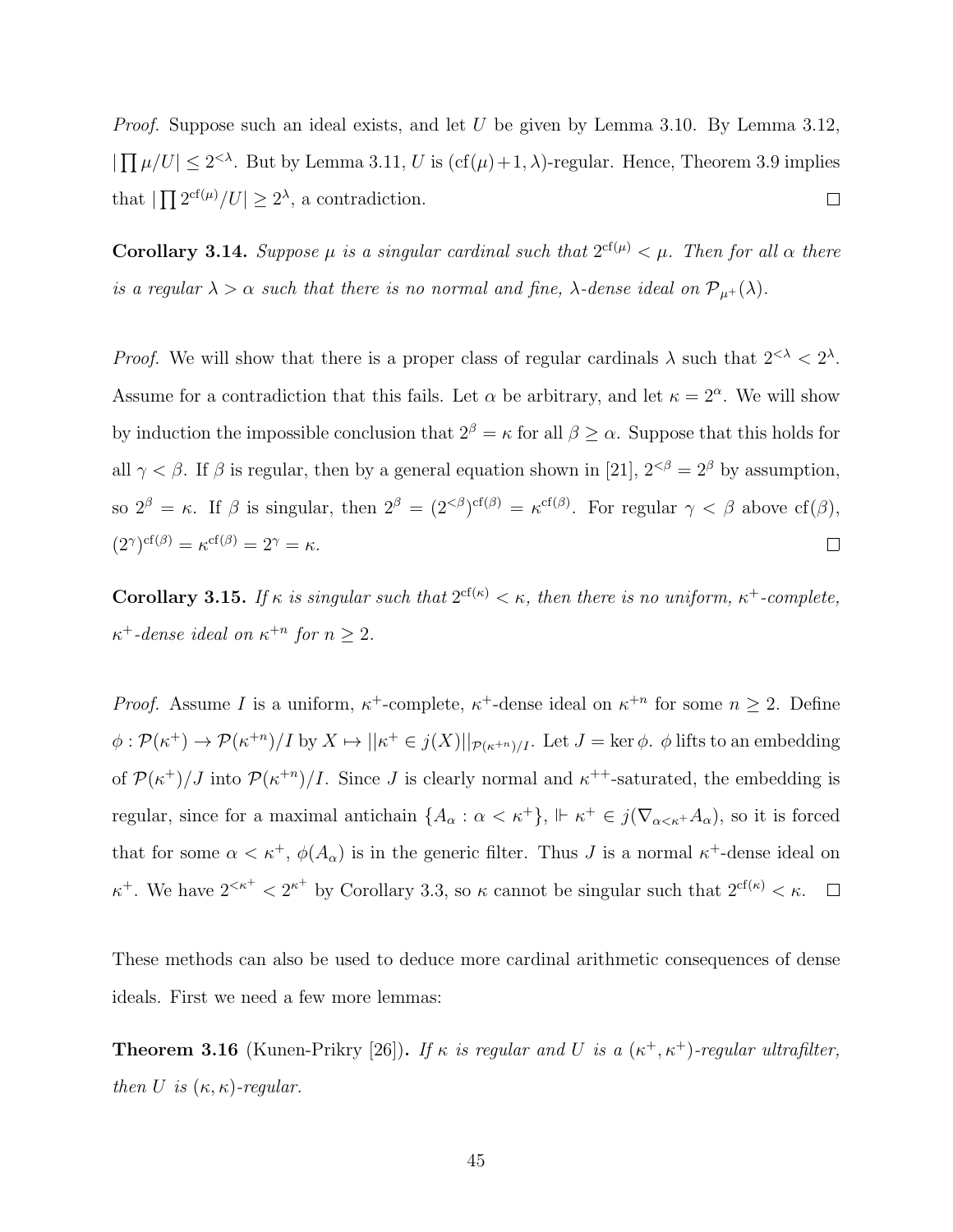<span id="page-54-0"></span>**Lemma 3.17.** Suppose  $(L, <)$  is a linear order such that for all  $x \in L$ ,  $|\{y \in L : y < x\}| \le \kappa$ . Then  $|L| \leq \kappa^+$ .

<span id="page-54-1"></span>**Corollary 3.18.** Suppose there is a  $\kappa^+$ -complete,  $\kappa^+$ -dense ideal on  $\kappa^{+n}$ , where  $n \geq 2$ . Then for  $0 \le m \le n$ ,  $2^{\kappa^{+m}} = \kappa^{+m+1}$ .

*Proof.* Let I be such an ideal, and let  $U \supseteq I^*$  be given by Lemma [3.10.](#page-51-0) By Lemma [3.12,](#page-52-0)  $|\kappa^{\kappa+n}/U| \leq 2^{\kappa}$ , which is  $\kappa^+$  by Corollary [3.3.](#page-47-1) Note that for any cardinal  $\mu$ , any ultrafilter V on a set Z, and any  $g: Z \to \mu^+, \{[f]_V : f \leq_V g\}$  has cardinality at most  $|\mu^Z/V|$ . Thus, applying Lemma [3.17](#page-54-0) inductively, we get that  $|(\kappa^{+m})^{\kappa^{+n}}/U| \leq \kappa^{+m+1}$  for all  $m < \omega$ .

U is  $(\kappa^{+n}, \kappa^{+n})$ -regular, so by Theorem [3.16,](#page-53-0) it is  $(\kappa^{+m}, \kappa^{+m})$ -regular for  $m \leq n$ . Assume for induction that  $2^{\kappa+r} = \kappa^{+r+1}$  for  $r < m \leq n$ ; note the base case  $m = 1$  holds. Let  $\{X_\alpha : \alpha <$  $\kappa^{+m}$  witness  $(\kappa^{+m}, \kappa^{+m})$ -regularity, and let  $\beta_z = \text{ot}(\{\alpha : z \in X_\alpha\})$ . By Theorem [3.9](#page-50-0) and the above observations, we have:

$$
2^{\kappa^{+m}} \leq |\prod 2^{\beta_z}/U| \leq |\prod 2^{\kappa^{+m-1}}/U| = |\prod \kappa^{+m}/U| \leq \kappa^{+m+1}.
$$

We note that if the hypothesis of Corollary [3.18](#page-54-1) is consistent, then no cardinal arithmetic above  $\kappa^{+n}$  can be deduced from it, since any forcing which adds no subsets of  $\kappa^{+n}$  will preserve the relevant properties of the ideal.

By combining this technique with the results of Chapter 2, we can answer the following, which was Open Question 16 from [\[13\]](#page-108-0):

Question (Foreman). Is it consistent that there is a uniform ultrafilter U on  $\omega_3$  such that  $\omega^{\omega_3}/U$  has cardinality  $\omega_3$ ? Is it consistent that there is a uniform ultrafilter U on  $\aleph_{\omega+1}$  such that  $\omega^{\aleph_{\omega+1}}/U$  has cardinality  $\aleph_{\omega+1}$ ? Give a characterization of the possible cardinalities of ultrapowers.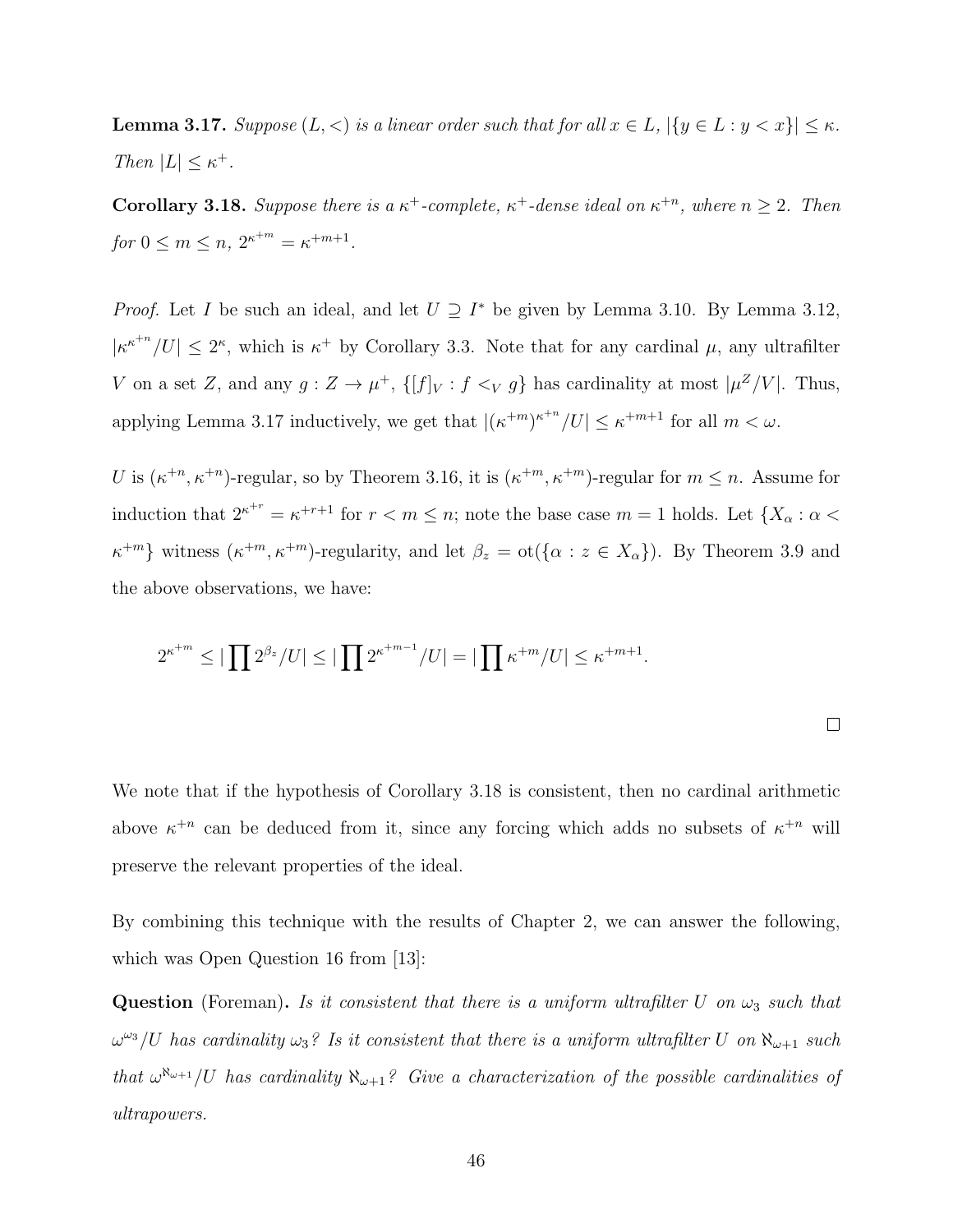**Theorem 3.19.** Assume ZFC is consistent with a super-almost-huge cardinal. Then it is consistent that every regular uncountable cardinal  $\kappa$  carries a uniform ultrafilter U such that  $|\omega^{\kappa}/U| = \kappa.$ 

This follows from Chapter 2 and the next result.

**Lemma 3.20.** Suppose  $\kappa = \mu^+$ , GCH holds at cardinals  $\geq \mu$ , and for all regular  $\lambda \geq \kappa$ , there is a normal and fine,  $\kappa$ -complete,  $\lambda$ -dense ideal on  $\mathcal{P}_{\kappa}(\lambda)$ . Then for every regular  $\lambda$ , there is a uniform ultrafilter U on  $\lambda$  such that  $|\mu^{\lambda}/U| = \mu$ .

*Proof.* Let I be a normal and fine,  $\kappa$ -complete,  $\lambda$ -dense ideal on  $Z = \mathcal{P}_{\kappa}(\lambda)$ , where  $\kappa = \mu^+$ and  $\lambda$  is regular. Let  $U \supseteq I^*$  be given by Lemma [3.12,](#page-52-0) so that  $|\mu^Z/U| \leq 2^{<\lambda}$ . If  $2^{<\lambda} = \lambda$ , then  $|\mu^Z/U| \leq \lambda$ , and we can assume U is a uniform ultrafilter on  $\lambda$  with the same property. Since  $2^{\mu} = \kappa$  and any ultrafilter extending  $I^*$  is  $(\kappa, \lambda)$ -regular, Theorem [3.9](#page-50-0) implies that  $|\kappa^Z/U| > \lambda$ , and Lemma [3.17](#page-54-0) implies that  $|\kappa^Z/U| \leq |\mu^Z/U|^+$ . Thus  $|\mu^Z/U| = \lambda$ .  $\Box$ 

The following extra conclusion can be immediately deduced in the case of  $\mu < \aleph_{\omega}$  and  $\lambda = \rho^+$ , where  $cf(\rho) = \omega$ . Suppose  $\mu = \omega_n$ . Since  $|\omega_{n+1}^Z/U| > \lambda$ , we cannot have  $|\omega_m^Z/U| < \rho$  for any m, since by Lemma [3.17,](#page-54-0) we would have  $|\omega_r^Z/U| < \rho$  for all  $r < \omega$ . Also, U is  $(\omega, \omega)$ -regular, so Theorem [3.9](#page-50-0) implies that  $|\omega^Z/U| \ge |\omega^Z/U|^{\omega}$ . Thus  $|\omega_m^Z/U| = \lambda$  for all  $m \le n$ .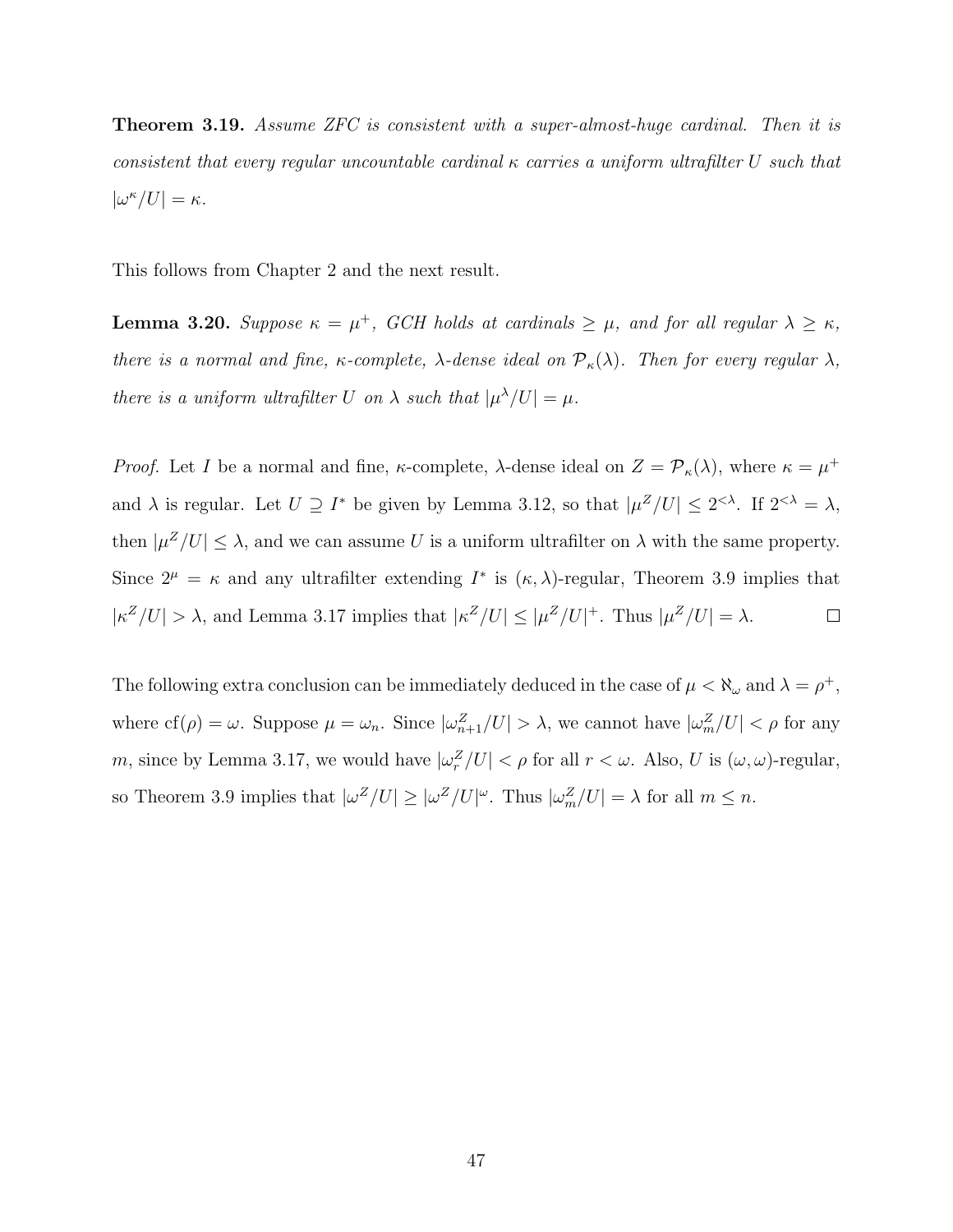## Chapter 4

# Ulam's problem and regularity of ideals

Taylor [\[33\]](#page-110-0) generalized the notion of regularity of ultrafilters to arbitrary ideals:

**Definition.** An ideal I is  $(\mu, \kappa)$ -regular if for any sequence  $\langle A_\alpha : \alpha < \kappa \rangle \subseteq I^+$ , there is a sequence  $\langle B_\alpha : \alpha < \kappa \rangle \subseteq I^+$  such that  $B_\alpha \subseteq A_\alpha$  for all  $\alpha$ , and for any  $Y \subseteq \kappa$  of order type  $\mu$ ,  $\bigcap_{\alpha \in Y} B_{\alpha} = \emptyset$ .

Note that if  $I^*$  is an ultrafilter, then I is  $(\mu, \kappa)$ -regular iff  $I^*$  is  $(\mu, \kappa)$ -regular per the definition in the previous chapter, since if  $\langle X_\alpha : \alpha < \kappa \rangle$  witnesses  $(\mu, \kappa)$ -regularity in the old sense, and we are given  $\langle A_\alpha : \alpha < \kappa \rangle \subseteq I^+ = I^*$ , the we can take  $B_\alpha = A_\alpha \cap X_\alpha$ . We will simply call a  $\kappa$ -complete ideal on  $\kappa$  regular if it is  $(2, \kappa)$ -regular, and a normal and fine ideal on  $Z \subseteq \mathcal{P}(\lambda)$  regular if it is  $(2, \lambda)$ -regular. Taylor [\[33\]](#page-110-0) proved the following connection between dense ideals, nonregular ideals, and Ulam's measure problem:

<span id="page-56-0"></span>**Theorem 4.1** (Taylor). The following are equivalent:

(1) There is a countably complete  $\omega_1$ -dense ideal on  $\omega_1$ .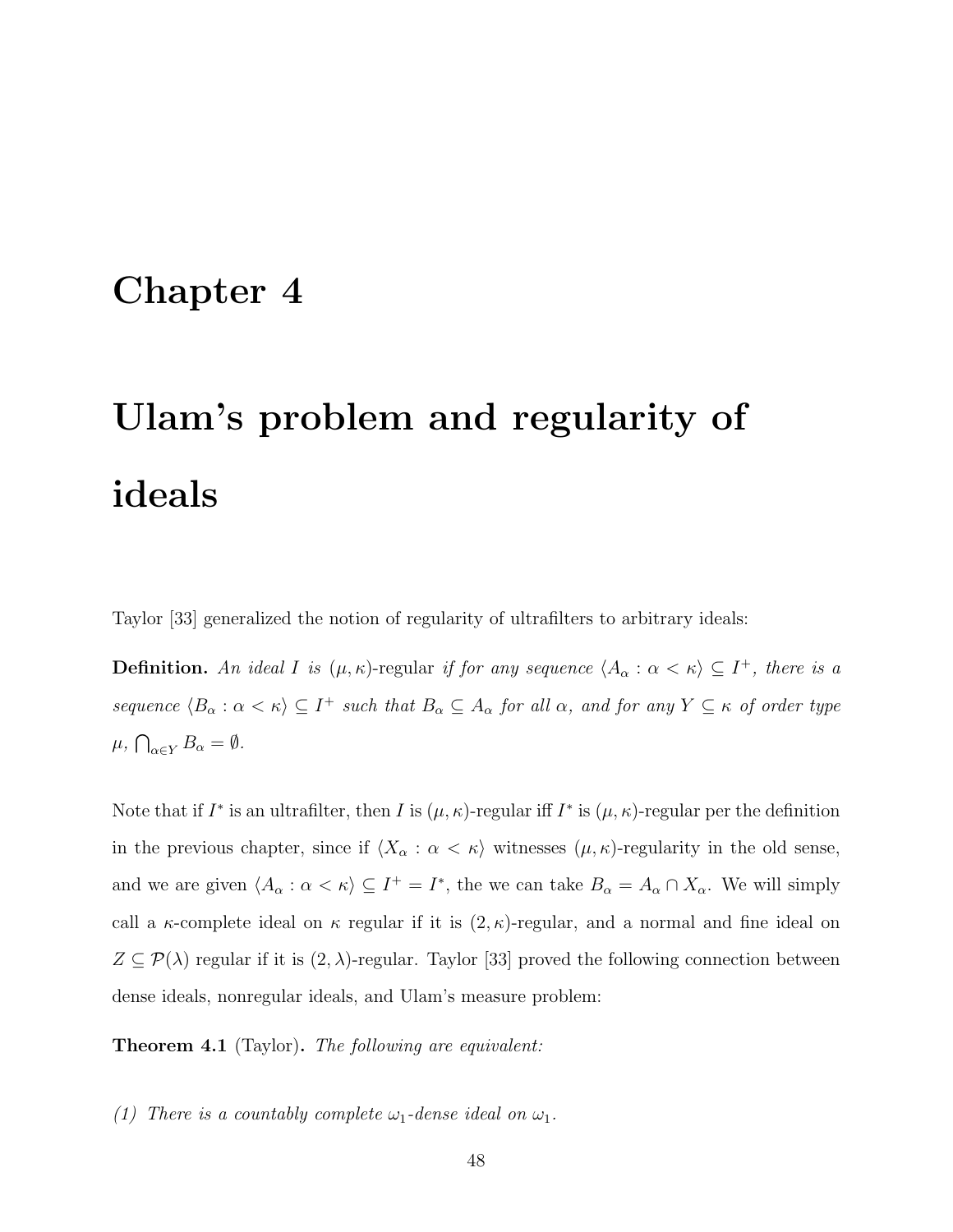- (2) There is a set  $\{I_{\alpha} : \alpha < \omega_1\}$  of normal and fine ideals on  $\omega_1$  such that every  $A \subseteq \omega_1$  is measureable in one of them.
- (3) There is a countably complete nonregular ideal on  $\omega_1$ .

We will investigate the extent to which Taylor's theorem generalizes to ideals on  $\mathcal{P}_{\kappa}(\lambda)$ . The implications (1)  $\Rightarrow$  (2) and (2)  $\Rightarrow$  (3) will go through in general, but when  $\kappa \neq \omega_1$ , the argument for  $(3) \Rightarrow (1)$  will seem to require some additional assumptions. In the next chapter we will produce models of set theory that show that (3) does not imply either (1) or (2) when  $\kappa \neq \omega_1$ .

### 4.1 Generalizing Taylor's theorem

The implication  $(1) \Rightarrow (2)$  is trivial. If I is a normal and fine,  $\lambda$ -dense ideal on Z, as witnessed by  $\{A_\alpha : \alpha < \lambda\}$ , then every subset of Z is measurable in  $I \upharpoonright A_\alpha$  for some  $\alpha < \lambda$ . Also, the implication (1)  $\Rightarrow$  (3) is immediate. If  $\{A_{\alpha} : \alpha < \lambda\}$  is dense, and  $\{B_{\alpha} : \alpha < \lambda\}$  is a disjoint refinement into I-positive sets, then there is some  $A_{\alpha} \subseteq I B_0$  with  $\alpha \neq 0$ , which contradicts that  $B_0 \cap B_\alpha = \emptyset$ . The implication  $(2) \Rightarrow (3)$  requires more work.

**Lemma 4.2.** Suppose  $\{I_{\alpha} : \alpha < \lambda\}$  is a collection of normal and fine ideals on  $Z \subseteq \mathcal{P}(\lambda)$ , each of which is nowhere  $\lambda^+$ -saturated. Then there is a collection  $\{X_\alpha : \alpha < \lambda^+\}$  of subsets of Z such that  $(\forall \alpha < \lambda^+)(\forall \beta < \lambda)X_\alpha \in I_\beta^+$  $\beta^+_{\beta}$ , and for  $\alpha < \beta < \lambda^+$ ,  $X_{\alpha} \cap X_{\beta}$  is nonstationary.

*Proof.* First note that whenever I is normal ideal on  $Z \subseteq \mathcal{P}(\lambda)$ , and  $\{A_{\alpha} : \alpha < \lambda^+\}\$ is an antichain, then we can refine the  $A_{\alpha}$ 's so that their pairwise intersections are nonstationary. For each  $\alpha < \lambda^+$ , let  $f_{\alpha}: \lambda \to \alpha$  be a surjection. Let  $B_{\alpha} = A_{\alpha} \setminus \bigcup_{\beta < \lambda} A_{f_{\alpha}(\beta)} \cap \hat{\beta}$ . So when  $\alpha \neq \beta$ ,  $B_{\alpha} \cap B_{\beta} \cap \hat{\gamma} = \emptyset$  for some  $\gamma$ .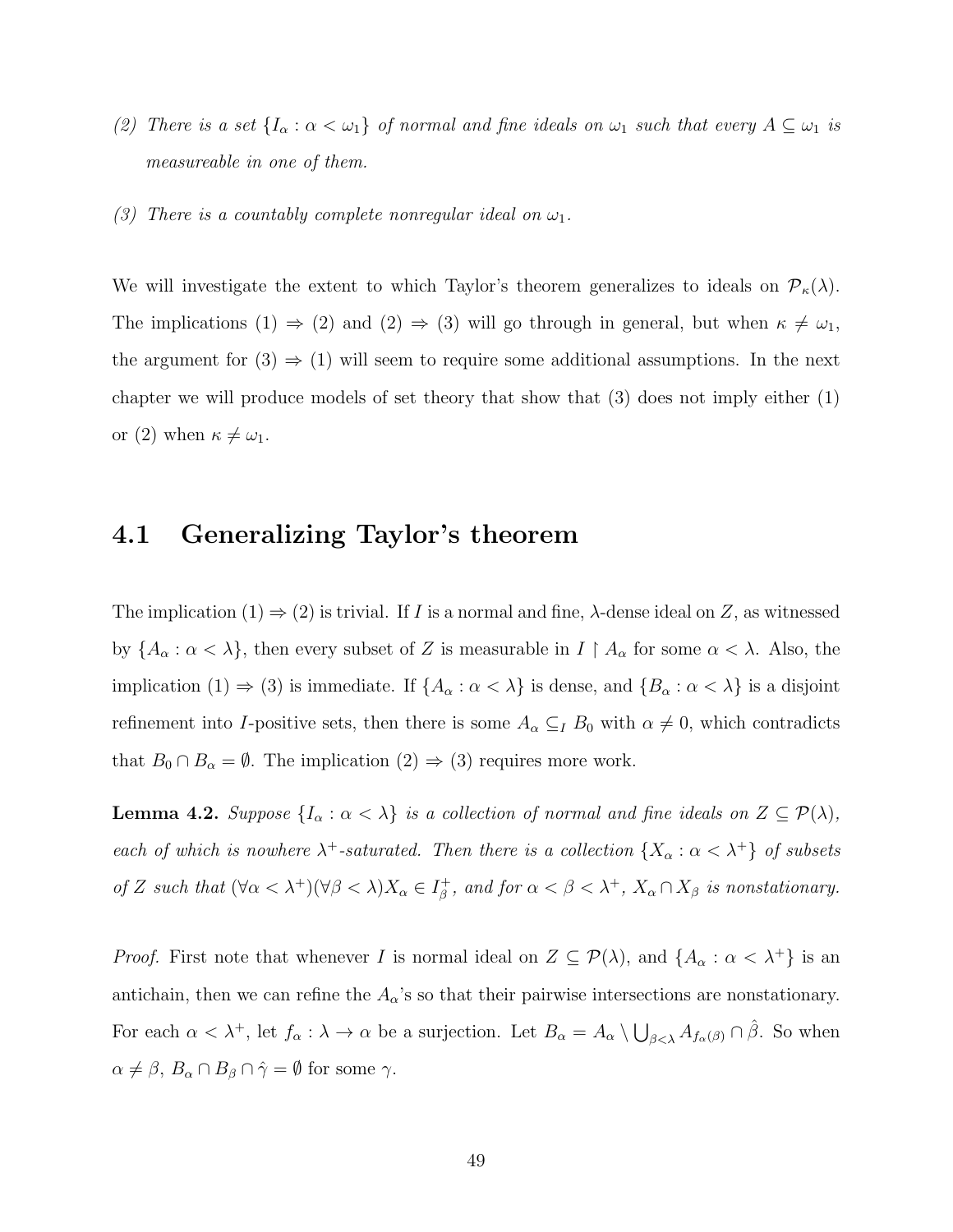Let  $\{I_\alpha : \alpha < \lambda\}$  be as hypothesized, and for each  $I_\alpha$  pick some antichain  $\{A_\beta^\alpha : \beta < \lambda^+\}$ such that the pairwise intersections are nonstationary. Let  $h : \lambda \to \lambda$  be defined by  $h(\alpha) =$ the least  $\gamma$  such that  $\{A_{\beta}^{\gamma}\}$  $\beta$  :  $\beta < \lambda^+$ } has  $\lambda^+$  many  $I_{\alpha}$ -positive sets. Let  $\delta < \lambda^+$  be sup $\{\beta :$  $(\exists \alpha < \lambda)(\exists \gamma < h(\alpha))A_{\beta}^{\gamma} \in I_{\alpha}^+$ . Recursively construct a one-to-one sequence  $\langle B_{\alpha} : \alpha < \lambda \rangle$ such that  $B_{\alpha} = A_{\beta}^{h(\alpha)}$  $\beta_{\beta}^{h(\alpha)}$  for some  $\beta > \delta$ , so  $B_{\alpha} \in I_{\alpha}^{+}$  for all  $\alpha < \lambda$ , and  $B_{\alpha} \cap B_{\beta} \in I_{\alpha}$  when  $h(\beta) \leq h(\alpha)$ . Put  $C_{\alpha} = B_{\alpha} \cap \hat{\alpha} \setminus \bigcup_{h(\beta) \leq h(\alpha)} B_{\beta} \cap \hat{\beta}$ , so  $C_{\alpha} \in I_{\alpha}^+$  and  $C_{\alpha} \cap C_{\beta} = \emptyset$  when  $\alpha \neq \beta$ . Now pick  $\{D^{\alpha}_{\beta} : \alpha < \lambda, \beta < \lambda^+\}$  such that each  $D^{\alpha}_{\beta}$  is an  $I_{\alpha}$ -positive subset of  $C_{\alpha}$ , and  $D^{\alpha}_{\beta} \cap D^{\alpha}_{\gamma}$  is nonstationary when  $\beta \neq \gamma$ . For  $\beta < \lambda^{+}$ , let  $E_{\beta} = \bigcup_{\alpha < \lambda} D^{\alpha}_{\beta} \cap \hat{\alpha}$ . Then  $E_{\beta} \cap E_{\gamma} = \bigcup_{\alpha < \lambda} D^{\alpha}_{\beta} \cap D^{\alpha}_{\gamma} \cap \hat{\alpha}$ , and each  $E_{\beta}$  is  $I_{\alpha}$ -positive for all  $\alpha$ .  $\Box$ 

<span id="page-58-0"></span>**Lemma 4.3.** Suppose I is a normal and fine ideal on  $Z \subseteq \mathcal{P}(X)$ . Then I is  $|X|$ <sup>+</sup>-saturated iff every normal and fine  $J \supseteq I$  is equal to  $I \upharpoonright A$  for some  $A \subseteq Z$ .

*Proof.* Suppose I is  $|X|$ <sup>+</sup>-saturated. Let  $\{A_x : x \in X\}$  be a maximal antichain in  $J \cap I^+$ . Then  $[\nabla A_x]$  is the largest element of  $\mathcal{P}(Z)/I$  whose elements are in J. Thus  $J = I$  $(Z \setminus \nabla A_x)$ . Now suppose I is not  $|X|^+$ -saturated, and let  $\{A_\alpha : \alpha < \delta\}$  be a maximal antichain where  $\delta \geq |X|^+$ . Let J be the ideal generated by  $\bigcup \{\sum_{\alpha \in Y} [A_{\alpha}] : Y \in \mathcal{P}_{|X|^+}(\delta)\}.$ Then *J* is a normal, fine, proper ideal extending *I*. *J* cannot be equal *I* | *A* for some  $A \in I^+$ because if so, there is some  $\alpha$  where  $A \cap A_{\alpha} \in I^+$ .  $A \cap A_{\alpha} \in J$  by construction, but every *I*-positive subset of A is  $(I \upharpoonright A)$ -positive.  $\Box$ 

<span id="page-58-1"></span>**Theorem 4.4.** If there is a set  $\{I_{\alpha} : \alpha < \lambda\}$  of normal and fine ideals on  $Z \subseteq \mathcal{P}(\lambda)$  such that every  $A \subseteq Z$  is measurable in one of them, then there is a normal, fine, nonregular ideal on Z.

*Proof.* Let  $\mathcal{J} = \{I_{\alpha} : \alpha < \lambda\}$  be as hypothesized, and assume for a contradiction that every normal and fine ideal on Z is regular. Let  $\mathcal{J}_0 = \{I \in \mathcal{J} : I$  is nowhere  $\lambda^+$ -saturated, and for  $I \in \mathcal{J} \setminus \mathcal{J}_0$ , choose  $A_I$  such that  $I \upharpoonright A_I$  is  $\lambda^+$ -saturated, and let  $\mathcal{J}_1 = \{I \upharpoonright A_I : I \in \mathcal{J}$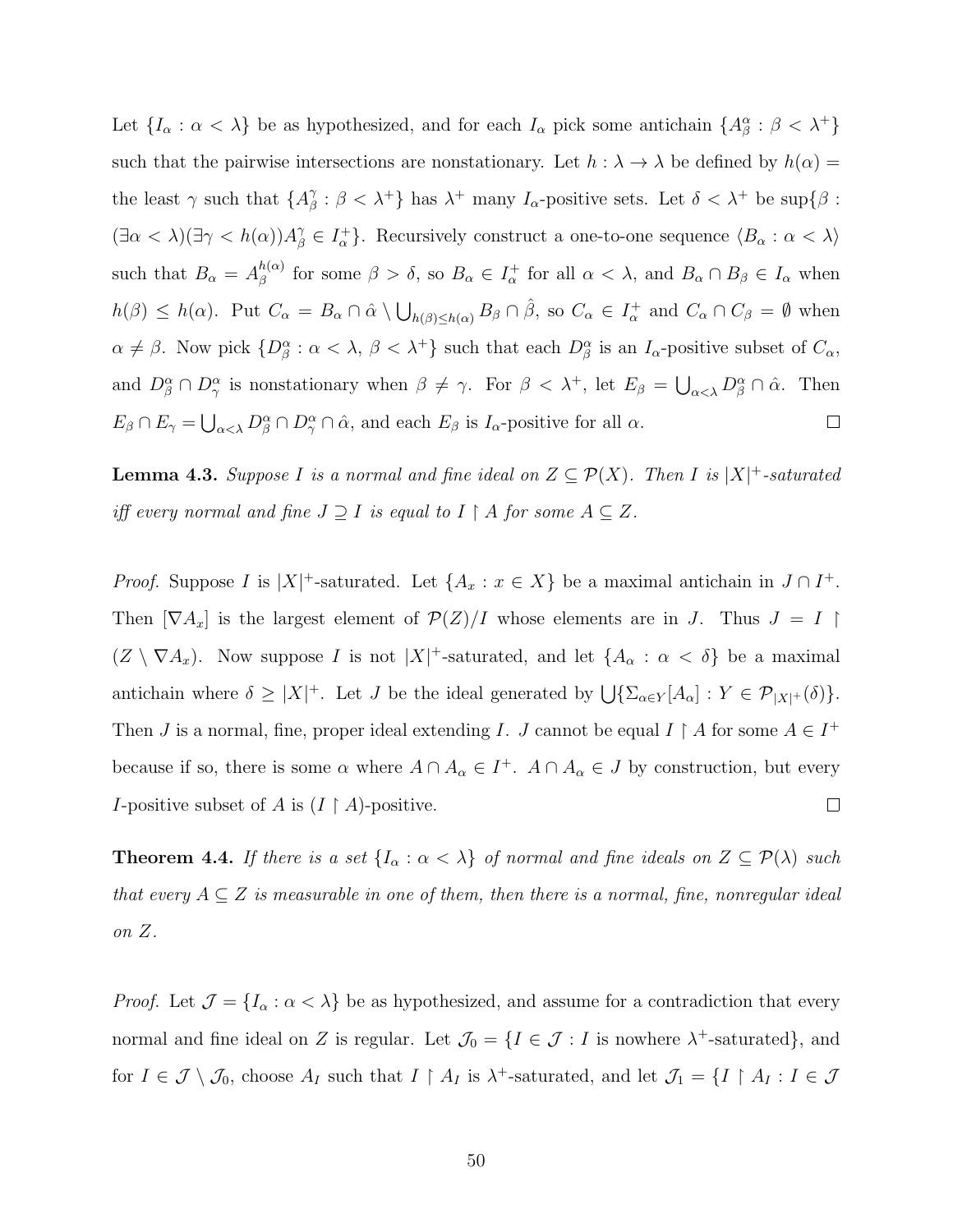and I is somewhere  $\lambda^+$ -saturated. Clearly, every subset of Z is measurable by some ideal in  $\mathcal{J}_0 \cup \mathcal{J}_1$ .

Now let  $\{A_\alpha : \alpha < \lambda^+\}$  be such that each  $A_\alpha$  is *I*-positive for all  $I \in \mathcal{J}_0$  and  $A_\alpha \cap A_\beta$  is nonstationary for  $\alpha \neq \beta$ . Since at most one  $A_{\alpha}$  can be *I*-measure one for any  $I \in \mathcal{J}_1$ , there is some  $\alpha < \lambda^+$  such that  $Z \setminus A_\alpha$  is *I*-positive for all  $I \in \mathcal{J}_1$ . Let  $\mathcal{J}_2 = \{I \upharpoonright (Z \setminus A_\alpha) : I \in \mathcal{J}_1\}.$ 

Let  $J = \bigcap \mathcal{J}_2$ , which is clearly normal. Since the J-positive sets are those that are I-positive for some  $I \in \mathcal{J}_2$ , J is  $\lambda^+$ -saturated. Thus by Lemma [4.3,](#page-58-0) each  $I \in \mathcal{J}_1$  is  $J \upharpoonright B_I$  for some  $B_I \in J^+$ . Since we assume J is regular, there is a collection  $\{C_I : I \in \mathcal{J}_2\}$  such each  $C_I$  is a J-positive subset of  $B_I$ , and  $C_{I_0} \cap C_{I_1} = \emptyset$  for  $I_0 \neq I_1$ . Split each  $C_I$  into two disjoint positive sets  $D_1^0, D_1^1$ , and let  $E_i = \bigcup_{I \in \mathcal{J}_1} D_I^i$  for  $i < 2$ . Split  $A_\alpha$  into two disjoint sets  $F_0, F_1$  that are I-positive for all  $I \in \mathcal{J}_0$ . Then  $E_0 \cup F_0$ ,  $E_1 \cup F_1$  are nonmeasurable for all  $I \in \mathcal{J}$ .  $\Box$ 

The argument for  $(3) \Rightarrow (1)$  in the case of  $\omega_1$  uses a result of Baumgartner, Hajnal, and Máté [\[3\]](#page-108-3) about normal ideals on  $\omega_1$ . The following generalizes their argument.

<span id="page-59-0"></span>**Lemma 4.5.** Suppose J is a normal, fine,  $\kappa^+$ -complete ideal on  $Z \subseteq \mathcal{P}_{\kappa^+}(X)$  which is nowhere  $|X|$ -dense, and  $\mathcal{P}(Z)/J$  is  $\kappa$ -strategically closed. Then J is regular.

*Proof.* Let  $\{M_x^{\alpha} : \alpha < \kappa, x \in X\}$  be a generalized Ulam matrix as in Lemma [1.4,](#page-16-0) so that for each  $x \in X$ ,  $\hat{x} = \bigcup_{\alpha < \kappa} M_x^{\alpha}$ , and  $M_x^{\alpha} \cap M_y^{\alpha} = \emptyset$  for  $x \neq y$ .

Now let  $\{A_x : x \in X\}$  be any sequence of *J*-positive sets. For  $\alpha < \kappa$ , let  $A_x^{\alpha} = A_x \cap M_x^{\alpha}$ . Note that  $\kappa^+$ -completeness implies  $\forall x \exists \alpha A_x^{\alpha} \in J^+$ . Let  $S = \{(\alpha, x) : A_x^{\alpha} \in J^+\}$ . Using the winning strategies  $\{\sigma_p : p \in \mathcal{P}(Z)/J\}$  for Even, where  $\sigma_p$  has opening move p, we will inductively build descending sequences of sets below  $A_x^{\alpha}$  to create a disjoint refinement.

If  $(\alpha, x) \in S$ , we play a game below  $A_x^{\alpha}$ , and denote representatives for Even's plays by  $A_x^{\alpha,\beta}$  and those for *Odd's* plays immediately following by  $B_x^{\alpha,\beta}$ . Let  $\gamma < \kappa$  and assume for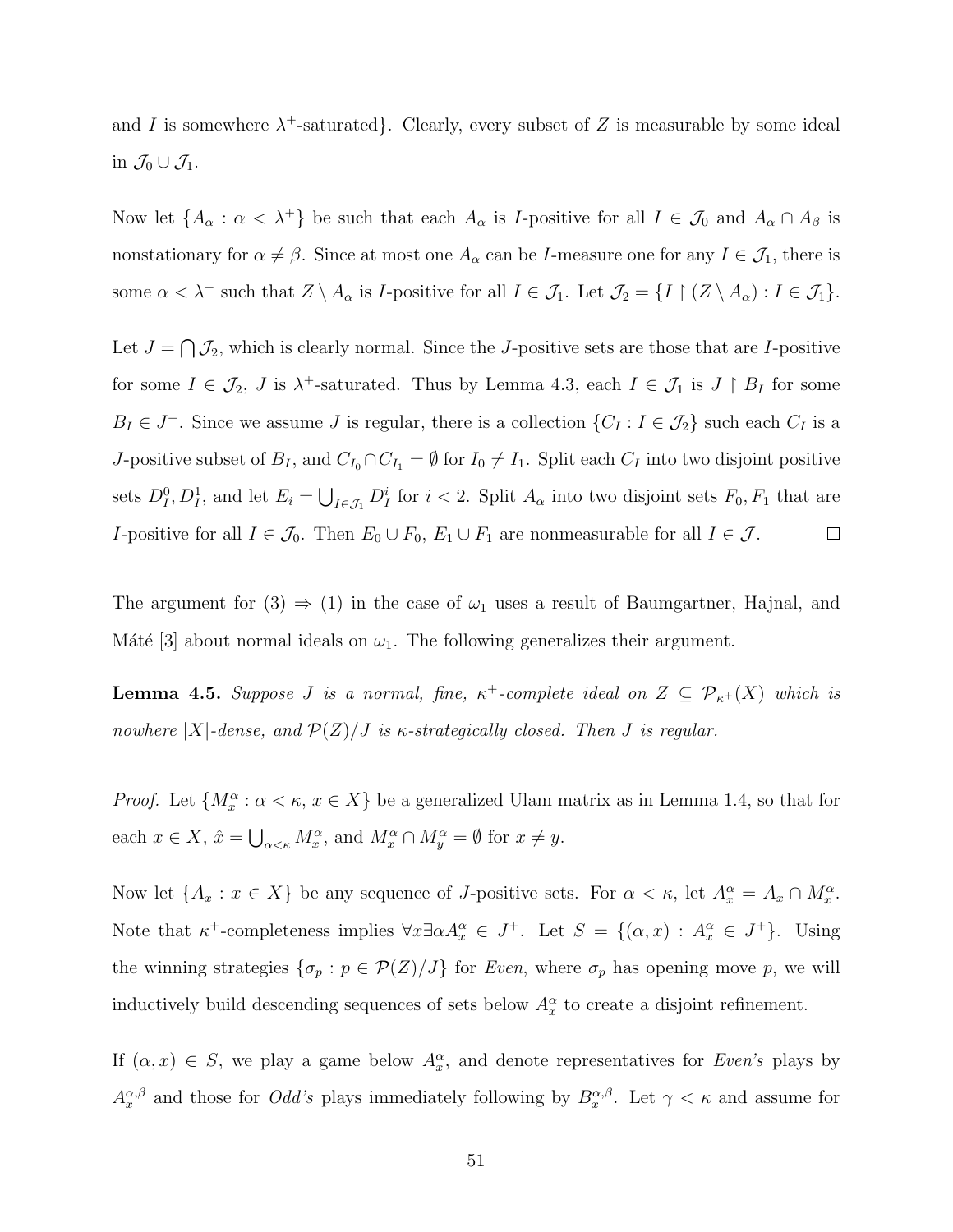induction that for  $(\alpha, x) \in S$  we have chosen sequences  $\langle A_x^{\alpha,\beta} \rangle_{\beta<\gamma}$  and  $\langle B_x^{\alpha,\beta} \rangle_{\beta<\gamma}$  satisfying the following:

- (1)  $G_x^{\alpha,\gamma} = \langle [A_x^{\alpha,0}], [B_x^{\alpha,0}], ..., [A_x^{\alpha,\beta}], [B_x^{\alpha,\beta}], ...\rangle_{\beta<\gamma}$  is a sequence played according to  $\sigma_{[A_x^{\alpha}]}$ .
- (2) If  $\beta_1 < \beta_2 < \gamma$ , then  $A_x^{\alpha} \supseteq A_x^{\alpha,\beta_1} \supseteq B_x^{\alpha,\beta_1} \supseteq A_x^{\alpha,\beta_2}$ .
- (3) If  $\beta < \gamma$ ,  $\beta \neq \alpha$  and  $x, y \in X$ , then  $B_x^{\beta,\beta} \cap B_y^{\alpha,\beta} = \emptyset$ .

For each  $(\alpha, x) \in S$ , let  $A_x^{\alpha, \gamma}$  be a representative of  $\sigma_{[A_x^{\alpha}]}(G_x^{\alpha, \gamma})$  that is a subset of all previously chosen representatives. Since  $\mathcal{P}(Z)/J$  is nowhere |X|-dense, for any  $x \in X$ , the set:

$$
\{ [A_x^{\gamma,\gamma} \cap A_y^{\alpha,\gamma}] : (\alpha, y) \in S \} \cap J^+
$$

is not dense below  $A_x^{\gamma,\gamma}$ . Thus we may choose a *J*-positive  $B_x^{\gamma,\gamma} \subseteq A_x^{\gamma,\gamma}$  such that  $(A_x^{\gamma,\gamma} \cap$  $A_y^{\alpha,\gamma}$   $\setminus B_x^{\gamma,\gamma} \in J^+$  for all  $\alpha, y$  such that  $A_x^{\gamma,\gamma} \cap A_y^{\alpha,\gamma} \in J^+$ . For  $(\alpha, y) \in S$  such that  $\alpha \neq \gamma$ , let  $B_y^{\alpha,\gamma} = A_y^{\alpha,\gamma} \setminus \bigcup_{x \in X} B_x^{\gamma,\gamma}.$ 

Note that when  $(\gamma, x), (\alpha, y) \in S$  and  $\gamma \neq \alpha$ ,

$$
(A_x^{\gamma,\gamma} \cap A_y^{\alpha,\gamma}) \setminus B_x^{\gamma,\gamma} = (A_x^{\gamma,\gamma} \cap A_y^{\alpha,\gamma}) \setminus \bigcup_{w \in X} B_w^{\gamma,\gamma} = A_x^{\gamma,\gamma} \cap B_y^{\alpha,\gamma},
$$

since  $B_{w}^{\gamma,\gamma} \cap A_{x}^{\gamma,\gamma} = \emptyset$  when  $x \neq w$ . If  $A_{x}^{\gamma,\gamma} \cap A_{y}^{\alpha,\gamma} \in J^{+}$  for some x, then  $B_{y}^{\alpha,\gamma} \in J^{+}$ . If  $(\alpha, y) \in S$  and  $A^{\gamma, \gamma}_{x} \cap A^{\alpha, \gamma}_{y} \in J$  for all x, then  $B^{\alpha, \gamma}_{y} \in J^{+}$  by the normality of J.

Clearly the induction hypotheses hold with respect to  $\gamma + 1$ . In the end, the collection  $\{B_x^{\alpha,\alpha}: (\alpha, x) \in S\}$  is a pairwise disjoint refinement of  $\{A_x^{\alpha}: (\alpha, x) \in S\}$  into J-positive sets. As  $\{A_x : x \in X\}$  was arbitrary, this shows that J is regular.  $\Box$ 

<span id="page-60-0"></span>**Corollary 4.6.** Let  $Z \subseteq \mathcal{P}_{\omega_1}(\lambda)$  be stationary. The following are equivalent:

(1) There is a normal, fine, λ-dense ideal on Z.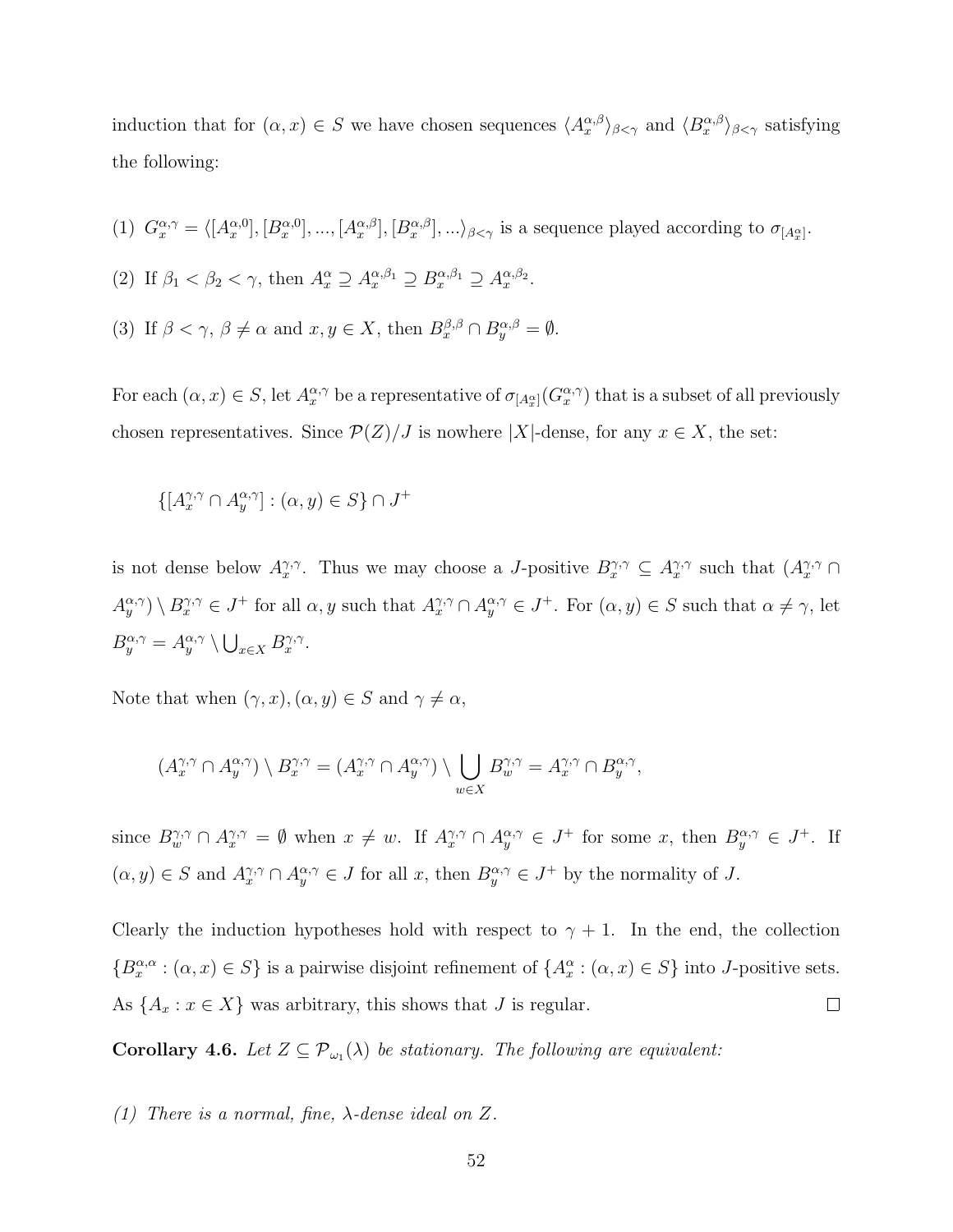- (2) There is a set  $\{I_{\alpha} : \alpha < \lambda\}$  of normal and fine ideals on Z such that every  $A \subseteq Z$  is measurable in one of them.
- (3) There is a normal, fine, nonregular ideal on Z.

*Proof.* We've already seen  $(1) \Rightarrow (2) \Rightarrow (3)$ . To see  $(3) \Rightarrow (1)$ , note that every normal and fine ideal on Z is  $\omega$ -strategically closed. Thus by Lemma [4.5,](#page-59-0) any normal, fine, nonregular  $\Box$ ideal on Z is somehwere  $\lambda$ -dense.

The theorem works for ideals on  $\mathcal{P}_{\kappa}(\lambda)$  for  $\kappa = \mu^+ > \omega_1$ , if we also assume that every  $\lambda^+$ -saturated ideal on  $\mathcal{P}_{\kappa}(\lambda)$  is  $\mu$ -strategically closed. If we could reduce the hypothesis of  $\mu$ -strategic closure in Lemma [4.5](#page-59-0) to  $\mu$ -distributivity, then by Proposition [3.6,](#page-48-1) we could prove under  $\mu^{<\mu} = \mu$  that for normal ideals on  $\mu^+$ , (1), (2), and (3) are equivalent. But later we will produce models proving such a reduction is impossible. However, under GCH, we can prove the equivalence of (1) and (2) by a different argument.

**Definition.** If  $\mathbb{B}$  is a boolean algebra,  $D \subseteq \mathbb{B}^+$  is called weakly dense if  $(\forall b \in \mathbb{B}^+)$  $(\exists d \in \mathbb{B}^+)$  $D$ ) $(d \leq b \text{ or } d \leq \neg b)$ .

**Lemma 4.7.** Let  $Z \subseteq \mathcal{P}(\lambda)$  be stationary. The following are equivalent.

- (1) There is a collection  $\{I_{\alpha} : \alpha < \lambda\}$  of normal and fine ideals on Z such that every subset of Z is measurable in one of them.
- (2) There is a  $\lambda^+$ -saturated ideal I on Z such that  $\mathcal{P}(Z)/I$  has a weakly dense subset of size  $\leq \lambda$ .

*Proof.* Let  $\mathcal{J} = \{I_\alpha : \alpha < \lambda\}$  be such that every subset of Z is measurable in one of them. Let  $\mathcal{J}_0 = \{I \in \mathcal{J} : I \text{ is nowhere } \lambda^+ \text{-saturated}\},\$ and choose sets  $A_I$  such that  $\mathcal{J}_1 = \{I \restriction A_I : I \in \mathcal{J} \setminus \mathcal{J}_0 \text{ and } I \restriction A_I \text{ is } \lambda^+\text{-saturated}\}.$  As in the proof of Theorem [4.4,](#page-58-1)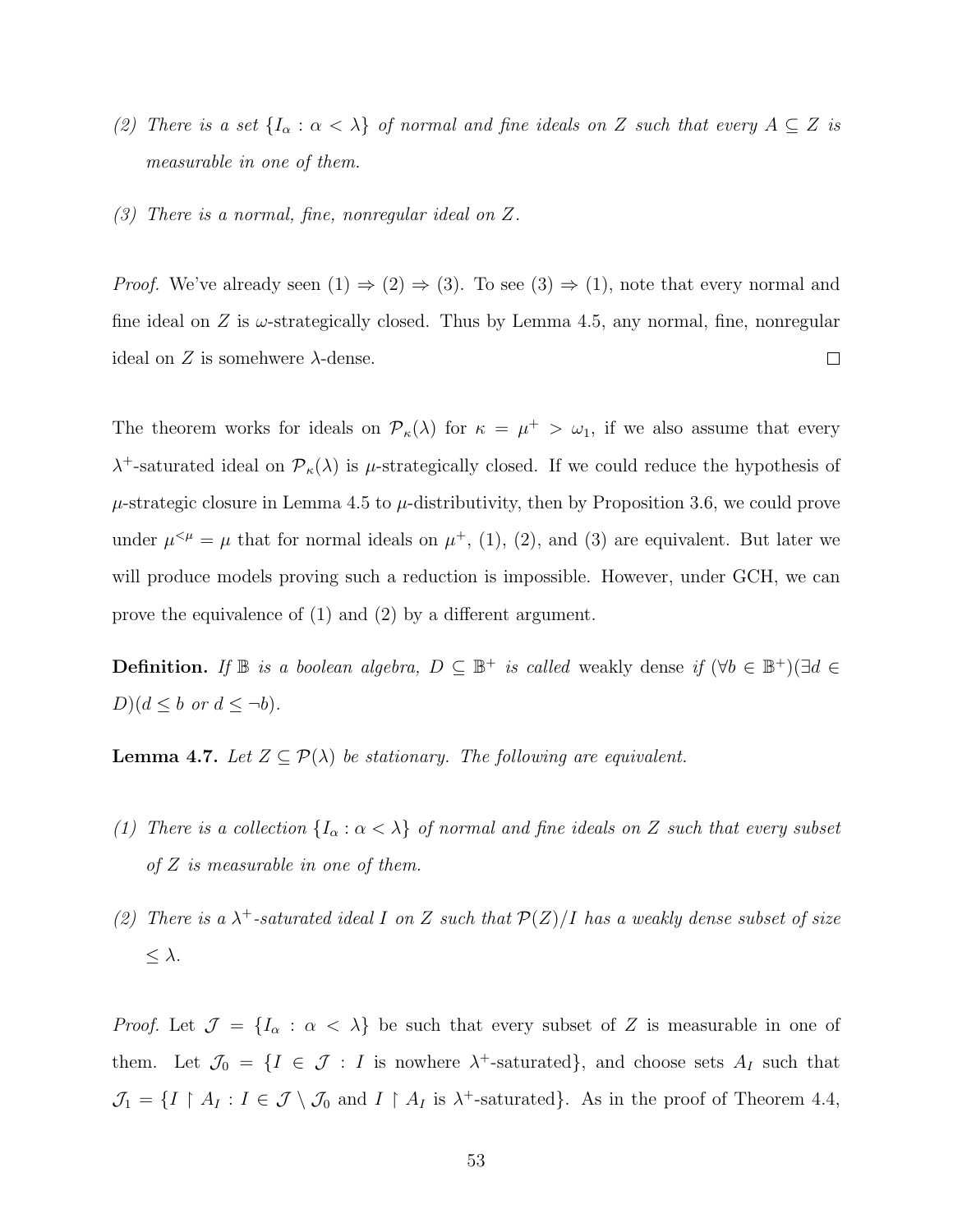there is some  $A \subseteq Z$  such A is positive for all  $I \in \mathcal{J}_0$ ,  $Z \setminus A$  is positive for all  $I \in \mathcal{J}_1$ , and every subset of Z is measurable by some ideal in  $\mathcal{J}_0 \cup \mathcal{J}_1$ . Let  $J = \bigcap_{I \in \mathcal{J}_1} I \upharpoonright (Z \setminus A)$ . J is normal, fine, and  $\lambda^+$ -saturated. By Lemma [4.3,](#page-58-0) for all  $I \in \mathcal{J}_1$ , there is some  $B_I \in J^+$  such that  $I \upharpoonright (Z \setminus A) = J \upharpoonright B_I$ .

We claim  $\{B_I : I \in \mathcal{J}_1\}$  is weakly dense in  $\mathcal{P}(Z \setminus A)/J$ . Otherwise, there is a partition of  $Z \setminus A$  into two J-positive sets  $B_0, B_1$  such that for no  $I \in \mathcal{J}_1$  is  $B_0$  or  $B_1$  in  $(J \upharpoonright B_I)^*$ . We can partition A into  $A_0$ ,  $A_1$  that are I-positive for all  $I \in \mathcal{J}_0$ . Then  $A_0 \cup B_0$  and  $A_1 \cup B_1$  are nonmeasurable for all  $I \in \mathcal{J}$ .

Conversely, if I is an ideal on Z such that  $\mathcal{P}(Z)/I$  has a weakly dense subset  $\{A_{\alpha} : \alpha < \lambda\}$ , then for every  $B \subseteq Z$ , there is some  $\alpha < \lambda$  such that  $B \in (I \upharpoonright A_{\alpha}) \cup (I \upharpoonright A_{\alpha})^*$ .  $\Box$ 

**Theorem 4.8** (Bozeman [\[4\]](#page-108-4)). Suppose  $\mathbb{B}$  is a complete boolean algebra,  $D \subseteq \mathbb{B}$  is weakly dense,  $|D| = \kappa$ , and  $2^{<\kappa} = \kappa$ . Then there is a  $b \in \mathbb{B}$  and a set E of size  $\kappa$  that is dense below b.

**Corollary 4.9.** Suppose  $2^{<\lambda} = \lambda$ . Then there is a normal, fine,  $\lambda$ -dense ideal on  $Z \subseteq \mathcal{P}(\lambda)$ iff there is a collection  $\{I_\alpha : \alpha < \lambda\}$  of normal and fine ideals on Z such that every subset of Z is measurable in one of them.

Corollary 4.10. Assume GCH,  $\kappa$  is the successor of a singular cardinal, and  $\lambda \geq \kappa$  is regular. If  $\{I_\alpha : \alpha < \lambda\}$  is a set of normal and fine ideals on  $\mathcal{P}_\kappa(\lambda)$ , then there is a set  $X \subseteq \mathcal{P}_{\kappa}(\lambda)$  that is not measurable in any them.

### 4.2 Reduction to normality and degrees of regularity

In many cases, questions about  $\kappa$ -complete ideals on  $\kappa$  reduce to questions about normal and fine ideals on  $\kappa$ . We use this technique to extend some of the previous results to non-normal ideals, and then show that most degrees of regularity are equivalent under enough GCH.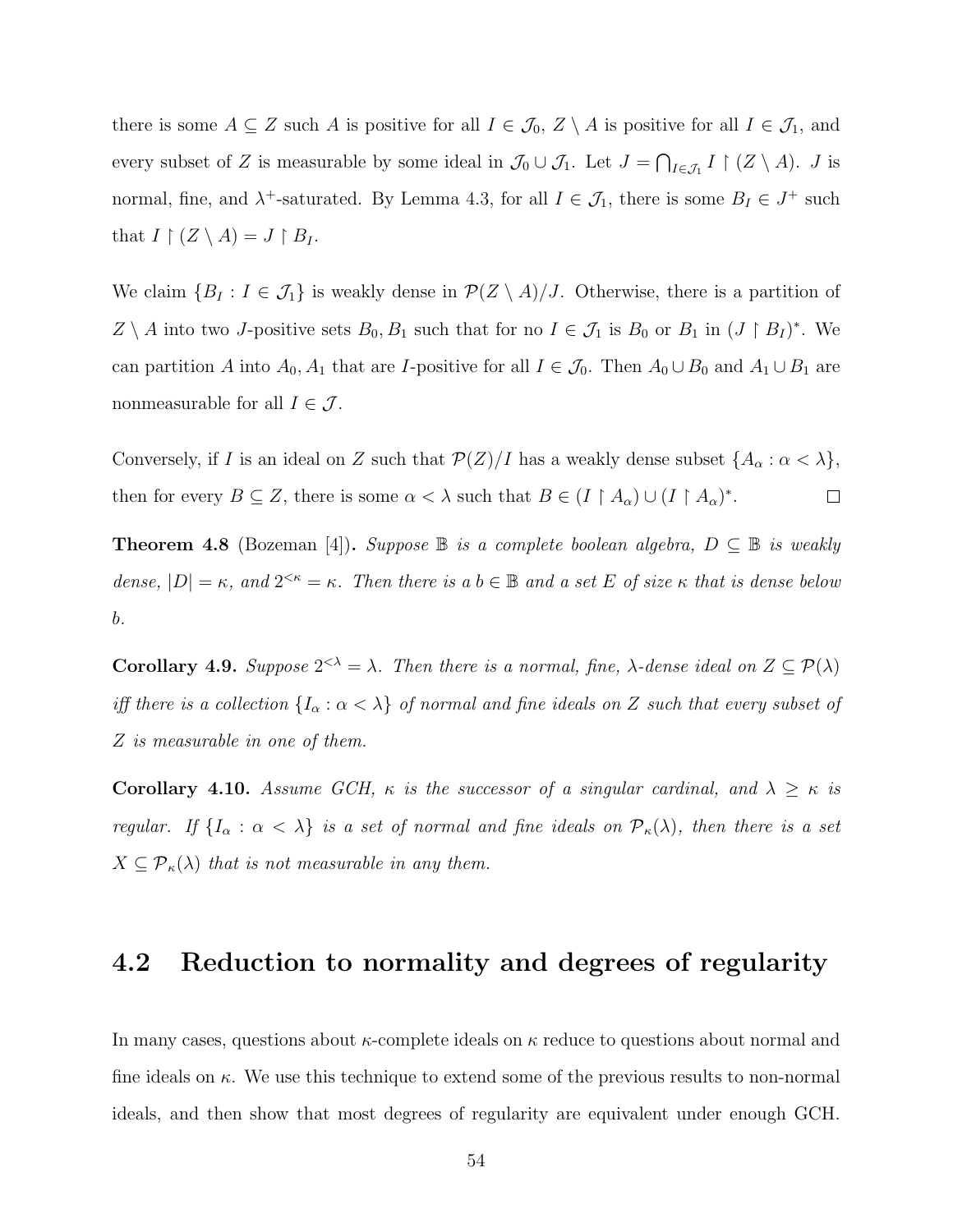On the other hand, a model constructed by Shelah shows the importance of the normality assumption in clause (2) of Taylor's theorem.

<span id="page-63-0"></span>**Lemma 4.11** (Baumgartner-Hajnal-Máté [\[3\]](#page-108-3)). If I is a  $\kappa$ -complete, nowhere  $\kappa^+$ -saturated ideal, then I is regular.

<span id="page-63-1"></span>**Lemma 4.12** (Taylor [\[33\]](#page-110-0)). Suppose I is a  $\kappa$ -complete,  $\kappa^+$ -saturated ideal on  $\kappa = \mu^+$ . Then there is  $A \in I^+$  and a bijection  $f : \kappa \to \kappa$  such that  $f_*(I \upharpoonright A) = \{X \subseteq \kappa : f^{-1}(X) \in I \upharpoonright A\}$ is normal.

<span id="page-63-2"></span>**Lemma 4.13** (Taylor [\[33\]](#page-110-0)). Let I be a  $\kappa$ -complete ideal on Z. Suppose that the set {A  $\in$  $I^+$ :  $(I \upharpoonright A)$  is  $(\mu, \kappa)$ -regular $\}$  is dense in  $\mathcal{P}(Z)/I$ . Then I is  $(\mu, \kappa)$ -regular.

**Corollary 4.14** (Taylor [\[33\]](#page-110-0)). If every normal and fine ideal on  $\kappa = \mu^+$  is  $(\mu, \kappa)$ -regular, then every  $\kappa$ -complete ideal on  $\kappa$  is  $(\mu, \kappa)$ -regular.

*Proof.* Suppose I is a  $\kappa$ -complete ideal on  $\kappa$ , and let  $A \in I^+$ . If  $I \upharpoonright A$  is nowhere  $\kappa^+$ saturated, then  $I \upharpoonright A$  is  $(2, \kappa)$ -regular by Lemma [4.11.](#page-63-0) Otherwise, Lemma [4.12](#page-63-1) implies there is some  $B \subseteq A$  such that  $I \upharpoonright B$  is isomorphic to a normal ideal N. By hypothesis, N is  $(\mu, \kappa)$ -regular, and this is clearly preserved by isomorphisms. Thus by Lemma [4.13,](#page-63-2) I is  $(\mu, \kappa)$ -regular.  $\Box$ 

**Corollary 4.15.** The normality assumption can be replaced by  $\kappa$ -completeness in Proposition [3.6.](#page-48-1)

*Proof.* Assume  $\kappa = \mu^+, \mu^{, and I is a  $\kappa$ -complete,  $\kappa^+$ -saturated ideal on  $\kappa$ . Suppose$ for a contradiction that there is  $A \in I^+$  such that  $[A] \Vdash \mathscr{B} < \text{cf}(\mu)$ ,  $\dot{f} : \beta \to \text{Ord}$ , and  $\dot{f}$  ∉ V." By lemma [4.12,](#page-63-1) there is a  $B \subseteq A$  such that  $I \upharpoonright B$  is isomorphic to a normal ideal N on κ. By Proposition [3.6,](#page-48-1) forcing with  $\mathcal{P}(\kappa)/N$  adds no new functions with domain  $\beta$  and range in the ordinals, so the same is true of  $I \upharpoonright B$ .  $\Box$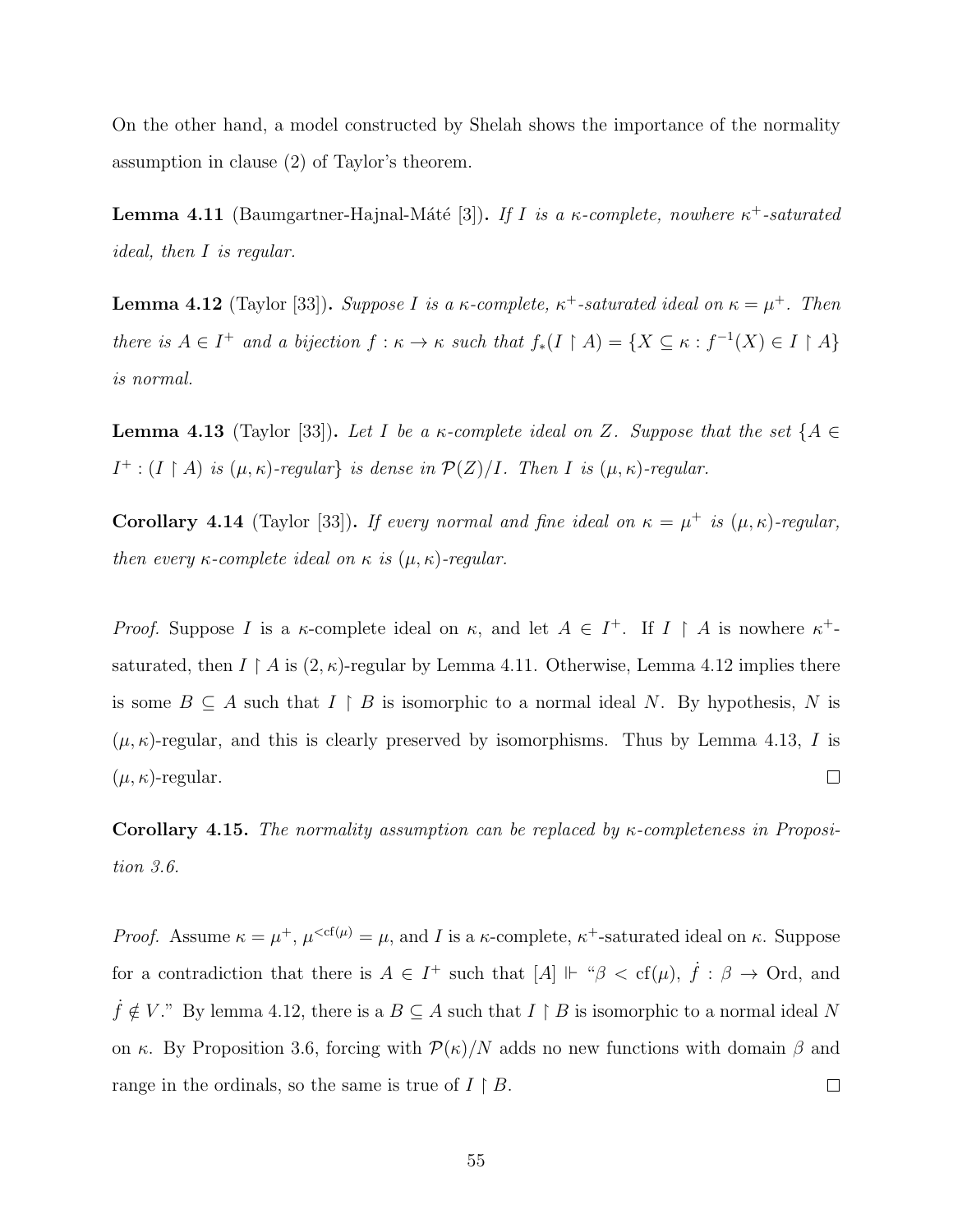<span id="page-64-0"></span>**Lemma 4.16.** Let  $\mu < \kappa$  be regular cardinals, and  $\lambda \geq \kappa$  such that  $\lambda^{<\mu} = \lambda$ . If I is a normal, fine, κ-complete, nowhere  $\kappa^+$ -complete,  $\lambda^+$ -saturated ideal on  $Z \subseteq \mathcal{P}(\lambda)$ , and  $\mathcal{P}(Z)/I$  is  $\mu$ -distributive, then I is regular iff I is  $(\mu, \lambda)$ -regular.

*Proof.* Fix a bijection  $f: \lambda \to [\lambda]^{<\mu}$ . Let  $j: V \to M$  be a generic embedding arising from forcing with  $\mathcal{P}(Z)/I$ . If  $x \subseteq j[\lambda]$  has cardinality  $\lt \mu$  in M, then by  $\mu$ -distributivity,  $j^{-1}[x] \in V$  and  $j(j^{-1}[x]) = x$ .  $j^{-1}[x] = f(\alpha)$  for some  $\alpha < \lambda$ , so  $x = j(f)(j(\alpha))$ . Also, for any  $\alpha < \lambda$ ,  $j(f)(j(\alpha)) = j(f(\alpha)) \subseteq j[\lambda]$ . Thus, by Los's theorem,  $A = \{z : f \restriction z \text{ is a }$ bijection between z and  $[z]^{<\mu} \in I^*$ .

If  $\{A_\alpha : \alpha < \lambda\} \subseteq I^+$ , let  $\{B_\alpha : \alpha < \lambda\} \subseteq I^+$  be a refinement such that for any  $X \subseteq \lambda$ of order type  $\mu$ ,  $\bigcap_{\alpha \in X} B_{\alpha} = \emptyset$ . We may assume each  $B_{\alpha} \subseteq \hat{\alpha} \cap A$ . For each  $z \in Z$ , let  $s(z) = \{\alpha : z \in B_\alpha\}.$  For all  $z, s(z) \in [z]^{<\mu}$ . For each  $B_\alpha$ , there is a constant  $\eta_\alpha$  such that  $C_{\alpha} = \{ z \in B_{\alpha} : s(z) = f(\eta_{\alpha}) \} \in I^{+}.$ 

Suppose  $z \in C_{\alpha_0} \cap C_{\alpha_1}$ . Then  $\{\alpha_0, \alpha_1\} \subseteq s(z) = f(\eta_{\alpha_0}) = f(\eta_{\alpha_1})$ . If  $z' \in C_{\alpha_0}$ , then  $s(z') = f(\eta_{\alpha_0}) = f(\eta_{\alpha_1}),$  so  $z' \in C_{\alpha_1}.$  Thus  $C_{\alpha_0} \subseteq C_{\alpha_1}.$  Switching the roles of  $\alpha_0$  and  $\alpha_1$ , we conclude  $C_{\alpha_0} = C_{\alpha_1}$ . Therefore for all  $\alpha_1 < \alpha_2 < \lambda$ , either  $C_{\alpha_0} \cap C_{\alpha_1} = \emptyset$  or  $C_{\alpha_0} = C_{\alpha_1}$ .

For  $C \subseteq Z$ , Let  $t(C) = \{\alpha : C = C_{\alpha}\}\$ . If  $\alpha \in t(C)$  and  $z \in C$ , then  $t(C) \subseteq s(z)$ , so  $|t(C)| < \mu$ . For each  $C \in \{C_{\alpha} : \alpha < \kappa\}$ , choose a splitting of C into disjoint I-positive sets  ${D_{\xi}^C : \xi < \text{ot}(t(C))}.$  (This is possible by the assumptions: the  $(\mu, \lambda)$ -regularity of I implies that I is nowhere-prime. If  $I^* \cap \mathcal{P}(Y)$  were an ultrafilter on  $Y \subseteq Z$ , then by  $\kappa$ -completeness, it would not be  $(\alpha, \alpha)$ -regular for any  $\alpha < \kappa$ .  $\mu$ -distributivity implies that  $2^{< \mu} < \kappa$ , and so I is nowhere  $\mu$ -saturated.) By induction, define  $E_{\alpha} \subseteq C_{\alpha}$  to be  $D_{\xi}^{C}$ , where  $C = C_{\alpha}$ , and  $\xi$  is the least ordinal such that  $D_{\xi}^{C} \neq E_{\gamma}$  for all  $\gamma < \alpha$ . Then  $\{E_{\alpha} : \alpha < \kappa\}$  is a pairwise disjoint refinement of  $\{A_\alpha : \alpha < \kappa\}.$  $\Box$ 

**Theorem 4.17.** Suppose  $\kappa = \mu^+$ ,  $\mu^{, and I is a  $\kappa$ -complete ideal on  $\kappa$ . Then I is$  $(cf(\mu), \kappa)$ -regular iff it is regular.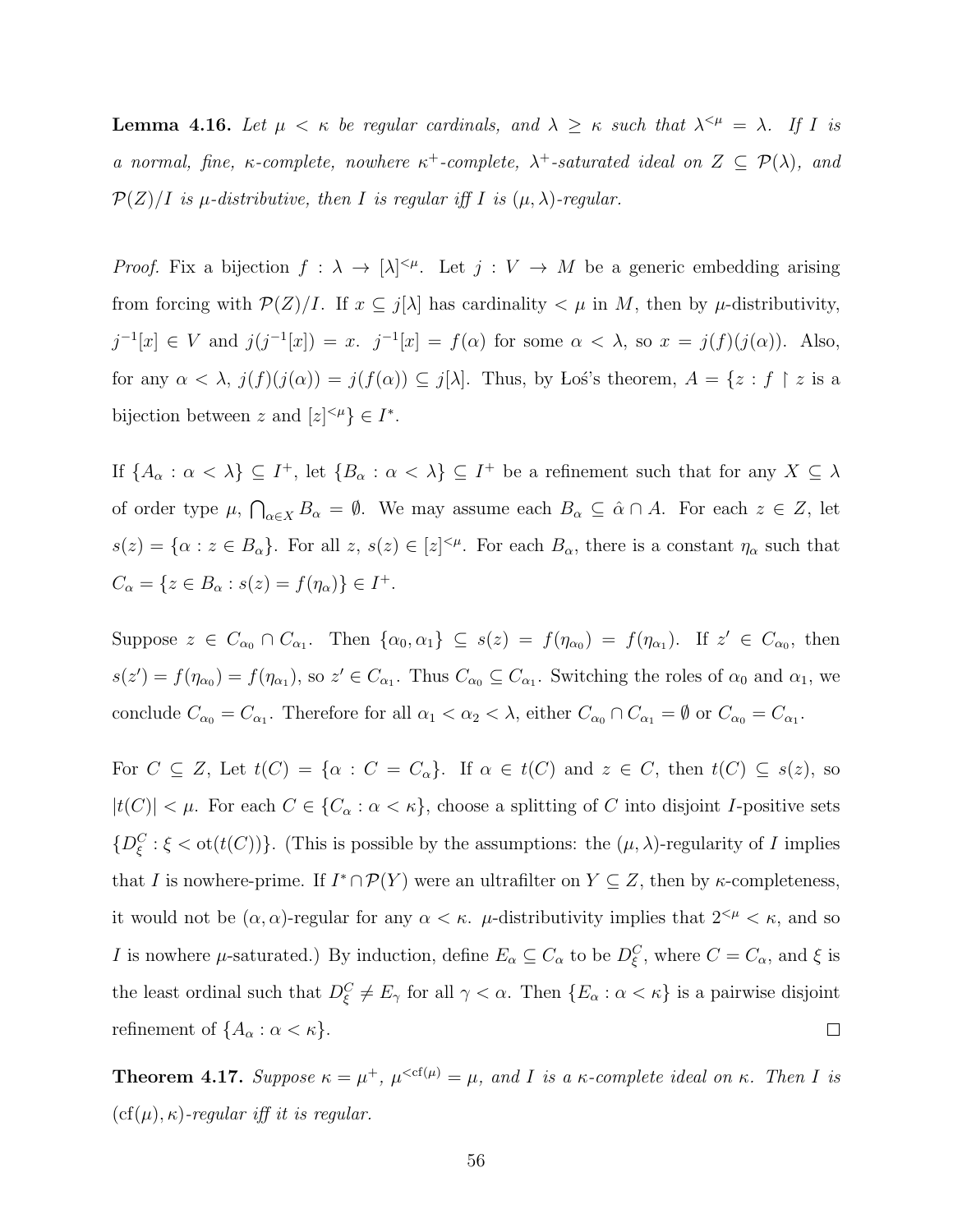*Proof.* Suppose I is a  $\kappa$ -complete,  $(cf(\mu), \kappa)$ -regular ideal on  $\kappa = \mu^+$ . Let  $A \in I^+$ . If  $I \upharpoonright A$ is nowhere  $\kappa^+$ -saturated, then  $I \restriction A$  is regular by Lemma [4.11.](#page-63-0) Otherwise, Lemma [4.12](#page-63-1) implies there is some  $B \subseteq A$  and some bijection f on  $\kappa$  such that  $f_*(I \upharpoonright A) = N$  is a  $\kappa^+$ -saturated normal ideal on κ. N is (cf(μ), κ)-regular, and by Proposition [3.6,](#page-48-1)  $\mathcal{P}(\kappa)/N$  is cf( $\mu$ )-distributive. Hence, N is regular by Lemma [4.16.](#page-64-0) Thus,  $\{[C] : I \restriction C$  is regular is dense, so Lemma [4.13](#page-63-2) implies that I is regular. The other direction is trivial.  $\Box$ 

To show the necessity of assuming the ideals are normal in clause (2) of Taylor's theorem, we use the following result of Shelah:

**Theorem 4.18** (Shelah [\[31\]](#page-109-5)). Suppose there is a cardinal  $\kappa$  such that  $\{\alpha < \kappa : \alpha$  is supercompact is stationary in κ. Then there is a forcing extension in which:

- 1.  $\mathcal{P}(\omega_1)/NS \cong \mathcal{B}(\text{Col}(\omega, < \omega_2)).$
- 2. The algebra  $\mathcal{P}(\omega_1)/NS$  is the union of  $\omega_1$  many countably complete filters.

**Proposition 4.19.** In Shelah's model, there is no  $\omega_1$ -dense, countably complete ideal on  $\omega_1$ , but there is a set of countably complete ideals  $\{I_\alpha : \alpha < \omega_1\}$  such that  $\mathcal{P}(\omega_1) = \bigcup (I_\alpha \cup I_\alpha^*)$ .

*Proof.* Let  $\mathcal{P}(\omega_1)/NS = \bigcup \{F_\alpha : \alpha < \omega_1\}$ , where each  $F_\alpha$  is a countably complete filter. For each  $\alpha$ , let  $I_{\alpha} = \{X : [\omega_1 \setminus X] \in F_{\alpha}\}.$ 

If there were a countably complete,  $\omega_1$ -dense ideal on  $\omega_1$  in Shelah's model, then there would be a normal one J. In the model,  $NS_{\omega_1}$  is  $\omega_2$ -saturated, so by Lemma [4.3,](#page-58-0)  $J = NS_{\omega_1} \upharpoonright A$  $\Box$ for some stationary set A. But  $Col(\omega, < \omega_2)$  is nowhere  $\omega_1$ -dense.

**Proposition 4.20.** Suppose  $NS_{\omega_1}$  is  $\omega_2$ -saturated but nowhere  $\omega_1$ -dense. Let  $\mathcal J$  be a of  $\omega_1$ many countably complete ideals on  $\omega_1$  such that every subset of  $\omega_1$  is measurable by one of them. J must have  $\omega_1$  many non-normal, nowhere  $\omega_2$ -saturated members.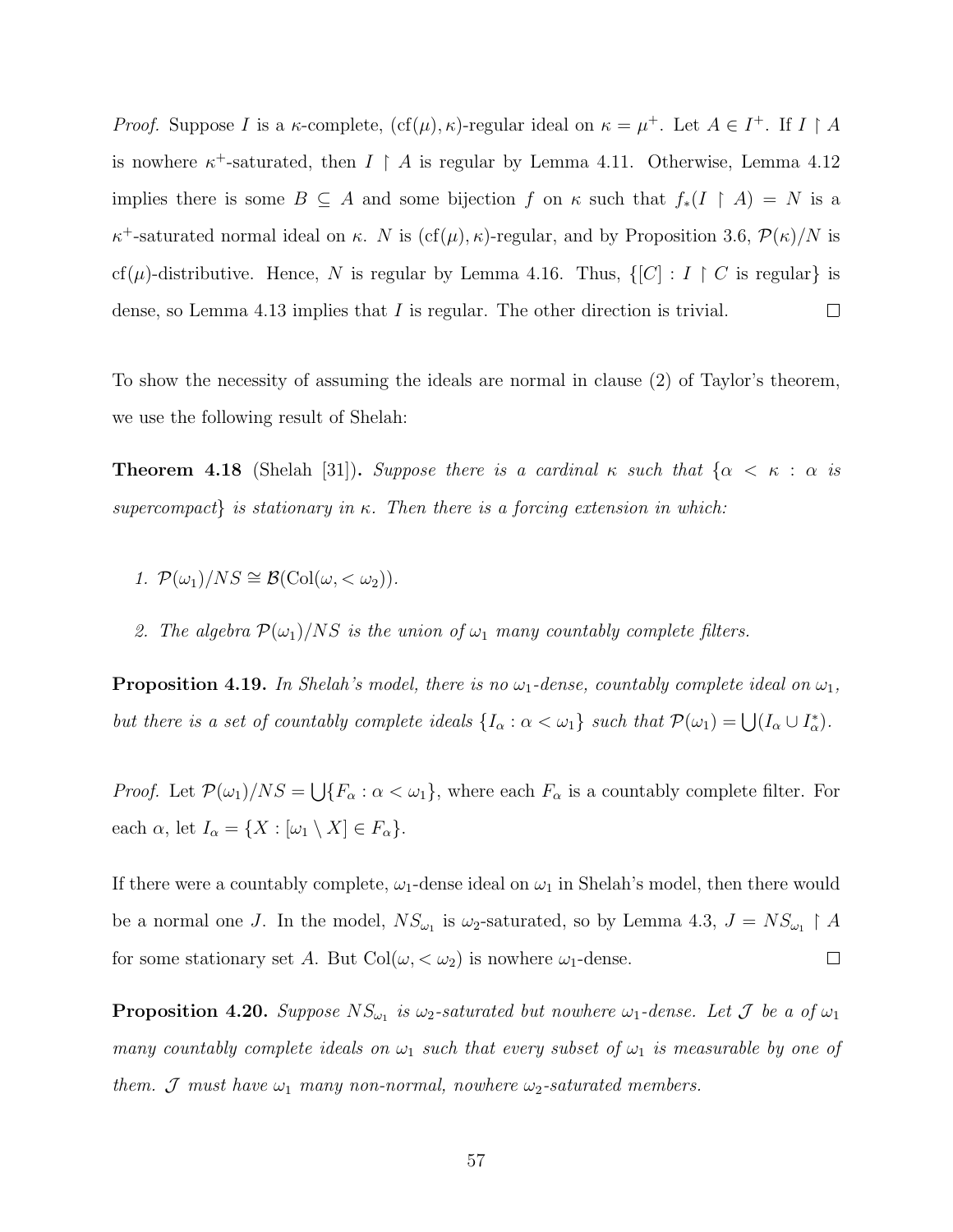Proof. Let  $\mathcal{J}_0 = \{I \in \mathcal{J} : I_\alpha \text{ is nowhere } \omega_2\text{-saturated}\}\.$  Since  $NS_{\omega_1}$  is  $\omega_2\text{-saturated}\,$ , Lemma [4.3](#page-58-0) implies that every member of  $\mathcal{J}_0$  is not normal. Let  $\{I_\alpha : \alpha < \omega_1\}$  enumerate  $\mathcal{J} \setminus \mathcal{J}_0$ , with repetitions in case this set is countable. For each  $I_\alpha$ , use Lemma [4.12](#page-63-1) to pick  $(A_\alpha, f_\alpha, N_\alpha)$  such that  $A_\alpha \in I_\alpha^+$ ,  $f_\alpha$  is a bijection on  $\omega_1$ ,  $N_\alpha$  is a normal  $\omega_2$ -saturated ideal, and  $N_{\alpha} = (f_{\alpha})_*(I_{\alpha} \upharpoonright A_{\alpha})$ . Let  $\mathcal{J}_1 = \{I_{\alpha} \upharpoonright A_{\alpha} : \alpha < \omega_1\}$ , and let  $J = \bigcap \mathcal{J}_1$ .

For each  $\alpha$ , let  $J_{\alpha} = (f_{\alpha})_*(J)$ . So  $J_{\alpha} \subseteq N_{\alpha}$ , and both are  $\omega_2$ -saturated. Let  $\{[B_{\beta}] : \beta < \omega_1\}$ be a maximal antichain in  $\mathcal{P}(\omega_1)/J_\alpha$  where each  $B_\beta \in N_\alpha$ . Let  $C_\alpha = \nabla_{\beta \lt \omega_1} B_\beta \in N_\alpha$ . If  $X \in J^+_{\alpha}$  and  $X \subseteq C_{\alpha}$ , then  $X \in N_{\alpha}$ , so by maximality  $X \cap B_{\beta} \in J^+_{\alpha}$  for some  $\beta$ . Thus,  $C_{\alpha}$  is  $\leq_{J_{\alpha}}$ -maximal among all sets in  $N_{\alpha}$ , so  $N_{\alpha} = J_{\alpha} \restriction (\omega_1 \setminus C_{\alpha})$ . Since  $f_{\alpha}$  is a bijection, we have for each  $\alpha$  a set  $D_{\alpha}$  such that  $I_{\alpha} \upharpoonright A_{\alpha} = J \upharpoonright D_{\alpha}$ .

J is nowhere  $\omega_1$ -dense, so by Theorem [4.1,](#page-56-0) J is regular. Let  $\{E_\alpha : \alpha < \omega_1\}$  be a disjoint refinement of  $\{D_\alpha : \alpha < \omega_1\}$  into J-positive sets. Split each  $E_\alpha$  into disjoint J-positive sets  $\{E_{\alpha}^{\beta} : \beta < \omega_1\}$ , and let  $F_{\alpha} = \bigcup_{\beta < \omega_1} E_{\alpha}^{\beta}$ . Then the collection  $\{F_{\alpha} : \alpha < \omega_1\}$  is pairwise disjoint, and every member is  $(J \restriction D_\gamma)$ -positive for all relevant  $\gamma$ .

Assume now for a contradiction that  $\mathcal{J}_0$  is countable. For each even ordinal  $\alpha$ , let  $G_{\alpha}$  =  $F_{\alpha} \cup F_{\alpha+1}$ . At most one  $G_{\alpha}$  can be in  $I^*$  for any  $I \in \mathcal{J}_0$ , so let  $\beta$  be such that  $\omega_1 \setminus G_{\beta}$  is I-positive for all  $I \in \mathcal{J}_0$ . By the Alaoglu-Erdős theorem, there are disjoint  $X_0, X_1 \subseteq \omega_1 \setminus G_\beta$ , both I-positive for all  $I \in \mathcal{J}_0$ . Then  $X_0 \cup F_\beta$  and  $X_1 \cup F_{\beta+1}$  are disjoint sets which are positive for all  $I \in \mathcal{J}$ . This contradicts the assumption that every subset of  $\omega_1$  is measurable by some  $I \in \mathcal{J}$ .  $\Box$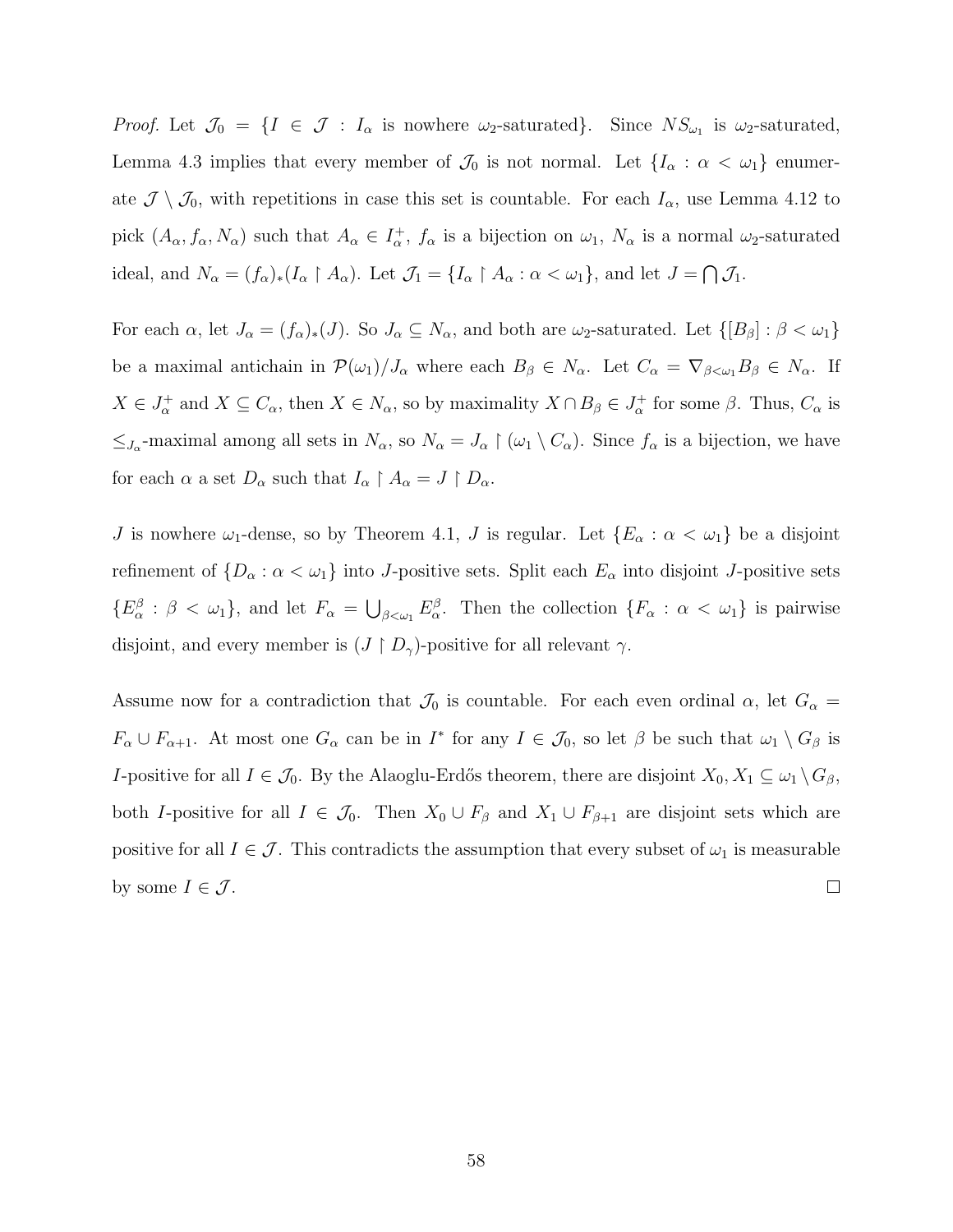## Chapter 5

# Consistency results from generic large cardinals

Our main goal in this chapter is to pull apart density and nonregularity at higher cardinals, showing that Theorem [4.1](#page-56-0) and Corollary [4.6](#page-60-0) are indeed specific to  $\omega_1$ . Rather than creating a new construction from large cardinals, we start from generic large cardinal assumptions shown consistent in Chapter 2. A potential advantage of this approach is that if the consistency strength of dense ideals on spaces other than  $\omega_1$  is ever reduced below almost-huge cardinals, the following arguments will be applicable to those contexts as well. As a consequence of the techniques, we derive some new results concerning the mutual inconsistency of some generic large cardinals and strengthen a result of Woodin. We also show that the kind of generic supercompactness shown consistent in Chapter 2 is also consistent with  $\Box$ holding very often.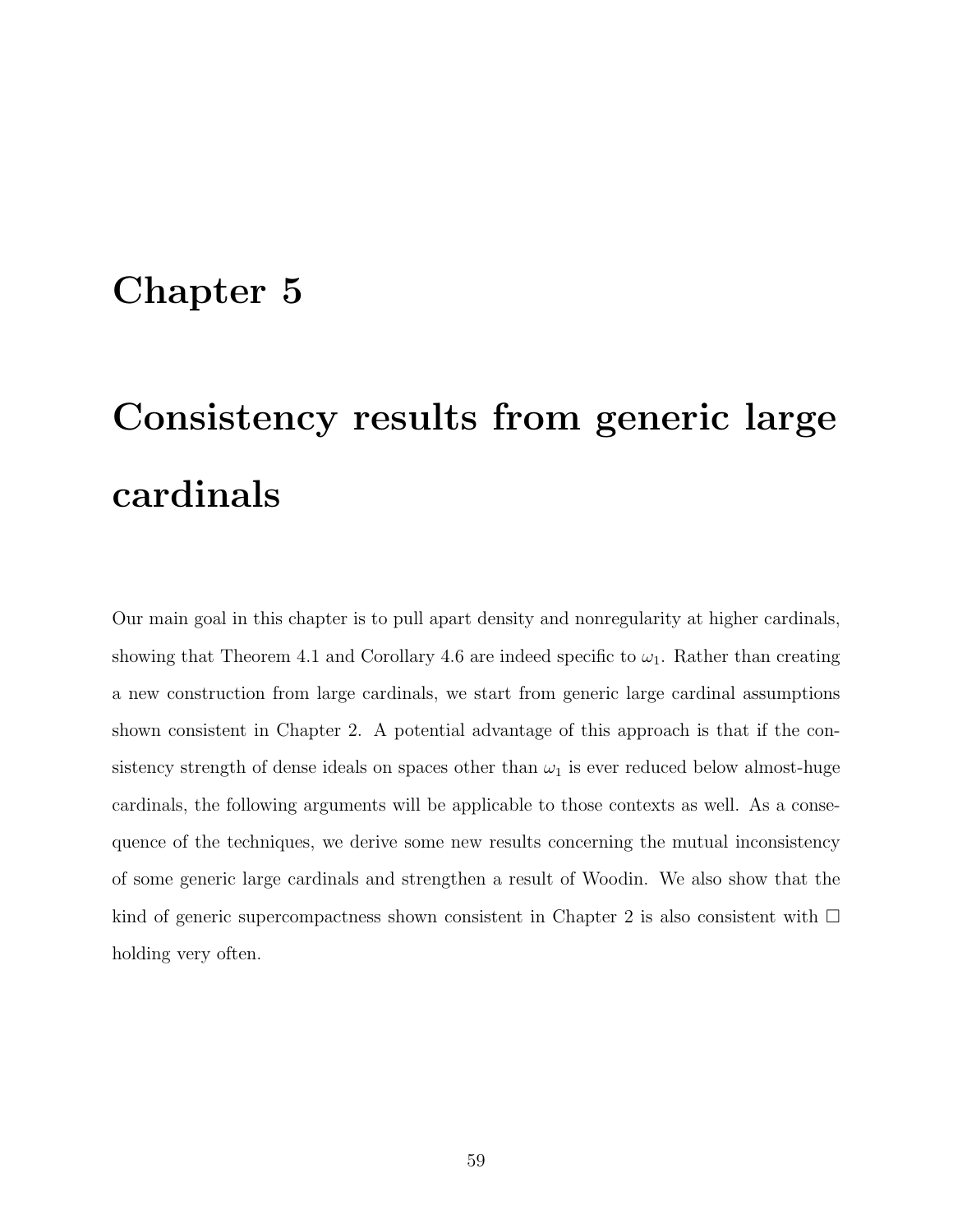### 5.1 Foreman's Duality Theorem

Our main tool will be Foreman's Duality Theorem [\[14\]](#page-109-6), which allows a precise characterization of the effect of forcing on the structure of precipitous ideals. We present here a slight generalization of Foreman's theorem, correcting a minor mistake in [\[14\]](#page-109-6). The mistake was not in the main result but in a statement regarding the extent of the applicability of its hypothesis. The correction leads to a more general theorem and an equivalence between the generic extendibility of elementary embeddings and a structural characterization of induced ideals.

**Claim** (Foreman). Suppose I is a precipitous ideal on Z,  $\mathbb{P}$  is a partial order, and  $\dot{m}$  is a  $\mathcal{P}(Z)/I$ -name such that  $(1,\dot{m}) \Vdash_{\mathcal{P}(Z)/I * j(\mathbb{P})}$  "j<sup>-1</sup>[ $\hat{H}$ ] is  $\mathbb{P}$ -generic over V," where  $\hat{H}$  denotes the generic for  $j(\mathbb{P})$ . Then there is some  $q \in \mathbb{P}$  such that the map e defined by  $p \mapsto (1, \dot{m} \wedge$  $j(p)$ ) is a regular embedding of  $\mathbb{P} \restriction q$  into  $\mathcal{P}(Z)/I * (j(\mathbb{P} \restriction q) \restriction m)$ .

**Counterexample** Assume CH and there is an  $\omega_1$ -dense ideal I on  $\omega_1$ . Then  $\mathcal{P}(\omega_1)/I \cong$  $\mathcal{B}(\text{Col}(\omega,\omega_1)).$  Since  $\text{Col}(\omega,\omega_1) \sim \text{Add}(\omega_1) \times \text{Col}(\omega,\omega_1)$  under CH, forcing with  $\mathcal{P}(\omega_1)/I$ adds a Cohen-generic subset  $H \subseteq \omega_1$ . Let G be generic for  $\mathcal{P}(\omega_1)/I$  and let  $j : V \to$  $M \subseteq V[G]$  be the generic ultrapower embedding. Then  $H \in M$ , and H is a condition  $m \in j(\text{Add}(\omega_1)) = \text{Add}(\omega_1)^{V[G]}$ . If we take a  $\mathcal{P}(\omega_1)/I$ -name *m* for *m*, then the condition  $(1,m) \in \mathcal{P}(\omega_1)/I * \text{Add}(\omega_1)$  forces that  $j^{-1}[\hat{H}]$  is  $\text{Add}(\omega_1)$ -generic over V, where  $\hat{H}$  denotes the generic for  $Add(\omega_1)^{V[G]}$ .

Now the map e defined by  $e(p) = (1, j(p) \wedge m) = (1, \tilde{p} \wedge m)$  is not a regular embedding of Add $(\omega_1)$  into  $\mathcal{P}(\omega_1)/I$  \* Add $(\omega_1)$  for one simple reason. Its range is not contained in the purported codomain. For any nontrivial  $p \in \text{Add}(\omega_1)$ ,  $[\omega_1]_I$  does not force that p is compatible with  $\dot{m}$ . In fact, the set  $\{(p, A) : A \Vdash p \perp \dot{m}\}\$ is dense in the product order of  $Add(\omega_1) \times \mathcal{P}(\omega_1)/I$ . Thus Foreman's claim is incorrect.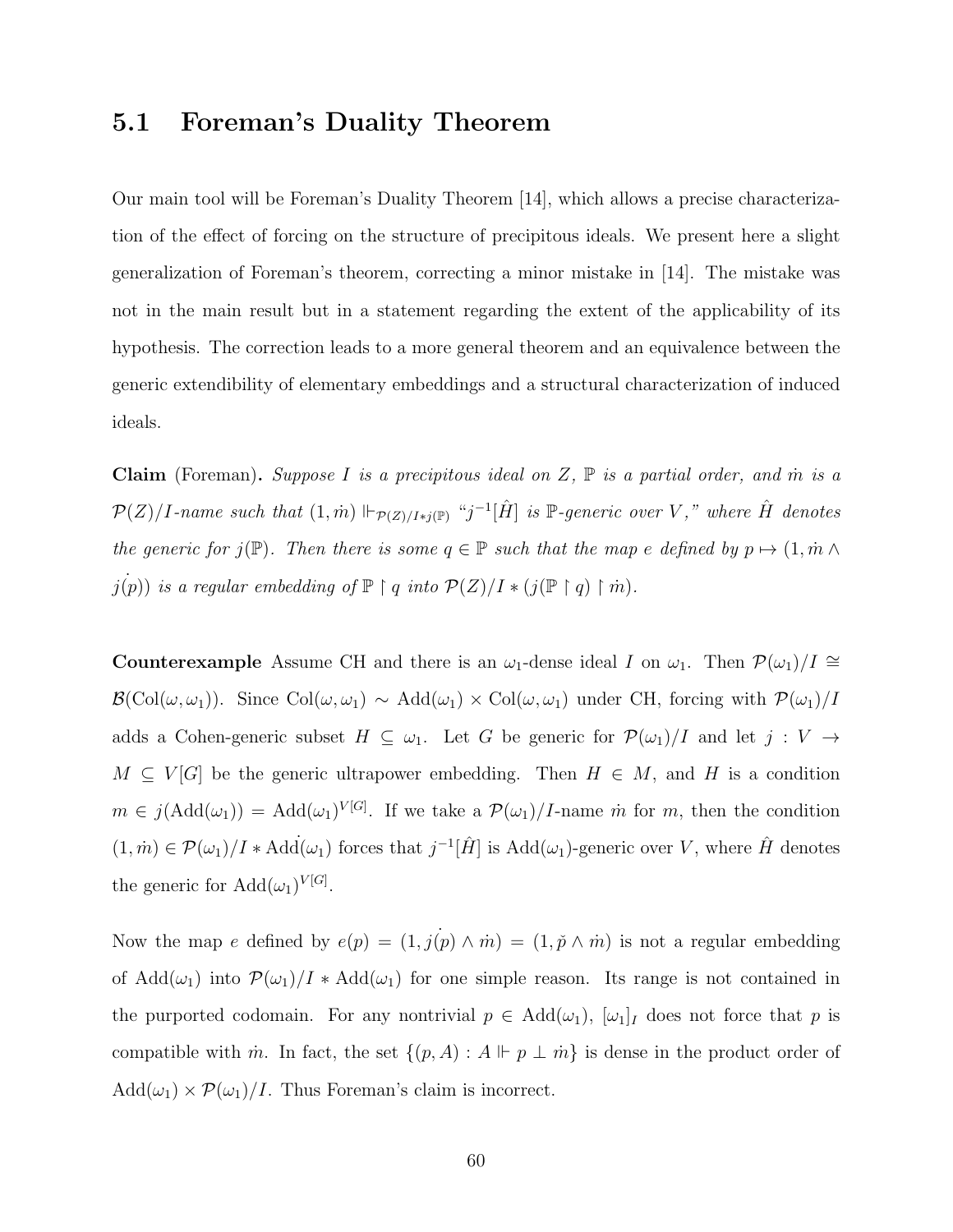To see this, let  $\iota$  : Add $(\omega_1) \times \text{Col}(\omega, \omega_1) \to \mathcal{P}(\omega_1)/I$  be a dense embedding, and let the name for the condition m be the projection of  $\iota^{-1}[G]$  to the first coordinate. Let  $(p, A) \in$  $Add(\omega_1) \times \mathcal{P}(\omega_1)/I$  be arbitrary, and let  $\iota(p_0, q_0) \leq [A]_I$ . If  $p_0 \perp p$ , then any  $[B]_I \leq \iota(p_0, q_0)$ forces  $m \perp p$ . Otherwise, let  $p_1, p_2 \leq p_0 \wedge p$  be such that  $p_1 \perp p_2$ . Let  $B \subseteq A$  be such that  $[B]_I \leq \iota(p_1, q_0)$ . Then  $B \Vdash \check{p}_2 \perp \dot{m}$ .

To fix this, we only need to redefine the map e. We should instead send p to  $||j(p) \in H||$ . In some cases, this will coincide with Foreman's map, but not always.

<span id="page-69-0"></span>**Theorem 5.1.** Suppose I is a precipitous ideal on Z and  $\mathbb P$  is a boolean algebra. Let j:  $V \to M \subseteq V[G]$  denote a generic ultrapower embedding arising from I. Suppose  $\dot{\mathbb{Q}}$  is a  $\mathcal{P}(Z)/I$ -name for a forcing and  $\dot{H}_0$  is a name such that:

- (1)  $1 \Vdash_{\mathcal{P}(Z)/I*Q} \dot{H}_0$  is  $j(\mathbb{P})$ -generic over M,
- (2)  $1 \Vdash_{\mathcal{P}(Z)/I^*\mathbb{Q}} j^{-1}[\dot{H}_0]$  is  $\mathbb{P}\text{-}generic over V, and$
- (3) for all  $p \in \mathbb{P}$ ,  $1 \nvDash_{\mathcal{P}(Z)/I \ast \mathbb{Q}} j(p) \notin \dot{H}_0$ .

In V[G], let K be the ideal  $\{p \in j(\mathbb{P}) : 1 \Vdash_{\mathbb{Q}} p \notin \dot{H}_0\}$ . There is  $\mathbb{P}\text{-name for an ideal } J$  on Z and a canonical isomorphism

$$
\iota : \mathcal{B}(\mathbb{P} * \mathcal{P}(Z)/J) \cong \mathcal{B}(\mathcal{P}(Z)/I * j(\mathbb{P})/K).
$$

*Proof.* Denote a generic for  $\mathcal{P}(Z)/I * j(\mathbb{P})/K$  by  $G * h$ . In  $V[G * h]$ , let  $\hat{H} = \{p \in j(\mathbb{P}) :$  $[p]_K \in h$ . First we claim  $\hat{H}$  has properties  $(1),(2),(3)$  assumed for  $H_0$ .

(1) If  $D \in M$  is open and dense in  $j(\mathbb{P})$ , then  $\{[d]_K : d \in D \text{ and } d \notin K\}$  is dense in  $j(\mathbb{P})/K$ . For otherwise, there is  $p \in j(\mathbb{P}) \backslash K$  such that  $p \land d \in K$  for all  $d \in D$ . By the definition of K, we can force with Q to obtain a filter  $H_0 \subseteq j(\mathbb{P})$  with  $p \in H_0$ . But  $H_0$  cannot contain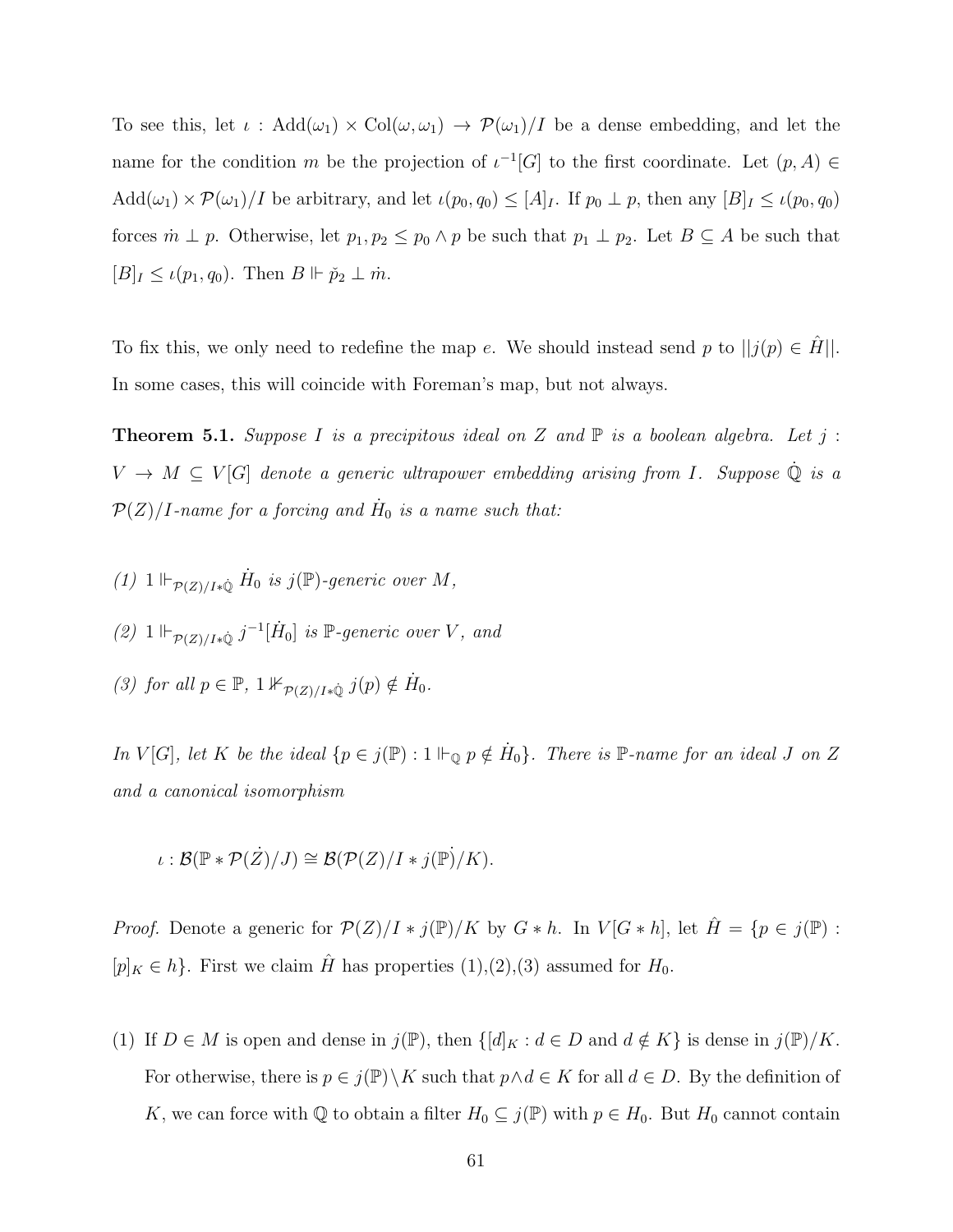any elements of D, so it is not generic over M, a contradiction. Thus if  $h \subseteq j(\mathbb{P})/K$  is generic over  $V[G]$ , then H is  $j(\mathbb{P})$ -generic over M.

- (2) If  $A \in V$  is a maximal antichain in  $\mathbb{P}$ , then  $\{[j(a)]_K : a \in A \text{ and } j(a) \notin K\}$  is a maximal antichain in  $j(\mathbb{P})/K$ . For otherwise, there is  $p \in j(\mathbb{P}) \setminus K$  such that  $p \wedge j(a) \in K$  for all  $a \in A$ . We can force with  $\mathbb Q$  to obtain a filter  $H_0 \subseteq j(\mathbb P)$  with  $p \in H_0$ . But  $H_0$  cannot contain any elements of  $j[A]$ , so  $j^{-1}[H_0]$  is not generic over V, a contradiction.
- (3) If  $p \in \mathbb{P}$ , then the assumption about  $\dot{H}_0$  implies that  $1 \nvDash_{\mathcal{P}(Z)/I} j(p) \in K$ .

Let  $e : \mathbb{P} \to \mathcal{B}(\mathcal{P}(Z)/I * j(\mathbb{P})/K)$  be defined by  $p \mapsto ||j(p) \in \hat{H}||$ . By (3), this map has trivial kernel. By elementarity, it is an order and antichain preserving map. If  $A \subseteq \mathbb{P}$  is a maximal antichain, then it is forced that  $j^{-1}[\hat{H}] \cap A \neq \emptyset$ . Thus e is regular.

Whenever  $H \subseteq \mathbb{P}$  is generic, there is a further forcing yielding a generic  $G * h \subseteq \mathcal{P}(Z)/I *$  $j(\mathbb{P})/K$  such that  $j[H] \subseteq \hat{H}$ . Thus there is an embedding  $\hat{j}: V[H] \to M[\hat{H}]$  extending j. In  $V[H]$ , let  $J = \{A \subseteq Z : 1 \Vdash_{(\mathcal{P}(Z)/I * j(\mathbb{P})/K)/e[H]} [id]_M \notin \hat{j}(A)\}.$  In V, define a map  $\iota : \mathbb{P} * \mathcal{P}(\dot{Z})/J \to \mathcal{B}(\mathcal{P}(Z)/I * j(\mathbb{P})/K)$  by  $(p, \dot{A}) \mapsto e(p) \wedge ||[id]_M \in \hat{j}(\dot{A})||$ . It is easy to check that  $\iota$  is order and antichain preserving.

We want to show the range of  $\iota$  is dense. Let  $(B, \dot{q}) \in \mathcal{P}(Z)/I * j(\mathbb{P})/K$ , and WLOG, we may assume there is some  $f: Z \to V$  in V such that  $B \Vdash \dot{q} = [[f]_M]_K$ . By the regularity of e, let  $p \in \mathbb{P}$  be such that for all  $p' \leq p$ ,  $e(p') \wedge (B, \dot{q}) \neq 0$ . Let  $\dot{A}$  be a  $\mathbb{P}\text{-name such that}$  $p \Vdash \dot{A} = \{z \in B : f(z) \in H\}$ , and  $\neg p \Vdash \dot{A} = Z$ .  $1 \Vdash_{\mathbb{P}} \dot{A} \in J^+$  because for any  $p' \leq p$ , we can take a generic  $G * h$  such that  $e(p') \wedge (B, \dot{q}) \in G * h$ . Here we have  $[id]_M \in j(B)$  and  $[f]_M \in \hat{H}$ , so  $[i d]_M \in \hat{j}(A)$ . Furthermore,  $\iota(p, \hat{A})$  forces  $B \in G$  and  $q \in h$ , showing  $\iota$  is a dense embedding.  $\Box$ 

**Proposition 5.2** (Foreman). Suppose the ideal K in Theorem [5.1](#page-69-0) is forced to be principal. Let m̀ be such that  $\Vdash_{\mathcal{P}(Z)/I} \dot{K} = \{p \in j(\mathbb{P}) : p \leq \neg \dot{m}\}$ . Suppose f and A are such that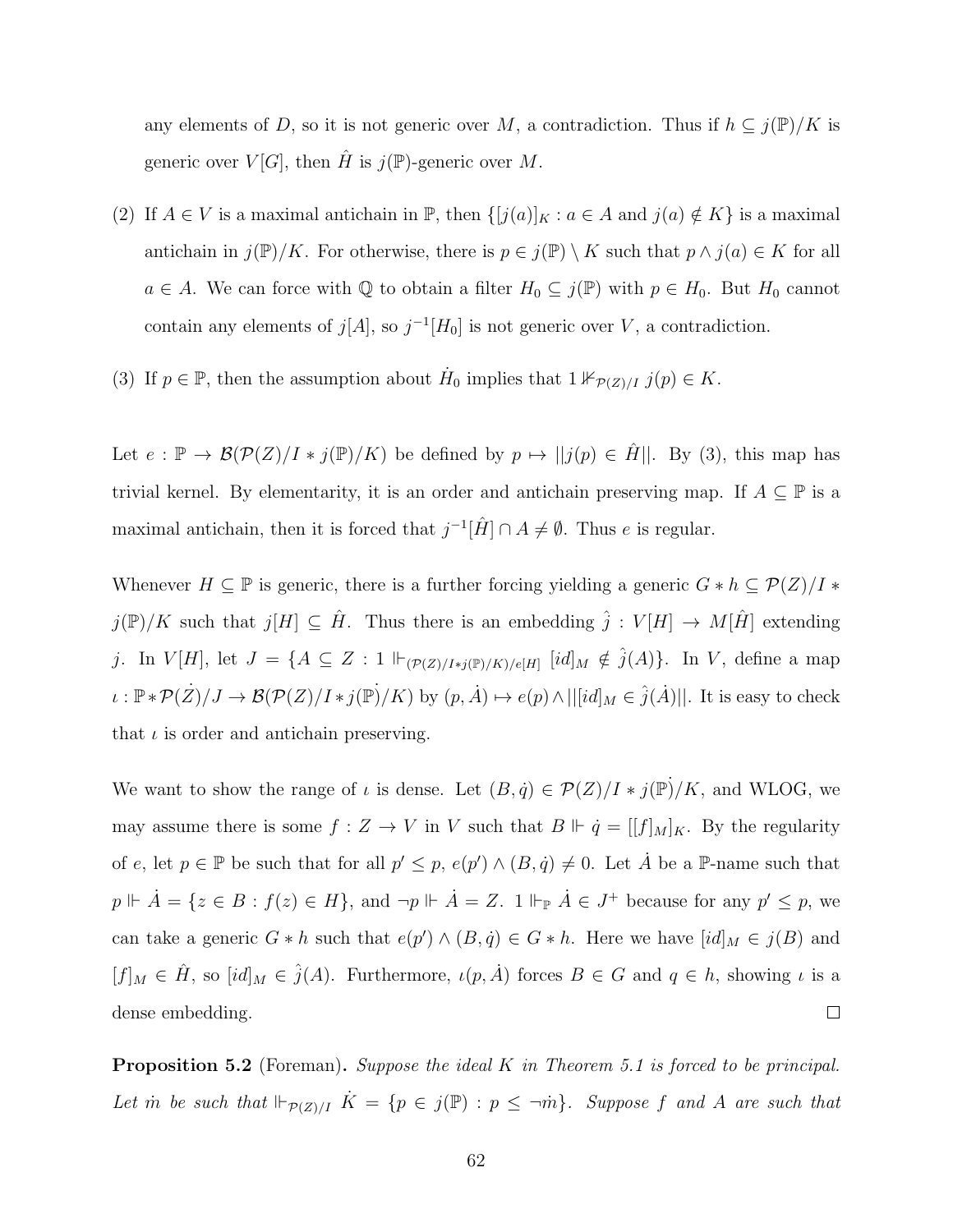$A \Vdash \dot{m} = [f],$  and  $\dot{B}$  is a  $\mathbb{P}\text{-name for }\{z \in A : f(z) \in H\}.$  Let  $\overline{I}$  be the ideal generated by I in  $V[H]$ . Then  $\overline{I} \restriction B = J \restriction B$ , and  $A \setminus B \in J$ .

*Proof.* Clearly  $J \supseteq \overline{I}$ . Suppose that  $\Vdash \dot{C} \subseteq \dot{B}$  and  $\dot{C} \in \overline{I}^+$ , and let  $p \in \mathbb{P}$  be arbitrary. WLOG P is a complete boolean algebra. For each  $z \in Z$ , let  $b_z = ||z \in \dot{C}||$ . In V, define  $C' = \{z : p \wedge b_z \wedge f(z) \neq 0\}$ .  $p \Vdash \dot{C} \subseteq C'$ , so  $C' \in I^+$ . If  $G \subseteq \mathcal{P}(Z)/I$  is generic with  $C' \in G$ , then  $j(p) \wedge b_{[id]} \wedge m \neq 0$ . Take  $\hat{H} \subseteq j(\mathbb{P})$  generic over  $V[G]$  with  $j(p) \wedge b_{[id]} \wedge m \in \hat{H}$ . Since  $b_{[id]} \Vdash_{j(\mathbb{P})}^M [id] \in \hat{j}(C), p \not\Vdash \dot{C} \in J$  as  $p \in H = j^{-1}[\hat{H}]$ . Thus  $J \upharpoonright B = \bar{I} \upharpoonright B$ . Furthermore, if  $H \subseteq \mathbb{P}$  is any generic, and  $G * h$  is generic extending  $e[H]$  with  $A \in G$ , then  $\dot{m} = j(f)(\vert id \vert) \in \hat{H}$ , so  $\vert id \vert \in \hat{j}(B)$ . Thus  $A \setminus B \in J$ .  $\Box$ 

**Corollary 5.3.** Let I be a precipitous ideal on Z and  $\mathbb{P}$  a partial order. Let  $\overline{I}$  denote the ideal generated by I in  $V^{\mathbb{P}}$ . The following are equivalent:

- (1) In some  $\mathcal{P}(Z)/I * j(\mathbb{P})$ -generic extension  $V[G * \hat{H}], H = j^{-1}[\hat{H}]$  is  $\mathbb{P}$ -generic over V.
- (2) For some conditions a, b, there is an isomorphism  $\iota : \mathcal{B}(\mathbb{P} * \mathcal{P}(Z)/\overline{I}) \restriction a \cong \mathcal{B}(\mathcal{P}(Z)/I *$  $j(\mathbb{P})) \restriction b$  such that  $\iota(||p \in H||) = ||j(p) \in \hat{H}||$  for all  $p \in \mathbb{P}$ .

*Proof.* WLOG we may assume  $\mathbb P$  is a complete boolean algebra. (1) implies that for some  $(A, \dot{m}) \in \mathcal{P}(Z)/I * j(\mathbb{P}), (A, \dot{m}) \Vdash j^{-1}[\hat{H}]$  is P-generic over V. By shrinking A if necessary, we may assume for some  $f \in V$ ,  $A \Vdash \dot{m} = [f]$ . Let  $e : \mathbb{P} \to \mathcal{B}(\mathcal{P}(A)/I * j(\mathbb{P}) \restriction \dot{m})$  be defined by  $p \mapsto ||j(p) \in \hat{H}||$ . We claim that for some  $p \in \mathbb{P}$ ,  $e(p') \neq 0$  for all  $p' \leq p$ . Otherwise, the set of p such that  $e(p) = 0$  is dense, so whenever  $G * \hat{H}$  is generic with  $(A, \dot{m}) \in G * \hat{H}$ , there is  $p \in \mathbb{P}$  such that  $j(p) \in \hat{H}$  and  $||j(p) \in \hat{H}|| = 0$ , a contradiction. If  $D = \{p \in \mathbb{P} : (\forall p' \leq p) e(p') \neq 0\},\$ then  $p_0 = \sum D \in D$ . Since  $\{p \leq \neg p_0 : e(p) = 0\}$  is dense below  $\neg p_0$ , we must have  $e(\neg p_0) = 0$ . Thus  $(A, \dot{m}) \Vdash j(p_0) \in \hat{H}$ , and so  $A \Vdash \dot{m} \leq j(p_0)$ .

The hypotheses of Theorem [5.1](#page-69-0) are satisfied with respect to  $I \upharpoonright A$  and  $\mathbb{P} \upharpoonright p_0$ , and the ideal K on  $j(\mathbb{P} \restriction p_0)$  is the principal ideal generated by  $\neg m$ . We get an isomorphism  $\iota : \mathcal{B}((\mathbb{P} \restriction p_0) *$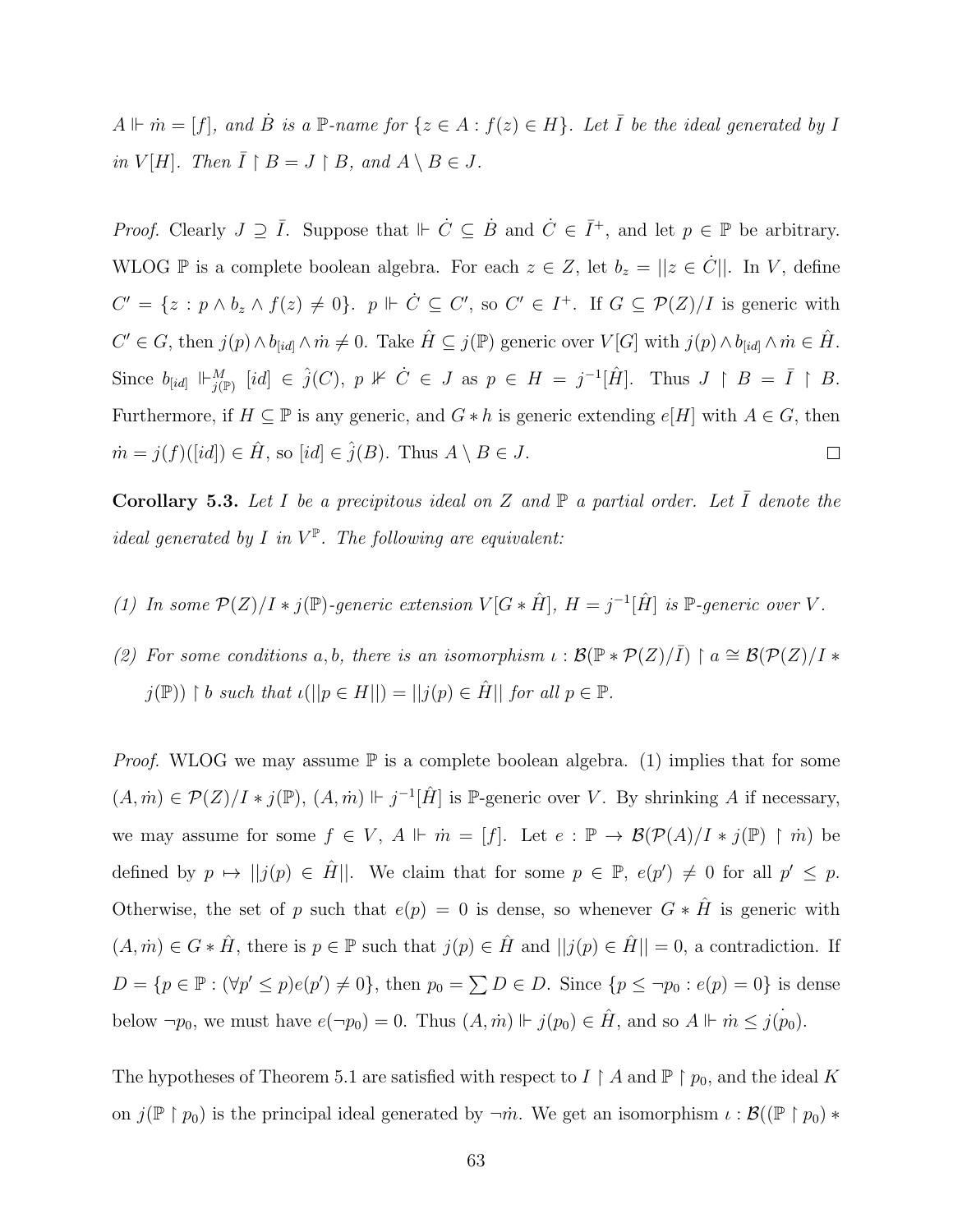$\mathcal{P}(\dot{A})/J \cong \mathcal{P}(A)/I * (j(\mathbb{P} \restriction p_0) \restriction m))$  such that  $\iota(||p \in H||) = \iota(p, 1) = e(p) = ||j(p) \in \hat{H}||$ for all  $p \in \mathbb{P} \restriction p_0$ . By Proposition [5.2,](#page-70-0) there is a set  $B \in V^{\mathbb{P}}$  such that we may replace  $\mathcal{P}(A)/J$  on the left by  $\mathcal{P}(B)/\overline{I}$ . Thus  $(1) \Rightarrow (2)$ . For the other direction, if an isomorphism exists with those properties, then for any generic  $G * \hat{H}$ ,  $\iota^{-1}[G * \hat{H}] \cap \mathbb{P} = j^{-1}[\hat{H}]$ .  $\Box$ 

<span id="page-72-0"></span>Corollary 5.4 (Foreman). If I is a  $\kappa$ -complete precipitous ideal on Z and  $\mathbb P$  is  $\kappa$ -c.c., then there is a canonical isomorphism  $\iota : \mathbb{P} * \mathcal{P}(Z)/\overline{I} \cong \mathcal{P}(Z)/I * j(\mathbb{P})$ .

*Proof.* If  $G * \hat{H} \subseteq \mathcal{P}(Z)/I * j(\mathbb{P})$  is generic, then for any maximal antichain  $A \subseteq \mathbb{P}$  in V,  $j[A] = j(A)$ , and  $M \models j(A)$  is a maximal antichain in  $j(\mathbb{P})$ . Thus  $j^{-1}[\hat{H}]$  is  $\mathbb{P}$ -generic over V, and clearly for each  $p \in \mathbb{P}$ , we can take  $\hat{H}$  with  $j(p) \in \hat{H}$ . Thus Theorem [5.1](#page-69-0) implies that for some  $\dot{J}, \dot{K}$ , we have an isomorphism  $\iota : \mathcal{B}(\mathbb{P} * \mathcal{P}(Z)/J) \to \mathcal{B}(\mathcal{P}(Z)/I * j(\mathbb{P})/K)$ . In this case, K is trivial, and so Proposition [5.2](#page-70-0) implies that  $J = \overline{I}$ .  $\Box$ 

<span id="page-72-1"></span>**Proposition 5.5.** If  $Z, I, \mathbb{P}, J, K, \iota$  are as in Theorem [5.1,](#page-69-0) then whenever  $H \subseteq \mathbb{P}$  is generic,  $J$  is precipitous and has the same completeness and normality that  $I$  has in  $V$ . Also, if  $\bar{G} \subseteq \mathcal{P}(Z)/J$  is generic and  $G * h = \iota[H * \bar{G}],$  then if  $\hat{j} : V[H] \to M[\hat{H}]$  is as above,  $M[\hat{H}] = V[H]^Z/\bar{G}$  and  $\hat{j}$  is the canonical ultrapower embedding.

*Proof.* Suppose  $H * \overline{G} \subseteq \mathbb{P} * \mathcal{P}(Z)/\overline{I}$  is generic, and let  $G * h = \iota[H * \overline{G}]$  and  $\hat{H} = \{p : [p]_K \in h\}.$ For  $A \in J^+$ ,  $A \in \bar{G}$  iff  $[id]_M \in \hat{j}(A)$ . If  $i: V[H] \to N = V[H]^Z/\bar{G}$  is the canonical ultrapower embedding, then there is an elementary embedding  $k : N \rightarrow M[\hat{H}]$  given by  $k([f]_N) = \hat{j}(f)([id]_M)$ , and  $\hat{j} = k \circ i$ . Thus N is well-founded, so J is precipitous. If  $f: Z \to \text{Ord}$  is a function in V, then  $k([f]_N) = j(f)([id]_M) = [f]_M$ . Thus k is surjective on ordinals, so it must be the identity, and  $N = M[\hat{H}]$ . Since  $i = \hat{j}$  and  $\hat{j}$  extends j, i and j have the same critical point, so the completeness of  $J$  is the same as that of  $I$ . Finally, since  $[id]_N = [id]_M$ , I is normal in V iff J is normal in  $V[H]$ , because  $j \restriction \bigcup Z = \hat{j} \restriction \bigcup Z$ , and normality is equivalent to  $(id] = j[\bigcup Z]$ .  $\Box$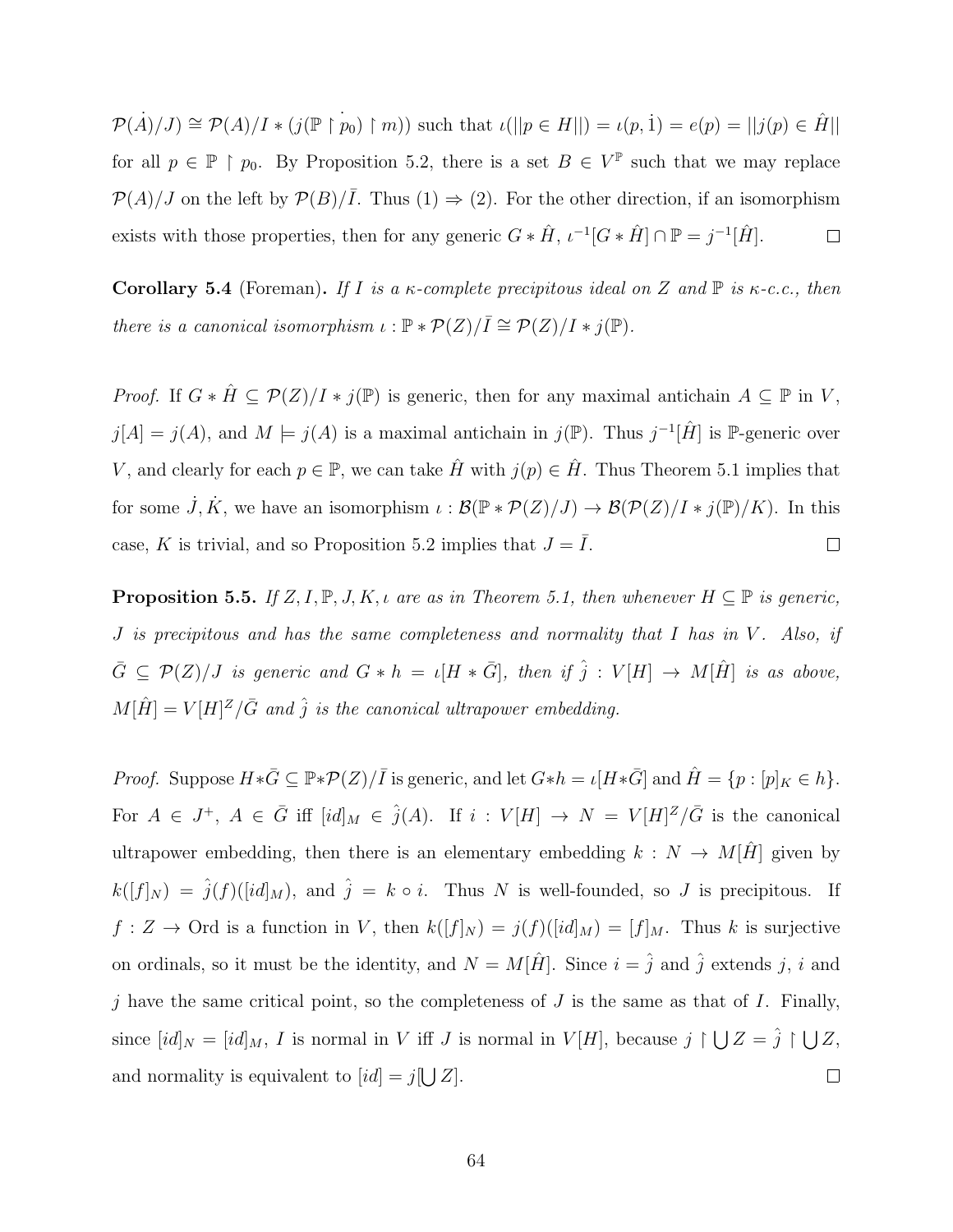**Proposition 5.6.** Suppose  $\iota : \mathcal{B}(\mathbb{P} * \mathcal{P}(Z)/J) \to \mathcal{B}(\mathcal{P}(Z)/I * j(\mathbb{P})/K)$  is as in Theorem [5.1.](#page-69-0) For any  $B \in I^+$ , if  $(p, \dot{A}) \in \mathbb{P} * \mathcal{P}(Z)/J$  and  $p \Vdash \dot{A} = \check{B}$ , then  $\iota(p, \check{A}) = (B, \dot{1}) \wedge e(p)$ .

*Proof.* By definition,  $\iota(p, \dot{A}) = e(p) \wedge ||[id] \in \hat{j}(\dot{A})||$ . If  $G * h$  is generic with this condition, then  $(id \in \hat{j}(A^{e^{-1}[G*h]})$ , and so  $(id \in j(B)$  and  $(B, 1) \wedge e(p) \in G*h$ . If  $(B, 1) \wedge e(p) \in G*h$ , then  $(id \in j(B) = \hat{j}(A^{e^{-1}[G*h]})$ , so  $\iota(p, \check{A}) \in G * h$ . The equality follows.  $\Box$ 

## 5.2 Preservation and destruction

We show here that density and nonregularity can be consistently separated by showing that certain forcings will preserve nonregularity while destroying density. We give two different preservation results, each of which starts from different assumptions about the ground model. They provide two different paths to our desired consistency result.

<span id="page-73-1"></span>**Lemma 5.7.** Suppose  $\mu$  is regular,  $\mathbb P$  is  $\mu$ -c.c., I is an ideal on Z, and  $p \Vdash_{\mathbb P}$  " $\overline{I}$  is  $(\mu, \kappa)$ regular." Then I is  $(\mu, \kappa)$ -regular.

*Proof.* Let  $\langle A_{\alpha}\rangle_{\alpha<\kappa} \subseteq I^+$ . Let  $\langle \dot{B}_{\alpha}\rangle_{\alpha<\kappa}$  be such that  $p \Vdash_{\mathbb{P}} \text{``}\langle \dot{B}_{\alpha}\rangle_{\alpha<\kappa} \subseteq \overline{I}^+$  is a refinement of  $\langle A_{\alpha}\rangle_{\alpha<\kappa}$  such that for all  $X\subseteq \kappa$  of size  $\mu$ ,  $\bigcap_{\alpha\in X}\dot{B}_{\alpha}=\emptyset$ ." For each  $\alpha$ , let  $C_{\alpha}=\{z:\alpha\in\mathbb{C}^n\mid |z|\leq \kappa\}$  $(\exists q \leq p) q \Vdash z \in \dot{B}_\alpha$ . Each  $C_\alpha \in I^+$  because  $p \Vdash \dot{B}_\alpha \subseteq C_\alpha$ . For each  $z \in Z$ , let  $s(z) = {\alpha : z \in C_\alpha}$ . Since P is  $\mu$ -.c.c.,  $|s(z)| < \mu$  for each z. So  $\langle C_\alpha \rangle_{\alpha < \kappa}$  is the desired refinement of  $\langle A_{\alpha}\rangle_{\alpha<\kappa}$ .  $\Box$ 

<span id="page-73-0"></span>**Lemma 5.8.** Suppose I is a normal, fine, nonregular ideal on  $Z \subseteq \mathcal{P}(\lambda)$  that is  $\lambda^+$ -saturated but nowhere  $\lambda$ -saturated. Let  $\langle A_{\alpha}\rangle_{\alpha<\lambda} \subseteq I^+$  be a sequence with no disjoint refinement into *I*-positive sets. Then there is an *I*-positive  $B \in I^+$  such that for all *I*-positive  $C \subseteq B$ ,  $|\{\alpha : C \cap A_{\alpha} \in I^+\}| = \lambda.$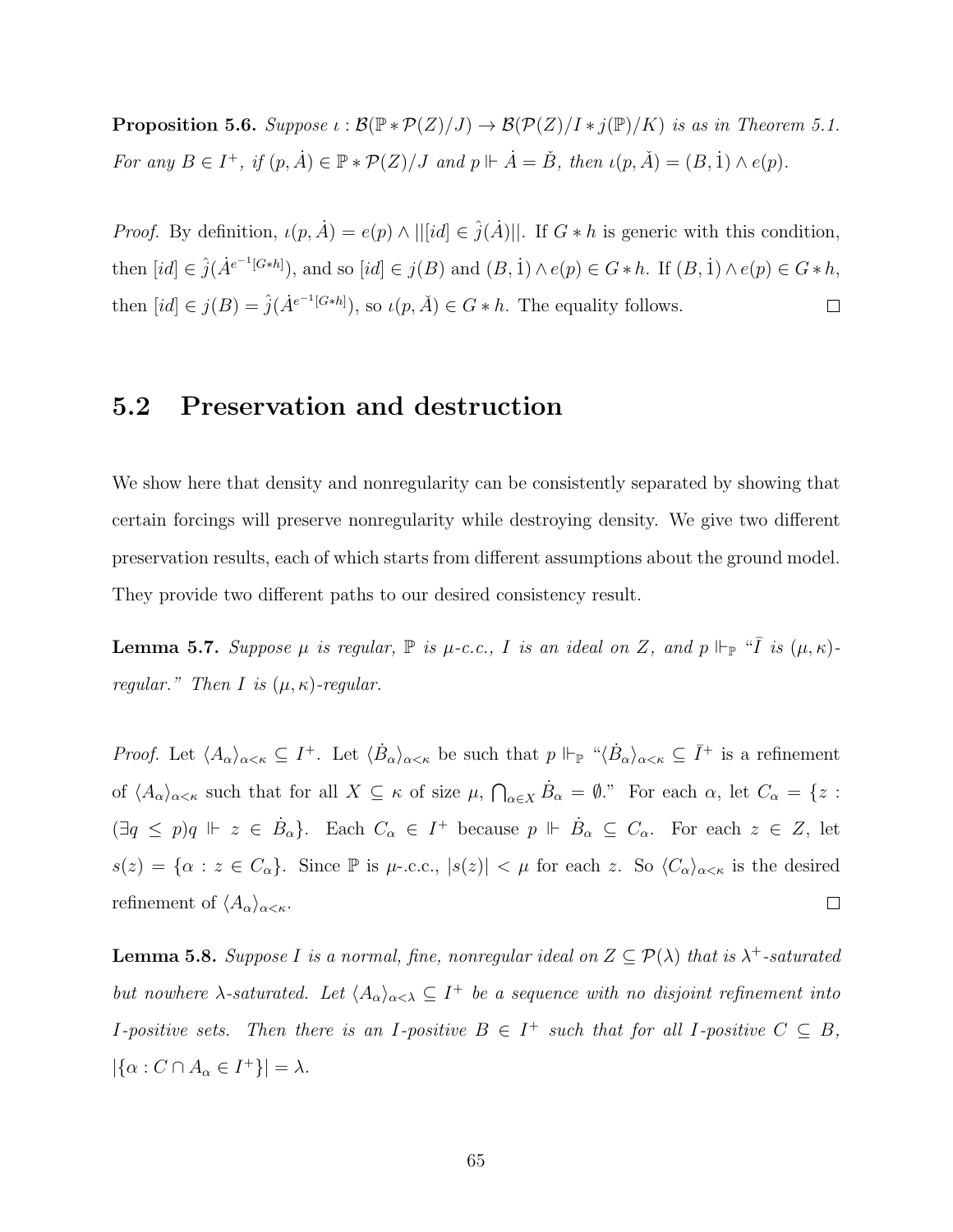*Proof.* Suppose towards a contradiction that  $\{B : |\{\alpha : B \cap A_{\alpha} \in I^+\}| < \lambda\}$  is dense. Let  ${B_\alpha : \alpha < \lambda}$  be a maximal antichain contained in this collection. We may assume the  $B_\alpha$ 's are pairwise disjoint. Let  $s(\alpha) = \{\beta : B_\alpha \cap A_\beta \in I^+\}$ . By Theorem [1.5,](#page-16-0) for each  $B_\alpha$ , there is a disjoint refinement of  $\{B_\alpha \cap A_\beta : \beta \in s(\alpha)\}\$ into I-positive sets  $\{C_\beta^\alpha : \beta \in s(\alpha)\}\$ , as  $\{I \mid (B_{\alpha} \cap A_{\beta}) : \beta \in s(\alpha)\}\$ is a set of  $\langle \lambda \rangle$  many nowhere  $\lambda$ -saturated ideals on  $B_{\alpha}$ . Since  ${B_\alpha : \alpha < \lambda}$  is a maximal antichain, for all  $\beta$  there is  $\alpha$  such that  $\beta \in s(\alpha)$ . Let  $h(\beta) =$  the least  $\alpha$  such that  $\beta \in s(\alpha)$ . Then  $\{C_{\beta}^{h(\beta)}\}$  $\beta^{(n(\beta))}$  :  $\beta < \lambda$  is a disjoint refinement of  $\{A_{\beta} : \beta < \lambda\}$ into I-positive sets, contrary to assumption.  $\Box$ 

<span id="page-74-0"></span>**Lemma 5.9.** Suppose  $\mu < \lambda$  are regular cardinals,  $\kappa = \mu^+$ ,  $\mathbb P$  is  $\mu$ -c.c., and I is a normal, fine, nonregular,  $\kappa$ -complete ideal on  $Z \subseteq \mathcal{P}(\lambda)$ . Then  $\Vdash_{\mathbb{P}} \overline{I}$  is nonregular.

*Proof.* Suppose  $\langle A_{\alpha}\rangle_{\alpha<\lambda}$  witnesses that I is nonregular. Let  $X_0 = \{\alpha<\lambda : I\restriction A_{\alpha}$  is nowhere  $\lambda^+$ -saturated}. For each  $\alpha \in X_1 = \lambda \setminus X_0$ , pick  $A'_\alpha \subseteq A_\alpha$  such that  $I \upharpoonright A'_\alpha$  is  $\lambda^+$ -saturated. Note that  $I \upharpoonright (\bigcup_{\alpha \in X_1} A'_\alpha \cap \hat{\alpha})$  is  $\lambda^+$ -saturated. We claim that  $\{A'_\alpha : \alpha \in X_1\}$  witnesses that I is nonregular.

To see this, assume towards a contradiction that  $\{A''_{\alpha} : \alpha \in X_1\}$  is a pairwise disjoint refinement into I-positive sets. By Lemma [4.2,](#page-57-0) there is a collection  $\{B_{\alpha} : \alpha < \lambda^+\}$  such that  $(\forall \alpha < \lambda^+)(\forall \beta \in X_0)B_\alpha \cap A_\beta \in I^+$ , and  $(\forall \alpha < \beta < \lambda^+)B_\alpha \cap B_\beta$  is nonstationary. Let  $\gamma < \lambda^+$  be such that  $C_\alpha = A''_\alpha \setminus B_\gamma \in I^+$  for all  $\alpha \in X_1$ . Apply Lemma [4.2](#page-57-0) again to split  $B_{\gamma}$  into pairwise disjoint subsets  $\{C_{\alpha}: \alpha \in X_0\}$  such that  $C_{\alpha} \in I^+$  and  $C_{\alpha} \subseteq A_{\alpha}$  for all  $\alpha \in X_0$ . Then  $\{C_\alpha : \alpha < \lambda\}$  is a pairwise disjoint refinement of  $\{A_\alpha : \alpha < \lambda\}$ , contrary to assumption.

Considering  $I \restriction (\bigcup_{\alpha \in X_1} A'_\alpha \cap \hat{\alpha})$  and renaming the  $A'_\alpha$ 's, we can assume WLOG that we start with a  $\lambda^+$ -saturated, normal, fine,  $\kappa$ -complete, nonregular ideal I on Z with  $\langle A_{\alpha}\rangle_{\alpha<\lambda}$ witnessing the nonregularity. Assume for the sake of a contradiction that  $p \Vdash \overline{I}$  is regular. Let  $\langle \dot{B}_\alpha \rangle_{\alpha<\lambda}$  be a sequence of P-names such that  $p \Vdash \langle \dot{B}_\alpha \rangle_{\alpha<\lambda}$  is a pairwise disjoint refinement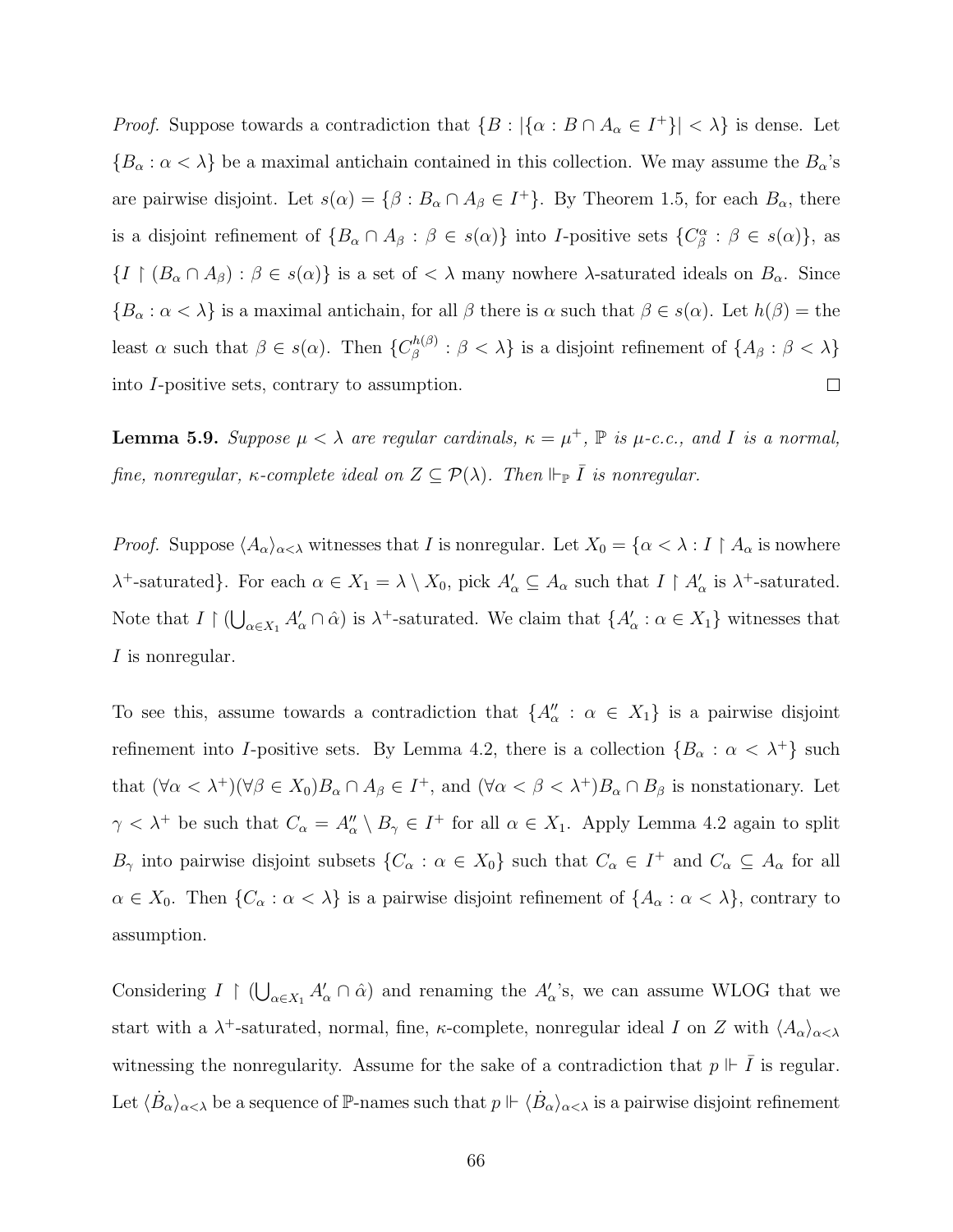of  $\langle \check{A}_{\alpha}\rangle_{\alpha<\lambda}$  into  $\bar{I}$ -positive sets. So  $\{(p, \dot{B}_{\alpha}) : \alpha<\lambda\}$  is an antichain in  $\mathbb{P} * \mathcal{P}(Z)/\bar{I}$ .

Let  $\iota : \mathbb{P} * \mathcal{P}(Z)/\overline{I} \to \mathcal{B}(\mathcal{P}(Z)/I * j(\mathbb{P})$  be given by Corollary [5.4.](#page-72-0) For each  $\alpha < \lambda$ , choose  $(C_{\alpha}, \dot{q}_{\alpha}) \leq \iota(p, \dot{B}_{\alpha})$ . Since

$$
(C_{\alpha}, \dot{q}_{\alpha}) \le \iota(p, \dot{B}_{\alpha}) \le \iota(p, \check{A}_{\alpha}) \le \iota(1, \check{A}_{\alpha}) = (A_{\alpha}, \dot{1}),
$$

we have  $C_{\alpha} \subseteq I$   $A_{\alpha}$  for each  $\alpha < \lambda$ . Since  $\langle A_{\alpha} \rangle_{\alpha < \lambda}$  has no disjoint refinement into I-positive sets, neither does  $\langle C_{\alpha}\rangle_{\alpha<\lambda}$ .

Since I satisfies the hypotheses of Lemma [5.8,](#page-73-0) there is  $D \in J^+$  such that for all J-positive  $E \subseteq D, |\{\alpha : E \cap C_{\alpha} \in J^+\}| = \lambda$ . Thus, if we take a generic  $G \subseteq \mathcal{P}(Z)/I$  with  $D \in G$ , then a density argument shows that  $\{\alpha : C_{\alpha} \in G\}$  is unbounded in  $\lambda$ . Let  $M = V^Z/G$ . M thinks that  $\mu$  is a regular cardinal and  $j(\mathbb{P})$  is  $\mu$ -c.c. By the closure properties of M, these hold in  $V[G]$  as well. By Theorem [3.4,](#page-48-0)  $cf(\lambda) \geq \mu$  in  $V[G]$ , so there are at least  $\mu$  many  $C_{\alpha}$ 's in G. Since  $(C_{\alpha}, \dot{q}_{\alpha}) \perp (C_{\beta}, \dot{q}_{\beta})$  for  $\alpha \neq \beta$ , we must have that  $\dot{q}_{\alpha}^G \perp \dot{q}_{\beta}^G$  for distinct  $C_{\alpha}, C_{\beta} \in G$ . However, these are all elements of a  $\mu$ -c.c. partial order, so we have a contradiction. Thus  $\Vdash_{\mathbb{P}} \bar{I}$  is nonregular.  $\Box$ 

**Definition.** If  $\mathbb{P}$  is a partial order and  $Z \subseteq \mathcal{P}(X)$ , we will say  $\mathbb{P}$  is Z-absolutely  $\kappa$ -c.c. when for all normal, fine,  $|X|^+$  saturated ideals I on Z,  $\Vdash_{\mathcal{P}(Z)/I} j(\mathbb{P})$  is  $j(\kappa)$ -c.c.

<span id="page-75-0"></span>**Lemma 5.10.** Suppose  $\kappa = \mu^+$  and  $Z \subseteq \{z \in \mathcal{P}_{\kappa}(\lambda) : z \cap \kappa \in \kappa\}$  is stationary. Suppose  $\mathbb{P}$ is Z-absolutely  $\kappa$ -c.c. and  $\kappa \leq d(\mathbb{P} \restriction p) \leq \lambda$  for all  $p \in \mathbb{P}$ . Then in  $V^{\mathbb{P}}$ , there are no normal, fine,  $\kappa$ -complete  $\lambda$ -dense ideals on Z.

Proof. Suppose  $p \Vdash \dot{J}$  is a normal, fine,  $\kappa$ -complete,  $\lambda^+$ -saturated ideal on Z. Let  $I =$  $\{X \subseteq Z : p \Vdash X \in J\}.$  It is easy to check that I is normal and fine. The map  $\sigma$ :  $\mathcal{P}(Z)/I \to \mathcal{B}(\mathbb{P} \restriction p \ast \mathcal{P}(Z)/J)$  that sends X to  $(||\check{X} \in \dot{J}^+||, [\dot{X}]_J)$  is an order-preserving and antichain-preserving map, so I is  $\lambda^+$ -saturated.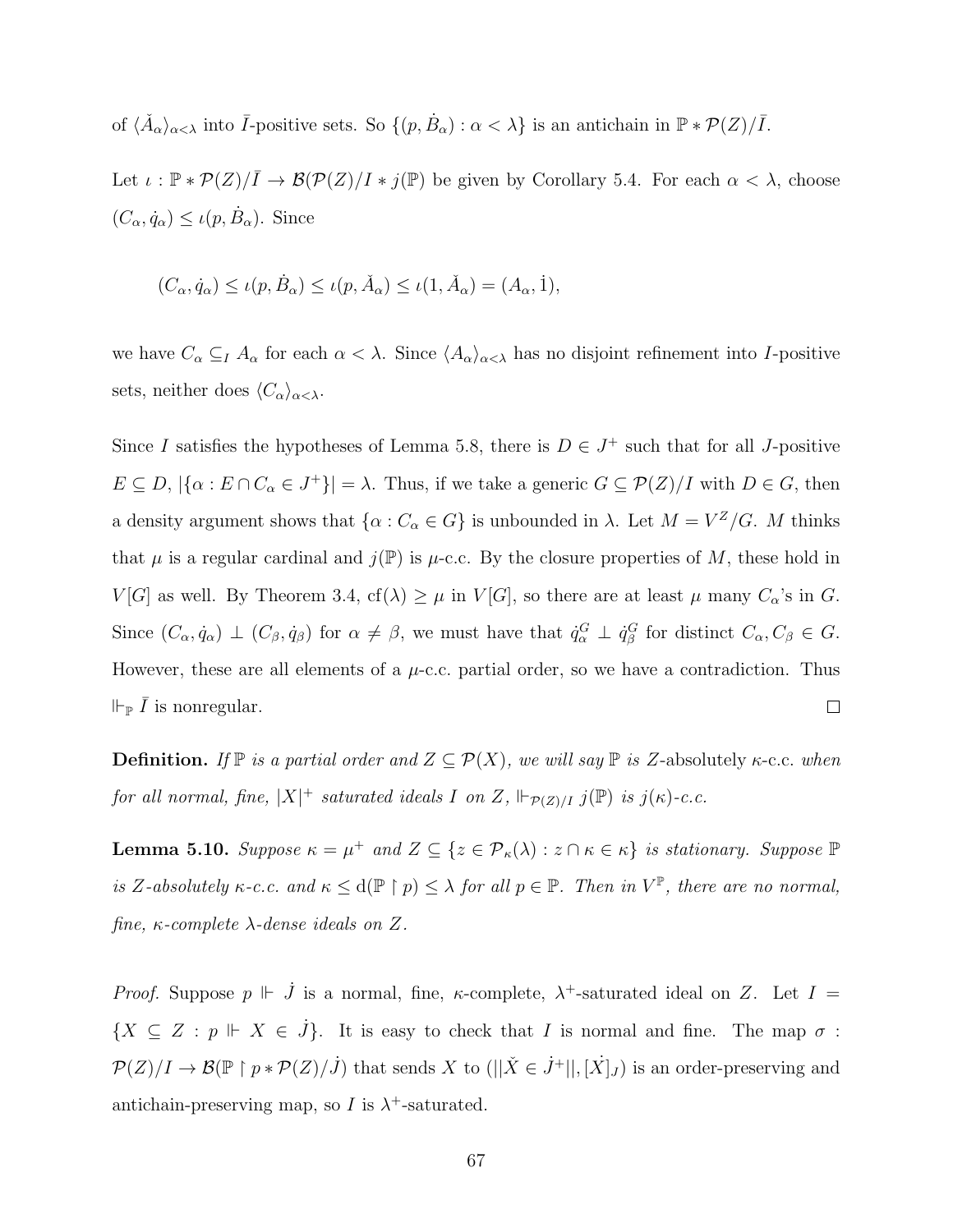Let H be P-generic over V with  $p \in H$ . Since P is  $\kappa$ -c.c.,  $\overline{I}$  remains normal. By Corollary [5.4,](#page-72-0)  $\mathcal{P}^{V[H]}(Z)/\overline{I} \cong (\mathcal{P}^V(Z)/I * j(\mathbb{P}))/e[H]$ . Thus  $\overline{I}$  is normal, fine, and  $\lambda^+$ -saturated, and  $\overline{I} \subseteq$ J. By Lemma [4.3,](#page-58-0) there is  $A \in \overline{I}^+$  such that  $J = \overline{I} \upharpoonright A$ . Since  $j(\kappa) = \lambda^+, j(\mathbb{P})$  is forced to be nowhere  $\lambda$ -dense, and thus  $\mathcal{P}(Z)/I * j(\mathbb{P})$  is nowhere  $\lambda$ -dense. Since  $d(\mathbb{P}) \leq \lambda$ ,  $(\mathcal{P}^V(Z)/I * j(\mathbb{P}))/e[H]$  is nowhere  $\lambda$ -dense. Thus J is not  $\lambda$ -dense.  $\Box$ 

<span id="page-76-0"></span>Theorem 5.11. If almost-huge cardinals are consistent, then ZFC does not prove the analogs of Theorem [4.1](#page-56-0) and Corollary [4.6](#page-60-0) with  $\omega_1$  is replaced by  $\mu^+$  where  $\mu > \omega$  is regular. If  $\omega < \mu < \kappa \leq \lambda < \delta$  are regular, and  $\kappa$  carries an almost-huge tower of height  $\delta$ , then there is a forcing extension in which  $\kappa = \mu^+$ , there are no normal, fine,  $\kappa$ -complete,  $\lambda$ -dense ideals on a stationary  $Z \subseteq \mathcal{P}_{\kappa}(\lambda)$ , but there is a normal, fine,  $\kappa$ -complete, nonregular ideal on Z. If  $\kappa$  is super-almost-huge, then there is a forcing extension in which  $\kappa = \mu^+$ , and for every regular  $\lambda \geq \kappa$ , there is a stationary  $Z_{\lambda} \subseteq \mathcal{P}_{\kappa}(\lambda)$  such that there are no dense ideals on  $Z_{\lambda}$ , but there is a nonregular ideal on  $Z_{\lambda}$ .

*Proof.* Let  $\mu < \kappa \leq \lambda$  be as hypothesized. By Theorem [2.17,](#page-37-0) there is a forcing extension in which  $\kappa = \mu^+$  there is a normal, fine,  $\kappa$ -complete,  $\lambda$ -dense ideal I on  $\mathcal{P}_{\kappa}(\lambda)$ . In this model, let P be any  $\mu$ -c.c. partial order such that  $\kappa \leq d(\mathbb{P} \restriction p) \leq \lambda$  for all  $p \in \mathbb{P}$ , such as  $Add(\omega, \kappa)$ . If *J* is any normal, fine,  $\kappa$ -complete,  $\lambda$ <sup>+</sup>-saturated ideal on  $\mathcal{P}_{\kappa}(\lambda)$ , and  $j: V \to M \subseteq V[G]$ is a generic embedding arising from J, then  $M \models j(\mathbb{P})$  is  $\mu$ -c.c. Since  $M^{\mu} \cap V[G] \subseteq M$ ,  $j(\mathbb{P})$ is  $\mu$ -c.c. in  $V[G]$ . Hence by Lemma [5.10,](#page-75-0) we destroy all dense ideals by forcing with  $\mathbb{P}$ .

By Lemma [5.9,](#page-74-0) the generated ideal  $\overline{I}$  remains nonregular. Furthermore, one can check that the ideal given by Theorem [2.17](#page-37-0) is  $\mu$ -distributive, so it is actually  $(\mu, \lambda)$ -nonregular by Lemma [4.16.](#page-64-0) So we may alternatively apply Lemma [5.7](#page-73-1) to see that I is  $(\mu, \lambda)$ -nonregular and thus nonregular.

If we start with a super-almost-huge  $\kappa$ , then in a forcing extension  $\kappa = \mu^+$  and these ideals on  $\mathcal{P}_{\kappa}(\lambda)$  exist for all regular  $\lambda \geq \kappa$ , so forcing with  $\mathbb P$  has the these effects simultaneously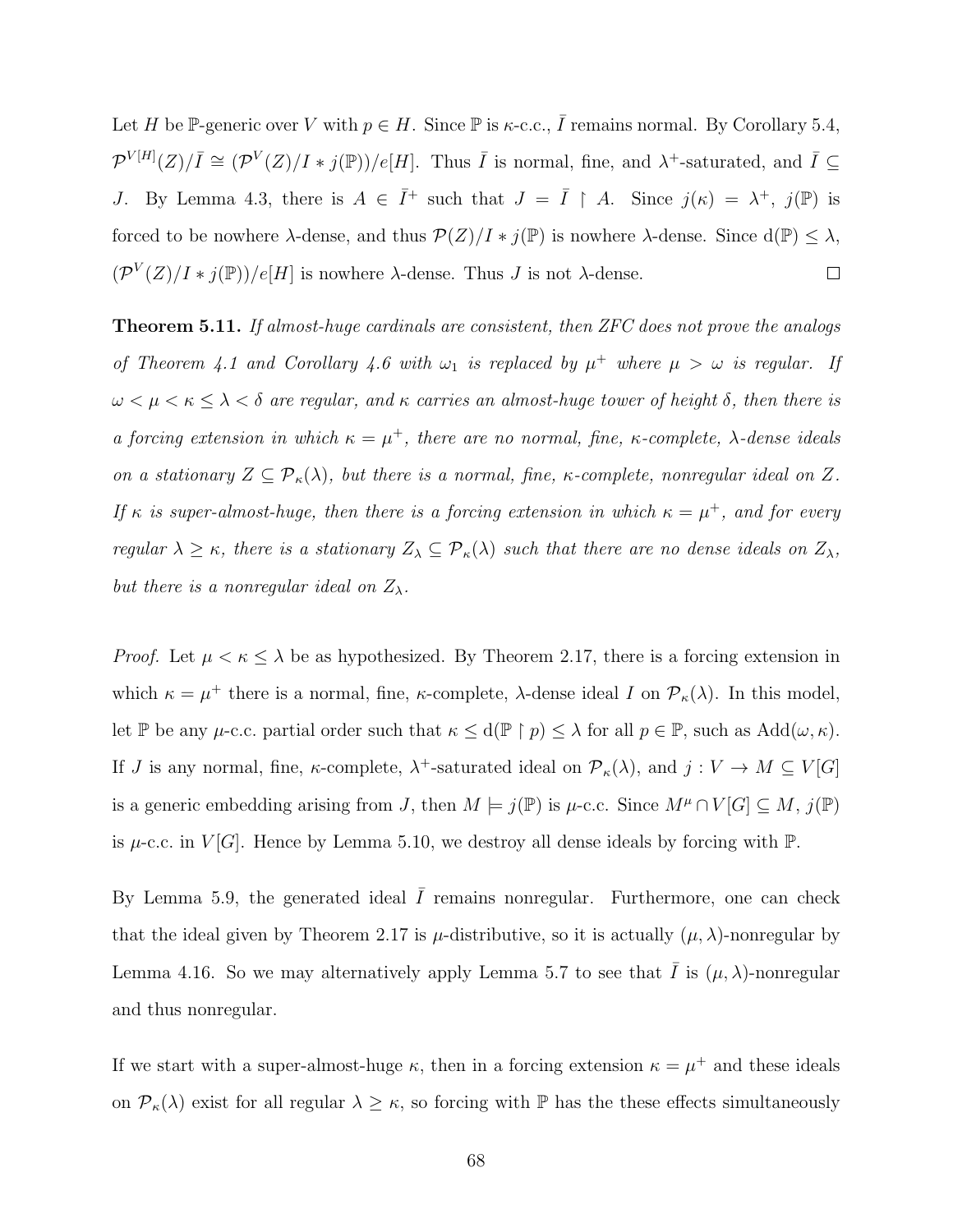with respect to all regular  $\lambda \geq \kappa$ .

At present, it is unknown whether properties (1) and (2) from Theorem [4.1](#page-56-0) are equivalent under ZFC when  $\omega_1$  is replaced by larger cardinal. Does the existence of  $\kappa$  many normal and fine ideals on  $\kappa$  that collectively measure all subsets of  $\kappa$  imply the existence of a  $\kappa$ -complete,  $\kappa$ -dense ideal on  $\kappa$ ? The best we can do now is point to the need for a different approach–our methods are demonstrably inadequate:

**Proposition 5.12.** Suppose GCH,  $\mu < \kappa = \mu^+ \leq \lambda$ , there is a normal, fine,  $\kappa$ -complete,  $\lambda$ -dense ideal I on  $Z \subseteq \mathcal{P}_{\kappa}(\lambda)$ , and  $\mathbb P$  is Z-absolutely  $\kappa$ -c.c. Then in  $V^{\mathbb P}$ , either there is a normal, fine, κ-complete,  $\lambda$ -dense ideal on Z, or for every set  $\{I_{\alpha} : \alpha < \lambda\}$  of normal, fine,  $\kappa$ -complete ideals on Z, there is  $A \subseteq Z$  that is nonmeasurable for each  $I_{\alpha}$ .

*Proof.* If there is  $p \in \mathbb{P}$  such that  $d(\mathbb{P} \restriction p) < \kappa$ , then  $p \Vdash \overline{I}$  is  $\lambda$ -dense. Otherwise,  $d(\mathbb{P} \restriction p) \geq \kappa$ for all  $p \in \mathbb{P}$ . Suppose  $p \Vdash \{\dot{I}_{\alpha} : \alpha < \lambda\}$  is a set of normal, fine,  $\kappa$ -complete ideals on  $\check{Z}$  such that every  $A \subseteq \check{Z}$  is measurable in one of them. By Lemma [4.7,](#page-61-0) there is some name  $\check{I}$  such that  $p \Vdash \dot{I}$  is a normal, fine,  $\kappa$ -complete,  $\lambda^+$ -saturated ideal on  $\check{Z}$  such that  $\mathcal{P}(\dot{Z})/I$  has a weakly dense subset  $\{\dot{A}_{\alpha}: \alpha < \lambda\}$ . In V, let  $J = \{A \subseteq Z : p \Vdash A \in \dot{I}\}\$ . J is normal, fine,  $\kappa$ -complete, and  $\lambda^+$ -saturated. By the hypothesis on  $\mathbb{P}$ , Corollary [5.4,](#page-72-0) and Lemma [4.3,](#page-58-0) there is some name  $\dot{B}$  such that  $p \Vdash \dot{I} = \bar{J} \restriction \dot{B}$ .

Let  $\theta > \lambda$  be regular such that  $\mathbb{P} \in H_{\theta}$ . Let  $M \prec H_{\theta}$  be such that  $\{\mathbb{P}, p, \dot{I}, \dot{B}, \{\dot{A}_{\alpha} : \alpha \leq \dot{A}_{\alpha}\}\}$  $\{\lambda\}\}\in M$ ,  $\lambda\subseteq M$ ,  $|M|=\lambda$ , and  $M^{\leq\kappa}\subseteq M$ . If  $A\subseteq \mathbb{P}\cap M$  is an antichain, then by the  $\kappa$ -c.c. of  $\mathbb{P}, A \in M$ . If A is not maximal in  $\mathbb{P}$ , then by elementarity, there is some  $p \in M$  such that  $A \perp p$ , so A is not maximal in  $\mathbb{P} \cap M$ . Thus  $\mathbb{P}_0 = \mathbb{P} \cap M$  is a regular suborder of  $\mathbb{P}$ . If  $G \subseteq \mathbb{P}$ is generic, then  $\dot{B}^G$  and each  $\dot{A}^G_\alpha$  are in  $V[G \cap \mathbb{P}_0]$ . Let  $\bar{J}_0$  be the ideal generated by J in  $V[G \cap \mathbb{P}_0]$ . If  $C \in \bar{J}_0 \restriction B$ , then  $\{A_\alpha : \alpha < \lambda\}$  is weakly dense in  $\mathcal{P}(Z)/\bar{J}_0$ . This is because if  $C \in \mathcal{P}(Z)^{V[G \cap \mathbb{P}_0]}$ , then in  $V[G]$ , there is some  $A_\alpha$  such that either  $A_\alpha \leq_{\bar{J}} C$  or  $A_\alpha \leq_{\bar{J}} Z \setminus C$ , and this property is absolute between transitive models.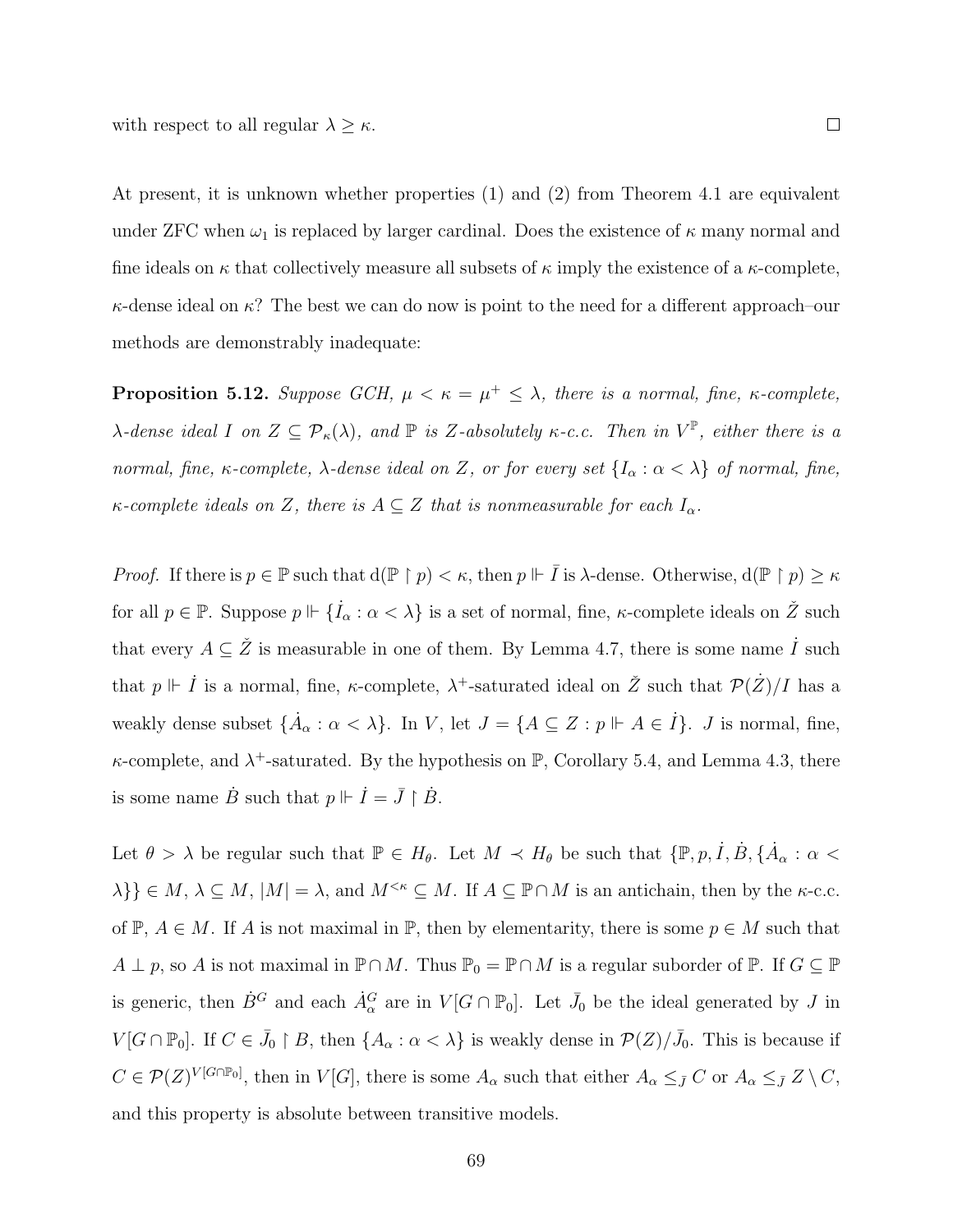However, by Lemma [5.10,](#page-75-0) forcing with  $\mathbb{P}_0$  destroys all dense ideals on Z. By the  $\kappa$ -c.c., and GCH in V, we have  $\Vdash_{\mathbb{P}_0} 2<\lambda = \lambda$ . Thus by Theorem [4.8,](#page-62-0) there cannot exist a normal, fine,  $\lambda^+$ -saturated ideal K on Z in  $V[G \cap \mathbb{P}_0]$  such that  $\mathcal{P}(Z)/K$  has a weakly dense subset of size  $\lambda$ . This contradiction establishes the dichotomy.  $\Box$ 

In contrast to density and saturation, nonregularity of ideals can be destroyed by small forcing:

**Proposition 5.13.** Suppose  $\kappa = \mu^+$  and  $Z \subseteq \mathcal{P}_{\kappa}(\lambda)$  is such that there is a normal, fine, κ-complete, nonregular ideal on Z, but there are no normal, fine, κ-complete, λ-dense ideals on Z. Then forcing with  $Col(\omega, \mu)$  destroys all nonregular ideals on Z.

*Proof.* Assume towards a contradiction that  $G \subseteq \text{Col}(\omega, \mu)$  is generic, and  $J \in V[G]$  is a normal, fine,  $\kappa$ -complete, nonregular ideal on Z. By the first part of the argument for Lemma [5.9,](#page-74-0) we may assume J is  $\lambda^+$ -saturated. Let p force these properties for  $\dot{J}$ , and in V, let  $I = \{A \subseteq Z : p \Vdash A \in \dot{J}\}\$ . I is normal, fine,  $\kappa$ -complete, and  $\lambda^+$  saturated, and properties are preserved for  $\overline{I}$  in  $V[G]$ , so by Lemma [4.3,](#page-58-0)  $J = \overline{I} \upharpoonright A$  for some A. By Lemma [4.5,](#page-59-0) there must be some *J*-positive  $B \subseteq A$  such that  $J \upharpoonright B = \overline{I} \upharpoonright B$  is  $\lambda$ -dense. Let  $p \Vdash \langle \dot{B}_{\alpha} \rangle_{\alpha < \lambda}$  is dense in  $\overline{I} \restriction \dot{B}$ .

By *k*-completeness, there is some  $q \leq p, q \in G$ , such that  $C = \{z : q \Vdash z \in \dot{B}\} \in I^+$ . For each  $r \leq q$  and  $\alpha < \lambda$  let  $C^r_\alpha = \{z \in C : r \Vdash z \in \dot{B}_\alpha\}$ . In V, let  $D \subseteq C$  be *I*-positive. In  $V[G]$ , there is some  $B_{\alpha} \subseteq J$  D, and by  $\kappa$ -completeness, there is some  $r \in G$  such that  $C_{\alpha}^{r} \in J^{+}$ . Thus  $C_{\alpha}^{r} \in I^{+}$  and  $C_{\alpha}^{r} \setminus D \in I$ . We have that  $\{C_{\alpha}^{r}: r \leq q, \alpha < \lambda, \text{ and } C_{\alpha}^{r} \in I^{+}\}\$ is dense below C, contrary to assumption.  $\Box$ 

Regardless of the existence of dense ideals, we can destroy nonregular ideals while preserving saturation: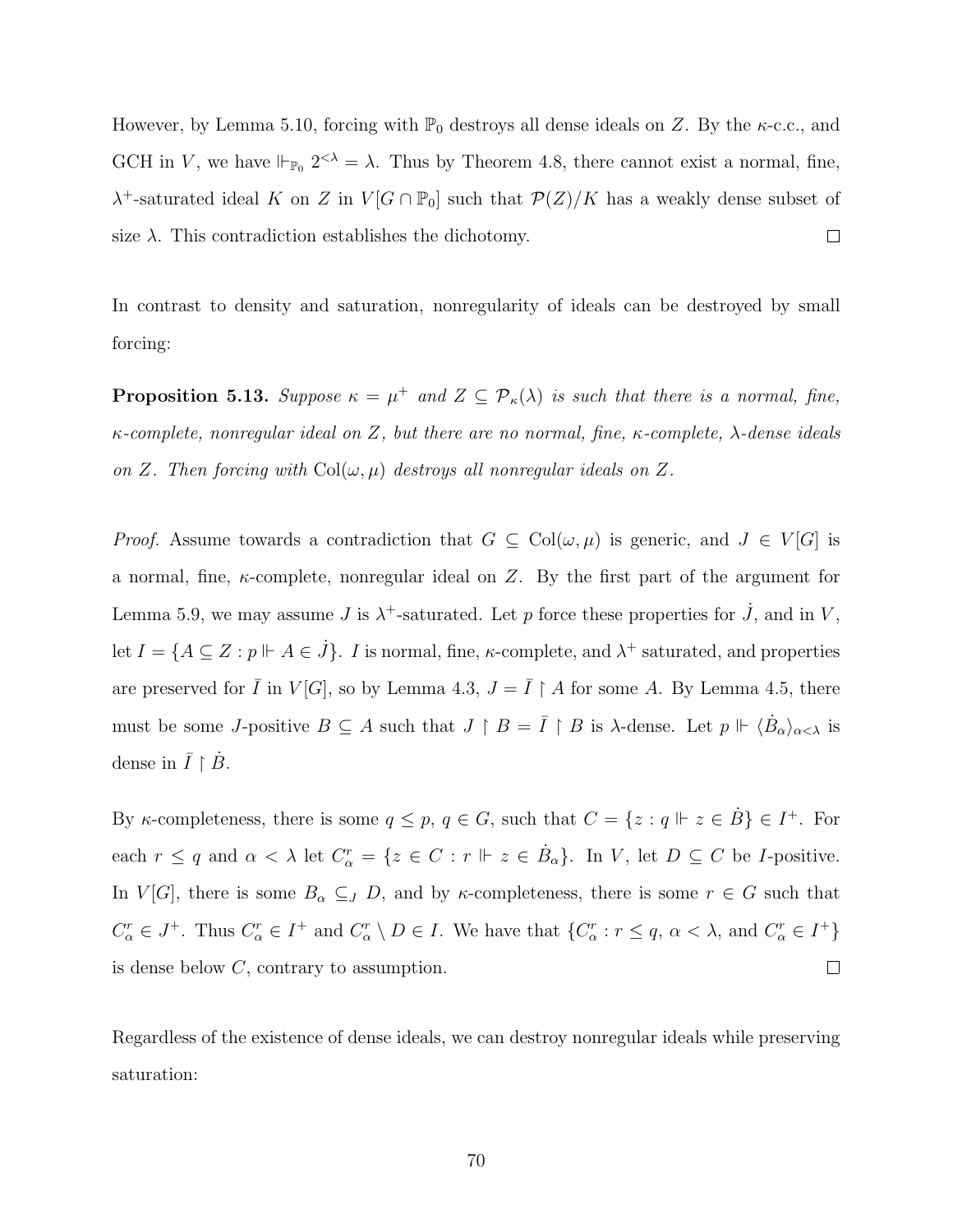**Proposition 5.14.** Suppose  $\lambda \geq \kappa = \mu^+$ ,  $\mu^{<\mu} = \mu$ , and  $Z \subseteq \mathcal{P}_{\kappa}(\lambda)$  is stationary. Forcing with  $Add(\mu, \kappa)$  destroys all  $\kappa$ -complete, normal, fine, nonregular ideals on Z, while preserving the existence of  $\kappa$ -complete, normal, fine,  $\lambda^+$ -saturated ideals on Z.

*Proof.* First note that  $\mu^{<\mu} = \mu$  implies  $Add(\mu, \kappa)$  is  $\kappa$ -c.c. If  $j : V \to M \subseteq V[G]$  is a generic embedding arising from a  $\kappa$ -complete, normal, fine,  $\lambda^+$ -saturated ideal on Z, then  $j(\text{Add}(\mu,\kappa)) = \text{Add}(\mu,j(\kappa))^M = \text{Add}(\mu,j(\kappa))^{V[G]},$  which is  $j(\kappa)$ -c.c. in  $V[G]$ , and  $j(\kappa) =$  $(\lambda^+)^V$ . Thus by Corollary [5.4,](#page-72-0) and Proposition [5.5](#page-72-1) if I is a  $\kappa$ -complete, normal, fine,  $\lambda^+$ saturated ideal on Z, then  $\overline{I}$  has these properties in  $V^{\text{Add}(\mu,\delta)}$ .

On the other hand, suppose  $p_0 \Vdash_{\text{Add}(\mu,\kappa)} \dot{J}$  is  $\kappa$ -complete, normal, fine, nonregular ideal on Z. By the first part of the proof for Lemma [5.9,](#page-74-0) we may assume p also forces  $\dot{J}$  is  $\lambda^+$ -saturated. Let  $I = \{A \subseteq Z : p_0 \Vdash A \in \dot{J}\}\$ . Then I is normal, fine,  $\kappa$ -complete, and  $\lambda^+$ -saturated. Whenever  $H \subseteq \text{Add}(\mu, \delta)$  is generic,  $\dot{J}^H = \overline{I} \upharpoonright A$  for some A.

Let  $e : \text{Add}(\mu, \kappa) \to \mathcal{B}(\mathcal{P}(Z)/I * \text{Add}(\mu, j(\kappa)))$  be the embedding from Theorem [5.1.](#page-69-0) If  $H \subseteq \text{Add}(\mu, \kappa)$  is generic, then there is an isomorphism  $\sigma : \mathcal{B}(\mathcal{P}(Z)/I \ast \text{Add}(\mu, j(\kappa))/e[H] \rightarrow$  $\mathcal{P}^{V[H]}(Z)/\overline{I}$ . Suppose  $\langle A_{\alpha}\rangle_{\alpha<\lambda}$  is a sequence of *J*-positive sets. For each  $A_{\alpha}$ , choose  $(B_{\alpha}, \dot{q}_{\alpha}) \in$  $\mathcal{P}^V(Z)/I * \text{Add}(\mu, j(\kappa))$  such that  $\sigma(B_\alpha, \dot{q}_\alpha) \leq A_\alpha$ . By the  $\lambda^+$ -c.c., there is some  $\beta < \lambda^+$  such that  $\Vdash_{\mathcal{P}^V(Z)/I} \bigcup_{\alpha<\lambda} \text{dom}(\dot{q}_\alpha) \subseteq \beta$ . Since  $\Vdash_{\mathcal{P}^V(Z)/I} |\lambda| = \mu$ , there is name for an antichain  $\langle \dot{r}_\alpha\rangle_{\alpha<\lambda}$  in Add $(\mu, j(\kappa))$  such that  $\mathbb{H}$  dom $(\dot{r}_\alpha)\cap\beta=\emptyset$  for all  $\alpha<\lambda$ . Then  $\langle \sigma(B_\alpha, \dot{q}_\alpha \wedge \dot{r}_\alpha)\rangle_{\alpha<\lambda}$ is a disjoint refinement of  $\langle A_{\alpha}\rangle_{\alpha<\lambda}$  into J-positive sets.  $\Box$ 

### 5.3 Compatibility with square

Solovay [\[32\]](#page-110-0) showed that  $\Box_{\delta}$  fails when  $\delta \geq \kappa$  and  $\kappa$  is supercompact. In contrast, we'll show  $(\forall \delta \geq \kappa) \Box_{\delta}$  is consistent with the kind generically supercompact  $\kappa$  constructed in Chapter 2. Ironically, a common feature between traditional and generic supercompactness can show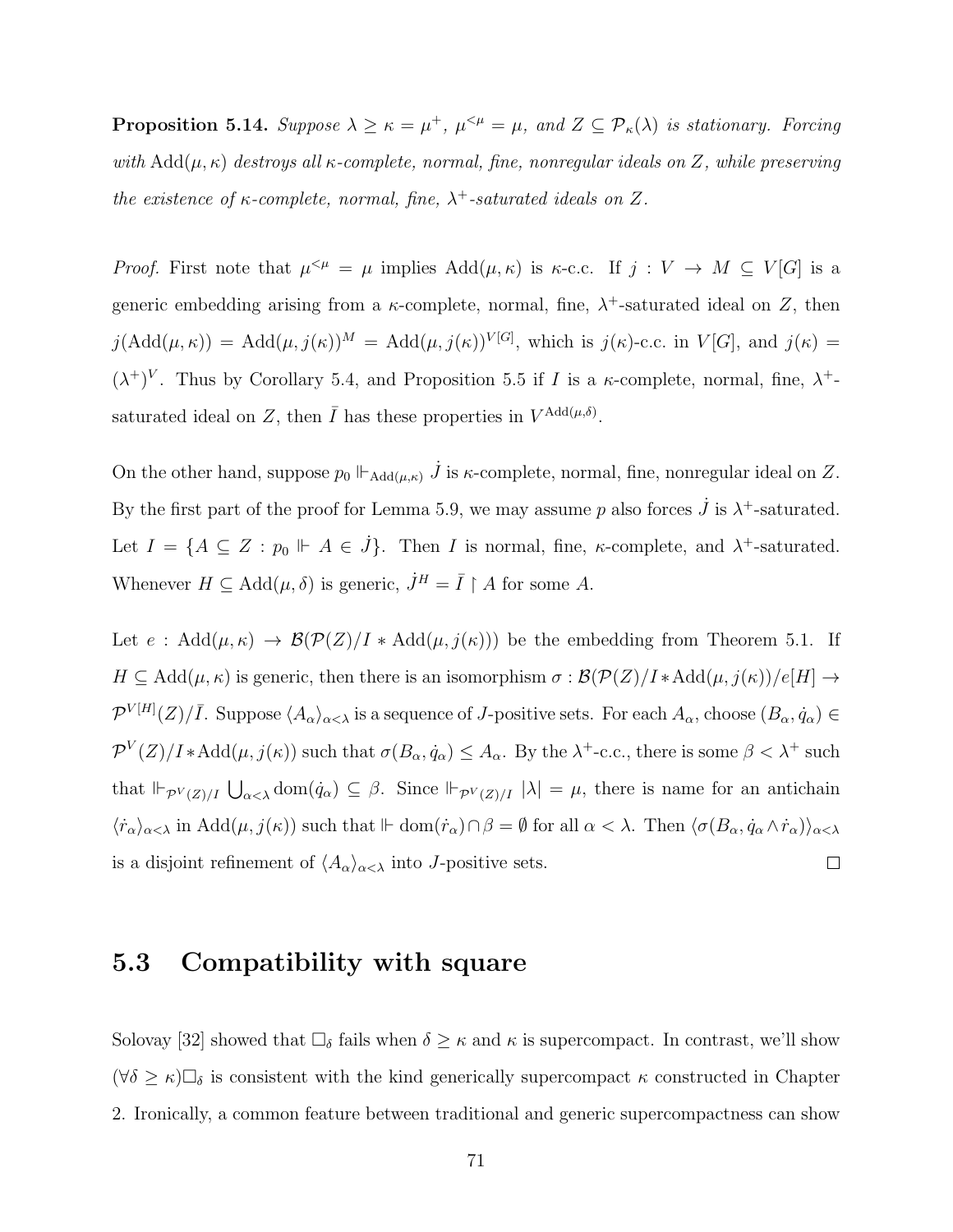the failure of  $\Box$  in the traditional case, and allow  $\Box$  to be forced in the generic case while preserving generic supercompactness. The key difference is that nontrivial forcings may be absorbed into the quotient algebras of the ideals in the generic case.

For a cardinal  $\delta$ , let  $\mathbb{S}_{\delta}$  be the collection of bounded approximations to a  $\square_{\delta}$  sequence. That is, a condition is a sequence  $\langle C_\alpha : \alpha \in \eta \cap \text{Lim} \rangle$  such that  $\eta < \delta^+$  is a successor ordinal, each  $C_{\alpha}$  is a club subset of  $\alpha$  of order type  $\leq \delta$ , and whenever  $\beta$  is a limit point of  $C_{\alpha}$ ,  $C_{\alpha} \cap \beta = C_{\beta}$ . For proof of the following lemma, we refer the reader to [\[8\]](#page-108-0).

**Lemma 5.15.** For every cardinal  $\delta$ ,  $\mathbb{S}_{\delta}$  is countably closed and  $(\delta + 1)$ -strategically closed and adds a  $\Box_{\delta}$  sequence  $\langle C_{\alpha} : \alpha \in \delta^+ \cap \text{Lim} \rangle = \bigcup G$ , where  $G \subseteq \mathbb{S}_{\delta}$  is the generic filter. For every regular  $\lambda \leq \delta$ , there is a  $\mathbb{S}_{\delta}$ -name for a "threading" partial order  $\mathbb{T}_{\delta}^{\lambda}$  that adds a club  $C \subseteq (\delta^+)^V$  of order type  $\lambda$  and such that whenever  $\alpha$  is a limit point of  $C, C \cap \alpha = C_{\alpha}$ . Furthermore,  $\mathbb{S}_{\delta} * \mathbb{T}_{\delta}^{\lambda}$  has a  $\lambda$ -closed dense subset of size  $2^{\delta}$ .

**Theorem 5.16.** Suppose  $\kappa$  is super-almost-huge and  $\mu < \kappa$  is regular. Then there is a  $\mu$ -distributive forcing extension in which  $\kappa = \mu^+$ ,  $\Box_{\lambda}$  holds for all  $\lambda \geq \kappa$ , and for all regular  $\lambda \geq \kappa$  there is a normal, fine,  $\kappa$ -complete,  $\lambda$ -dense ideal on  $\mathcal{P}_{\kappa}(\lambda)$ .

*Proof.* By Chapter 2, we may pass to a  $\mu$ -distributive forcing extension in which  $\kappa = \mu^+$ and for all regular  $\lambda \geq \kappa$  there is a normal, fine,  $\kappa$ -complete,  $\lambda$ -dense ideal on  $\mathcal{P}_{\kappa}(\lambda)$ , and GCH holds above  $\mu$ . Over this model, force with  $\mathbb{P}$ , the Easton support product of  $\mathbb{S}_{\lambda}$  where  $\lambda$  ranges over all cardinals  $\geq \kappa$ . For every cardinal  $\lambda$ ,  $\mathbb{P}$  naturally factors into  $\mathbb{P}_{<\lambda} \times \mathbb{P}_{\geq \lambda}$ . Note that if  $\lambda \geq \kappa$ ,  $\mathbb{P}_{\geq \lambda}$  is  $(\lambda + 1)$ -strategically closed.

First we show that for each regular  $\lambda \geq \kappa$ ,  $\mathbb{P}_{\geq \lambda}$  is  $\lambda^+$ -distributive in  $V^{\mathbb{P}_{\leq \lambda}}$ . Suppose that  $H_0 \times H_1$  is  $(\mathbb{P}_{\leq \lambda} \times \mathbb{P}_{\geq \lambda})$ -generic, and  $f : \lambda \to \text{Ord}$  is in  $V[H_0][H_1]$ . Then in  $V[H_1]$ , there is a  $\mathbb{P}_{< \lambda}$ -name  $\tau$  for f. By GCH and the fact that we take Easton support,  $|\mathbb{P}_{< \lambda}| = \lambda$ , so it is  $\lambda^+$ -c.c. in  $V[H_1]$ . Thus  $\tau$  may be assumed to be a subset of V of size  $\lambda$ . By the strategic closure of  $\mathbb{P}_{\geq \lambda}$ ,  $\tau \in V$ . Thus  $f = \tau^{H_0} \in V[H_0]$ , establishing the claim.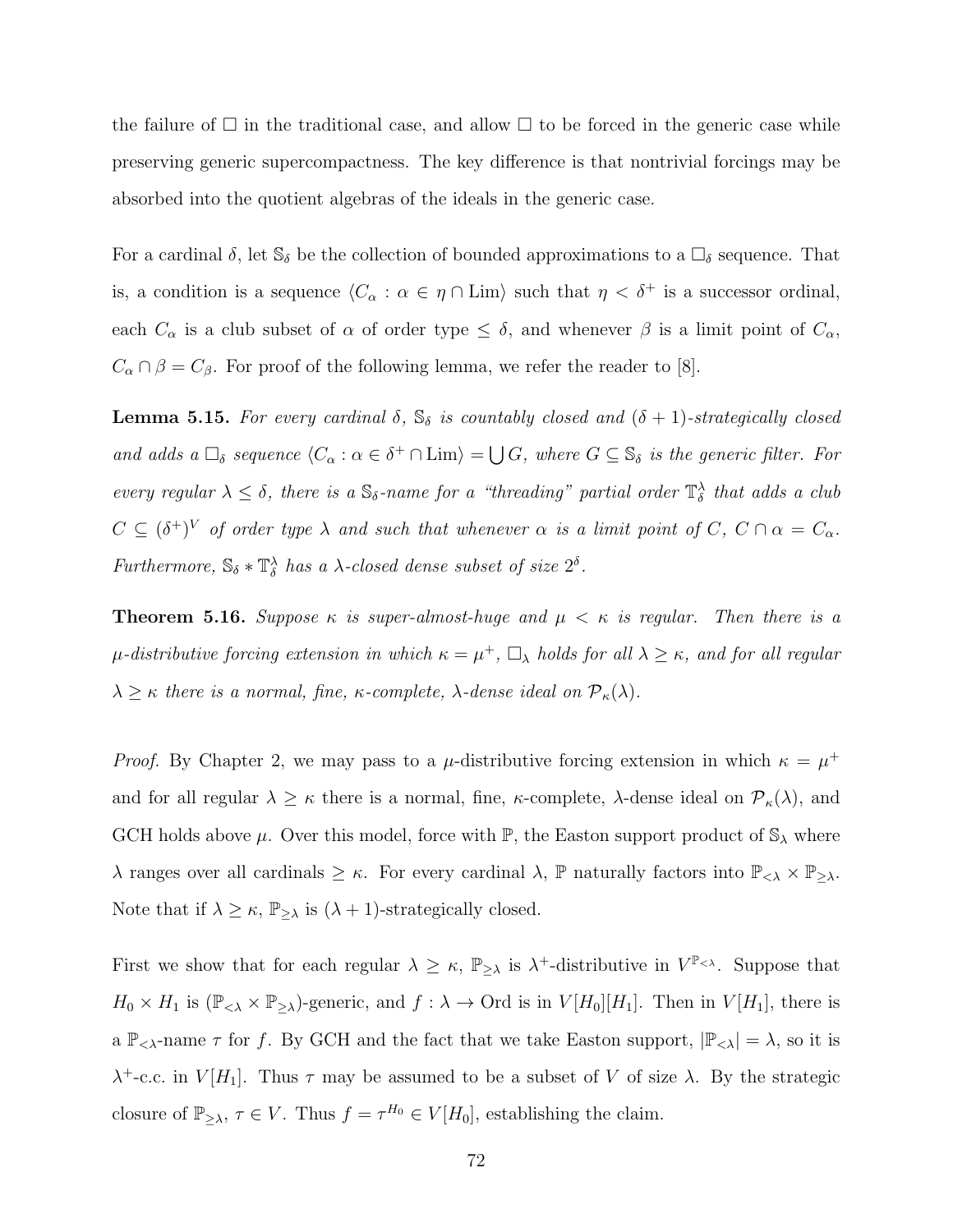Next we show that P preserves all regular cardinals. First note that since P is  $(\kappa + 1)$ strategically closed,  $\mathbb P$  cannot change the cofinality of any regular  $\delta$  to some  $\lambda \leq \kappa$ . If  $\mathbb P$  does not preserve regular cardinals, then in some generic extension  $V[G]$ , there are  $\lambda < \delta$  which are regular in V with  $\kappa < \lambda$ , such that  $V[G] \models cf(\delta) = \lambda$ . Let  $H = H_0 \times H_1$ , where  $H_0 \subseteq \mathbb{P}_{\leq \lambda}$ and  $H_1 \subseteq \mathbb{P}_{\geq \lambda}$ . By the  $\lambda^+$ -c.c. of  $\mathbb{P}_{\leq \lambda}$ ,  $V[H_0] \models cf(\delta) > \lambda$ , and by the  $\lambda^+$ -distributivity of  $\mathbb{P}_{\geq \lambda}$  in  $V[H_0], V[H] \models cf(\delta) > \lambda$ , a contradiction. Since a square sequence is upwards absolute to models with the same cardinals and  $\mathbb{S}_{\lambda}$  regularly embeds into  $\mathbb{P}$  for all  $\lambda \geq \kappa$ ,  $\mathbb{P}$ forces  $(\forall \lambda \geq \kappa) \square_{\lambda}$ .

For each regular  $\lambda \geq \kappa$ , let  $Z_{\lambda} = \mathcal{P}_{\kappa}(\lambda)$ . We want to show that in  $V^{\mathbb{P}},$  for each regular  $\lambda \geq \kappa$ , there is a normal, fine,  $\lambda$ -dense ideal on  $Z_{\lambda}$ . It suffices to show that such an ideal exists in  $V^{\mathbb{P}_{\leq \lambda}}$ , since  $\mathbb{P}_{\geq \lambda}$  adds no subsets of  $\lambda$ , and  $|Z_{\lambda}| = \lambda$ . First note that by the strategic closure of  $\mathbb{P}$ , the dense ideal on  $\kappa$  is unaffected.

Let  $\mathbb Q$  be the Easton support product of  $\mathbb S_\lambda * \mathbb T_\lambda^\mu$  $\mu_{\lambda}^{\mu}$ , where  $\lambda$  ranges over all cardinals. There is a coordinate-wise regular embedding of  $\mathbb P$  into  $\mathbb Q$ . When  $\lambda$  is regular,  $\mathbb Q_{<\lambda}$  has a dense  $\mu$ -closed subset of size  $\lambda$ . Hence it regularly embeds into  $\mathcal{B}(\text{Col}(\mu,\lambda))$ . The dense ideal  $I_\lambda$ on  $Z_{\lambda}$  in V has quotient algebra isomorphic to  $\mathcal{B}(\mathbb{R} \times \mathrm{Col}(\mu, \lambda))$  for some small  $\mathbb{R}$ , and so  $\mathbb{Q}_{<}$  regularly embeds into this forcing.

If  $G \subseteq \mathcal{P}(Z_{\lambda})/I_{\lambda}$  is generic, let H be the induced generic for  $\mathbb{P}_{\leq \lambda}$ , and let  $j: V \to M \subseteq V[G]$ be the ultrapower embedding. Recall that  $\text{crit}(j) = \kappa$ ,  $j(\kappa) = \lambda^+, \lambda^{++}$  is a fixed point of j, and  $j[\lambda] \in M$ . First note that  $j[\lambda] \setminus j(\kappa)$  is an Easton set in M. If  $j(\kappa) \leq \delta \leq j(\lambda)$  and  $\delta$  is regular in M, then since  $\mathrm{ot}(j[\lambda]\cap\delta)\leq\lambda<\delta$ ,  $\sup(j[\lambda]\cap\delta)<\delta$ .

For each cardinal  $\delta$  such that  $\kappa \leq \delta < \lambda$ , let  $\langle C_{\alpha}^{\delta} : \alpha < \delta^{+} \rangle$  be the  $\square_{\delta}$  sequence and let  $t_{\delta}$  be the "thread" of order type  $\mu$ , both given by given by  $H \restriction (\mathbb{S}_{\delta} * \mathbb{T}_{\delta}^{\mu})$  $\binom{\mu}{\delta}$ . By the  $\mu$ -distributivity of  $\mathbb{S}_{\delta} * \mathbb{T}_{\delta}^{\mu}$  $\delta$ , all initial segments of  $t_\delta$  are in V, and since they are small,  $j(t_\delta \cap \alpha) = j[t_\delta \cap \alpha]$ for  $\alpha < \delta^+$ , and j is continuous at all limit points of  $t_{\delta}$ . Let  $\gamma_{\delta} = \sup(j[\delta^+]) < j(\delta^+)$ , and in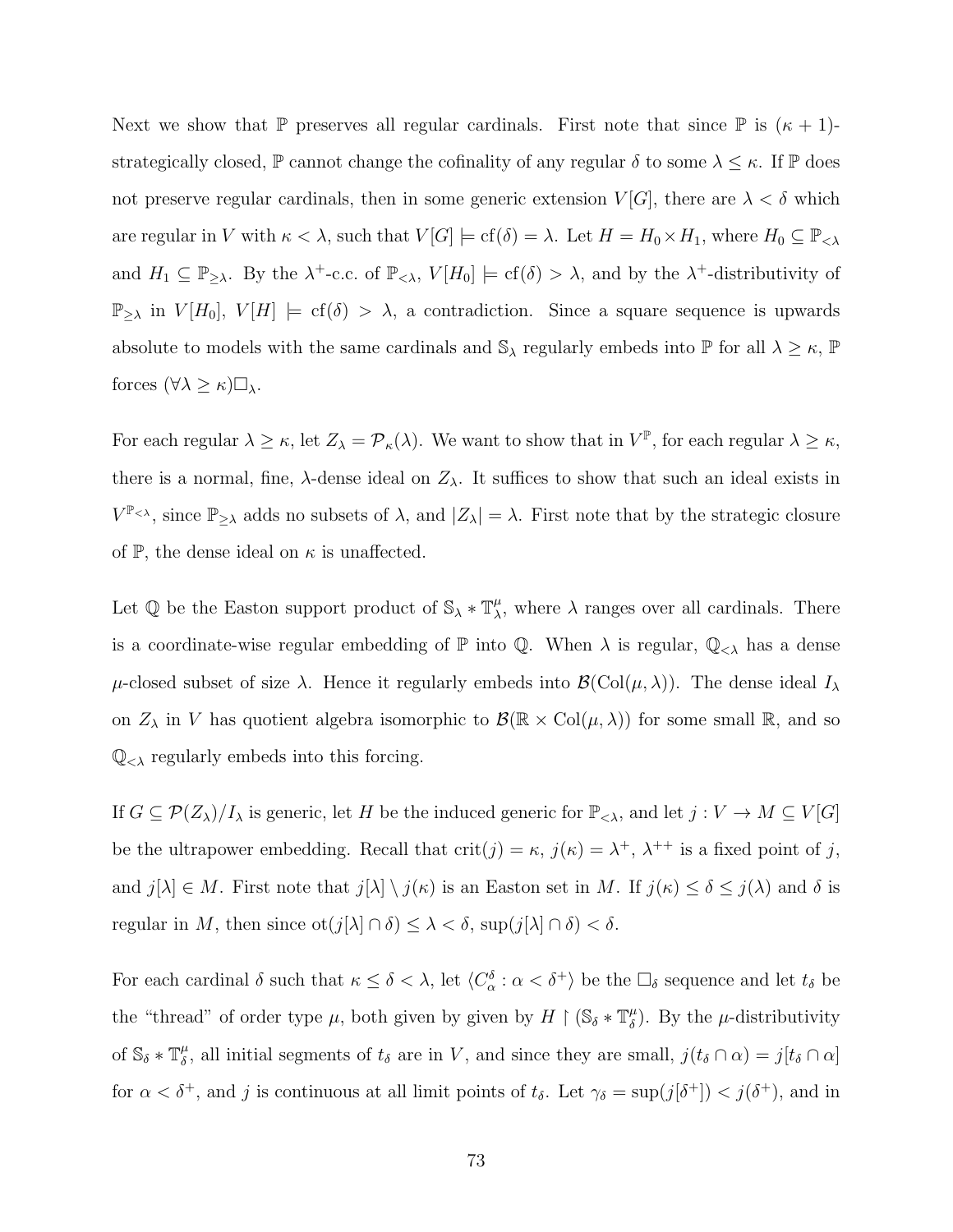M consider  $m_{\delta} = \bigcup_{\alpha < \delta^+} j(\langle C_{\alpha}^{\delta} : \beta < \alpha \rangle) \cup \{(\gamma_{\delta}, j[t_{\delta}])\}\)$ . Each  $m_{\delta}$  is a condition in  $(\mathbb{S}_{j(\delta)})^M$ , and the sequence  $m = \langle m_\delta : \delta \in j[\lambda] \setminus \kappa \cap \text{Card}^M \rangle$  is a condition in  $(\mathbb{P}_{\leq j(\lambda)})^M$ .

M thinks  $\mathbb{P}_{\leq j(\lambda)}$  is  $j(\kappa)$ -strategically closed, and this is true in  $V[G]$  as well since these models share the same  $\lambda$ -sequences, and  $j(\kappa) = \lambda^+$  in  $V[G]$ . Since  $j(\lambda^+) < (\lambda^{++})^V$ ,  $\mathcal{P}(\mathbb{P}_{\leq j(\lambda)})^M$  has cardinality  $\lambda^+$  in  $V[G]$ . Thus we may use the winning strategy to build a filter  $\hat{H} \subseteq (\mathbb{P}_{\leq j(\lambda)})^M$ that is generic over M, with  $m \in \hat{H}$ . Since m is a lower bound to  $j(p)$  for all  $p \in H$ , we have  $j[H] \subseteq \hat{H}$ .

Therefore, the hypotheses of Theorem [5.1](#page-69-0) are satisfied, with respect to  $Z_{\lambda}, I_{\lambda}, \mathcal{B}(\mathbb{P}_{<\lambda})$ . No further forcing over  $V[G]$  is required to build  $\hat{H}$ , so the ideal K from Theorem [5.1](#page-69-0) is prime. Thus we have a  $\mathbb{P}_{< \lambda}$ -name for a normal and fine ideal  $J_\lambda$  on  $Z_\lambda$  such that  $\mathcal{B}(\mathbb{P}_{< \lambda} * \mathcal{P}(Z_\lambda)/J_\lambda) \cong$  $\mathcal{B}(\mathcal{P}(Z_{\lambda})/I_{\lambda})$ . Hence  $J_{\lambda}$  is  $\lambda$ -dense in  $V[H]$ .  $\Box$ 

We note that in the case  $\kappa = \omega_1$ ,  $\mathcal{P}(Z_{\lambda})/J_{\lambda} \cong \mathcal{B}(\text{Col}(\omega, \lambda))$  for all regular  $\lambda$ . But for higher cardinals, Proposition [3.8](#page-50-0) shows the quotient algebras must differ from those given by Theorem [2.17.](#page-37-0) The crux is that the "threading" forcings are left over as regular suborders.

It is not possible to improve this result to get the consistency of, "For all cardinals  $\lambda \geq \kappa$ ,  $\square_{\lambda}$  and there is a normal, fine,  $\lambda$ -dense ideal on  $\mathcal{P}_{\kappa}(\lambda)$ ." Burke and Matsubara [\[5\]](#page-108-1) showed that if  $cf(\lambda) < \kappa$  and there is normal, fine,  $\kappa$ -complete,  $\lambda^+$ -saturated ideal on  $\mathcal{P}_{\kappa}(\lambda)$ , then every stationary subset of  $\lambda^+ \cap \text{cof}(<\kappa)$  reflects.

### 5.4 Mutual inconsistency

In contrast to the observed situation with traditional large cardinals, generic large cardinals can be individually consistent yet mutually inconsistent. Only a handful of examples of this phenomenon seem to be known; this is discussed in Section 11.2 of [\[13\]](#page-108-2). Here, we use our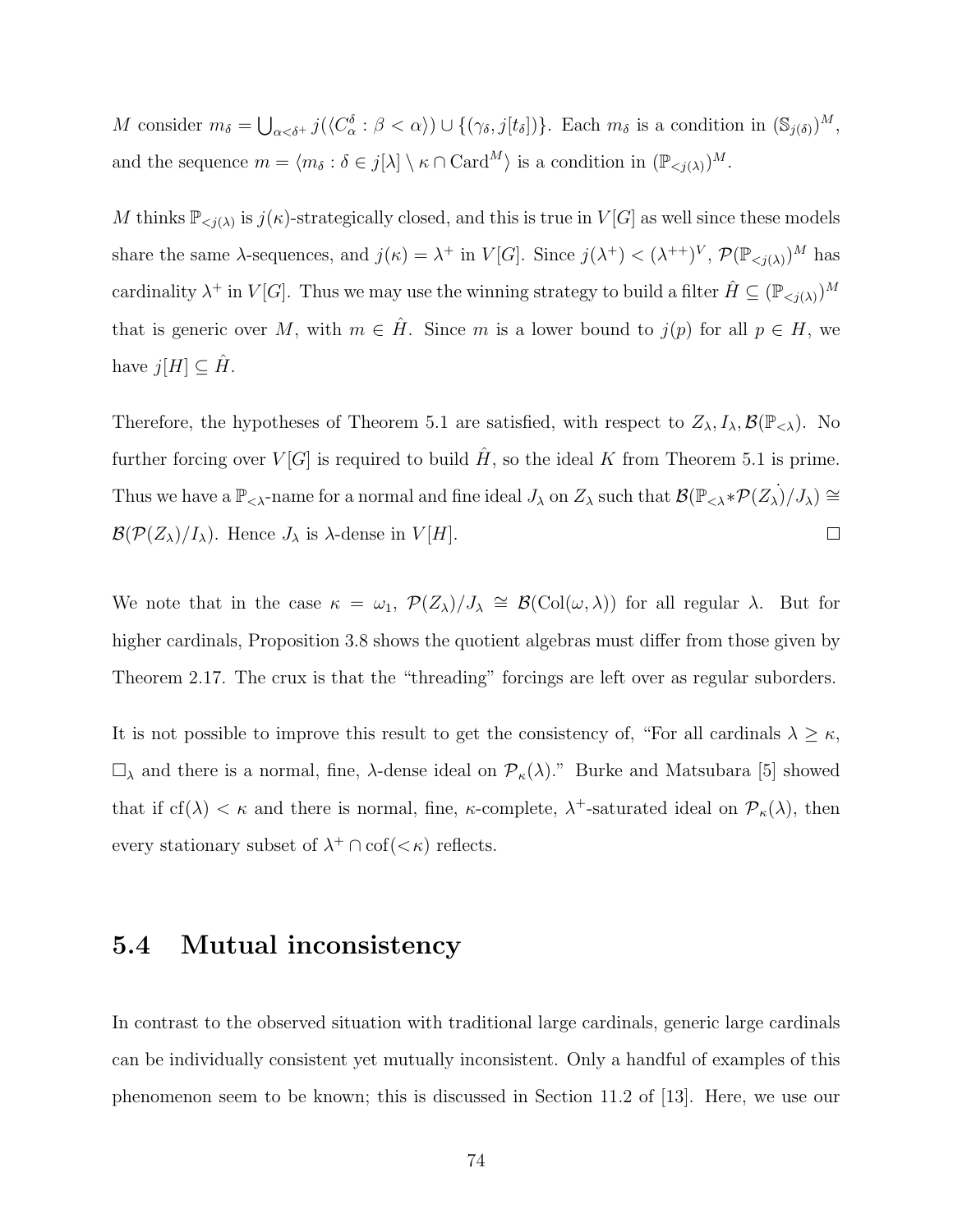"destruction" method to bring more instances to light.

<span id="page-83-0"></span>**Theorem 5.17.** Let  $\mu^+ = \kappa < \delta$  be regular cardinals. The following are mutually inconsistent:

- (1) There is a  $\kappa$ -complete,  $\kappa$ -dense ideal I on  $\kappa$ .
- (2) There is a normal, fine,  $\kappa$ -complete,  $\delta$ -saturated ideal J on  $Z = [\delta]^{\kappa}$ , such that  $\mathcal{P}(Z)/J$ is  $\delta$ -absolutely  $\delta$ -c.c. and  $d(\mathcal{P}(A)/J) = \delta$  for all  $A \in J^+$ .

*Proof.* Suppose the two statements hold simultaneously. We may assume that I is a normal ideal on κ. Let G be generic for  $\mathcal{P}(Z)/J$  and let  $j: V \to M \subseteq V[G]$  be the associated embedding. Since J is  $\kappa$ -complete, crit(j)  $\geq \kappa$ , and since  $j[\delta] \in j(Z)$ ,  $|\delta| = j(\kappa)$  in M, so crit(j) = κ. Since the forcing to produce G is  $\delta$ -c.c.,  $j(\kappa) = \delta$ . Thus by elementarity,  $M \models$ "There is a normal, fine,  $\delta$ -dense ideal on  $\delta$ ." By the closure properties of M,  $\mathcal{P}(\delta)^{V[G]}$  =  $\mathcal{P}(\delta)^M$ , so there is such an ideal in  $V[G]$ . But by Lemma [5.10,](#page-75-0) forcing with  $\mathcal{P}(Z)/J$  destroys all dense ideals on  $\delta$ .  $\Box$ 

This theorem strengthens and generalizes a result of Woodin. As described in Section 5.6 of [\[13\]](#page-108-2), Woodin used some results of Laver and Hajnal-Juhasz on partition properties to show that the following are mutually inconsistent:

(1) There is a countably complete,  $\omega_1$ -dense ideal on  $\omega_1$ .

(2) There is a normal and fine ideal J on  $Z = [\omega_2]^{\omega_1}$  such that  $\mathcal{P}(Z)/J \cong \mathcal{B}(\text{Col}(\omega, < \omega_2)).$ (3) CH.

In Theorem [5.17,](#page-83-0) we get to eliminate CH from the list, and speak about a broader class of partial orders in statement (2). It is easy to see that  $Col(\omega, < \omega_2)$  has uniform density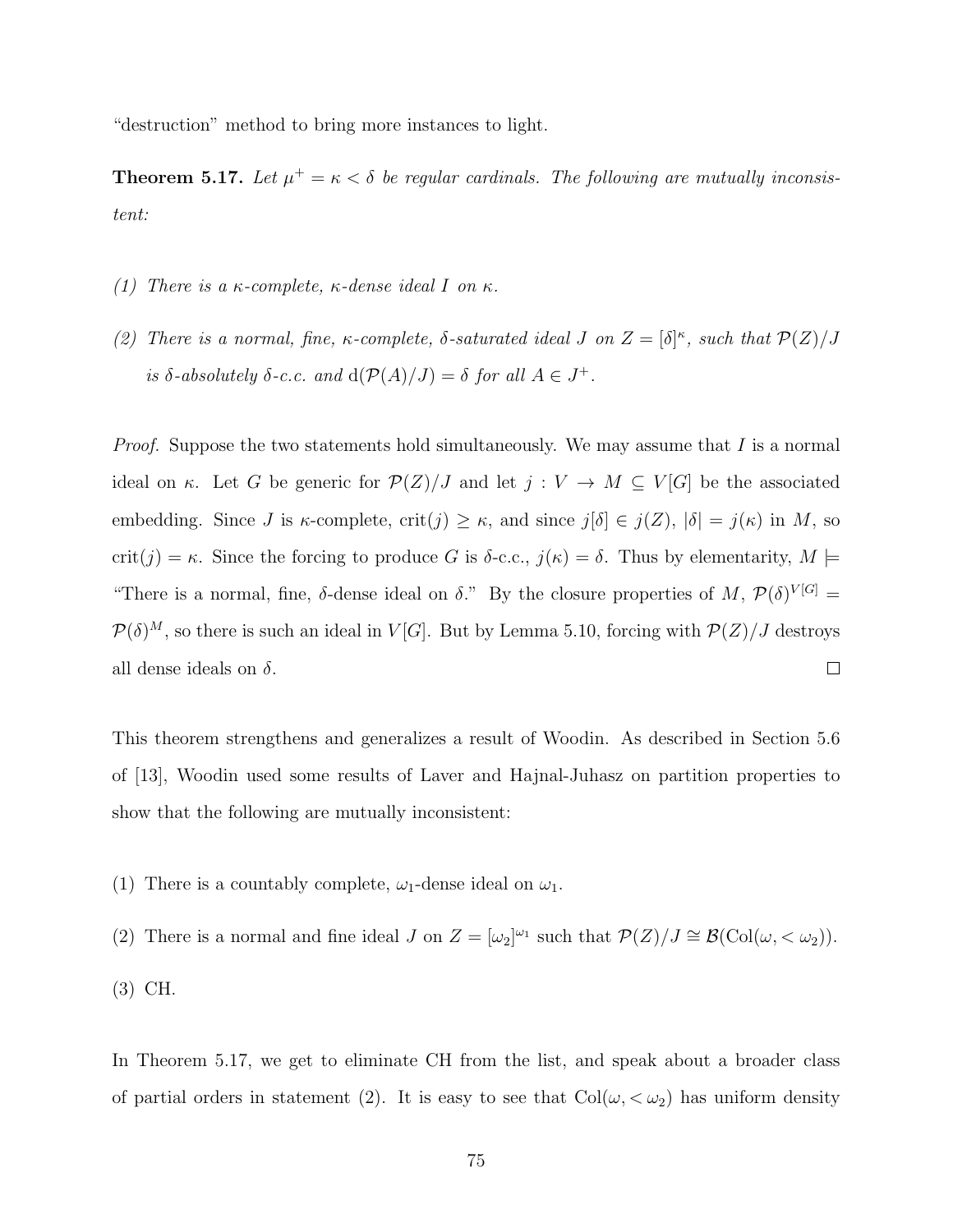$\omega_2$  and is  $\omega_2$ -absolutely  $\omega_2$ -c.c. Furthermore, Theorem [5.17](#page-83-0) applies to more pairs of regular cardinals  $\kappa < \delta$ .

In Chapter 2, we saw that statement (1) in Theorem [5.17](#page-83-0) is consistent relative to an almosthuge cardinal. It remains open whether there can be an ideal as in statement (2) when  $\delta = \kappa^+$ , but known results give models of (2) with  $\delta > \kappa^+$ . Starting from a huge cardinal, Magidor [\[29\]](#page-109-0) produced a forcing extension in which there is a normal, fine,  $\omega_3$ -saturated ideal on  $[\omega_3]^{\omega_1}$ . Huberich [\[17\]](#page-109-1) improved upon this, producing ideals on more general spaces having stronger saturation properties. He started with a model of GCH,  $\mu < \kappa < \lambda < \delta$  regular cardinals, and  $\kappa$  carrying a huge embedding with target  $\delta$ . He showed that there is a forcing extension with the same cardinals in  $[0, \mu] \cup [\kappa, \lambda]$ , and in which  $\kappa = \mu^+, \delta = \lambda^+$ , and there is a normal, fine,  $\kappa$ -complete,  $\lambda$ -centered ideal J on  $Z = [\delta]^{\kappa}$ . This means that  $\mathcal{P}(Z)/J$  is the union of  $\lambda$  many filters, and it implies that  $\mathcal{P}(Z)/J$  is  $\delta$ -c.c. in any outer model in which δ remains a cardinal. An elementarity argument shows that any λ-centered partial order is δ-absolutely δ-c.c. Huberich showed that  $\mathcal{P}(Z)/J$  is isomorphic to a complete subalgebra of a certain complete boolean algebra  $\mathbb{B}$ , and it is easy to check that  $d(\mathbb{B} \restriction b) = \delta$  for all  $b \in \mathbb{B}$ . However, one can show using arguments similar to those following Theorem [2.17](#page-37-0) that  $P(Z)/J \cong \mathbb{B}$  in this model. Therefore, statement (2) of Theorem [5.17](#page-83-0) is consistent relative to a huge cardinal.

If we modify statement (2) to require that the ideal J has density less than  $\delta$ , there is a chance it is consistent with (1). The question of whether there can be a normal, fine,  $\omega_1$ dense ideal on  $[\omega_2]^{\omega_1}$  was raised by Foreman. We note that if this is possible, it would solve the question discussed at the end of Chapter 2.

**Proposition 5.18.** Suppose there is a normal, fine,  $\kappa$ -complete,  $\kappa$ -dense ideal on  $[\kappa^+]^{\kappa}$ . Then there are dense ideals on  $\kappa$  and  $\kappa^+$ .

*Proof.* Let *J* be a  $\kappa$ -complete,  $\kappa$ -dense ideal on  $Z = [\kappa^+]^{\kappa}$ . Let  $I = \{X \subseteq \kappa : 1 \Vdash_{\mathcal{P}(Z)/I} \kappa \notin$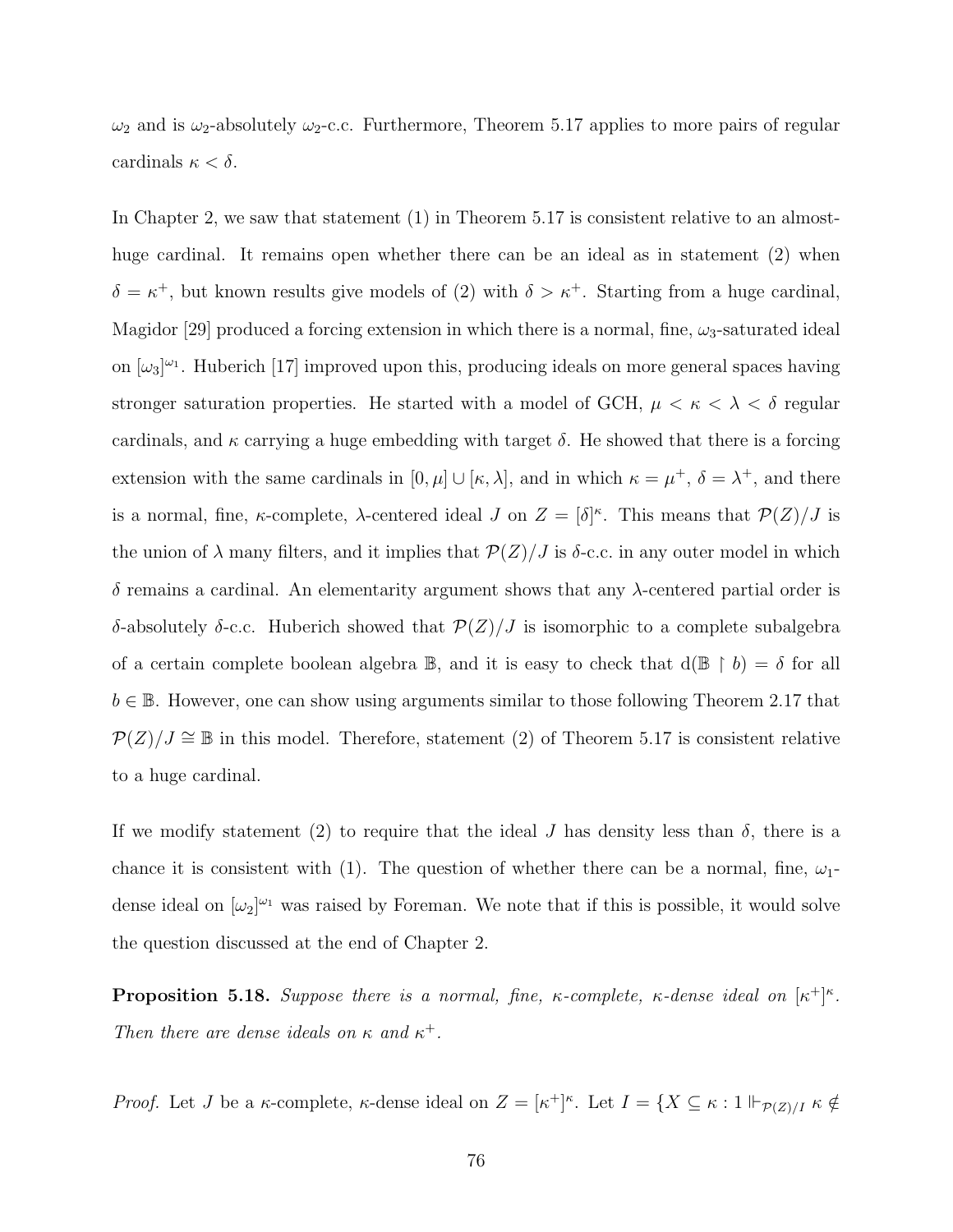$j(X)$ . As in the proof of Corollary [3.15,](#page-53-0) I is normal, fine, and  $\kappa$ -dense. If  $G \subseteq \mathcal{P}(Z)/J$ is generic, then in  $V[G]$  there is a normal, fine,  $(\kappa^+)^V$ -dense ideal K on  $(\kappa^+)^V$ . In V, let  $\mathbb{P} = \mathcal{P}(Z)/J^*\mathcal{P}(\kappa^+)/\dot{K}$ , and let  $L = \{X \subseteq \kappa^+ : 1 \Vdash_{\mathbb{P}} \kappa^+ \notin k(X)\},\$  where k is the elementary embedding associated to K. Also as in Corollary [3.15,](#page-53-0) L is normal, fine,  $\kappa^{++}$ -saturated, and there is a complete embedding of  $\mathcal{P}(\kappa^+)/L$  into  $\mathcal{B}(\mathbb{P})$ , so L is  $\kappa^+$ -dense.  $\Box$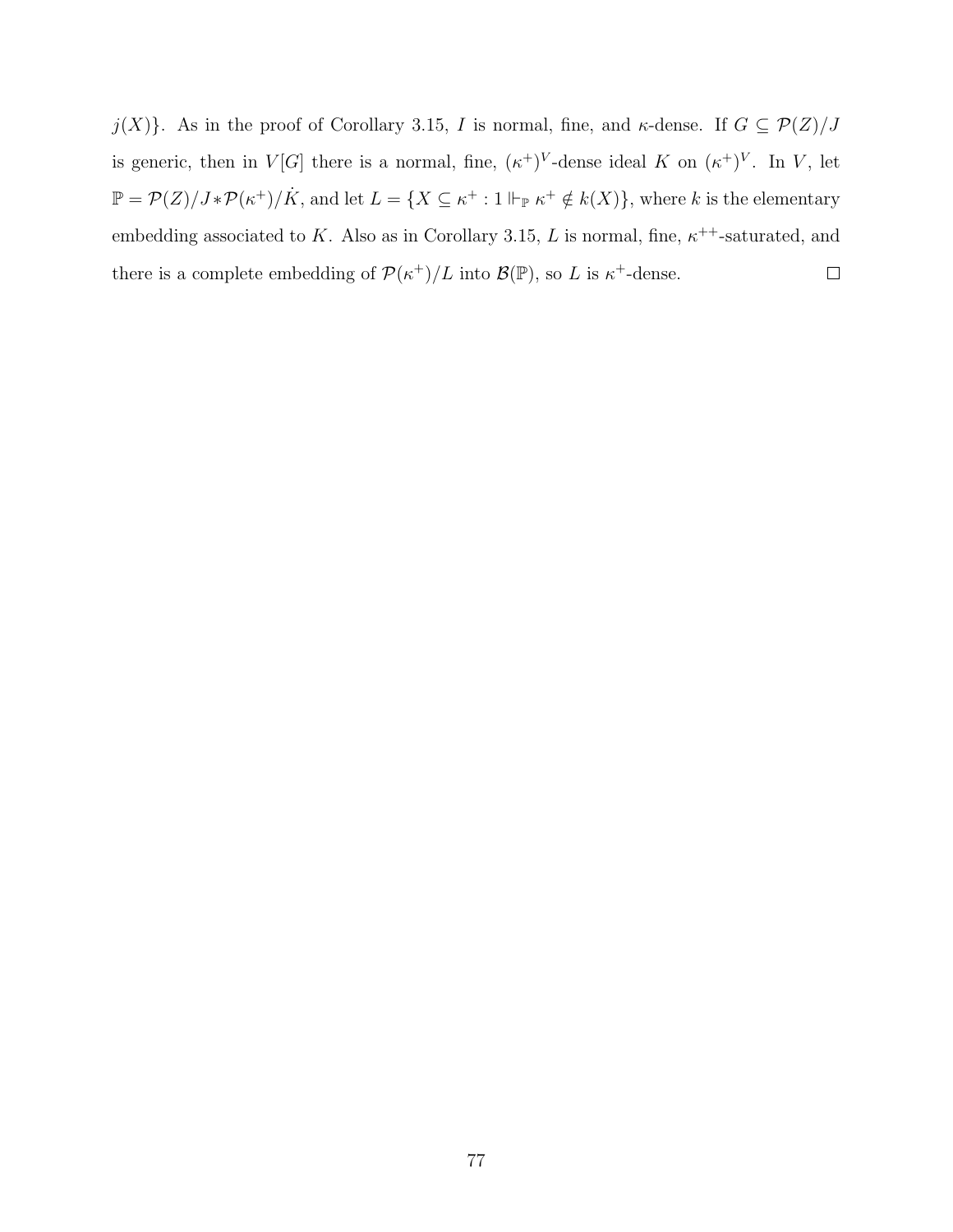# Chapter 6

# Coherent forests

A question is immediately raised by the argument for Theorem [5.11.](#page-76-0) Can we obtain the same consistency result simultaneous with GCH? In particular, does  $CH + a$  nonregular ideal on  $\omega_2$  imply the existence of a dense ideal on  $\omega_2$ ? We may assume we start with a model of GCH plus normal, fine,  $\kappa$ -complete,  $\lambda$ -dense ideals on  $\mathcal{P}_{\kappa}(\lambda)$ , where  $\kappa = \mu^+$ . Does there exist a  $\mu$ -c.c. partial order of uniform density  $\kappa$  that preserves GCH below  $\kappa$ ? Typical  $\mu$ -c.c., uniformly  $\kappa$ -dense forcings will introduce  $\kappa$  many subsets of some cardinal  $\nu < \mu$ . If we wish to preserve  $\mu^{<\mu} = \mu$ , we will need a special kind of forcing.

At first glance, we may conjecture that such objects cannot exist alongside dense ideals. Perhaps the assumption of  $\mu$ -strategic closure in Lemma [4.5](#page-59-0) can be weakened to  $\mu$ -distributivity. Combined with Proposition [3.6,](#page-48-1) this would imply that the existence of a  $\kappa$ -complete,  $\kappa$ -dense ideal on  $\kappa$  is equivalent to the existence of a  $\kappa$ -complete nonregular ideal on  $\kappa$  when  $\kappa = \mu^+$ ,  $\mu$  is regular, and  $\mu^{<\mu} = \mu$ . But perhaps not.

Suppose  $\mu^{\leq \mu} = \mu$ , and  $\mathbb P$  is a  $\mu$ -c.c. forcing that preserves this. We can take a set of  $\mathbb P$ -names  ${\tau_\alpha : \alpha < \mu}$  whose realizations are forced to become  ${\cal P}_\mu(\mu)$ . By the  $\mu$ -c.c., we can assume that each  $|\tau_{\alpha}| < \mu$ . If  $\theta > \kappa$  is regular such that  $\mathbb{P} \in H_{\theta}$ , then we can take an elementary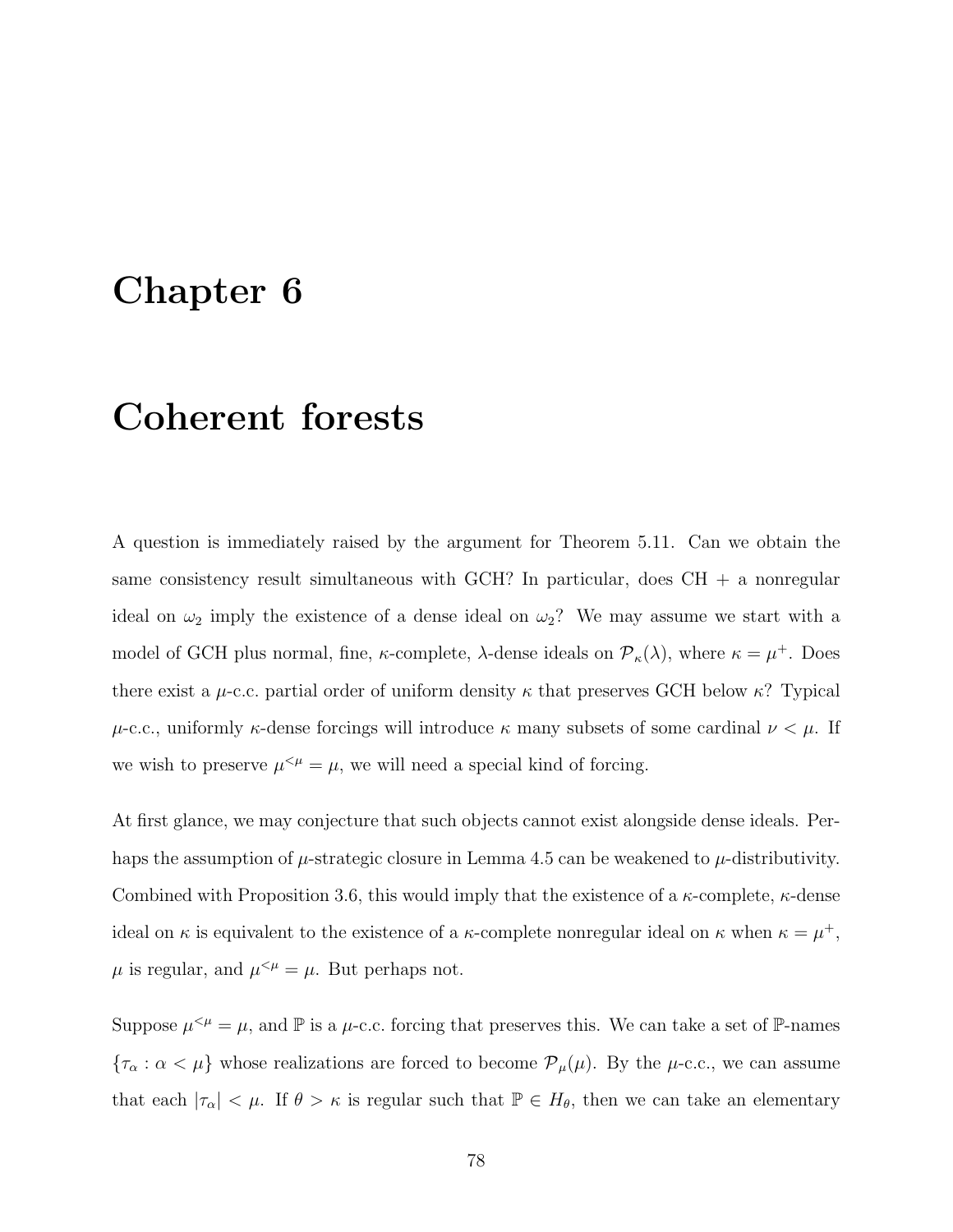substructure  $M \prec H_{\theta}$  such that  $\mathbb{P}, \{\tau_{\alpha} : \alpha \leq \mu\} \in M$ ,  $|M| = \mu$ , and  $M^{<\mu} \subseteq M$ . Then  $\mathbb{P}_0 = \mathbb{P} \cap M$  is a regular suborder of  $\mathbb{P}$ . We have some  $\mathbb{P}_0$ -name  $\dot{\mathbb{Q}}$  such that  $\mathbb{P} \cong \mathbb{P}_0 * \dot{\mathbb{Q}}$ , and  $\Vdash_{\mathbb{P}_0} \mathcal{B}(\dot{\mathbb{Q}})$  is  $(\mu, \mu)$ -distributive. By the  $\mu$ -c.c. of  $\mathbb{Q}$  in  $V^{\mathbb{P}_0}$ ,  $\mathbb{Q}$  is thus forced to be  $\mu$ distributive. Hence,  $\mathcal{B}(\mathbb{Q})$  is, by definition, a  $\mu$ -Suslin algebra in  $V^{\mathbb{P}_0}$ . Since  $|\mathbb{P}_0| < \kappa$ , any  $\kappa$ -complete,  $\lambda$ -dense ideal will remain so after forcing with  $\mathbb{P}_0$ .

Therefore, if we wish to apply the technique of Chapter 5 to destroy all normal, fine,  $\kappa$ complete,  $\lambda$ -dense ideals on  $\mathcal{P}_{\kappa}(\lambda)$  while preserving a nonregular one, we will need a model in which there is such a dense ideal and also a  $\mu$ -Suslin algebra of uniform density  $\kappa$ . Such a model is produced in this chapter. We also include several related results that were obtained in the pursuit of this model.

We consider a type of structure called a forest, a generalization of a tree. Forests contain many trees, but can be much wider than a single tree. Thomas Jech had previously studied the same type of object under the name "mess" [\[19\]](#page-109-2). The nicer choice of terminology is due to Christoph Weiß [\[38\]](#page-110-1). In contrast to the work of Weiß, we will focus on forests that do not contain long branches.

**Definition.** A  $(\kappa, X, \mu)$ -forest is a collection of functions F satisfying:

- (1)  $\{\text{dom}(f): f \in F\} = \mathcal{P}_{\kappa}(X).$
- (2)  $(\forall f \in F)$  ran $(f) \subseteq \mu$ .
- (3) For  $z \in \mathcal{P}_{\kappa}(X)$ , let  $F_z = \{f \in F : \text{dom}(f) = z\}$ . A forest must satisfy that for  $z_0 \subseteq z_1$ in  $\mathcal{P}_{\kappa}(X)$ ,  $F_{z_0} = \{f \restriction z_0 : f \in F_{z_1}\}.$

Forests are full of trees. If F is a  $(\kappa, X, \mu)$ -forest, and  $S = \{x_\alpha : \alpha < \kappa\}$  is an enumeration of distinct elements of X, then  $T_S = \{f \in F : (\exists \beta < \kappa) \text{dom}(f) = \{x_\alpha : \alpha < \beta\}\}\)$  forms a tree of height  $\kappa$  under the subset ordering.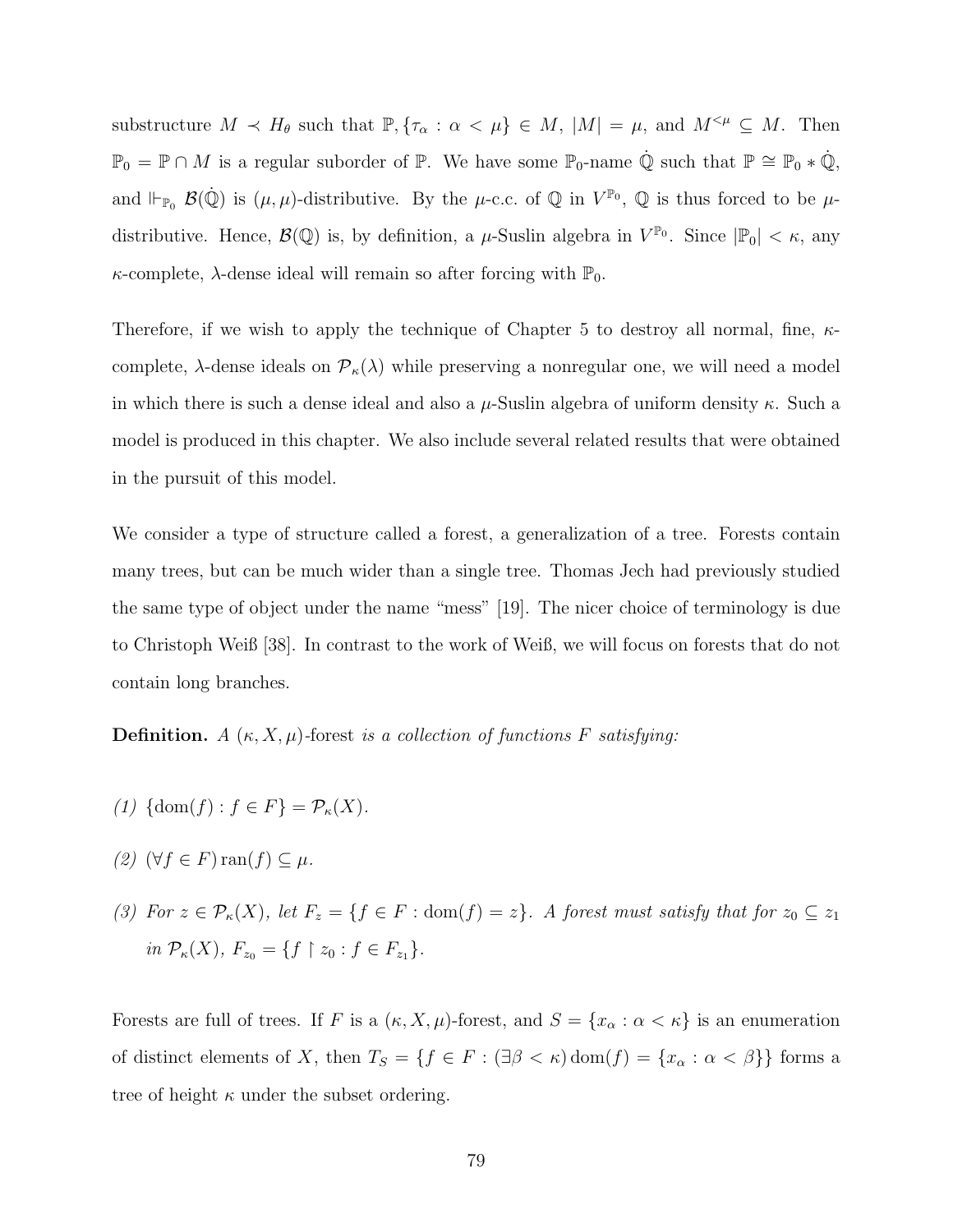A  $(\kappa, X, \mu)$ -forest F is called thin if for all  $z \in \mathcal{P}_{\kappa}(X), |F_z| < \kappa$ . A collection of functions F is called  $\kappa$ -coherent if for all  $f, g \in F$ ,  $|\{x \in \text{dom}(f) \cap \text{dom}(g) : f(x) \neq g(x)\}| < \kappa$ . If F is a  $(\kappa^+, X, \mu)$ -forest we say it is *coherent* if it is  $\kappa$ -coherent. Clearly, if  $\mu \leq \kappa = \kappa^{\leq \kappa}$ , then any coherent  $(\kappa^+, X, \mu)$ -forest is thin.

A *chain* in a forest is a subset which is linearly ordered under  $\subseteq$ . Two elements f, g in a forest F are said to be *compatible* when they have a common extension  $h \in F$ . An *antichain* in a forest is a subset of pairwise incompatible elements. We say that a  $(\kappa, X, \mu)$ -forest F is Aronszajn if it contains no well-ordered chain of length  $\kappa$ . We say it is Suslin if it contains no antichain of cardinality  $\kappa$ . If F is a  $(\kappa, X, \mu)$ -forest with  $\mu \geq 2$ , closed under finite modifications, then  $F$  is Suslin only if it is Aronszajn. This is because we can "split off" from any chain of length  $\kappa$  to get an antichain of size  $\kappa$ .

**Proposition 6.1.** If F is a  $(\kappa, X, \mu)$ -forest, then for any  $z \in \mathcal{P}_{\kappa}(X)$ ,  $F_z$  is a maximal antichain.

*Proof.* Let  $f \in F$ ,  $z \in \mathcal{P}_{\kappa}(X)$ . By clause (3) of the definition of forests, there is  $g \in F$  such that  $f \subseteq g$  and  $dom(g) = dom(f) \cup z$ . Then  $g \upharpoonright z \in F_z$ , so g is a common extension of f  $\Box$ and something in  $F_z$ .

The following lemma will be useful in several constructions:

<span id="page-88-0"></span>**Lemma 6.2.** Suppose F is a coherent  $(\kappa^+, X, \mu)$ -forest, and F is closed under  $\lt \kappa$  modifications. Then two functions in  $F$  have a common extension in  $F$  if and only if they agree on their common domain.

*Proof.* Let  $f, g \in F$  agree on  $\text{dom}(f) \cap \text{dom}(g)$ . Let  $h \in F$  be such that  $\text{dom}(h) = \text{dom}(f) \cup$ dom(g). By coherence, we can change the values of h on a set of size  $\lt \kappa$  to get  $h'$ : dom(h)  $\to$  $\mu$  with  $h' \restriction \text{dom}(f) = f$ , and  $h' \restriction \text{dom}(g) = g$ . By the closure of  $F, h' \in F$ .  $\Box$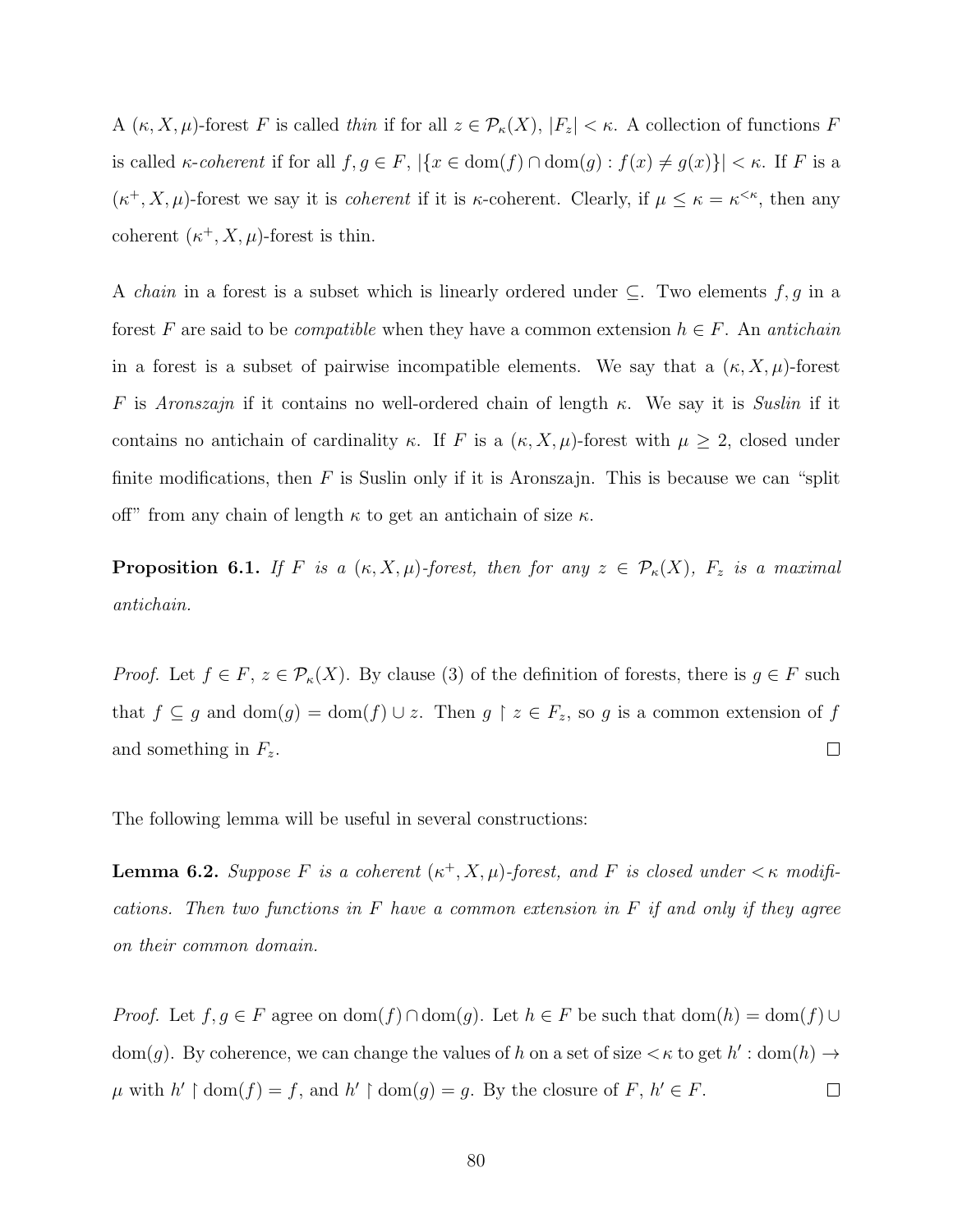## 6.1 Aronszajn forests

The first theorem of this section generalizes of an argument of Koszmider [\[24\]](#page-109-3).

<span id="page-89-0"></span>**Lemma 6.3.** Let  $\kappa$  be a regular cardinal, and suppose  $F = \{f_{\alpha} : \alpha < \kappa\}$  is a  $\kappa$ -coherent set of partial functions from  $\kappa$  to  $\mu$ .

- (a) There is a function  $f : \kappa \to \mu$  such that  $\{f\} \cup F$  is  $\kappa$ -coherent.
- (b) If  $\mu = \kappa$  and each  $f_{\alpha}$  is  $\lt \kappa$  to 1, then there is  $a \lt \kappa$  to 1 function  $f : \kappa \to \kappa$  such that  ${f} \cup F$  is  $\kappa$ -coherent.

*Proof.* For each  $\alpha$ , let  $D_{\alpha} = \text{dom}(f_{\alpha}) \setminus \bigcup_{\beta < \alpha} \text{dom}(f_{\beta})$ . Let  $E = \kappa \setminus \bigcup_{\alpha} D_{\alpha}$ . For the first claim, choose any function  $g : E \to \mu$ , and let

$$
f(\beta) = \begin{cases} f_{\alpha}(\beta) & \text{if } \beta \in D_{\alpha} \\ g(\beta) & \text{if } \beta \in E \end{cases}
$$

For any  $\alpha$ ,  $\{\beta : f(\beta) \neq f_\alpha(\beta)\} = \bigcup_{\gamma < \alpha} {\{\beta \in D_\gamma \cap \text{dom}(f_\alpha) : f_\gamma(\beta) \neq f_\alpha(\beta)\}}$ . This is a union of  $\lt$   $\kappa$  sets of size  $\lt$  $\kappa$ , so has size  $\lt$  $\kappa$ .

For the second claim, choose any  $\lt \kappa$  to 1 function  $g: E \to \kappa$ , and let

$$
f(\beta) = \begin{cases} \max(\alpha, f_{\alpha}(\beta)) & \text{if } \beta \in D_{\alpha} \\ g(\beta) & \text{if } \beta \in E \end{cases}
$$

For any  $\alpha$ ,  $\{\beta : f(\beta) \neq f_\alpha(\beta)\}\subseteq \bigcup_{\gamma\leq \alpha} \{\beta \in D_\gamma : f_\gamma(\beta) < \gamma \text{ or } f_\gamma(\beta) \neq f_\alpha(\beta)\}\.$  By the hypotheses, this set has size  $\lt \kappa$ . For each  $\alpha$ ,  $f^{-1}(\alpha) \subseteq g^{-1}(\alpha) \cup \bigcup \{f^{-1}_{\gamma}(\beta) : \gamma, \beta \leq \alpha\}$ , so f is  $<\kappa$  to 1.  $\Box$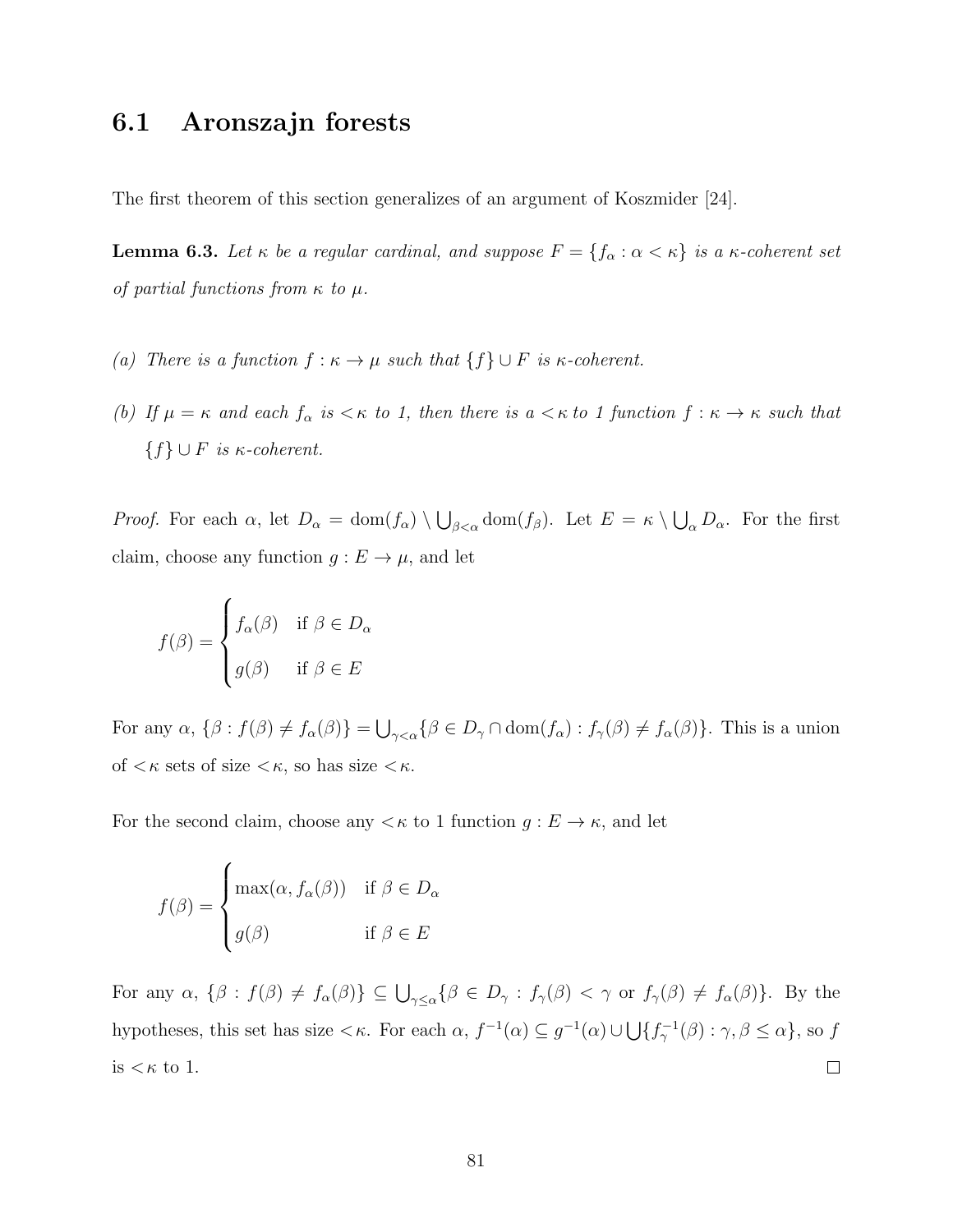<span id="page-90-0"></span>**Theorem 6.4.** Let  $\kappa$  be a regular cardinal. For every  $\zeta < \kappa$ , there is a coherent  $(\kappa^+, \kappa^{+\zeta}, \kappa)$ forest consisting of  $\lt \kappa$  to 1 functions.

*Proof.* We will prove by induction the following stronger statement: For every  $\zeta < \kappa$  and every sequence  $\langle (X_{\alpha}, F_{\alpha}) : \alpha < \kappa \rangle$  such that:

- (1) each  $X_{\alpha} \subseteq \kappa^{+\zeta}$ ,
- (2) each  $F_{\alpha}$  is a  $(\kappa^+, X_{\alpha}, \kappa)$ -forest of  $\lt \kappa$  to 1 functions,
- (3)  $\bigcup_{\alpha} F_{\alpha}$  is  $\kappa$ -coherent,

there is a coherent  $(\kappa^+, \kappa^{+\zeta}, \kappa)$ -forest  $F \supseteq \bigcup_{\alpha} F_{\alpha}$  consisting of  $\langle \kappa \rangle$  to 1 functions.

For  $\zeta = 0$ , pick a collection  $\{f_{\alpha} : \alpha < \kappa\}$  such that for each  $\alpha, f_{\alpha} \in F_{\alpha}$ , and  $dom(f_{\alpha}) = X_{\alpha}$ . By Lemma [6.3\(](#page-89-0)b), there is a  $\lt \kappa$  to 1 function  $f : \kappa \to \kappa$  that coheres with each  $f_\alpha$ , and we can take  $F = \{g : \text{dom}(g) \subseteq \kappa \text{ and } |\{x : f(x) \neq g(x)\}| < \kappa \}.$ 

Assume  $\zeta = \eta + 1$  and the statement holds for  $\eta$ . For each  $\beta < \kappa^{+\zeta}$ , let  $F_{\alpha}^{\beta} = \bigcup_{\alpha} \{f \restriction \beta : f \in$  $F_{\alpha}$ . We will construct  $F \supseteq \bigcup F_{\alpha}$  as the union of a  $\subseteq$ -increasing sequence  $\langle G_{\beta} : \beta < \kappa^{+\zeta} \rangle$ such that for each  $\beta$ ,  $G_{\beta}$  is a coherent  $(\kappa^+, \beta, \kappa)$ -forest of  $\lt \kappa$  to 1 functions containing  $\bigcup_{\alpha} F_{\alpha}^{\beta}$ . Let  $G_0 = \{\emptyset\}$ . Given  $G_\beta$ , let  $G_{\beta+1} = \{f : \text{dom}(f) \subseteq (\beta+1), \text{ran}(f) \subseteq \kappa$ , and  $f \upharpoonright \beta \in G_\beta\}$ .

Suppose  $\beta$  is a limit ordinal of cofinality  $\leq \kappa$ , and let  $\langle \gamma_i : i < \delta \leq \kappa \rangle$  be cofinal in  $\beta$ . The collection  $\bigcup_{i<\delta} G_{\gamma_i} \cup \bigcup_{\alpha<\kappa} F_{\alpha}^{\beta}$  is  $\kappa$ -coherent, because  $(\forall \alpha < \kappa)(\forall f \in F_{\alpha}^{\beta})(\forall i < \delta)(f \restriction \gamma_i \in F_{\alpha}^{\beta})$  $F_{\alpha}^{\gamma_i} \subseteq G_{\gamma_i}$ ). Since  $\beta$  has cardinality  $\leq \kappa^{+\eta}$ , the inductive assumption implies that we can extend to a forest  $G_\beta$  with the desired properties.

Suppose  $\beta$  is a limit ordinal of cofinality  $>\kappa$ . Let  $G_{\beta} = \bigcup_{\gamma<\beta} G_{\gamma}$ . Then  $G_{\beta}$  is a forest with the desired properties because  $\bigcup_{\alpha<\kappa}F_{\alpha}^{\beta}=\bigcup_{\gamma<\beta}(\bigcup_{\alpha<\kappa}F_{\alpha}^{\gamma})$ . Finally, we let  $F=\bigcup_{\beta<\kappa^{+\zeta}}G_{\beta}$ .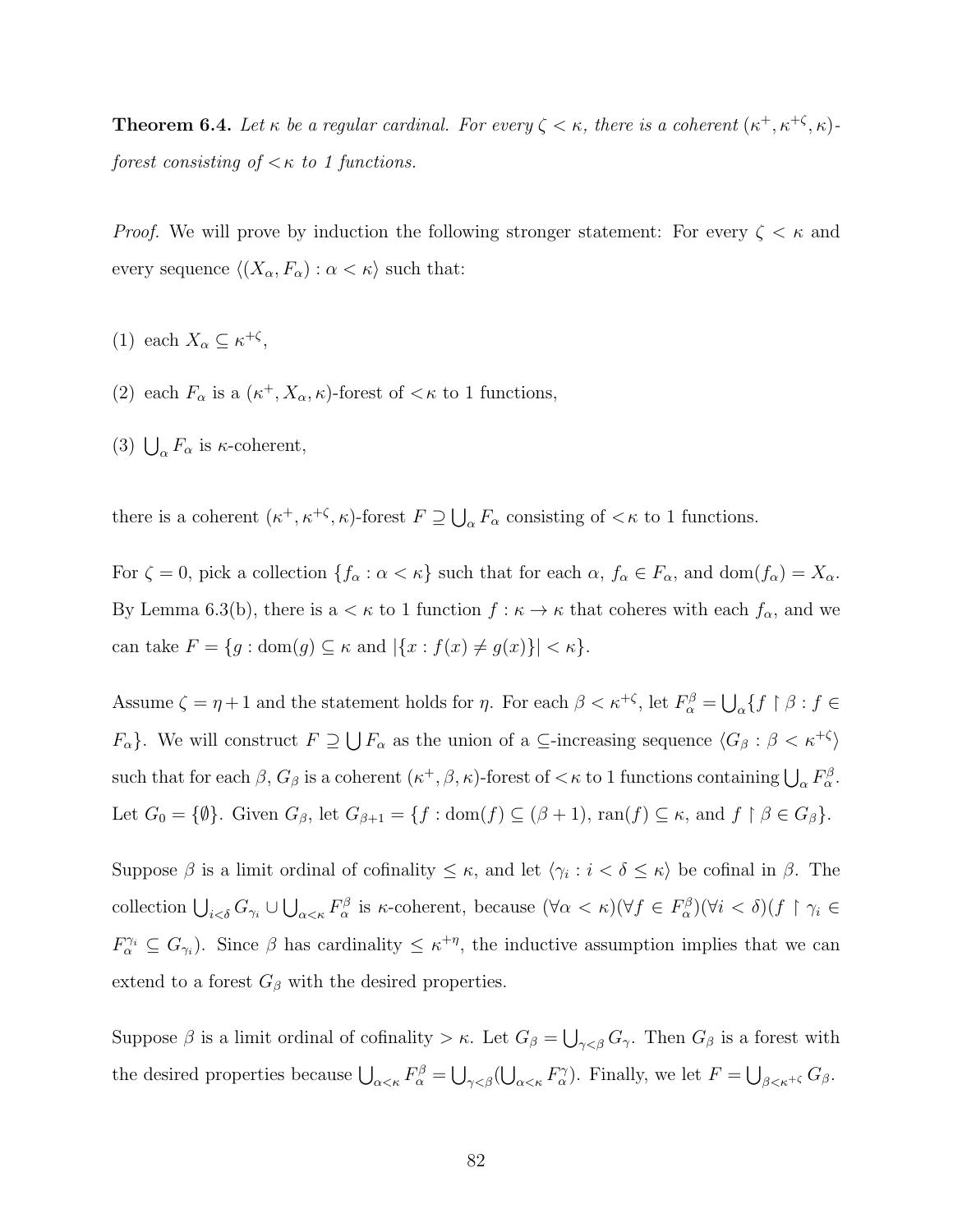Now assume  $\zeta$  is a limit ordinal of cofinality  $\zeta \kappa$ , and the statement holds for all  $\eta \zeta$ . Let  $\langle \gamma_i : i < \delta = \text{cf}(\zeta) \rangle$  be an increasing cofinal sequence in  $\zeta$ . Like above, recursively build an increasing sequence  $\langle G_i : i < \delta \rangle$  such that each  $G_i$  is a  $(\kappa^+, \kappa^{+\gamma_i}, \kappa)$ -forest of  $\langle \kappa \rangle$  to 1 functions extending  $\bigcup_{\alpha} F_{\alpha}^{\gamma_i}$ . This is done by applying the inductive hypothesis for  $\kappa^{+\gamma_i}$  to  $\bigcup_{\alpha} F_{\alpha}^{\gamma_i} \cup \bigcup_{j. We may also assume each  $G_i$  is closed under  $\lt \kappa$  modifications. Simply$ let F be the collection of functions f such that  $dom(f) \subseteq \kappa^{+\zeta}$ , and  $(\forall i < \delta) f \restriction \gamma_i \in G_{\gamma_i}$ . Clearly  $F \supseteq \bigcup_{\alpha} F_{\alpha}$ .

First note that if  $f \in F$  were not  $\lt \kappa$  to 1, then there would be some  $i \lt \delta$  such that  $f \restriction \kappa^{+\gamma_i}$  is not  $\lt \kappa$  to 1, which is false. If  $f, g \in F$  were to disagree at  $\kappa$  many points, then there would be some  $i < \delta$  such that  $f \restriction \kappa^{+\gamma_i}$  and  $g \restriction \kappa^{+\gamma_i}$  disagree at  $\kappa$  many points, which is false. Second, we check that for any  $z \in \mathcal{P}_{\kappa^+}(\kappa^{+\zeta})$ , there is an  $f \in F$  such that  $dom(f) = z$ . We can recursively build a sequence  $\langle g_i : i < \delta \rangle$  such that for all  $i < j < \delta$ ,  $g_i \in G_i$ ,  $dom(g_i) = z \cap \kappa^{+\gamma_i}$ , and  $g_i \subseteq g_j$ . If we have built such a sequence up to  $j < \delta$ , then  $\bigcup_{i < j} g_i \in G_j$ , because for any  $h \in G_j$  with domain  $z \cap \kappa^{+\gamma_j}$ , the set of disagreements with  $\bigcup_{i < j} g_i$  has size  $< \kappa$ . Let  $f = \bigcup_{i < \delta} g_i$ .  $\Box$ 

Koszmider showed that in the case  $\kappa = \omega$ , if  $\lambda$  is a singular cardinal of cofinality  $\omega$ , and  $\square_{\lambda}$ and  $\lambda^{\omega} = \lambda^{+}$  hold, then the induction can push through  $\lambda$  as well. The argument generalizes almost verbatim to show for any regular  $\kappa$ , the induction can go forward at  $\lambda$  of cofinality  $\kappa$ , under the assumptions  $\Box_{\lambda}$  and  $\lambda^{\kappa} = \lambda^{+}$ . As a consequence, we get that in L, for every regular  $\kappa$  and every  $\lambda \geq \kappa$ , there is a coherent,  $(\kappa^+, \lambda, \kappa)$ -forest of  $\lt \kappa$  to 1 functions.

Recall that a partial order  $\mathbb P$  is called  $\kappa$ -Knaster if for any  $A \subseteq \mathbb P$  of size  $\kappa$ , there is  $B \subseteq A$ of size  $\kappa$  that consists of pairwise compatible elements.

**Corollary 6.5.** For every regular cardinal  $\kappa$  and every  $\zeta < \kappa$ , there is a coherent  $(\kappa^+, \kappa^{+\zeta}, \kappa)$ forest, which is Aronszajn, does not have the  $2^{<\kappa}$  or the  $\kappa^+$  chain condition, but is  $(2^{\kappa})^+$ . Knaster. If  $\zeta$  is finite or  $2^{<\kappa} < \kappa^{+\omega}$ , then the forest is  $(2^{<\kappa} \cdot \kappa^+)^+$ -Knaster.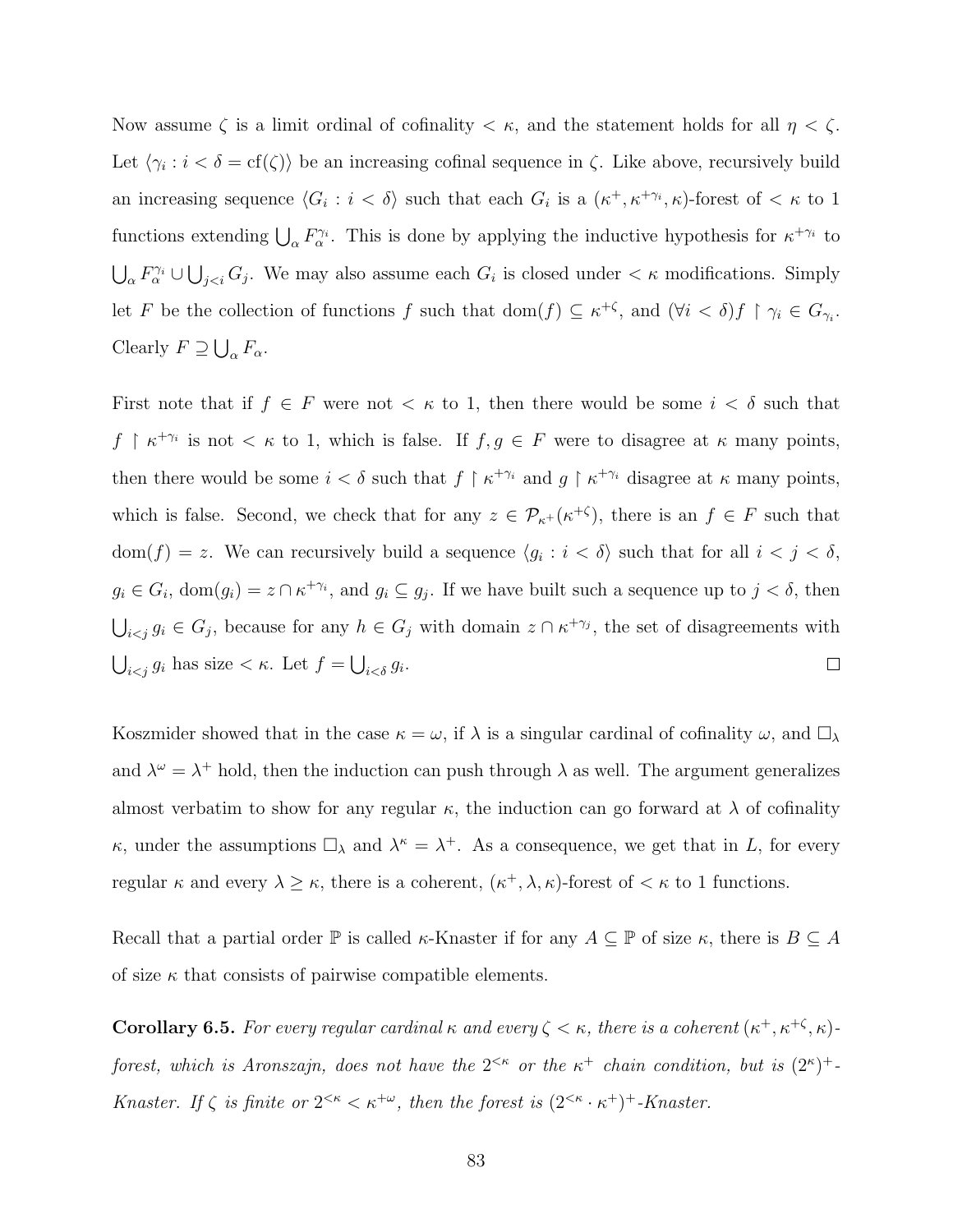*Proof.* Let F be given by Theorem [6.4.](#page-90-0) We may assume F is closed under  $\lt$   $\kappa$  modifications. To see the failure of the  $2^{<\kappa}$  chain condition, note that for any  $z \subseteq \kappa^{+\zeta}$  of size  $\kappa$ ,  $F_z$  is an antichain of size  $2^{<\kappa}$ .

Let  $\{\alpha_{\beta} : \beta < \kappa^+\}$  be any enumeration of distinct ordinals in  $\kappa^{+\zeta}$ , and for each  $\gamma < \kappa^+,$ let  $f_{\gamma} \in F$  have domain  $\{\alpha_{\beta} : \beta < \gamma\}$ . Since each  $f \in F$  maps into  $\kappa$ , there is a  $\xi < \kappa$ and a stationary subset  $S_0 \subseteq \{ \gamma < \kappa^+ : \text{cf}(\gamma) = \kappa \}$  such that for all  $\gamma \in S_0$ ,  $f_{\gamma+1}(\alpha_{\gamma}) = \xi$ . Since each  $f \in F$  is  $\lt \kappa$  to 1, each set  $\{\beta \lt \gamma : f_{\gamma+1}(\alpha_\beta) = \xi\}$  is bounded below  $\gamma$  when cf( $\gamma$ ) = κ. Thus there is an  $\eta < \kappa^+$  and a stationary  $S_1 \subseteq S_0$  such that for all  $\gamma \in S_1$ ,  $\{\beta < \gamma : f_{\gamma+1}(\alpha_{\beta}) = \xi\} \subseteq \eta$ . Therefore, for any  $\gamma_0 < \gamma_1$  in  $S_1 \setminus \eta$ ,  $f_{\gamma_0+1}(\alpha_{\gamma_0}) \neq f_{\gamma_1+1}(\alpha_{\gamma_0})$ . This shows that F does not have the  $\kappa^+$  chain condition.

It also shows that F is Aronszajn. For otherwise, let  $\langle f_\alpha : \alpha < \kappa^+ \rangle$  be a strictly increasing  $\subseteq$ chain in F. Let  $\{\xi_\beta : \beta < \kappa^+\} = \bigcup_\alpha \text{dom}(f_\alpha)$ , and for each  $\gamma$  let  $g_\gamma = (\bigcup_\alpha f_\alpha) \upharpoonright \{\xi_\beta : \beta < \gamma\}.$ Then  $\langle g_{\gamma} : \gamma < \kappa^{+} \rangle$  is a strictly increasing chain, but by the above paragraph, it contains an antichain of size  $\kappa^+$ , contradiction.

To show the  $(2^{\kappa})^+$ -Knaster property, let  $\{f_{\alpha} : \alpha < (2^{\kappa})^+\} \subseteq F$ . Let  $T_0 \subseteq (2^{\kappa})^+$  have size  $(2^{\kappa})^+$  and be such that  $\{\text{dom}(f_{\alpha}) : \alpha \in T_0\}$  forms a delta-system with root r. Let  $T_1 \subseteq T_0$ have size  $(2^{\kappa})^+$  and be such that for a fixed g,  $f_{\alpha} \restriction r = g$  for all  $\alpha \in T_1$ . The union of any two of these is in F.

For the case where  $\zeta < \omega$  or  $2^{<\kappa} < \kappa^{+\omega}$ , let  $\theta = (2^{<\kappa} \cdot \kappa^{+})^{+}$ . First note that it is easy to see by induction that for every  $n < \omega$ ,  $\mathcal{P}_{\kappa^+}(\kappa^{+n})$  has a cofinal subset of size  $\kappa^{+n}$ . Let  $A = \{f_{\alpha} : \alpha < \theta\} \subseteq F$ , and let  $S = \bigcup_{\alpha} \text{dom}(f_{\alpha})$ .

Suppose first that  $|S| < \theta$ . There is an  $R \subseteq \mathcal{P}_{\kappa+}(S)$  that covers  $\{\text{dom}(f_{\alpha}) : \alpha < \theta\}$  and has cardinality |S|. Therefore, by the coherence of F, there is a  $G \subseteq F$  of cardinality  $\leq |S| \cdot 2^{<\kappa} < \theta$  such that for all  $\alpha < \theta$ , there is  $g \in G$  with  $f_\alpha \subseteq g$ . Therefore there is a  $g_0 \in G$  which is a common lower bound to  $\theta$  many  $f_\alpha$ .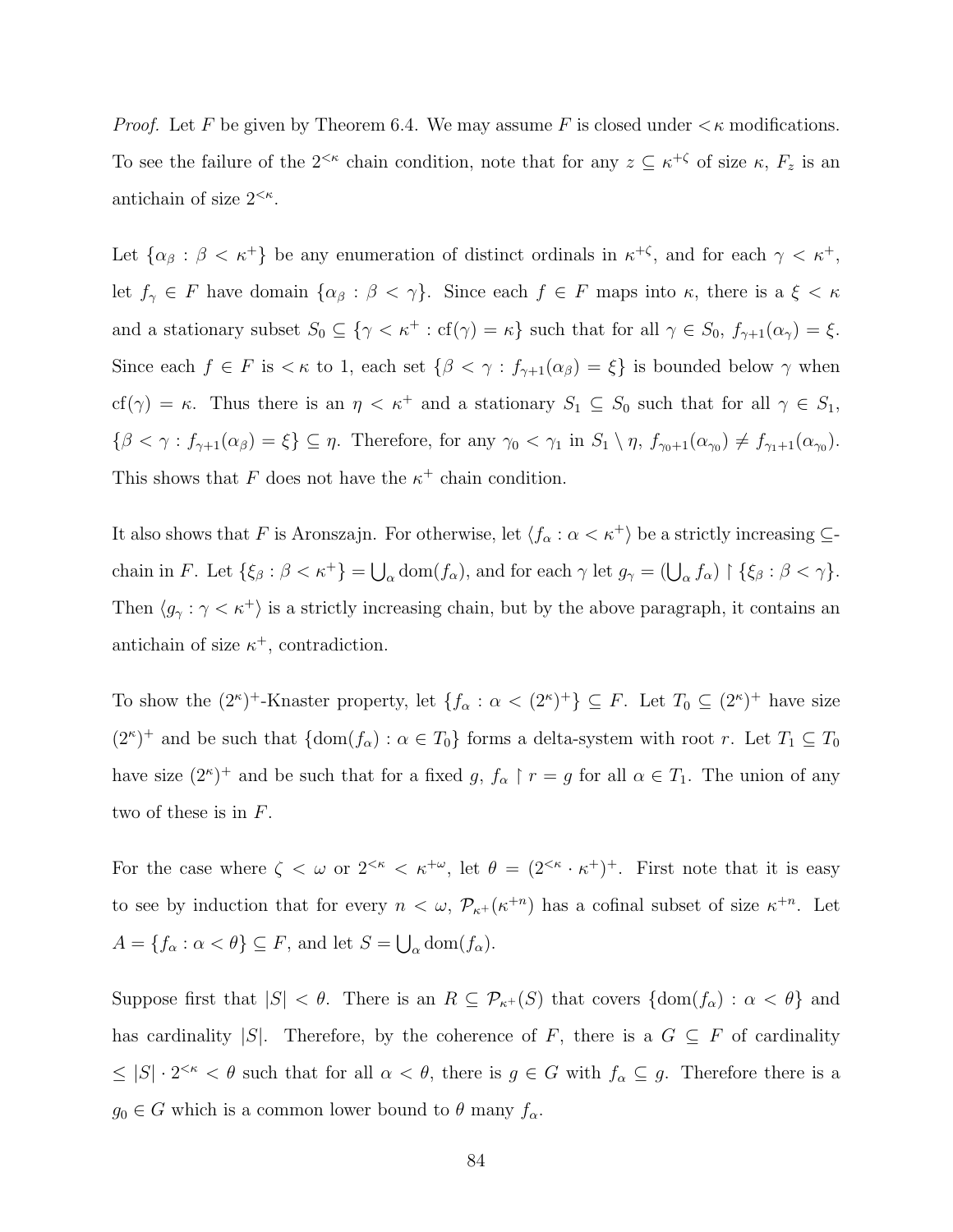Now suppose that  $|S| = \theta$ . Since  $\theta$  is regular and  $\theta > \kappa^+$ , we can use the delta-system argument to get an  $S_0 \subseteq S$  of cardinality less than  $\theta$  and a  $T_0 \subseteq \theta$  of cardinality  $\theta$  such that for all  $\alpha_0, \alpha_1 \in T_0$ ,  $\text{dom}(f_{\alpha_0}) \cap \text{dom}(f_{\alpha_1}) \subseteq S_0$ . By the above paragraph, there is a  $T_1 \subseteq T_0$ of cardinality  $\theta$  such that for any  $\alpha_0, \alpha_1 \in T_1$ ,  $f_{\alpha_0}$  and  $f_{\alpha_1}$  agree on their common domain  $\Box$ contained in  $S_0$ .

One may ask whether the condition " $\lt \kappa$  to 1" can be strengthened to "1 to 1" in Theorem [6.4.](#page-90-0) But this cannot always be achieved:

<span id="page-93-0"></span>**Proposition 6.6.** If there is a coherent  $(\kappa^+, \lambda, \kappa)$ -forest consisting of injective functions, then there are  $\lambda$  many almost disjoint subsets of  $\kappa$ .

*Proof.* Let F be such a forest, and for each  $z \in \mathcal{P}_{\kappa^+}(\lambda)$ , choose  $f_z \in F$  with domain z. Let S be a collection of  $\lambda$  many pairwise disjoint subsets of  $\lambda$ , each of cardinality  $\kappa$ . For  $x \neq y$ in S, ran(fx) is almost disjoint from ran(fy). This is because the sets  $A = \text{ran}(f_{x\cup y} \restriction x)$  and  $B = \text{ran}(f_{x \cup y} \restriction y)$  are disjoint, and  $|A \triangle \text{ran}(f_x)| < \kappa$ , and  $|B \triangle \text{ran}(f_y)| < \kappa$ .  $\Box$ 

A positive answer in the following special case is well-known (see [\[25\]](#page-109-4), Chapter II, Theorem 5.9 and exercise 37):

**Theorem 6.7.** Let  $\kappa$  be a regular cardinal. There is a  $\kappa$ -coherent collection of functions  ${f_{\alpha} : \alpha < \kappa^+}$ , such that each  $f_{\alpha}$  is an injection from  $\alpha$  to  $\kappa$ .

A more general positive answer can be forced:

<span id="page-93-1"></span>**Theorem 6.8.** Assume  $\kappa$  is a regular cardinal with  $2^{<\kappa} = \kappa$ , and  $\lambda \geq \kappa$ . There is a  $\kappa$ -closed,  $\kappa^+$ -c.c. partial order that adds a coherent  $(\kappa^+, \lambda, \kappa)$ -forest of injective functions.

*Proof.* Let P be the collection partial functions p that assign to  $\lt \kappa$  many  $z \subseteq \lambda$  of size  $\leq \kappa$ , a partial injective function from z to  $\kappa$  defined at  $\lt \kappa$  many points. Let  $p \leq q$  when: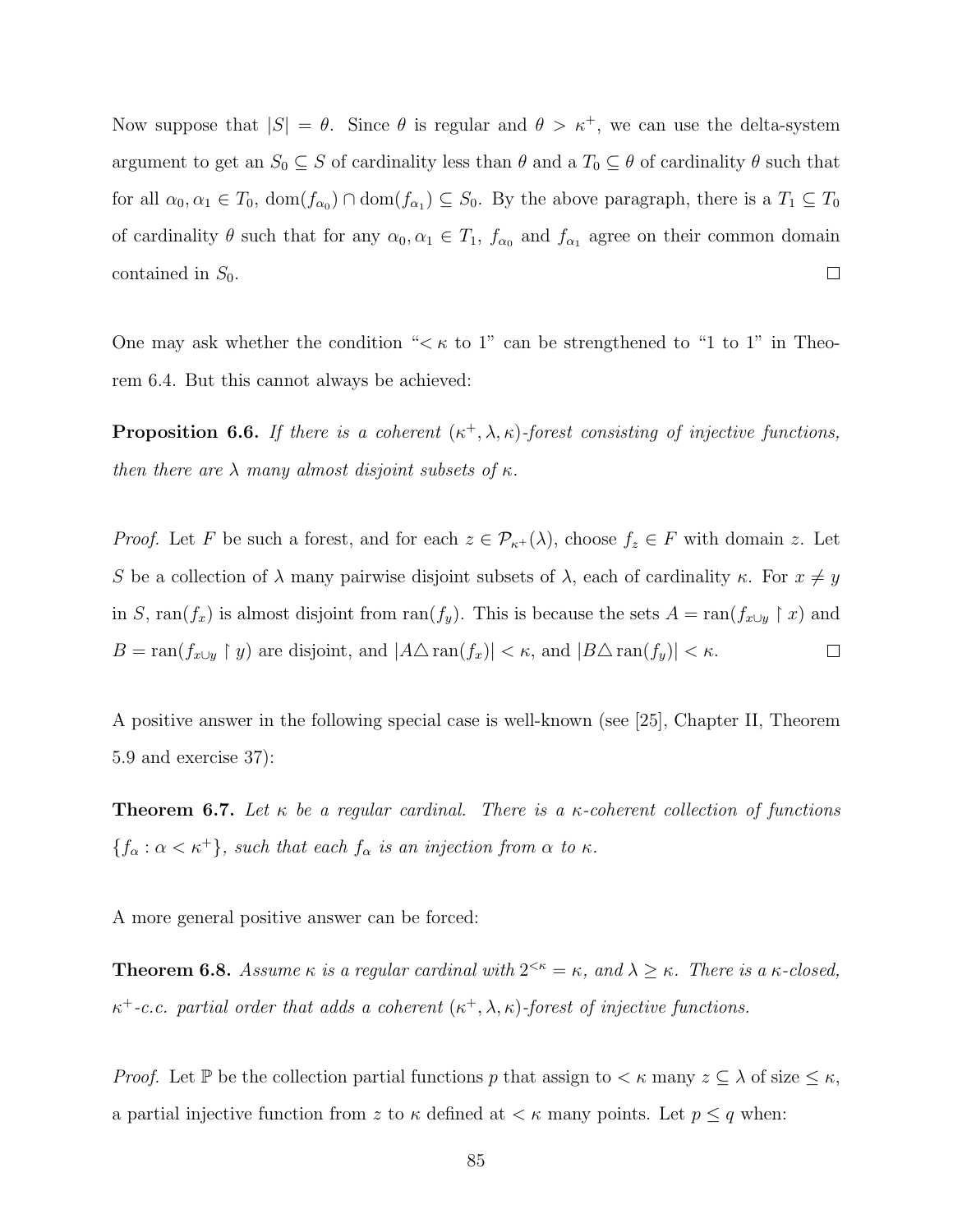- (a) dom $(p) \supseteq \text{dom}(q)$ .
- (b) For all  $z \in \text{dom}(q)$ ,  $p(z) \supseteq q(z)$ .
- (c) If  $z_0, z_1 \in \text{dom}(q), \ \alpha \in z_0 \cap z_1 \setminus (\text{dom}(q(z_0))) \cup \text{dom}(q(z_1)), \text{ and } \alpha \in \text{dom}(p(z_0)), \text{ then}$  $\alpha \in \text{dom}(p(z_1))$  and  $p(z_0)(\alpha) = p(z_1)(\alpha)$ .

It is easy to check that  $\leq$  is transitive and that  $\langle \mathbb{P}, \leq \rangle$  is  $\kappa$ -closed. To check the chain condition, let  $A \subseteq \mathbb{P}$  have size  $\kappa^+$ . Since  $\kappa^{\leq \kappa} = \kappa$ , we can find a  $B \subseteq A$  of size  $\kappa^+$  such that  $\{\text{dom}(p) : p \in B\}$  forms a delta-system with root R. Again since  $\kappa^{\leq \kappa} = \kappa$ , there is a  $C \subseteq B$ of size  $\kappa^+$  and a collection of functions  $\{f_z : z \in R\}$  such that  $\forall p \in C, \forall z \in R, p(z) = f_z$ . If  $p, q \in C$ , then  $p \cup q$  is a common extension.

If  $G \subseteq \mathbb{P}$  is generic, then for all  $z \in \mathcal{P}_{\kappa^+}(\lambda)^V$ , G gives an injective function  $f_z : z \to \kappa$  as  $\bigcup \{p(z) : z \in p \in G\}$ . For  $z_0, z_1 \in \mathcal{P}_{\kappa^+}(\lambda)^V$ , there is some  $p \in G$  such that  $z_0, z_1 \in \text{dom}(p)$ . p forces that  $f_{z_0}$  and  $f_{z_1}$  agree outside  $\text{dom}(p(z_0)) \cup \text{dom}(p(z_1))$ . Finally, by the  $\kappa^+$ -c.c.,  $\mathcal{P}_{\kappa^+}(\lambda)^V$ is cofinal in  $\mathcal{P}_{\kappa^+}(\lambda)^{V[G]}$ . So we can define a  $(\kappa^+,\lambda,\kappa)$ -forest F as  $\{f: f$  is an injection into  $\kappa$ ,  $(\exists z)$  dom $(f) \subseteq z \in \mathcal{P}_{\kappa^+}(\lambda)^V$ , and f disagrees with  $f_z$  at  $\lt \kappa$  many points}.  $\Box$ 

Such a forest will be Aronszajn because a chain of length  $\kappa^+$  would give an injection from  $\kappa^+$  to  $\kappa$ . Unlike the forests of Theorem [6.4,](#page-90-0) it will never have the  $\lambda$  chain condition.

### 6.2 Influence of the P-ideal dichotomy

In the previous section, we saw that coherent, Aronszajn  $(\omega_1, \omega_n, \omega)$ -forests can be constructed in ZFC for every natural number  $n$ . Here we show that the third coordinate is optimal, in the sense that for  $n < \omega$  and  $\lambda \geq \omega_1$ , ZFC cannot prove the existence of a coherent, Aronszajn  $(\omega_1, \lambda, n)$ -forest. Let us recall the relevant notions: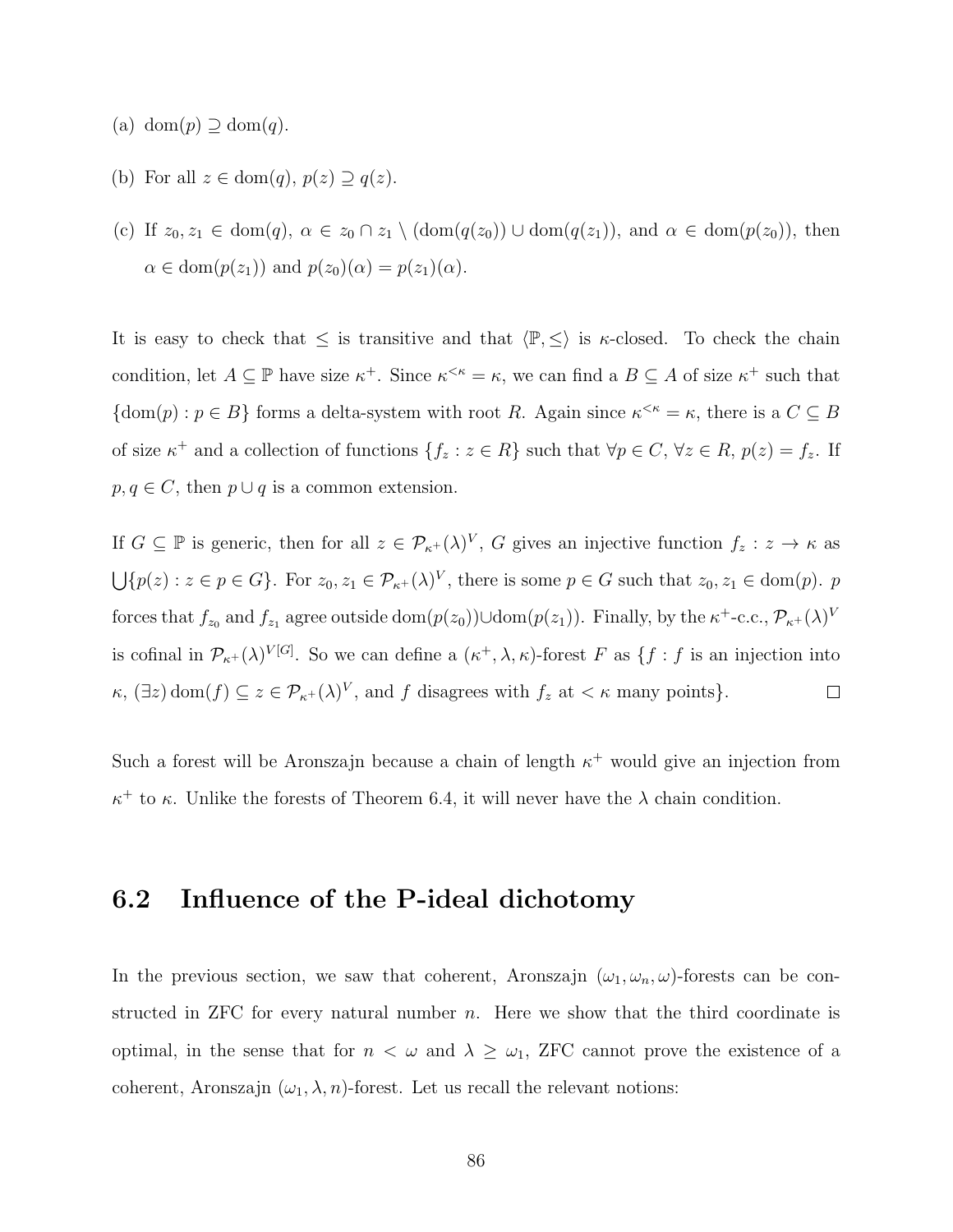**Definition.** An ideal  $I \subseteq \mathcal{P}(X)$  is a P-ideal when  $\mathcal{P}_{\omega}(X) \subseteq I \subseteq \mathcal{P}_{\omega_1}(X)$ , and for any  $\{z_n : n < \omega\} \subseteq I$ , there is  $z \in I$  such that  $z_n \setminus z$  is finite for all n.

Definition. The P-ideal dichotomy (PID) is the statement that for any P-ideal I on a set X, either

- (1) there is an uncountable  $Y \subseteq X$  such that  $\mathcal{P}_{\omega_1}(Y) \subseteq I$ , or
- (2) there is a partition of X into  $\{X_n : n < \omega\}$  such that for all n and all  $z \in I$ ,  $z \cap X_n$  is finite.

PID is a consequence of the Proper Forcing Axiom, and is also known to be consistent with ZFC+GCH relative to a supercompact cardinal [\[36\]](#page-110-2). The restriction of PID to ideals on sets of size  $\omega_1$  is known to be consistent without the use of large cardinals, both with and without GCH [\[1\]](#page-108-3).

Using a coherent, Aronszajn  $(\omega_1, \omega_1, \omega)$ -forest F, we can obtain a coherent, Aronszajn  $\omega_1$ tree T of binary functions by taking the collection of characteristic functions of members of F whose domain is an ordinal, considering the functions as subsets of  $\alpha \times \omega$  for  $\alpha < \omega_1$ . cofinal branch would be a function  $g : \omega_1 \times \omega \to 2$  with  $g \upharpoonright (\alpha \times \omega) \in T$  for all  $\alpha < \omega_1$ , and this would code an uncountable well-ordered chain in  $F$ . Further, using a regressive function argument, we can see that the closure of T under finite modifications remains Aronszajn. On the other hand, forests are more flexible. If we take such a tree  $T$ , close it under subsets to get a forest F, then it may be that there is an uncountable well-ordered chain  $C \subseteq F$ , but with dom( $\bigcup C$ ) a proper subset of  $\omega_1 \times \omega$ . This is what happens under PID.

**Theorem 6.9.** Assume PID, and let F be a coherent  $(\omega_1, \lambda, n)$ -forest closed under finite modifications, for some  $\lambda \geq \omega_1$ ,  $n < \omega$ . Then F is not Aronszajn.

*Proof.* First we prove this for  $n = 2$ . Let F be a coherent  $(\omega_1, \lambda, 2)$ -forest closed under finite modifications. Let I be the collection of  $z \subseteq \lambda$  such that for some  $f \in F$ ,  $z \subseteq {\alpha : f(\alpha) = 1}$ .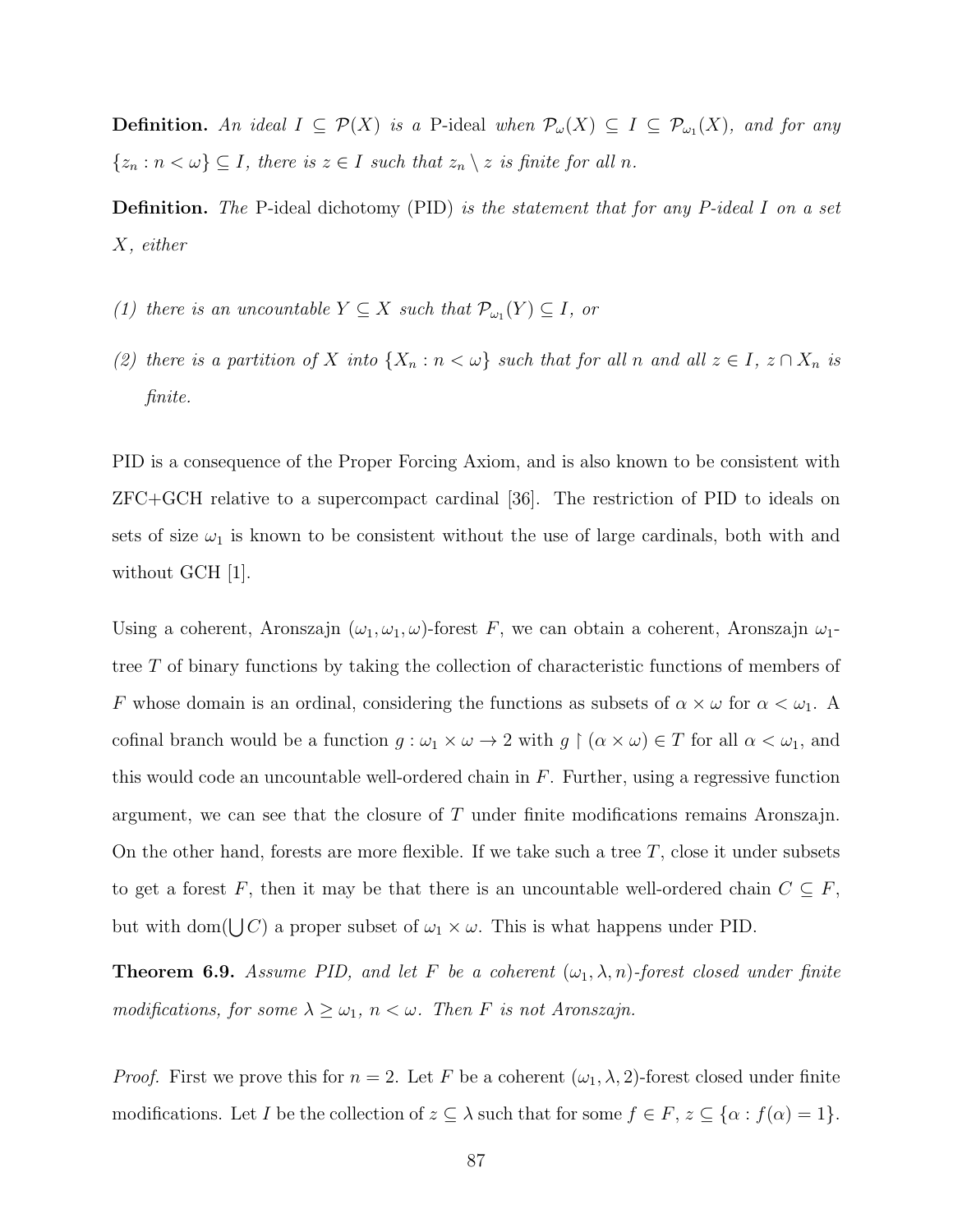We claim I is a P-ideal. Let  $\{z_n : n < \omega\} \subseteq I$ , and for each n, choose  $f_n \in F$  witnessing  $z_n \in I$ . Let  $f \in F$  have domain  $\bigcup_n \text{dom}(f_n)$ , and let  $z = \{\alpha : f(\alpha) = 1\}$ . For any n, f disagrees with  $f_n$  on a finite set, so there can only be finitely many  $\alpha \in z_n \setminus z$ .

Assume that alternative (1) of PID holds, and let  $Y \subseteq \lambda$  be uncountable such that  $\mathcal{P}_{\omega_1}(Y) \subseteq$ I. Enumerate Y as  $\langle y_\alpha : \alpha < \omega_1 \rangle$ . For each  $\alpha < \omega_1$ , let  $f_\alpha$  be the function that has  $f_\alpha(y_\beta) = 1$ for  $\beta < \alpha$ , and is undefined elsewhere. Since F is closed under subsets, each  $f_{\alpha} \in F$ , and these form an uncountable well-ordered chain.

Assume alternative (2) of PID holds. Let  $X_n \subseteq \lambda$  be uncountable such that for all  $z \in I$ ,  $X_n \cap z$  is finite. Let g have constant value 0 on  $X_n$ . If  $f \in F$  and  $dom(f) \subseteq X_n$ , then  $\{\alpha : f(\alpha) = 1\}$  is finite. Thus for any countable  $z \subseteq X_n$ ,  $g \restriction z \in F$ , so again we have an uncountable well-ordered chain.

Now assume the result holds for n, and let F be a coherent  $(\omega_1, \lambda, n+1)$ -forest. Let  $r(k) = 0$ for  $k < n$ , and  $r(n) = 1$ . Consider the forest  $G = \{r \circ f : f \in F\}$ , and let  $g_0, g_1$  be the functions on  $\lambda$  with constant value 0 and 1 respectively. By the above argument, there is some uncountable  $Y \subseteq \lambda$  such that either  $g_0 \upharpoonright z \in G$  for all countable  $z \subseteq Y$ , or likewise for  $g_1$ . The latter case shows that F is not Aronszajn. In the former case, we have that for all countable  $z \subseteq Y$ , there is a function  $f_z \in F$  with domain z that only takes values below *n*. If  $H = \{g : (\exists z \in \mathcal{P}_{\omega_1}(Y))g : z \to n \text{ and } \{\alpha : g(\alpha) \neq f_z(\alpha)\}\)$  is finite, then H is a coherent  $(\omega_1, Y, n)$ -forest contained in F. By induction, H contains an uncountable well-ordered chain.  $\Box$ 

#### 6.3 Suslin forests

**Lemma 6.10.** Let  $\kappa$  be a regular cardinal. All Suslin  $(\kappa, \lambda, \mu)$ -forests are  $\kappa$ -distributive.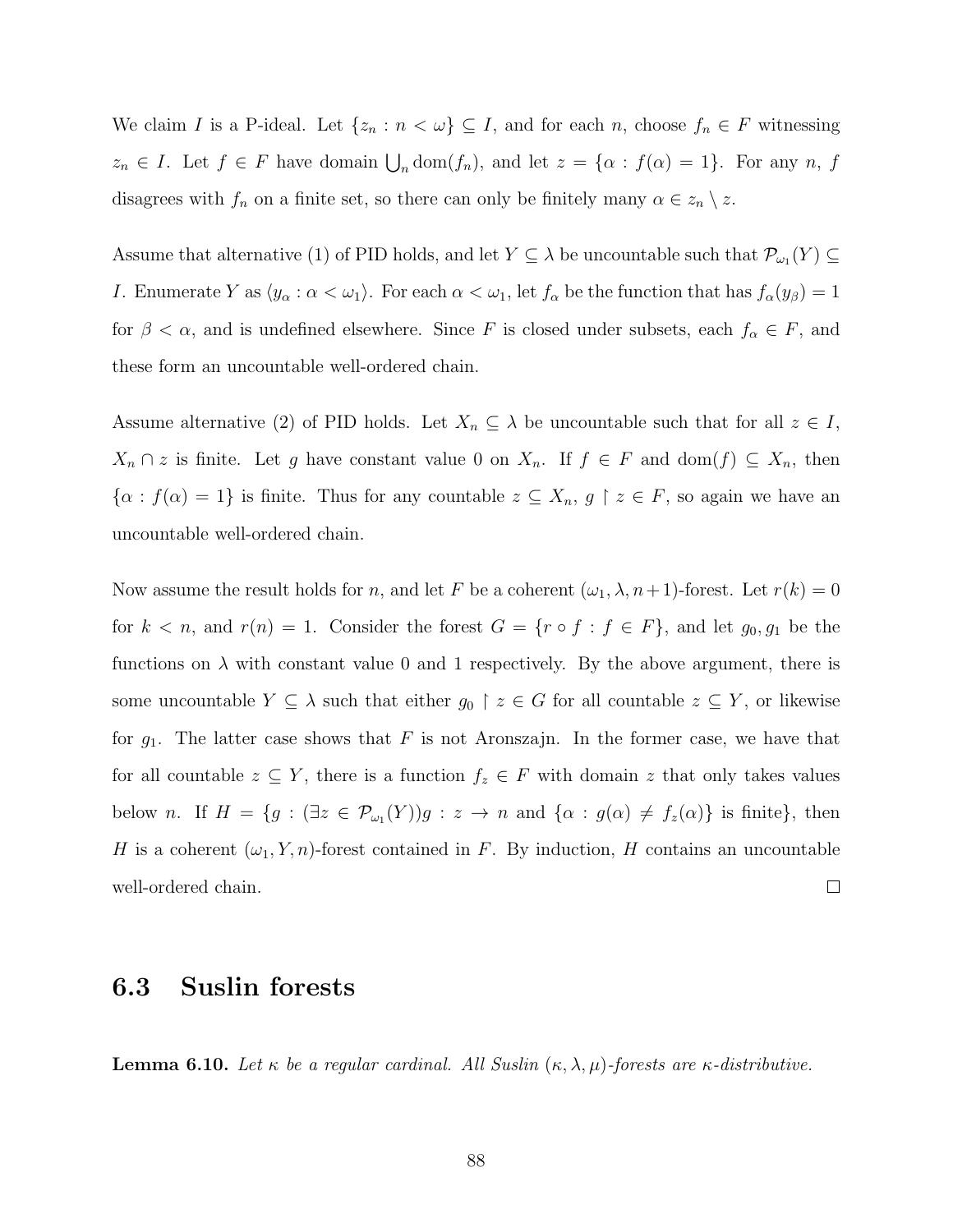*Proof.* Let F be a Suslin  $(\kappa, \lambda, \mu)$ -forest, and let  $\langle A_{\alpha} : \alpha < \delta < \kappa \rangle$  be a sequence of maximal antichains contained in F. By the Suslin property, each  $A_{\alpha}$  has size  $\lt \kappa$ , so if  $z = \bigcup_{\alpha} {\rm dom}(f) : f \in A_{\alpha}$ ,  $|z| < \kappa$ . By maximality, for every  $\alpha < \delta$  and every  $g \in F_z$ , there is an  $f \in A_{\alpha}$  such that g is compatible with f. But since  $dom(f) \subseteq dom(g)$ , this means  $f \subseteq g$ . Thus  $F_z$  refines each  $A_\alpha$ .  $\Box$ 

The boolean completion of a Suslin  $(\kappa, \lambda, \mu)$ -forest is a  $\kappa$ -Suslin algebra, which is a complete boolean algebra with that is both  $\kappa$ -c.c. and  $\kappa$ -distributive. The cardinality of this algebra is at least  $\lambda$ . Therefore the existence of varieties Suslin forests is constrained by the following (see [\[21\]](#page-109-5), Theorem 30.20):

**Theorem 6.11** (Solovay). If  $\mathbb{B}$  is a  $\kappa$ -Suslin algebra, then  $|\mathbb{B}| \leq 2^{\kappa}$ .

Large Suslin forests can be obtained by forcing. In [\[19\]](#page-109-2), Jech defined a class of partial orders  $\mathbb{P}_{\lambda}$  such that under CH,  $\mathbb{P}_{\lambda}$  is countably closed,  $\omega_2$ -c.c., and adds a Suslin  $(\omega_1, \lambda, 2)$ -forest. However, this forest fails to be coherent. Modifying his forcing slightly, we obtain:

**Theorem 6.12.** Assume  $\kappa$  is a regular cardinal,  $2^{<\kappa} = \kappa$ , and  $2^{\kappa} = \kappa^+$ . Then for all  $\lambda > \kappa$ , there is a  $\kappa^+$ -closed,  $\kappa^{++}$ -c.c. forcing of size  $\lambda^{<\kappa}$  that adds a coherent, Suslin  $(\kappa^+, \lambda, 2)$ -forest.

*Proof (sketch)*. Let  $\mathbb P$  be the set of all partial functions f from  $\lambda$  to 2 of size  $\leq \kappa$ , and say  $f \leq g$  when  $\text{dom}(f) \supseteq \text{dom}(g)$  and  $|\{\alpha : f(\alpha) \neq g(\alpha)\}| < \kappa$ .  $\kappa^+$ -closure follows from Lemma [6.3\(](#page-89-0)a), and the  $\kappa^{++}$ -c.c. follows from a delta-system argument. If G is P-generic over V, in  $V[G]$  let  $F = \{f : (\exists g \in G) \text{dom}(g) = \text{dom}(f) \text{ and } |\{\alpha : f(\alpha) \neq g(\alpha)\}| < \kappa\}.$ Clearly F is coherent. The argument that F is Suslin in  $V[G]$  proceeds as in [\[19\]](#page-109-2).  $\Box$ 

By adapting an argument of Todorčević that appears in [\[35\]](#page-110-3), we can obtain large Suslin forests in a different way: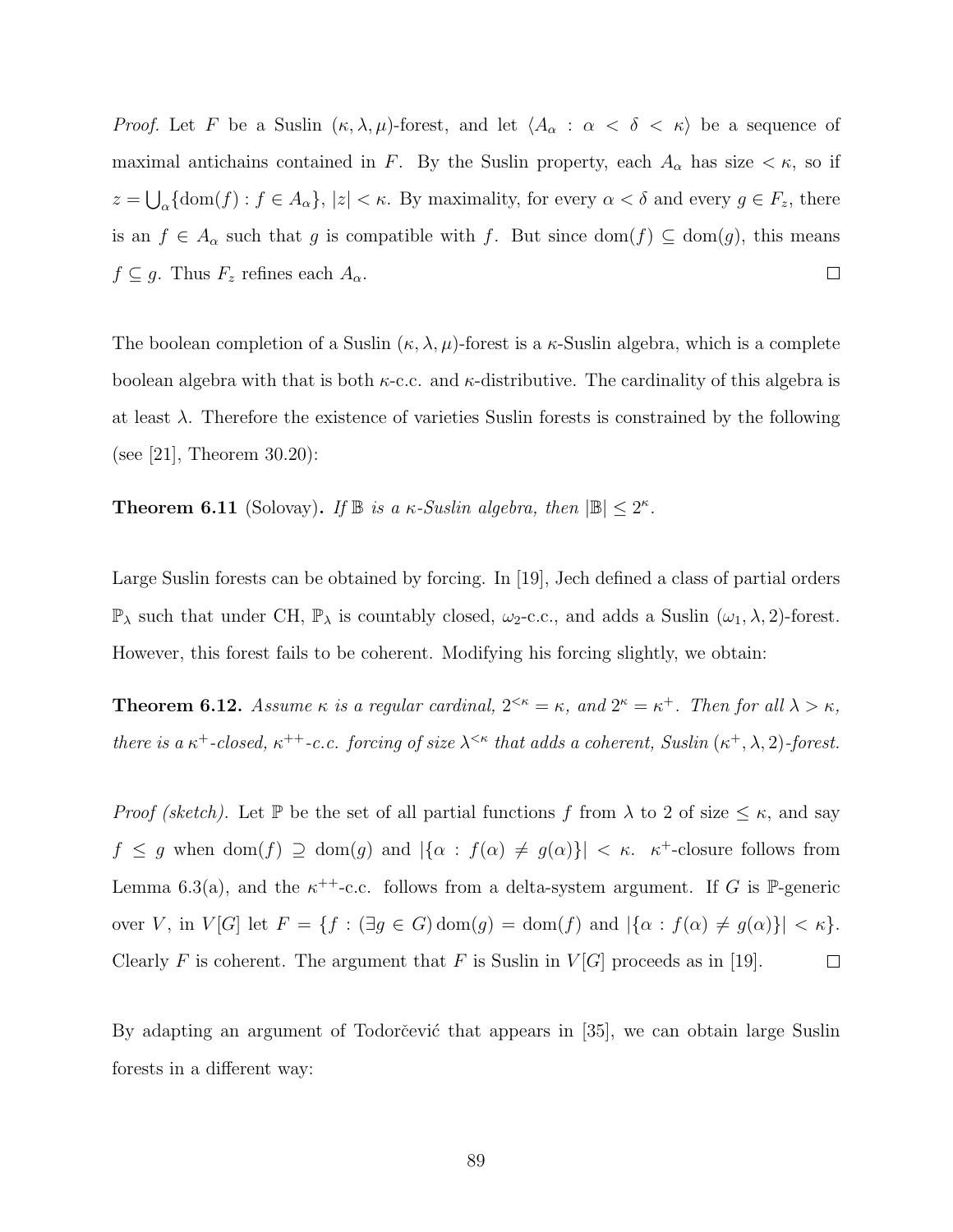<span id="page-98-0"></span>**Theorem 6.13.** Assume  $\kappa$  is a regular cardinal,  $2^{<\kappa} = \kappa$ , and there is a coherent  $(\kappa^+, \lambda, \kappa)$ forest of injective functions. Then adding a Cohen subset of  $\kappa$  adds a coherent, Suslin  $(\kappa^+, \lambda, 2)$ -forest.

*Proof.* Let F be a coherent  $(\kappa^+, \lambda, \kappa)$ -forest of injections closed under  $\lt \kappa$  modifications to other injections. Let  $g : \kappa \to 2$  be an  $Add(\kappa)$  generic function over V. Consider the family  $G_0 = \{g \circ f : f \in F\}$ . Since  $Add(\kappa)$  is  $\kappa^+$ -c.c.,  $\mathcal{P}_{\kappa^+}(\lambda)^V$  is cofinal in  $\mathcal{P}_{\kappa^+}(\lambda)^{V[g]}$ , so  $G_0$ generates a forest  $G$  when we close under subsets.  $G$  inherits coherence from  $F$ . We claim G is Suslin.

First we note that G is closed under  $\lt \kappa$  modifications. If  $f \in F$ , then by the argument for Proposition [6.6,](#page-93-0)  $\kappa \ran(f)$  has size  $\kappa$ . By a density argument,  $\{\alpha \in \kappa \ran(f) : g(\alpha) = i\}$  has size  $\kappa$  for both  $i = 0, 1$ . So if  $g \circ f \in G$ , and  $x \subseteq \text{dom } f$  has size  $\lt \kappa$ , we can switch values of  $g \circ f$  on x by choosing distinct ordinals  $\{\alpha_i : i \in x\} \subseteq \kappa \setminus \text{ran}(f)$  such that  $g(\alpha_i) = g(f(i)) + 1$ mod 2. If  $f' = f$  except that  $f'(i) = \alpha_i$  for  $i \in \mathcal{X}$ , then  $f' \in V$  by  $\kappa$ -closure, so  $g \circ f' \in G$ . So by Lemma [6.2,](#page-88-0) members of G have a common extension when they agree on their common domain.

Towards a contradiction, suppose  $A = \{g \circ f_\alpha : \alpha < \kappa^+\}$  is an antichain in  $G_0$ , and let  $p_0 \in Add(\kappa)$  force this. Since  $|Add(\kappa)| = \kappa$ , there is some  $p_1 \leq p_0$  such that  $p_1 \Vdash \dot{g} \circ \check{f} \in \dot{A}$ for  $\kappa^+$  many  $f \in F$ . Let  $A_0 = \{f : p_1 \Vdash \dot{g} \circ \check{f} \in \dot{A}\}$ , and let  $Z = \bigcup \{\text{dom}(f) : f \in A_0\}$ .

Case 1:  $|Z| \leq \kappa$ . Let  $h \in F$  be such that  $dom(h) = Z$ . There are at most  $\kappa$  many  $\lt \kappa$ modifications of h, so there are  $f_0, f_1 \in A_0$  such that both agree with the same modification of  $h$ . But  $p_1$  forces that  $g \circ f_0$  and  $g \circ f_1$  are compatible, contradiction.

Case 2:  $|Z| = \kappa^+$ . Let  $\langle \alpha_i : i < \kappa^+ \rangle$  be an enumeration of Z. Let  $\beta_0 = \sup(\text{dom}(p_1)) + 1$ , and for each  $f \in A_0$ , let  $X_f = \{\alpha : f(\alpha) < \beta_0\}$ . Since each f is injective, each  $|X_f| < \kappa$ . For each  $X_f$ , let  $\langle X_f (i) : i < \beta_f \rangle$  be an enumeration of  $X_f$  that agrees in order with the above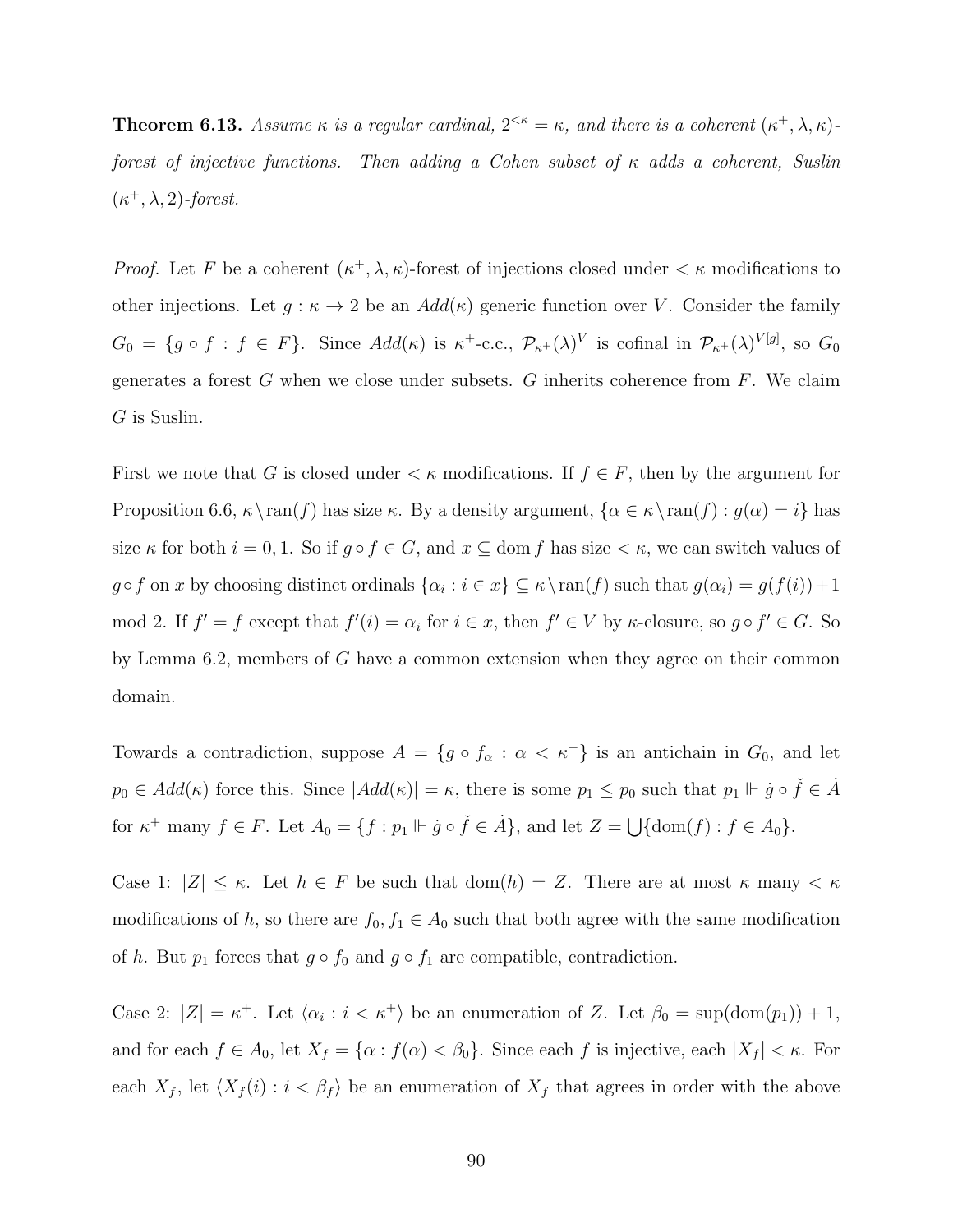enumeration of Z.

Case 2a: There is no  $i < \kappa$  such that  $|\{X_f(i) : f \in A_0\}| = \kappa^+$ . Then there is a  $\gamma < \kappa^+$  such that for all  $f \in A_0$ ,  $\{i : \alpha_i \in X_f\} \subseteq \gamma$ . Since  $\kappa^{\leq \kappa} = \kappa$ , we may choose some  $A_1 \subseteq A_0$  such that for all  $f \in A_1$ ,  $X_f$  is the same set S, and further that  $f \restriction S$  is the same for all  $f \in A_1$ .

Let  $f_0, f_1 \in A_1$ , and let  $D = \{ \alpha \in \text{dom}(f_0) \cap \text{dom}(f_1) : f_0(\alpha) \neq f_1(\alpha) \}$ .  $|D| < \kappa$ ,  $D \cap S = \emptyset$ , and if  $\alpha \in D$ , then  $f_0(\alpha)$ ,  $f_1(\alpha) \geq \beta_0$ . Thus we can define a  $q \leq p_1$  such that for all  $\alpha \in D$ ,  $q \circ f_0(\alpha) = q \circ f_1(\alpha) = 0$ . q forces that  $g \circ f_0$  and  $g \circ f_1$  are compatible, contradiction.

Case 2b: There is some  $i < \kappa$  such that  $|\{X_f(i) : f \in A_0\}| = \kappa^+$ . Let  $i_0$  be the least such ordinal. We choose a sequence  $\langle f_{\alpha} : \alpha < \kappa^{+} \rangle$ . Let  $f_0 \in A_0$  be arbitrary. Let  $f_1$  be such that  $X_{f_1}(i_0)$  has index in the enumeration of Z above  $\{i : \alpha_i \in \text{dom}(f_0)\}\$ . Keep going in this fashion such that for  $\beta < \gamma < \kappa^+$ ,  $X_{f_\gamma}(i_0)$  has index greater than  $\sup\{i : \alpha_i \in \text{dom}(f_\beta)\}\$ . By the minimality of  $i_0$ , there is  $C \subseteq \kappa^+$  of size  $\kappa^+$  and a set  $S \subseteq Z$  such that for all  $\alpha \in C$ ,  ${X_{f_\alpha}(i) : i < i_0} = S$ , and  $f_\alpha \restriction S$  is the same.

Now let  $\beta < \gamma$  be in C, and let  $D = {\alpha \in \text{dom}(f_{\beta}) \cap \text{dom}(f_{\gamma}) : f_{\beta}(\alpha) \neq f_{\gamma}(\alpha)}$ . As before,  $|D| < \kappa$  and  $D \cap S = \emptyset$ . If  $\alpha \in D$ , then  $f_{\gamma}(\alpha) \geq \beta_0$ , because  $X_{f_{\gamma}} \cap \text{dom}(f_{\beta}) = S$ . We construct  $q \leq p_1$  such that for all  $\alpha \in D$ ,  $q \circ f_\gamma(\alpha) = q \circ f_\beta(\alpha)$ . Let  $D_0 = \{ \alpha \in D : f_\beta(\alpha) \in \text{dom}(p_1) \},$ and let  $q_0 = p_1 \cup \{\langle f_\gamma(\alpha), p_1 \circ f_\beta(\alpha) \rangle : \alpha \in D_0\}$ . We are free to do this because  $f_\gamma$  is injective and  $f_{\gamma}(\alpha) \notin \text{dom}(p_1)$  for  $\alpha \in D$ .

Note that for all  $\alpha \in D$ ,  $q_0$  is defined at  $f_\gamma(\alpha)$ , only if it is defined at  $f_\beta(\alpha)$ . But it may be that for some  $\alpha \in D_0$  and some  $\alpha' \in D \setminus D_0$ ,  $f_\gamma(\alpha) = f_\beta(\alpha')$ . Assume we have a sequence  $q_0 \geq ... \geq q_n$  such that:

(1) for all  $k \leq n$ ,  $D \cap f_{\gamma}^{-1}[\text{dom}(q_k)] \subseteq D \cap f_{\beta}^{-1}$  $\tilde{\beta}^{-1}[\mathrm{dom}(q_k)],$ 

(2) for all  $k \leq n$ ,  $q_k \circ f_\gamma \upharpoonright (D \cap f_\gamma^{-1}[\text{dom}(q_k)]) = q_k \circ f_\beta \upharpoonright (D \cap f_\gamma^{-1}[\text{dom}(q_k)]),$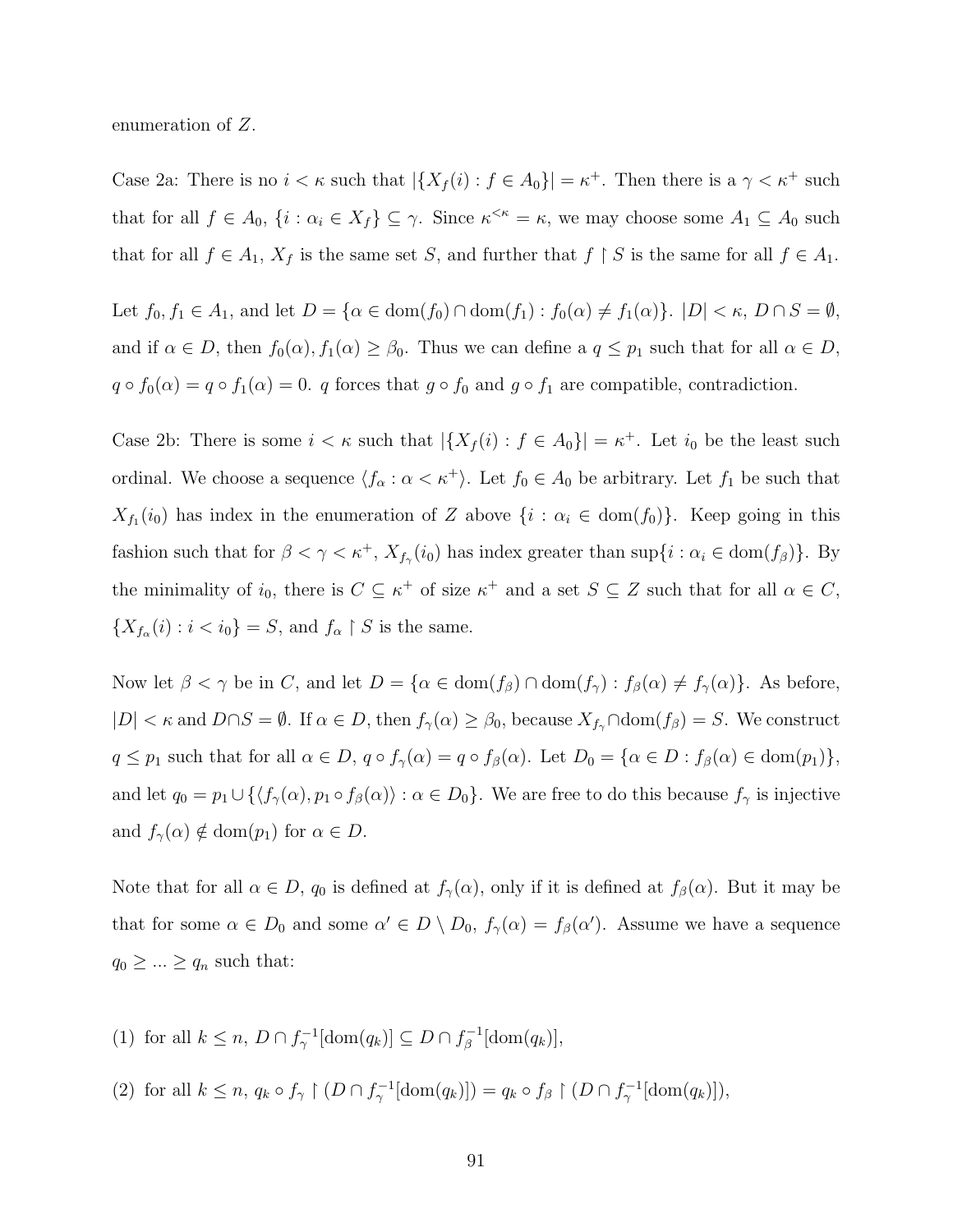(3) if  $k + 1 \leq n$ , then  $D \cap f_{\gamma}^{-1}[\text{dom}(q_{k+1})] = D \cap f_{\beta}^{-1}$  $\zeta^{-1}[\mathrm{dom}(q_k)].$ 

If  $D \cap f_{\gamma}^{-1}[\text{dom}(q_n)] = D \cap f_{\beta}^{-1}$  $\beta^{-1}$ [dom $(q_n)$ ], let  $q_{n+1} = q_n$ . Otherwise, let  $D_{n+1} = D \cap$  $f^{-1}_{\beta}$  $\mathcal{G}_{\beta}^{-1}[\text{dom}(q_n)],$  and let  $q_{n+1} = q_n \cup \{\langle f_\gamma(\alpha), q_n \circ f_\beta(\alpha)\rangle : \alpha \in D_{n+1}\}.$  Clearly the induction hypotheses are preserved for  $n + 1$ .

Put  $q_{\omega} = \bigcup q_n$ . (Note in the case  $\kappa = \omega$ , D is finite, so  $q_{\omega} = q_n$  for some n.) By (1) and (3),  $D \cap f_{\beta}^{-1}$  $\mathcal{B}_{\beta}^{-1}[\text{dom}(q_{\omega})] = D \cap f_{\gamma}^{-1}[\text{dom}(q_{\omega})],$  so call this set  $D_{\omega}$ . Let  $q = q_{\omega} \cup \{\langle f_{\beta}(\alpha), 0 \rangle : \alpha \in \mathbb{R} \}$  $D \setminus D_{\omega} \cup \{ \langle f_{\gamma}(\alpha), 0 \rangle : \alpha \in D \setminus D_{\omega} \}.$  This q forces that  $g \circ f_{\beta}$  and  $g \circ f_{\gamma}$  are compatible, again in contradiction to the assumption about  $p_1$ .  $\Box$ 

**Corollary 6.14.** Assume  $\kappa$  is a regular cardinal,  $2^{<\kappa} = \kappa$ , and  $\lambda > \kappa$ . Then there is a  $\kappa$ -closed,  $\kappa^+$ -c.c. forcing that adds a coherent, Suslin  $(\kappa^+, \lambda, 2)$ -forest.

Proof. Apply Theorems [6.8](#page-93-1) and [6.13.](#page-98-0)

Large Suslin forests can also be obtained from combinatorial principles rather than forcing. As reported by Jech [\[19\]](#page-109-2) [\[20\]](#page-109-6) [\[21\]](#page-109-5), Laver proved in unpublished work that the existence of Suslin  $(\omega_1, \omega_2, 2)$ -forests follows from Silver's principle W and  $\diamondsuit$ , both of which hold in L. Unfortunately, Laver's proof seems to be lost to history. In trying to reconstruct it, we encountered technical issues that led to the development of a new combinatorial principle, which we prove consistent from a Mahlo cardinal, that can be used to construct large Suslin forests. The main appeal for us is that, unlike the above forcing constructions, it allows a Suslin  $(\kappa, \kappa^+, 2)$ -forest to be generically added to any model with sufficiently large cardinals using a forcing of size  $\kappa$  rather than  $\kappa^+$ .

Let us establish some notation concerning trees. Suppose T is a  $\kappa$ -tree and  $\alpha < \kappa$ . T<sub> $\alpha$ </sub> is the set of nodes at level  $\alpha$ . If b is a cofinal branch in T,  $\pi_{\alpha}(b)$  is the node at level  $\alpha$  in b. If  $\beta < \alpha$ , and  $x \in T_{\alpha}$ ,  $\pi_{\alpha,\beta}(x)$  is the node in  $T_{\beta}$  below x.

 $\Box$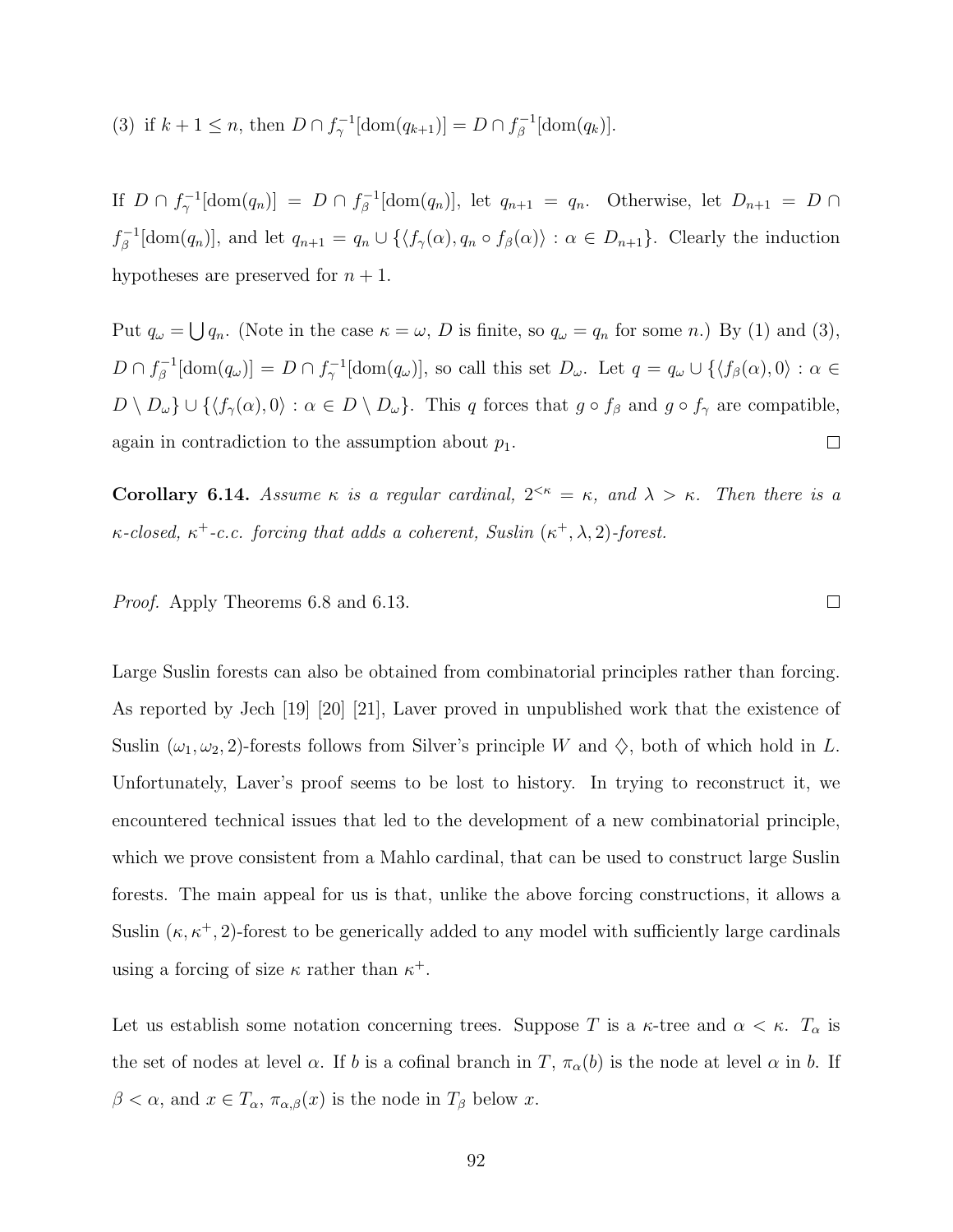**Definition.**  $W_{\kappa}(\lambda)$  is the statement that there is a  $\kappa$ -tree T, a set of cofinal branches B, and a sequence  $\langle W_{\alpha} : \alpha < \kappa \rangle$  with the following properties:

(1)  $|B| = \lambda$ .

(2) For each  $\alpha$ ,  $|W_{\alpha}| < \kappa$ , and  $W_{\alpha} \subseteq \mathcal{P}(T_{\alpha})$ .

(3) For every  $z \in \mathcal{P}_{\kappa}(B)$ , there is an  $\alpha < \kappa$  such that for all  $\beta \geq \alpha$ ,  $\pi_{\beta}[z] \in W_{\beta}$ .

Let T, B,  $\langle W_\alpha : \alpha < \kappa \rangle$  be as above. If  $z \in \mathcal{P}_\kappa(B)$ , say "z is captured at  $\alpha$ " when for all  $\beta \geq \alpha$ ,  $\pi_{\beta}[z] \in W_{\beta}$  and  $\pi_{\beta} \restriction z$  is injective. If  $z \in W_{\alpha}$  and  $\gamma < \alpha$ , say "z is captured at  $\gamma$ " when for all  $\beta$  such that  $\gamma \leq \beta < \alpha$ ,  $\pi_{\alpha,\beta}[z] \in W_\beta$  and  $\pi_{\alpha,\beta} \restriction z$  is injective.

**Definition.**  $W^*_\kappa(\lambda)$  asserts  $W_\kappa(\lambda)$ , and that there exists a stationary  $S \subseteq \kappa$  and a sequence  $\langle A_\alpha: \alpha<\kappa\rangle$  with each  $A_\alpha\subseteq W_\alpha^2$ , such that the following additional clauses hold:

- (4)  $\kappa = \mu^+$  for a regular cardinal  $\mu$ , and each  $W_\alpha$  is a  $\mu$ -complete subalgebra of  $\mathcal{P}(T_\alpha)$ containing all singletons.
- (5) For all  $\alpha \in S$ ,  $\{z \in W_\alpha : z \text{ is captured below } \alpha\}$  is closed under arbitrary  $\langle \mu \text{ sized} \rangle$ unions and taking subsets which are in  $W_{\alpha}$ .
- (6) If  $f: \kappa \to \mathcal{P}_{\kappa}(B)^2$  is such that  $|\bigcup_{\alpha<\kappa}f_0(\alpha) \cup f_1(\alpha)| = \kappa$ , let  $\langle b_{\alpha} : \alpha < \kappa \rangle$  enumerate the elements of  $\bigcup_{\alpha<\kappa}f_0(\alpha)\cup f_1(\alpha)$ . The set of  $\alpha\in S$  with the following properties is stationary:
	- (a)  ${b_\beta : \beta < \alpha}$  is captured at  $\alpha$ .
	- (b) If  $z \subseteq {\pi_{\alpha}(b_{\beta}) : \beta < \alpha}$  is captured below  $\alpha$ , then  $\sup{\{\beta : \pi_{\alpha}(b_{\beta}) \in z\}} < \alpha$ .
	- (c)  $\{\langle \pi_{\alpha}[f_0(\beta)], \pi_{\alpha}[f_1(\beta)]\rangle : \beta < \alpha\} = A_{\alpha}$ .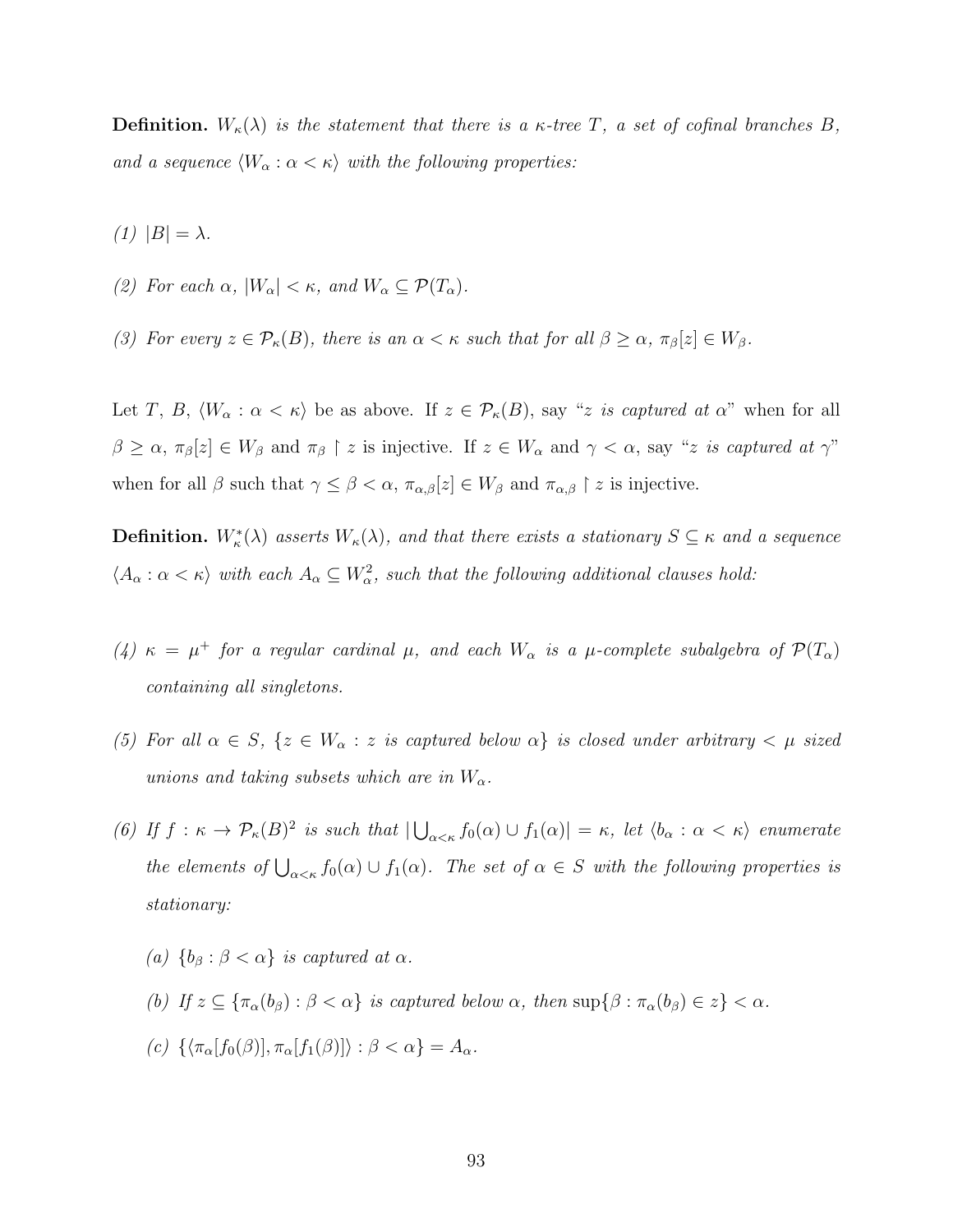It is easy to see that  $W_{\kappa}(\lambda)$  implies  $2^{<\kappa} = \kappa$ , and in fact  $W_{\kappa}(\kappa)$  is equivalent to  $2^{<\kappa} = \kappa$ . If  $\kappa = \mu^+$  and S forms part of the witness to  $W^*_\kappa(\lambda)$ , then clause (4) implies  $\mu^{\leq \mu} = \mu$ , and clause (6) can be used to show  $\Diamond_{\kappa}(S)$ . On the other hand, it follows from the next theorem that  $W^*_\kappa(\lambda)$  prescribes no value for  $2^\kappa$ , besides that  $\lambda \leq 2^\kappa$ .

**Theorem 6.15.** Suppose  $\kappa$  is a Mahlo cardinal and  $\mu < \kappa$  is regular. If  $G * H \subseteq Col(\mu, \leq$  $\kappa$ ) \* Add( $\kappa$ ) is generic, then  $V[G * H]$  satisfies  $W^*_{\kappa}(2^{\kappa})$ .

*Proof.* In V, let T be the complete binary tree on  $\kappa$ , and let B be the set of all branches. For  $\alpha < \kappa$ , let  $G_{\alpha} = G \cap Col(\mu, < \alpha)$ , and let  $W_{\alpha} = \mathcal{P}(T_{\alpha})^{V[G_{\alpha}]}$ . Let  $S = {\alpha < \kappa : \alpha$  is inaccessible in V $\}$ . In  $V[G]$ , fix enumerations  $\langle s_\beta^\alpha : \beta < \mu \rangle$  of the  $W_\alpha^2$ , and in  $V[G * H]$ , let  $A_{\alpha} = \{s_{\beta}^{\alpha} : H(\alpha + \beta) = 1\}.$  Let us check each condition.

(1) 
$$
(2^{\kappa})^V = (2^{\kappa})^{V[G*H]}
$$
, so  $V[G*H] \models |B| = 2^{\kappa}$ .

- (2) Since  $\kappa$  is inaccessible, each  $W_{\alpha}$  is collapsed to  $\mu$ .
- (3) Suppose  $z \in \mathcal{P}_{\kappa}(B)$ . There is some  $\alpha < \kappa$  such that  $z \in V[G_{\alpha}]$ . For  $\beta \geq \alpha$ ,  $\pi_{\beta}[z] \in W_{\beta}$ .
- (4) The regularity of  $\mu$  is preserved, and clearly each  $W_{\alpha}$  contains all singletons. Let  $\langle a_{\xi} :$  $\xi < \delta$ )  $\subseteq W_\alpha$  with  $\delta < \mu$ . Each  $a_{\xi} \in A$  is  $\tau_{\xi}^{G_\alpha}$  for some  $Col(\mu, < \alpha)$ -name  $\tau_{\xi}$ . By the  $\mu$ -closure of  $Col(\mu, <\kappa)$ ,  $\langle \tau_{\xi} : \xi < \delta \rangle \in V$ , so  $\langle a_{\xi} : \xi < \delta \rangle \in V[G_{\alpha}]$ .
- (5) By the Mahlo property, S is stationary, and by the  $\kappa$ -c.c. of  $Col(\mu, < \kappa)$  and  $\kappa$ -closure of  $Add(\kappa)$ , it remains stationary in  $V[G*H]$ . Suppose  $\alpha \in S$ .
	- (a) Unions: Let  $A \in \mathcal{P}_{\mu}(W_{\alpha})$  have the property that all a in A are captured below  $\alpha$ . As above,  $A \in V[G_\alpha]$ . Now in  $V[G_\alpha]$ ,  $\alpha = \mu^+$  and  $|T_\beta| = \mu$  for  $\beta < \alpha$ . So if  $\pi_{\alpha,\beta} \restriction a$  is injective, then  $V[G_\alpha] \models |a| < \alpha$ , and thus  $V[G_\alpha] \models |\bigcup A| < \alpha$ . For distinct  $x, y \in \bigcup A$ , let  $\gamma_{x,y} < \alpha$  be the least  $\gamma$  such that  $\pi_{\alpha,\gamma}(x) \neq \pi_{\alpha,\gamma}(y)$ . We have  $\gamma = \sup\{\gamma_{x,y} : x, y \in \bigcup A\} < \alpha$ . Hence if  $\gamma \le \beta < \alpha$  and all  $a \in A$  are captured at β, then  $\bigcup A$  is captured at β.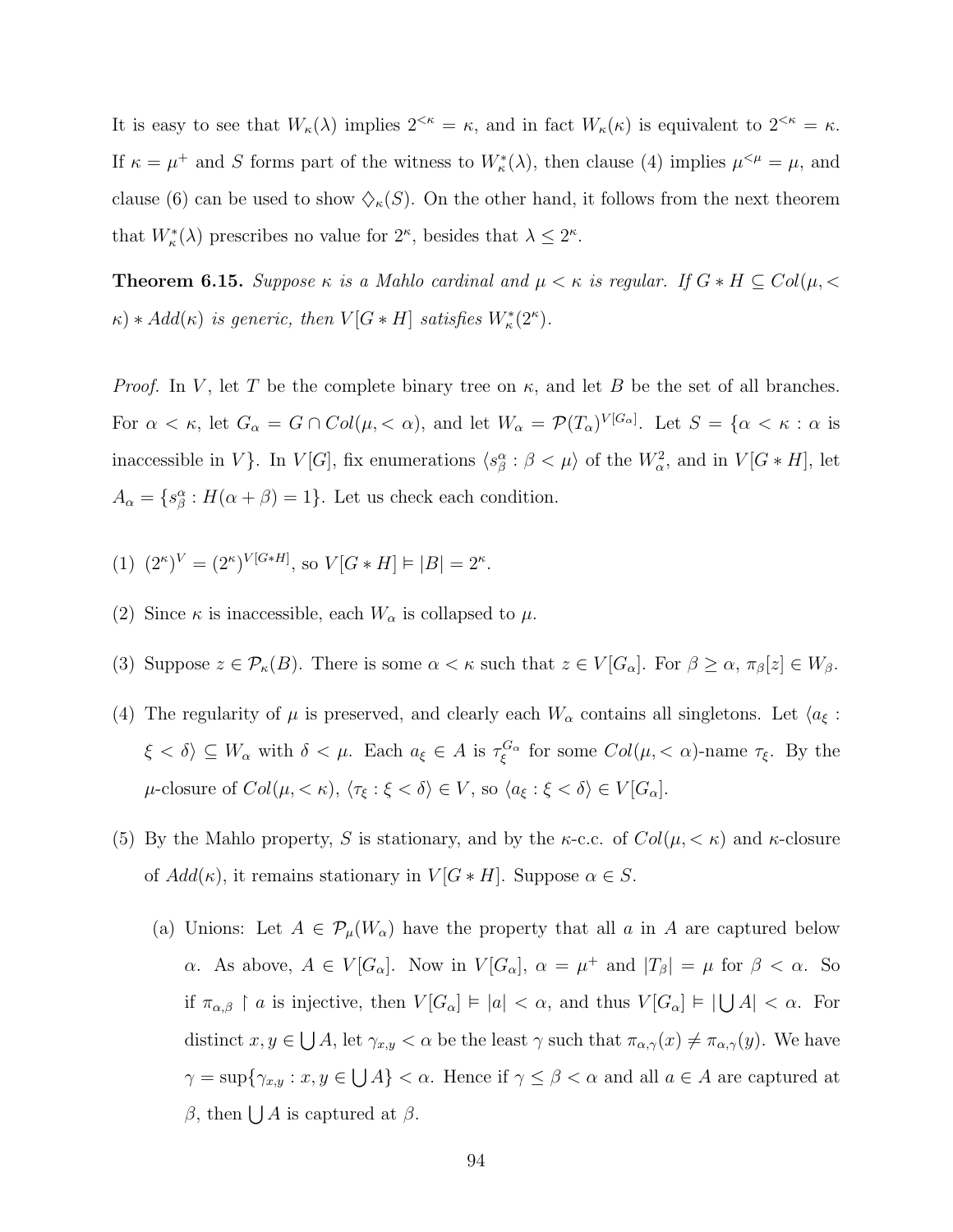- (b) Subsets: Suppose  $z_0 \in W_\alpha$  is captured below  $\alpha$ , and  $z_1 \in W_\alpha$  is a subset of  $z_0$ . Then  $V[G_\alpha] \models |z_1| < \alpha$ , so by the  $\alpha$ -c.c. of  $Col(\mu, < \alpha)$ , there is some  $\beta < \alpha$  such that  $z_1 \in V[G_\beta]$ . Thus  $z_1$  is captured below  $\alpha$ .
- (6) First work in  $V[G]$ . Let  $\dot{f}$  be an  $Add(\kappa)$ -name for a function from  $\kappa$  to  $\mathcal{P}_{\kappa}(B)^2$ , and let  $\langle \dot{b}_{\alpha} : \alpha < \kappa \rangle$  be as in clause (6). Let  $\dot{C}$  be a name for a club, and let  $p_0 \in Add(\kappa)$ be arbitrary. Build a continuous decreasing chain of conditions below  $p_0$ ,  $\langle p_\alpha : \alpha <$  $\kappa \rangle \subseteq Add(\kappa)$ , and a continuous increasing chain of ordinals,  $\langle \xi_\alpha : \alpha < \kappa \rangle \subseteq \kappa$ , with the following properties: For all  $\alpha$ ,
	- $p_{\alpha+1} \Vdash \xi_{\alpha} \in \dot{C}$ ,
	- $p_{\alpha+1}$  decides  $\dot{f} \restriction \text{dom}(p_{\alpha})$  and  $\{\dot{b}_{\beta} : \beta < \alpha\},$
	- dom $(p_{\alpha+1})$  is an ordinal  $>$  max $\{\text{dom}(p_{\alpha}), \xi_{\alpha}, \alpha\},\$ and
	- $\xi_{\alpha+1} > \text{dom}(p_{\alpha+1}).$

Let  $g: \kappa \to \mathcal{P}_{\kappa}(B)^2$  and  $\{b_{\alpha}: \alpha < \kappa\}$  be the objects defined by what the chain  $\langle p_\alpha : \alpha < \kappa \rangle$  decides. For each  $\alpha < \kappa$ , there is a predense set  $E_\alpha \subseteq Col(\mu, < \kappa)$  of size  $\lt \kappa$  such that  $g(\alpha)$  and  $b_{\alpha}$  are decided by elements of  $E_{\alpha}$ . There is a club  $D \in V$  such that  $\forall \alpha \in D, \forall \beta < \alpha, E_{\beta} \subseteq Col(\mu, < \alpha)$ . For  $\alpha \in D, g \restriction \alpha$  and  $\{b_{\beta} : \beta < \alpha\}$  are in  $V[G_\alpha].$ 

Back in  $V[G]$ , for  $\alpha < \kappa$ , let  $\gamma_\alpha$  be the least  $\gamma \geq \alpha$  such that  $\pi_{\gamma_\alpha} \upharpoonright \{b_\beta : \beta < \alpha\}$ is injective. If  $\alpha$  is closed under  $\beta \mapsto \gamma_{\beta}$ , then  $\gamma_{\alpha} = \alpha$ . As S is stationary, there is  $\alpha \in S \cap D$  such that  $\gamma_{\alpha} = \alpha$ ,  $\xi_{\alpha} = \alpha$ , and  $p_{\alpha} \Vdash \alpha \in \dot{C}$ . We have that  $\{b_{\beta} : \beta < \alpha\}$  is captured at  $\alpha$ , and that  $\{\langle \pi_{\alpha}[g_0(\beta)], \pi_{\alpha}[g_1(\beta)]\rangle : \beta < \alpha\} \subseteq W_\alpha^2$ . Since  $\alpha$  is inaccessible in V, if  $z \subseteq {\pi_\alpha(b_\beta) : \beta < \alpha}$  is captured below  $\alpha$ , then  $V[G_\alpha] \models |z| < \alpha$ , so  $\{\beta : \pi_\alpha(b_\beta) \in z\}$ is bounded below  $\alpha$ .

Let  $q \leq p_\alpha$  be such that for  $\beta < \mu$ ,  $q(\alpha + \beta) = 1$  if  $s_\alpha^\beta = \langle \pi_\alpha[g_0(\beta)], \pi_\alpha[g_1(\beta)] \rangle$ , and  $q(\alpha + \beta) = 0$  otherwise. Then  $q \Vdash \alpha \in \dot{C} \cap S$ , and that items (a), (b), and (c) in clause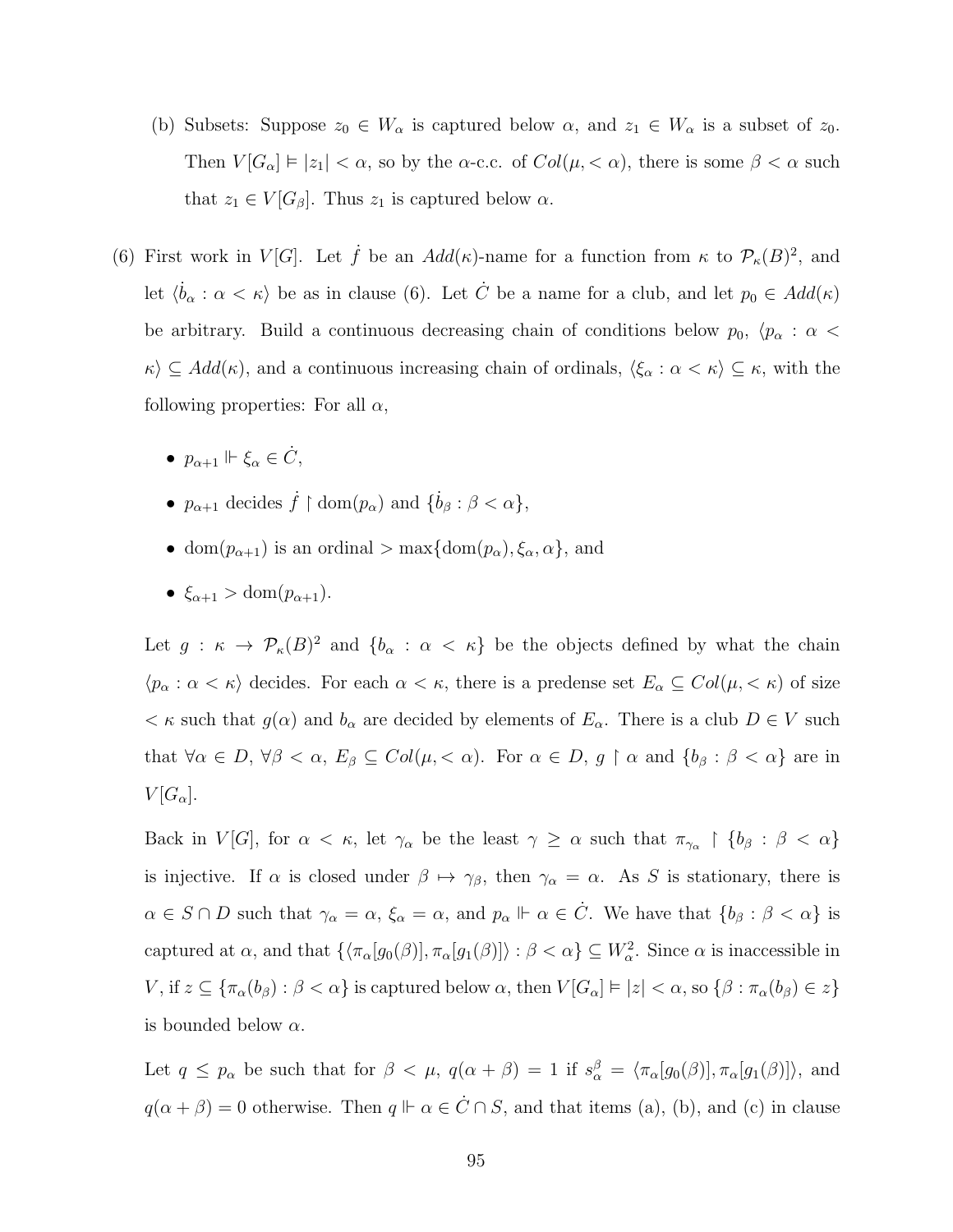(6) hold at  $\alpha$ . As  $p_0$  was arbitrary, clause (6) is forced.

Question. Can  $W^*_\kappa(\lambda)$  be forced without the use of large cardinals? Can it be forced in a cardinal-preserving way? Does  $L \models$  "For all regular  $\kappa$ ,  $W^*_{\kappa^+}(\kappa^{++})$ "?

**Theorem 6.16.**  $W_{\kappa}^*(\lambda)$  implies there is a coherent, Suslin  $(\kappa, \lambda, 2)$ -forest.

Proof. Let  $\kappa = \mu^+$ , and let T, B,  $\langle W_\alpha : \alpha < \kappa \rangle$ ,  $\langle A_\alpha : \alpha < \kappa \rangle$ , and  $S \subseteq \kappa$  witness  $W^*_\kappa(\lambda)$ . We will construct a sequence of functions  $\langle f_\alpha : \alpha < \kappa \rangle$  on the nodes of T that will generate a coherent family of functions on B with the desired properties. Each  $f_{\alpha}$  will have domain  $T_{\alpha}$  and range contained in  $\{0, 1\}.$ 

Let  $f_0$  be a function from  $T_0$  to 2. Assume we have have constructed a sequence of functions  $\langle f_\beta : \beta < \alpha \rangle$ , with each  $f_\beta : T_\beta \to 2$ , satisfying the following property:

(\*) If  $r \in W_\beta$  is captured at  $\gamma < \beta$ , then  $f_\beta \restriction r$  disagrees with  $f_\gamma \circ \pi_{\beta,\gamma} \restriction r$  on a set of size  $< \mu$ .

Let  $R_{\alpha} = \{r \in W_{\alpha} : r \text{ is captured below } \alpha\}$ . Consider the set  $F_{\alpha}$  of partial functions on  $T_{\alpha}$  of the form  $f_{\gamma} \circ \pi_{\alpha,\gamma}$  | r for  $r \in R_{\alpha}$  and  $\gamma$  witnessing its membership in  $R_{\alpha}$ . Assume  $\gamma_0 < \gamma_1$  and  $f_{\gamma_0} \circ \pi_{\alpha,\gamma_0} \upharpoonright r_0$  and  $f_{\gamma_1} \circ \pi_{\alpha,\gamma_1} \upharpoonright r_1$  are in  $F_{\alpha}$ . By hypothesis  $(*)$ ,  $f_{\gamma_1}$  disagrees with  $f_{\gamma_0} \circ \pi_{\gamma_1,\gamma_0}$  at less than  $\mu$  many points in  $\pi_{\alpha,\gamma_1}[r_0]$ . Therefore, there are less than  $\mu$  many points in  $r_0 \cap r_1$  at which  $f_{\gamma_0} \circ \pi_{\alpha,\gamma_0}$  and  $f_{\gamma_1} \circ \pi_{\alpha,\gamma_1}$  disagree. So  $F_{\alpha}$  is a  $\mu$ -coherent family.

Assume first that  $\alpha \notin S$ . Using Lemma [6.3\(](#page-89-0)a), let  $f_{\alpha}: T_{\alpha} \to 2$  be such that  $\{f_{\alpha}\} \cup F_{\alpha}$  is  $\mu$ -coherent. Then (\*) holds for  $\langle f_\beta : \beta \leq \alpha \rangle$ .

Now assume  $\alpha \in S$ . Let  $H_{\alpha}$  be the closure of  $F_{\alpha}$  under  $\lt \mu$  modifications. Consider  $H_{\alpha}$  as a partial order with  $f \leq g$  iff  $f \supseteq g$ . The set  $A_\alpha \subseteq W_\alpha^2$  codes a set of relations from subsets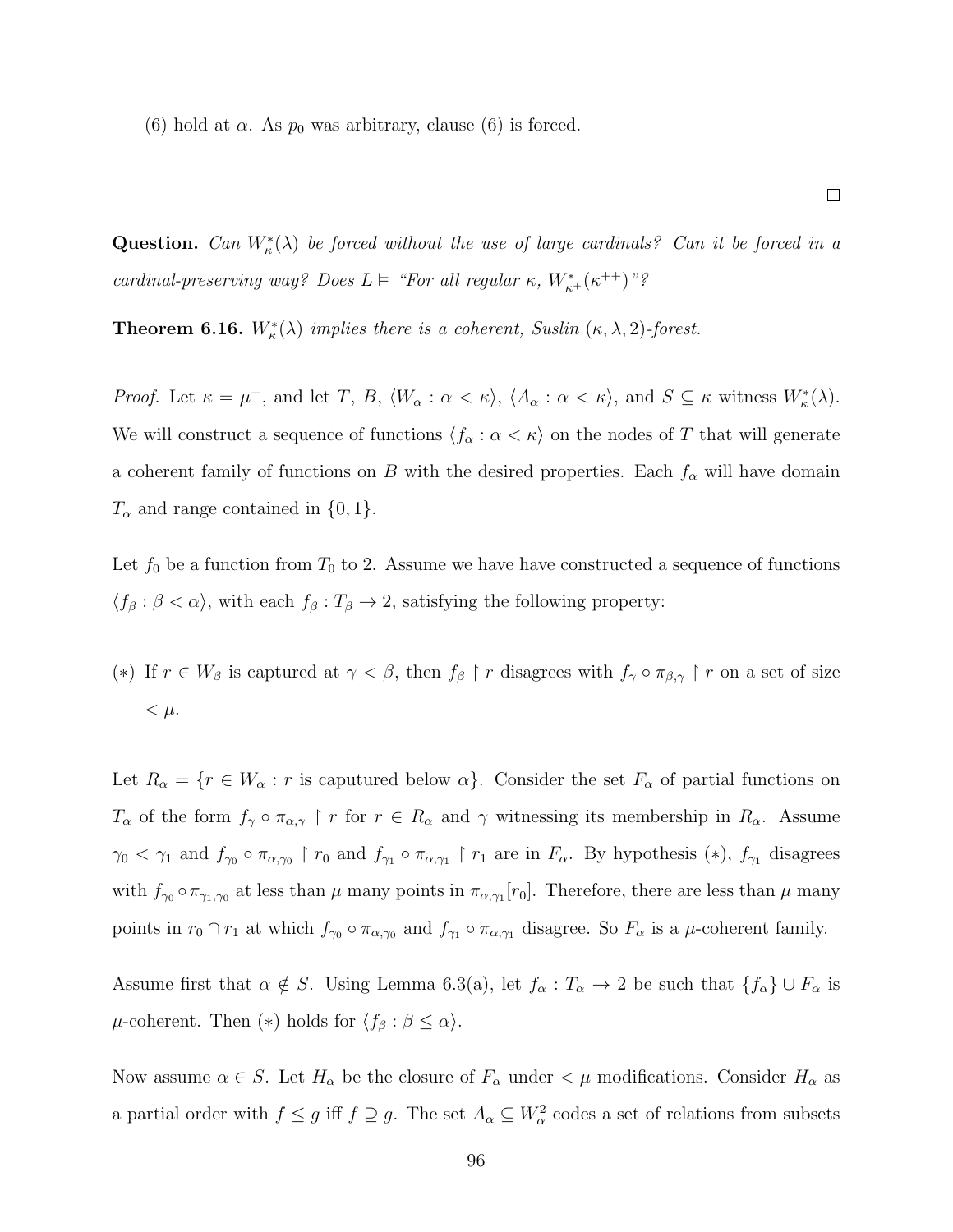of  $T_{\alpha}$  to 2. If  $\langle a_0, a_1 \rangle \in A_{\alpha}$ , construct a relation h by putting  $\langle x, i \rangle \in h$  iff  $x \in a_i$ , and call the set of all such things  $A'_\n\alpha$ . It may be the case that every member of  $A'_\n\alpha$  is a function and a member of  $H_{\alpha}$ , and that  $A'_{\alpha}$  is a maximal antichain in  $H_{\alpha}$ . If not, ignore all these considerations, and let  $f_{\alpha}$  be as in the case  $\alpha \notin S$ , so that  $(*)$  is preserved.

Suppose  $A'_\n\alpha$  is a maximal antichain in  $H_\alpha$ . Enumerate  $R_\alpha$  as  $\langle r_\beta : \beta < \mu \rangle$ . By clauses (4) and (5) of the definition of  $W^*$ ,  $R_\alpha$  is closed under unions of size  $\lt \mu$ .  $H_\alpha$  is also a  $\mu$ -closed partial order. If  $\langle h_i : i < \beta < \mu \rangle$  is a decreasing sequence, then  $\bigcup_{i < \beta} \text{dom}(h_i) = r \in R_\alpha$ , so let  $\gamma$  witness this. By (\*), each  $h_i$  disagrees with  $f_\gamma \circ \pi_{\alpha,\gamma}$  on a set of size  $\lt \mu$ , and so  $\bigcup_{i \lt \beta} h_i$ does as well by the regularity of  $\mu$ .

Setting  $s_{\beta} = \bigcup_{\xi < \beta} r_{\xi}$ , we have  $\langle s_{\beta} : \beta < \mu \rangle$  is an increasing cofinal sequence in  $R_{\alpha}$ . For  $\beta < \mu$ , let  $\gamma_{\beta}$  be the least  $\gamma < \alpha$  that witnesses  $s_{\beta} \in R_{\alpha}$ . Let  $\langle t_{\beta} : \beta < \mu \rangle$  enumerate all  $\lt \mu$  sized subsets of  $T_{\alpha}$ , such that each subset is repeated  $\mu$  many times. For a partial function  $f: T_\alpha \to 2$  and  $\beta < \mu$ , let  $f/t_\beta$  be f with its output values switched at the points in dom $(f) \cap t_{\beta}$ .

We will define  $f_{\alpha}$  inductively as  $\bigcup_{\beta<\mu}h_{\beta}$ . Let  $h_0=\emptyset$ . Assume  $\langle h_i:i<\beta\rangle$  has been chosen so that:

- (1) for  $i < j < \beta$ ,  $h_i \subseteq h_j$ ;
- (2) for  $i < \beta$ ,  $dom(h_i) = s_{\xi_i}$  where  $\xi_i \geq i$ , and  $\xi_i > \xi_j$  for  $j < i$ ;
- (3) for  $i < \beta$ , there is  $a \in A'_\alpha$  such that  $h_{i+1}/t_i$  is a common extension of  $h_i/t_i$  and a.

Given  $h_i$ , there is some  $a \in A'_\alpha$  that is compatible with  $h_i/t_i$ . Let  $\xi_{i+1} > \xi_i$  be such that  $s_{\xi_{i+1}} \supseteq \text{dom}(a) \cup s_{\xi_i}$ , and let  $g \in H_\alpha$  be a common extension of a and  $h_i/t_i$  with domain  $s_{\xi_{i+1}}$ . Let  $h_{i+1} = g/t_i$ . Clearly (1)–(3) are preserved at successor steps. At limit steps  $\beta$ , we set  $h_{\beta} = \bigcup_{i < \beta} h_i$ . This is in  $H_{\alpha}$  as well by  $\mu$ -closure, and the preservation of (1)–(3) is trivial.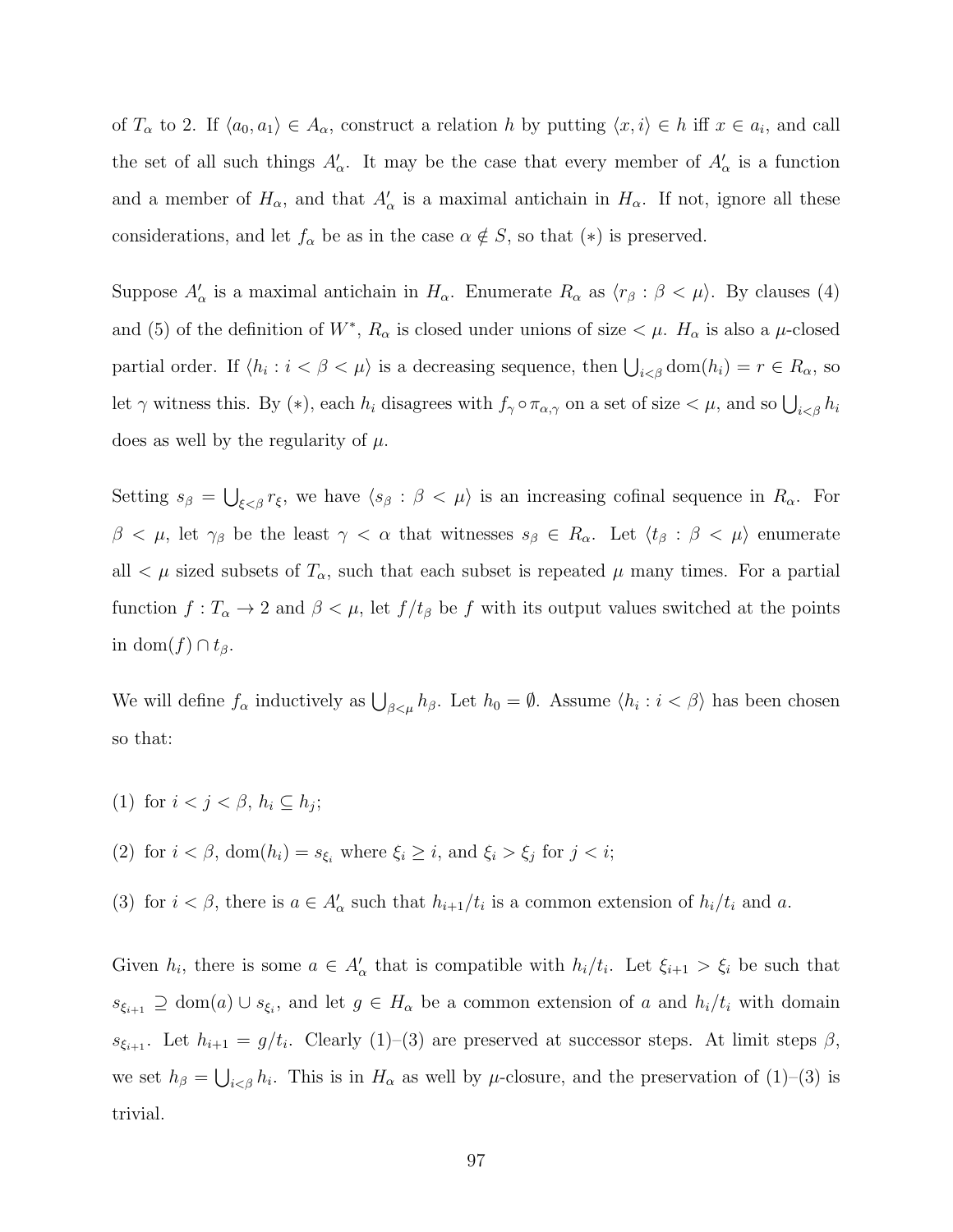The point is this: For every  $t \in \mathcal{P}_{\mu}(T_{\alpha})$ ,  $f_{\alpha}/t$  extends some  $a \in A'_{\alpha}$ . For let  $i < \mu$  be large enough that  $s_{\xi_i} \supseteq t$  and  $t_i = t$ . Then by (3),  $h_{i+1}/t$  extends some  $a \in A'_\alpha$ , and  $h_{i+1}/t = (f_{\alpha}/t) \restriction s_{\xi_{i+1}}$ . We also check that  $(*)$  is preserved at  $\alpha$ : Every  $r \in R_{\alpha}$  is covered by some  $s_{\xi_i}$ , and  $f_{\alpha} \upharpoonright s_{\xi_i} = h_i$ , which coheres with  $f_{\gamma} \circ \pi_{\alpha,\gamma} \upharpoonright s_{\xi_i}$  when  $s_{\xi_i}$  is captured at  $\gamma$ .

Now we define the forest. For  $z \in \mathcal{P}_{\kappa}(B)$ , let  $\gamma_z$  be the least  $\gamma < \kappa$  such that z is captured at  $\gamma$ . Let  $f_z: z \to 2$  be  $f_{\gamma_z} \circ \pi_{\gamma_z} \upharpoonright z$ . Let F be the closure of  $\{f_z: z \in \mathcal{P}_{\kappa}(B)\}\$ under  $\langle \mu \rangle$ modifications. Note that by (\*), if  $\beta \geq \gamma_z$ , then  $f_\beta \circ \pi_\beta \upharpoonright z$  disagrees with  $f_z$  at  $\lt \mu$  many points. Hence F is a coherent  $(\kappa, B, 2)$ -forest.

Finally, we verify the  $\kappa$ -c.c. First note that F satisfies the  $\kappa^+$ -c.c. by a delta-system argument. So assume towards a contradiction that  $A = \{a_{\alpha} : \alpha < \kappa\}$  is a maximal antichain. Let  $z_{\alpha} = \text{dom}(a_{\alpha})$ , and code each  $a_{\alpha}$  as  $\langle z_{\alpha}^0, z_{\alpha}^1 \rangle$ , where  $z_{\alpha}^i = \{b : a_{\alpha}(b) = i\}$ . Let  $\langle b_{\alpha} : \alpha < \kappa \rangle$ enumerate the elements of  $\bigcup_{\alpha<\kappa}z_\alpha$ . Define:

- $C_0 = \{ \alpha < \kappa : \bigcup_{\beta < \alpha} z_\beta = \{ b_\beta : \beta < \alpha \} \}.$
- $C_1 = \{ \alpha < \kappa : \{ a_\beta : \beta < \alpha \}$  is a maximal antichain contained in  $\{ f \in F : \exists \eta <$  $\alpha$ ) dom $(f) \subset \{b_{\beta} : \beta < \eta\}$ }.
- $C_2 = \{ \alpha < \kappa : (\forall \beta < \alpha) \gamma_{z_\beta^0}, \gamma_{z_\beta^1}, \gamma_{z_\beta} < \alpha \}.$

It is easy to see that  $C_0$ ,  $C_1$ , and  $C_2$  are club. By clause (6) of the definition of  $W^*$ , let  $\alpha \in S \cap C_0 \cap C_1 \cap C_2$  be such that  $\{b_\beta : \beta < \alpha\} = \bigcup_{\beta < \alpha} z_\beta$  is captured at  $\alpha$ , all  $z \subseteq \{\pi_\alpha(b_\beta) : \beta < \alpha\}$  $\beta < \alpha$ } captured below  $\alpha$  have  $\sup\{\beta : \pi_{\alpha}(b_{\beta}) \in z\} < \alpha$ , and  $A_{\alpha} = \{\langle \pi_{\alpha}[z_{\beta}^0], \pi_{\alpha}[z_{\beta}^1] \rangle : \beta < \alpha\}.$ 

We claim  $A'_\alpha$  is a maximal antichain in  $H_\alpha$ . For  $\beta < \alpha$ ,  $z_\beta$  is captured below  $\alpha$  since  $\alpha \in C_2$ , so the function coded by  $\langle \pi_\alpha[z_\beta^0], \pi_\alpha[z_\beta^1] \rangle$  is in  $H_\alpha$ . If  $h \in H_\alpha$  is incompatible with every member of  $A'_\n\alpha$ , then consider  $z = \{b_\beta : \beta < \alpha \text{ and } \pi_\alpha(b_\beta) \in \text{dom}(h)\}\)$ , and let  $f = h \circ \pi_\alpha \upharpoonright z$ . Clauses (4) and (5) imply  $\pi_{\alpha}[z]$  is captured below  $\alpha$ , so  $\sup\{\beta : b_{\beta} \in z\} < \alpha$ . Since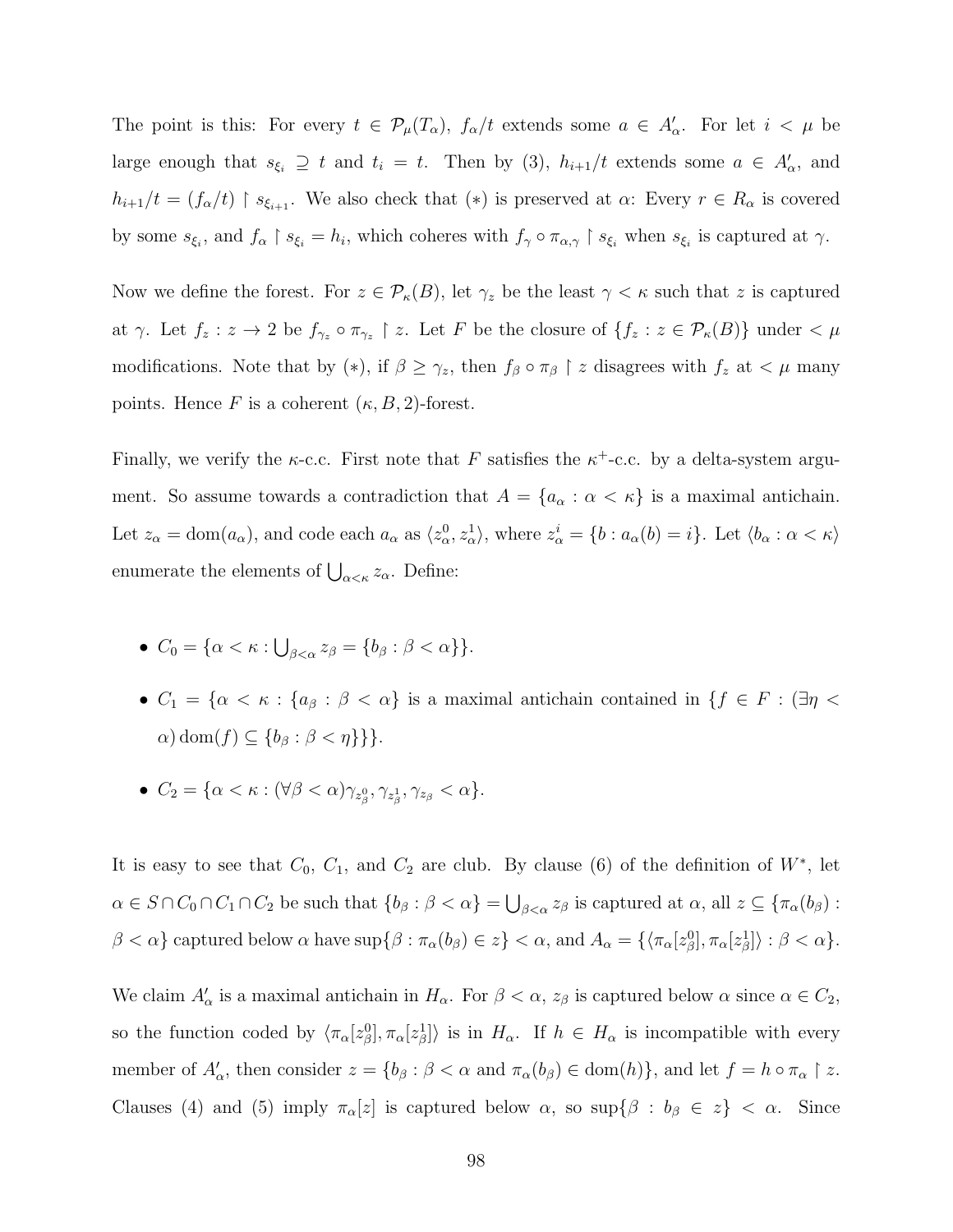$\alpha \in C_1$ , f is compatible with some  $a_\beta$  with  $\beta < \alpha$ . But  $a_\beta$  is coded and projected down as  $\langle \pi_\alpha[z_\beta^0], \pi_\alpha[z_\beta^1] \rangle \in A_\alpha$ , so h is compatible with some member of  $A'_\alpha$  after all.

Since  ${b_\beta : \beta < \alpha}$  is captured at  $\alpha$ , the construction has sealed this antichain. Consider any other  $f \in F$  such that  $dom(f) \supseteq \{b_{\beta} : \beta < \alpha\}$ . Then  $f \upharpoonright \{b_{\beta} : \beta < \alpha\}$  is  $a < \mu$ modification of  $f_{\alpha} \circ \pi_{\alpha} \restriction \{b_{\beta} : \beta < \alpha\}$ . By the above argument, all  $\lt \mu$  modifications of  $f_{\alpha}$ extend a member of  $A'_\n\alpha$ , and so f is compatible with some  $a_\beta$ ,  $\beta < \alpha$ . This contradicts the assumption that  $A = \{a_{\gamma} : \gamma < \kappa\}$  is an antichain.  $\Box$ 

Finally, we may answer the question of whether ZFC+GCH proves an analogue of Taylor's theorem above  $\omega_1$ . Start with an almost-huge cardinal  $\kappa$  and a Mahlo cardinal  $\mu < \kappa$ . Suppose  $\kappa$  carries a tower of height  $\delta$ , and  $\lambda$  is regular such that  $\kappa \leq \lambda$ . By Theorem [2.17,](#page-37-0) if  $X * H$  is  $A(\mu, \kappa) * \text{Col}(\lambda, <\delta)$ -generic, then in  $V[X][H]$  there is a normal, fine,  $\kappa$ -complete, λ-dense ideal on  $\mathcal{P}_\kappa(\lambda)$ . Furthermore, this forcing is *μ*-strategically closed, and it is easy to show that  $\mu$ -strategically closed forcings preserve stationary subsets of  $\mu$ . Thus  $\mu$  remains a Mahlo cardinal in  $V[X][H]$ . If  $\nu < \mu$  is regular and G is Col $(\nu, < \mu) * \text{Add}(\mu)$ -generic, then in  $V[X][H][G]$  there is a coherent  $(\mu, \kappa, 2)$ -Suslin forest, and thus a  $\mu$ -Suslin algebra of uniform density κ. Since Col $(\nu, \langle \mu \rangle) * \text{Add}(\mu)$  is  $\mu$ -dense, it preserves the density of κ-complete ideals.

Since the  $\mu$ -Suslin algebra is  $\mu$ -distributive forcing with it preserves the equation  $2^{\nu} = \mu$ . If we force with this Suslin algebra over  $V[X][H][G]$ , then Lemmas [5.9](#page-74-0) and [5.10](#page-75-0) imply that in the generic extension, there is a normal, fine,  $\kappa$ -complete, nonregular ideal on  $\mathcal{P}_{\kappa}(\lambda)$ , but no λ-dense ideals. Hence we have the following consistency result:

Theorem 6.17. If ZFC+"There is an almost-huge cardinal" is consistent, then for  $m \geq$  $n \geq 2$ , ZFC+GCH does not prove the statement, "If there is a nonregular ideal on  $\mathcal{P}_{\omega_n}(\omega_m)$ , then there is a dense ideal on  $\mathcal{P}_{\omega_n}(\omega_m)$ ."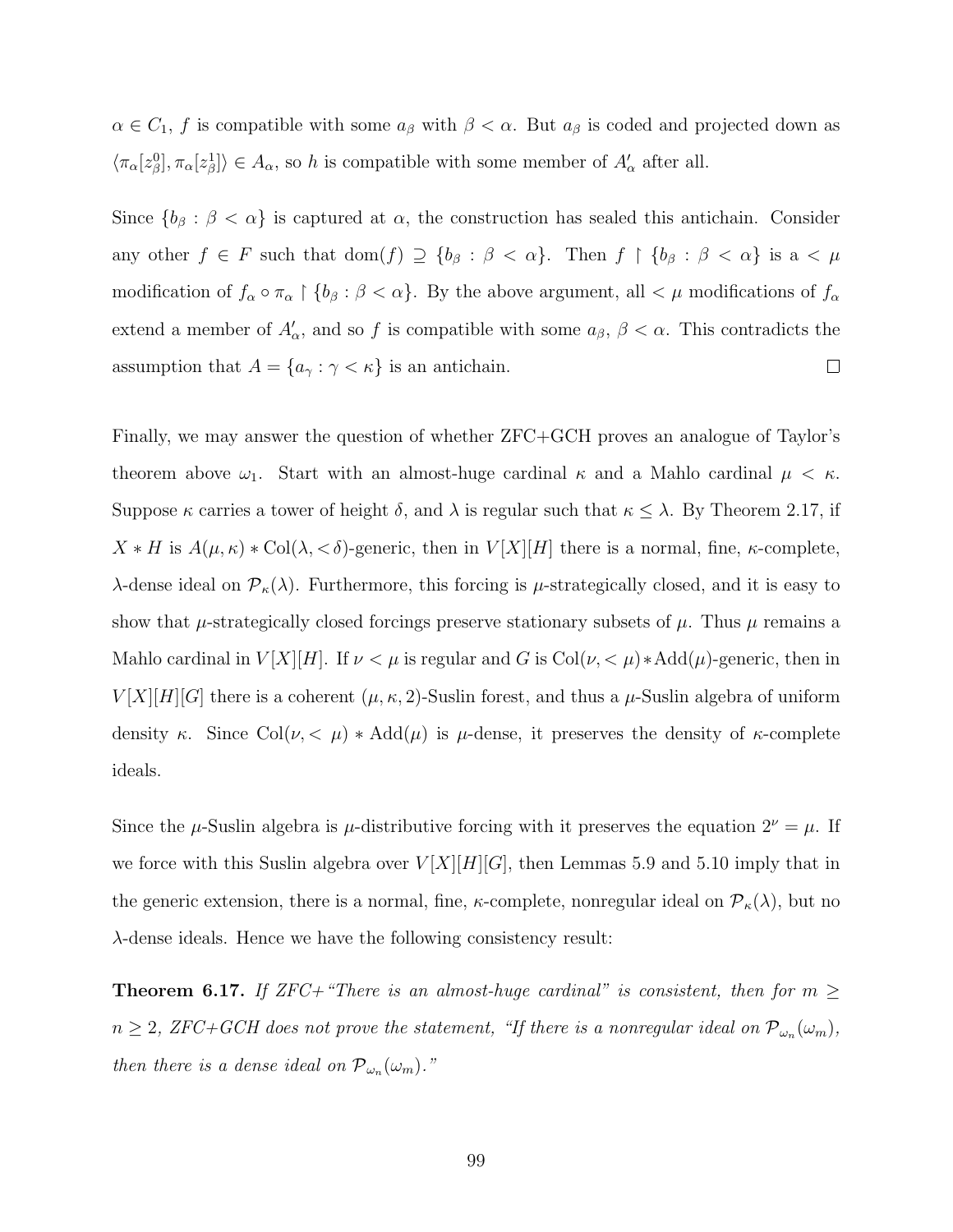## Bibliography

- [1] Uri Abraham and Stevo Todorčević, *Partition properties of*  $\omega_1$  *compatible with ch*, Fund. Math. 152 (1997), no. 2, 165–181.
- [2] Stefan Banach and Kazimierz Kuratowski, Sur une généralisation du problème de la mesure, Fund. Math. 14 (1929), 127–131.
- [3] James Baumgartner, András Hajnal, and Attila Máté, Weak saturation properties of ideals, Infinite and finite sets, vol. 10, North-Holland, Amsterdam, 1975, pp. 137–158.
- [4] Kyle Bozeman, On the relationship between density and weak density in Boolean algebras, Proc. Amer. Math. Soc. 112 (1991), no. 4, 1137–1141.
- [5] Douglas Burke and Yo Matsubara, Ideals and combinatorial properties, J. Symbolic Logic 62 (1997), no. 1, 117–122.
- [6] Chen Chun Chang and H. Jerome Keisler, Model theory, third ed., Stud. Logic Found. Math., 73, North-Holland, 1990.
- [7] Paul Cohen, *The independence of the continuum hypothesis*, Proc. Nat. Acad. Sci. U.S.A. 50 (1963), 1143–1148.
- [8] James Cummings, Matthew Foreman, and Menachem Magidor, Squares, scales and stationary reflection, J. Math. Log.  $1$  (2001), no. 1, 35–98.
- [9] Hans-Dieter Donder, Regularity of ultrafilters and the core model, Israel J. Math. 63 (1988), no. 3, 289–322.
- [10] Paul Erdős, *Some remarks on set theory*, Proc. Amer. Math. Soc. 1 (1950), 127–141.
- [11] Paul Erdős and András Hajnal, Unsolved problems in set theory, Axiomatic Set Theory (Dana Scott and Thomas Jech, eds.), vol. XIII, Amer. Math. Soc., 1971, pp. 17–48.
- [12] Paul Erdős and Alfred Tarski, *On families of mutually exclusive sets*, Ann. of Math. 44 (1943), no. 2, 315–329.
- [13] Matthew Foreman, Ideals and generic elementary embeddings, Handbook of set theory (Matthew Foreman and Akihiro Kanamori, eds.), vol. 2, Springer, Dordrecht, 2010, pp. 885–1147.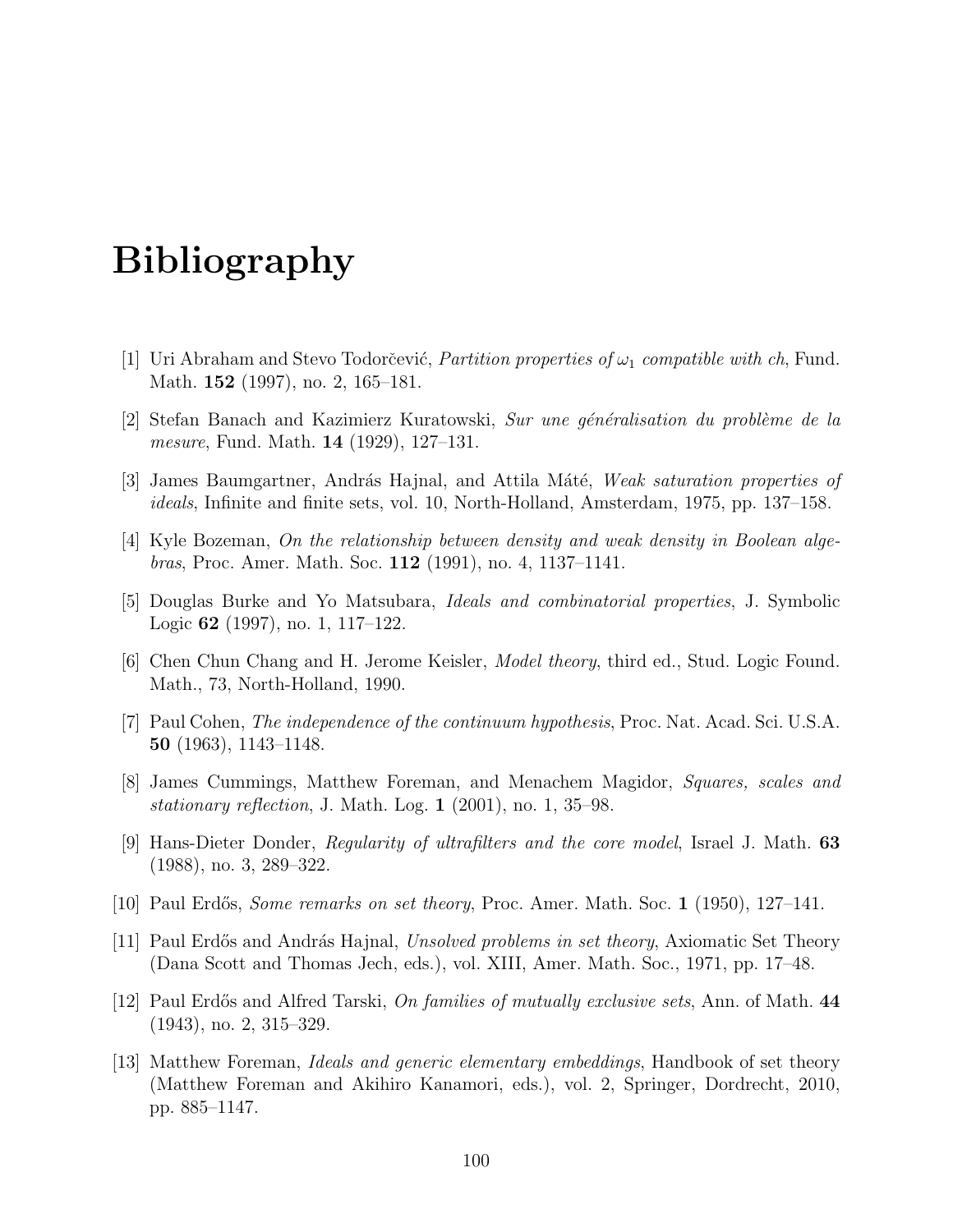- [14] Calculating quotient algebras of generic embeddings, Israel J. Math. 193 (2013), no. 1, 309–341.
- [15] Kurt Gödel, Uber formal unentscheidbare sätze der principia mathematica und verwandter systeme i, Monatsh. Math. Phys.  $38$  (1931), no. 1, 173–198.
- [16]  $\Box$ , What is Cantor's continuum problem?, Amer. Math. Monthly 54 (1947), no. 9, 515–525.
- [17] Markus Huberich, Large ideals on small cardinals, An.. Pure Appl. Logic 64 (1993), no. 3, 241–271.
- [18]  $\_\_\_\_\_$ , A note on boolean algebras with few partitions modulo some filter, Math. Logic Quart. 42 (1996), no. 2, 172–174.
- [19] Thomas Jech, Some combinatorial problems concerning uncountable cardinals, Ann. Math. Logic 5 (1972/73), 165–198.
- [20]  $\_\_\_\_\_\$ , Set theory, Pure and Applied Mathematics, Academic Press [Harcourt Brace] Jovanovich, Publishers], New York-London, 1978.
- [21] Set theory, third millennium ed., Springer Monogr. Math., Springer-Verlag, Berlin, 2003.
- [22] Akihiro Kanamori, The higher infinite, Springer-Verlag, Berlin, 2003.
- [23] H. Jerome Keisler, On cardinalities of ultraproducts, Bull. Amer. Math. Soc. 70 (1964), 644–647.
- [24] Piotr Koszmider, On coherent families of finite-to-one functions, J. Symbolic Logic 58 (1993), no. 1, 128–138.
- [25] Kenneth Kunen, Set theory, Stud. Log. (Lond.), 34, College Publications, London, 2011.
- [26] Kenneth Kunen and Karel Prikry, On descendingly incomplete ultrafilters, J. Symbolic Logic 36 (1971), 650–652.
- [27] Henri Lebesgue, Int´egrale, longueur, aire, Annali di Matematica Pura ed Applicata 7 (1902), no. 3, 231–359.
- [28] Azriel Lévy and Robert Solovay, *Measurable cardinals and the continuum hypothesis*, Israel J. Math. 5 (1967), 234–248.
- [29] Menachem Magidor, On the existence of nonregular ultrafilters and the cardinality of ultrapowers, Trans. Amer. Math. Soc. 249 (1979), no. 1, 97–111.
- [30] Saharon Shelah, Proper forcing, Lec. Notes in Math. 940, Springer-Verlag, 1982.
- [31]  $\_\_\_\_\_\_\$  Iterated forcing and normal ideals on  $\omega_1$ , Israel J. Math. 60 (1987), no. 3, 345–380.